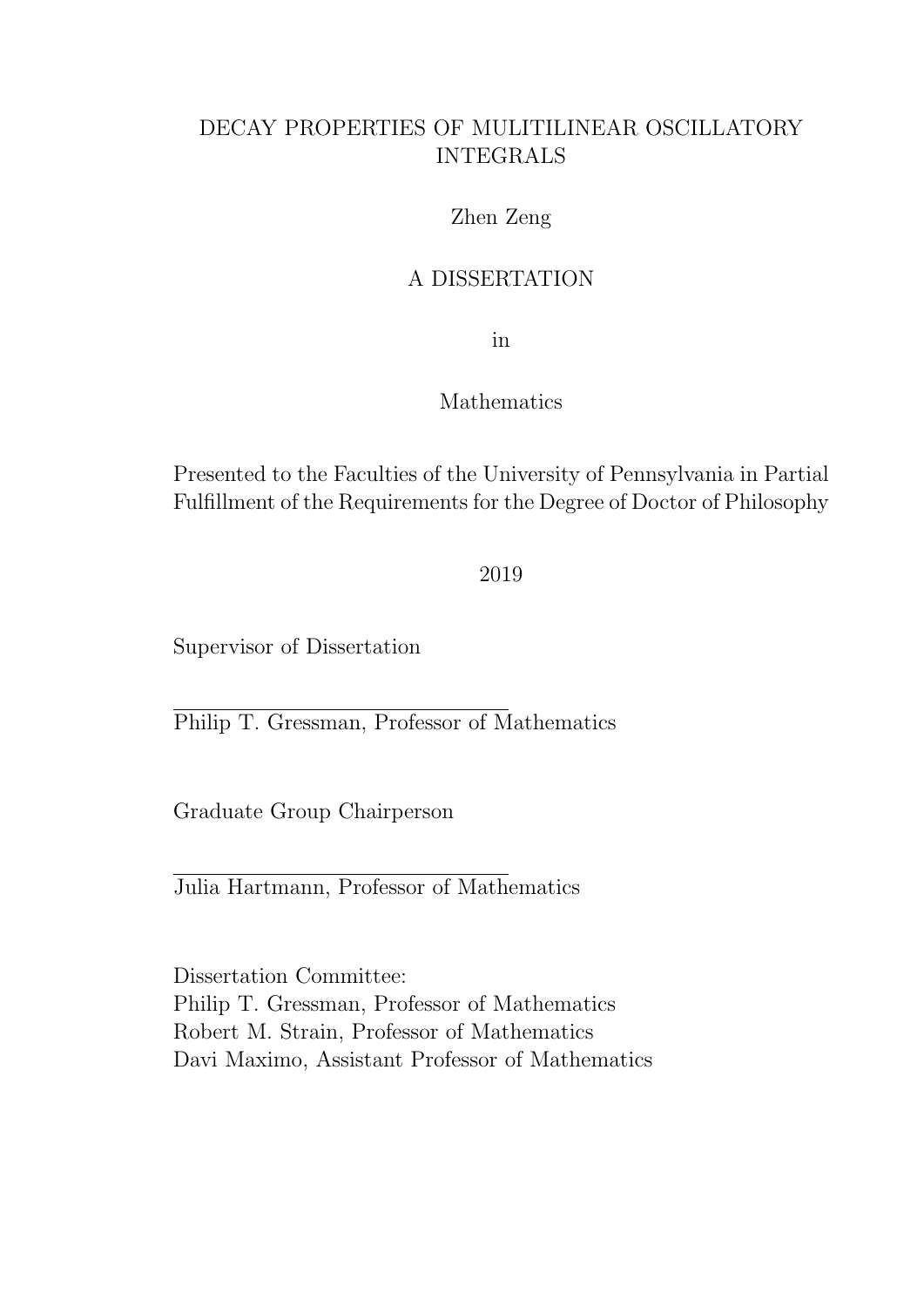## Acknowledgments

First I would like to thank my advisor Philip T. Gressman for his tremendous support and inspiration to me with this thesis and my mathematical research. He generously spent his time discussing mathematical questions with me, helping me with my writing and continually stimulated my thinking.

Next I want to thank the faculty members Robert M. Strain, Wolfgang Ziller and Davi Maximo for being in my thesis committee and discussing my research progress with me. I also owe a lot to the math department at Penn for what the faculty members and staffs have helped me to complete my thesis.

Finally I would like to thank my family for looking after me over the past years. They are always willing to support me for every decision I make and everything I want to do. They give my a lot of encouragement when I encounter with difficulties. I am also indebted to my friends The Gia Hoang, Anusha M. Krishnan, Yuhang Liu, Marcus Michelen and Dominick Villano for the joy they bring to me during my time at Penn.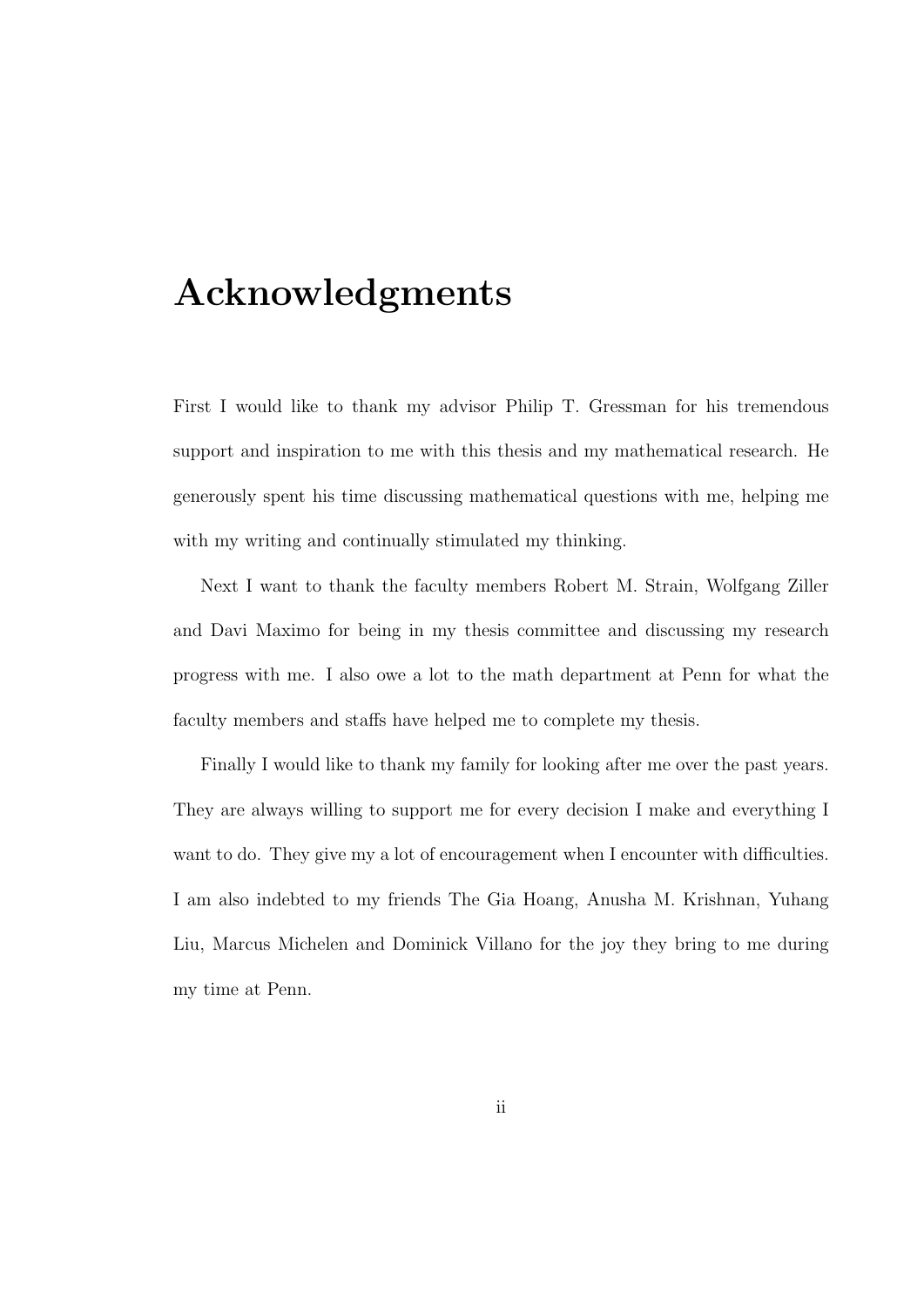#### ABSTRACT

#### DECAY PROPERTIES OF MULITILINEAR OSCILLATORY INTEGRALS

#### Zhen Zeng

#### Philip T. Gressman

In this thesis, we study the following multilinear oscillatory integral introduced by Christ, Li, Tao and Thiele [7]

$$
I_{\lambda}(f_1, ... f_n) = \int_{\mathbb{R}^m} e^{i\lambda P(x)} \prod_{j=1}^n f_j(\pi_j(x)) \eta(x) dx, \qquad (0.0.1)
$$

where  $P : \mathbb{R}^m \to \mathbb{R}$  is a real-valued measurable function,  $\eta$  is a compactly supported smooth cutoff function. Each  $\pi_j$  is a surjective linear transformation from  $\mathbb{R}^m$  to  $\mathbb{R}^{k_j}$ , where  $1 \leq k_j \leq m-1$ . Each  $f_j : \mathbb{R}^{k_j} \to \mathbb{C}$  is a locally integrable function with respect to Lebesgue measure on  $\mathbb{R}^{k_j}$ .

In Chapter 2, we first introduce the nondegeneracy degree along with the nondegeneracy norm defined in [7] to characterize the nondegeneracy condition of the phase function. In the same chapter, we will summarize some powerful tools that can help to simplify the problem and introduce the idea of a special geometric structure called "separation".

There are three results in this thesis. The first proves trilinear oscillatory integrals with nondegenerate polynomial phase always have the decay property. The second one extends the one-dimensional case whose phase function has large non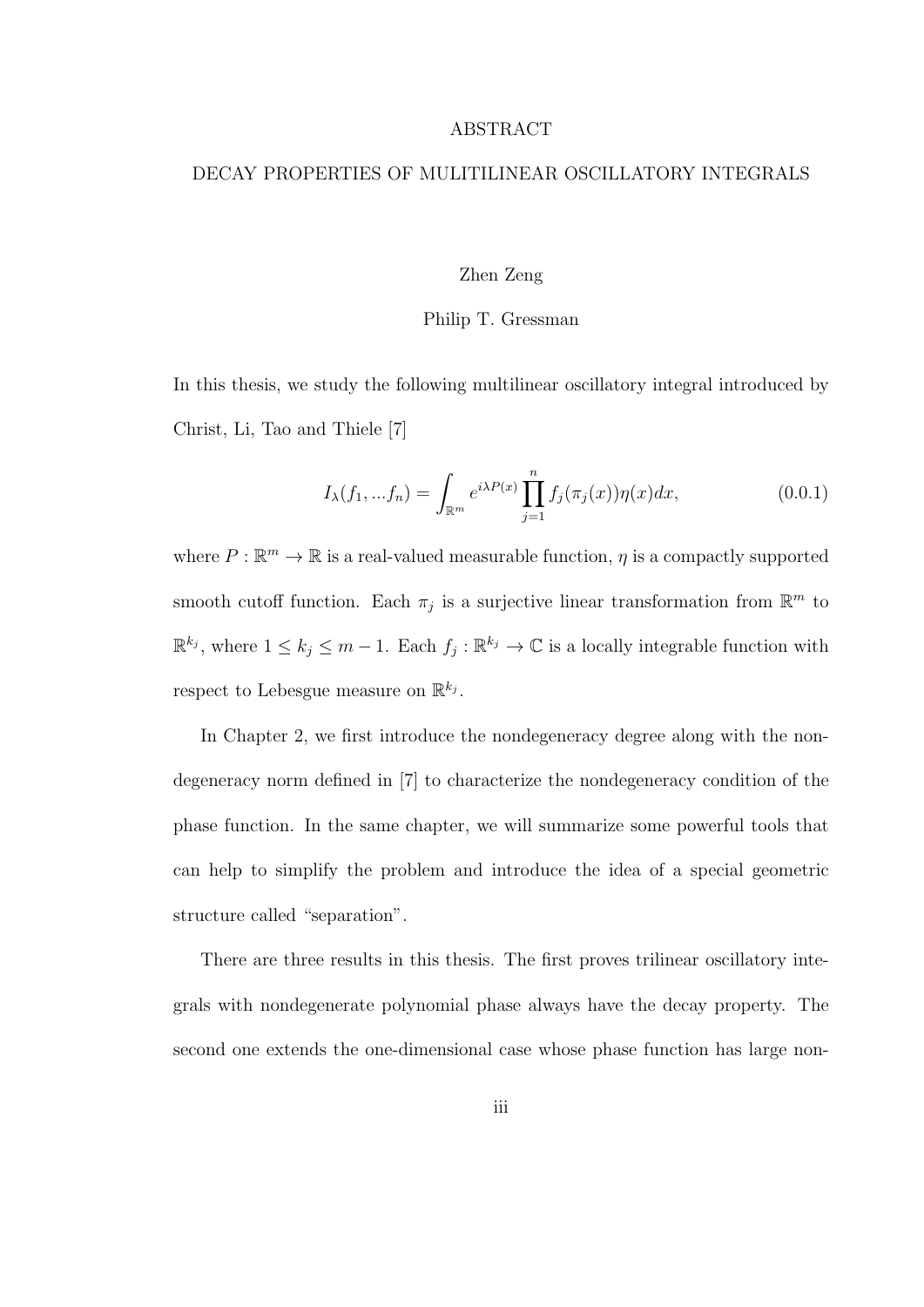degeneracy degree. The third result deals with the case where every linear mapping preserves the direct sum decomposition.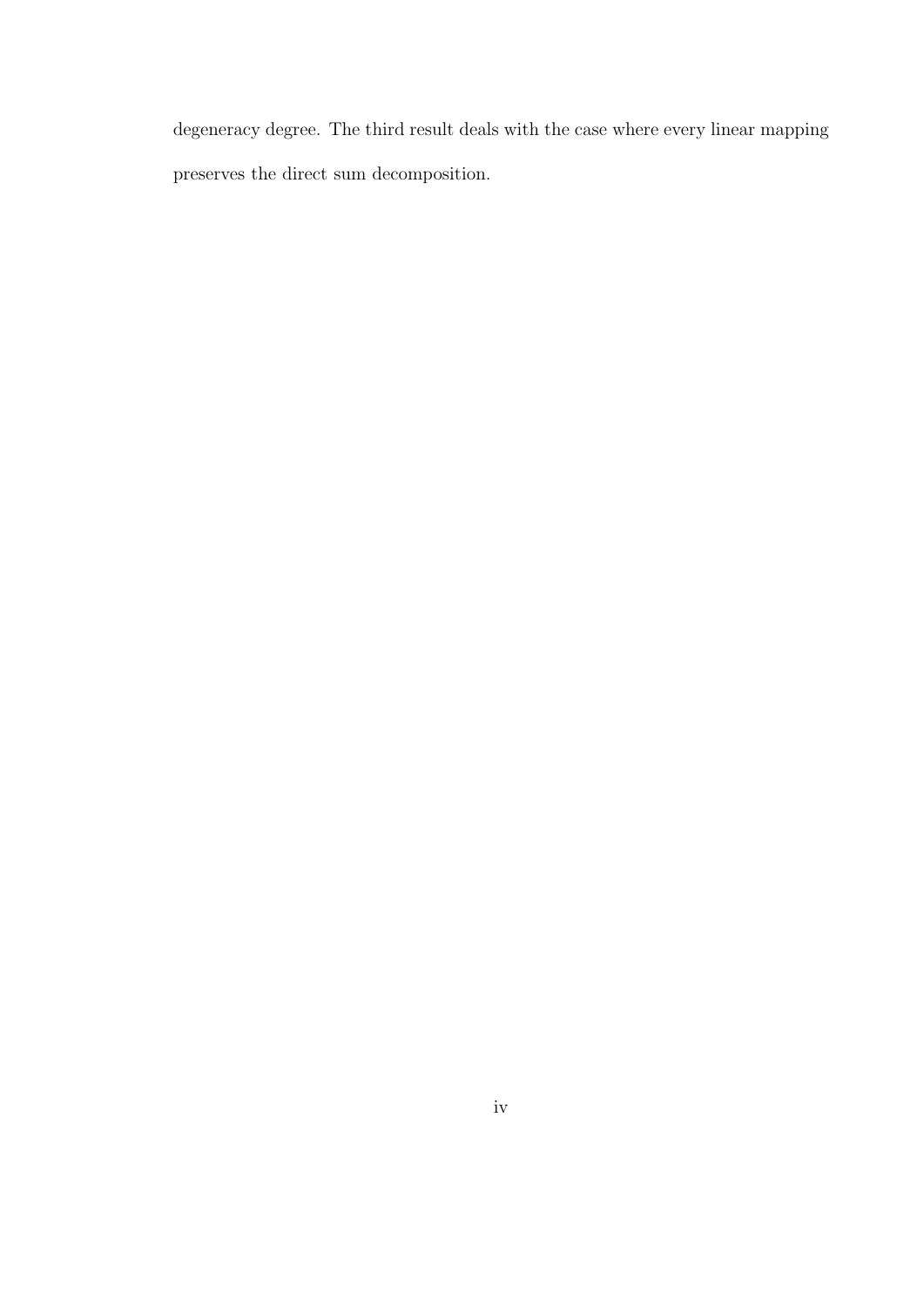# **Contents**

| $\mathbf 1$    |     | Introduction                                           | $\mathbf{1}$   |
|----------------|-----|--------------------------------------------------------|----------------|
|                | 1.1 |                                                        | $\overline{2}$ |
|                | 1.2 | Oscillatory integrals of the second kind               | $\overline{5}$ |
|                | 1.3 |                                                        | $\overline{7}$ |
|                | 1.4 |                                                        | 9              |
| $\overline{2}$ |     | Goals and tools                                        | 12             |
|                | 2.1 |                                                        | 12             |
|                | 2.2 |                                                        | 15             |
|                | 2.3 | First tool: Elimination of codimension one range space | 19             |
|                | 2.4 | Second tool: Elimination of common subspace            | 23             |
|                |     | 2.4.1                                                  | 24             |
|                |     | 2.4.2                                                  | 26             |
|                | 2.5 | Third tool: Elimination of intersection                |                |
|                |     |                                                        |                |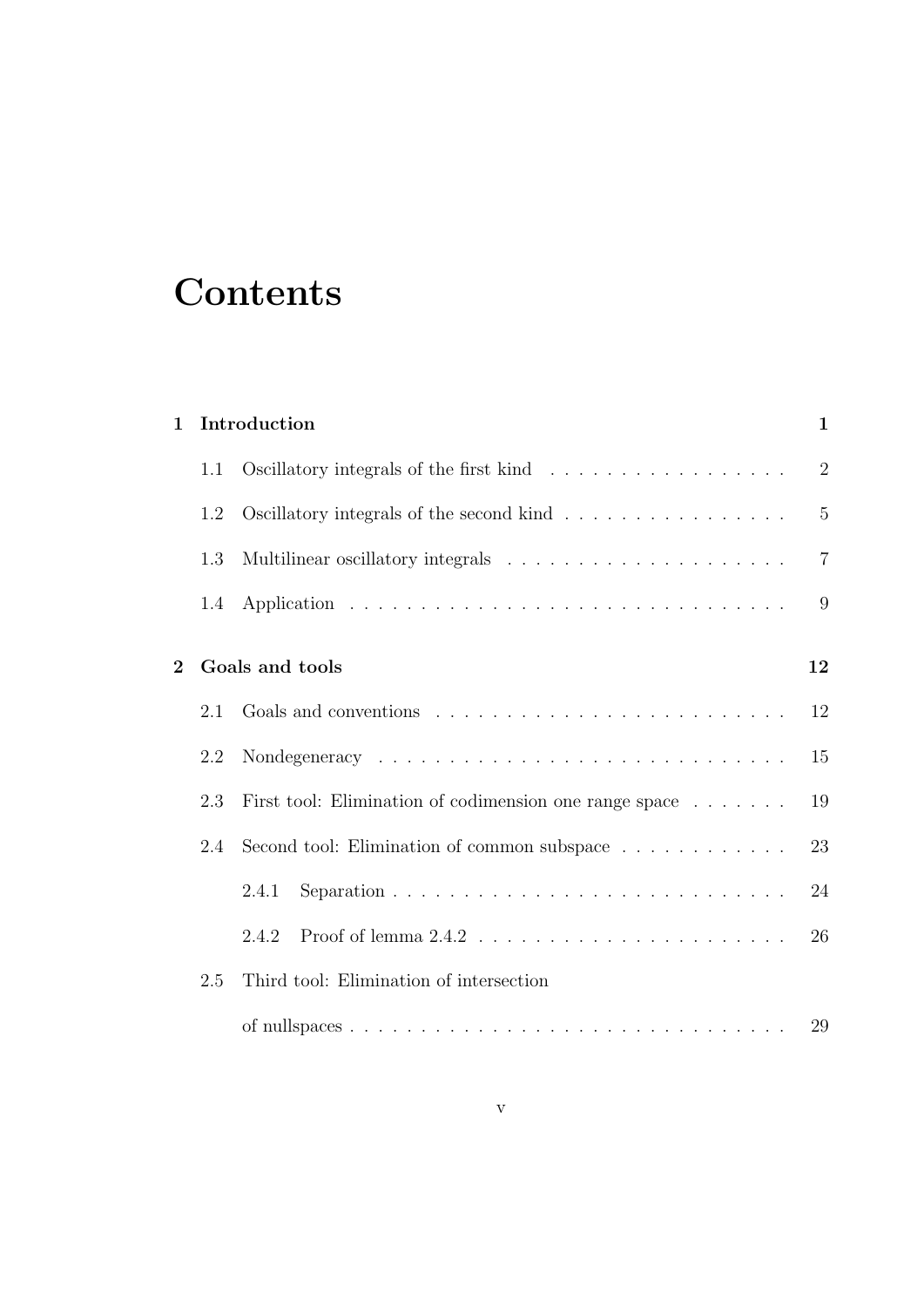|              |     | 2.5.1                                                                | 31       |
|--------------|-----|----------------------------------------------------------------------|----------|
|              | 2.6 |                                                                      | 33       |
|              |     | 2.6.1                                                                | 40       |
| 3            |     | First result: Trilinear case                                         | 43       |
|              | 3.1 | First reduction: Get rid of the common space                         | 44       |
|              | 3.2 | Second reduction: Get rid of the common intersection of nullspaces   | 44       |
|              | 3.3 | Third reduction: Get rid of the intersection of any two nullspaces . | 45       |
|              | 3.4 | Fourth reduction: Any two nullspaces span the ambient space          | 47       |
|              | 3.5 |                                                                      | 50       |
|              | 3.6 |                                                                      | 51       |
|              |     |                                                                      |          |
| 4            |     | Second result: Generalization of one dimensional case                | 54       |
|              | 4.1 |                                                                      | 57       |
|              | 4.2 | Second step: Phase function has small nondegeneracy norm relative    |          |
|              |     |                                                                      | 59       |
|              | 4.3 |                                                                      | 66       |
|              | 4.4 | Third step: Phase function has large nondegenerate norm relative to  |          |
|              |     | helper mappings                                                      | 69       |
| $\mathbf{5}$ |     | Third result: Separation structure                                   | $\bf 71$ |
|              | 5.1 |                                                                      | 74       |
|              |     | First step: Reduction to lower dimensions<br>5.1.1                   | 75       |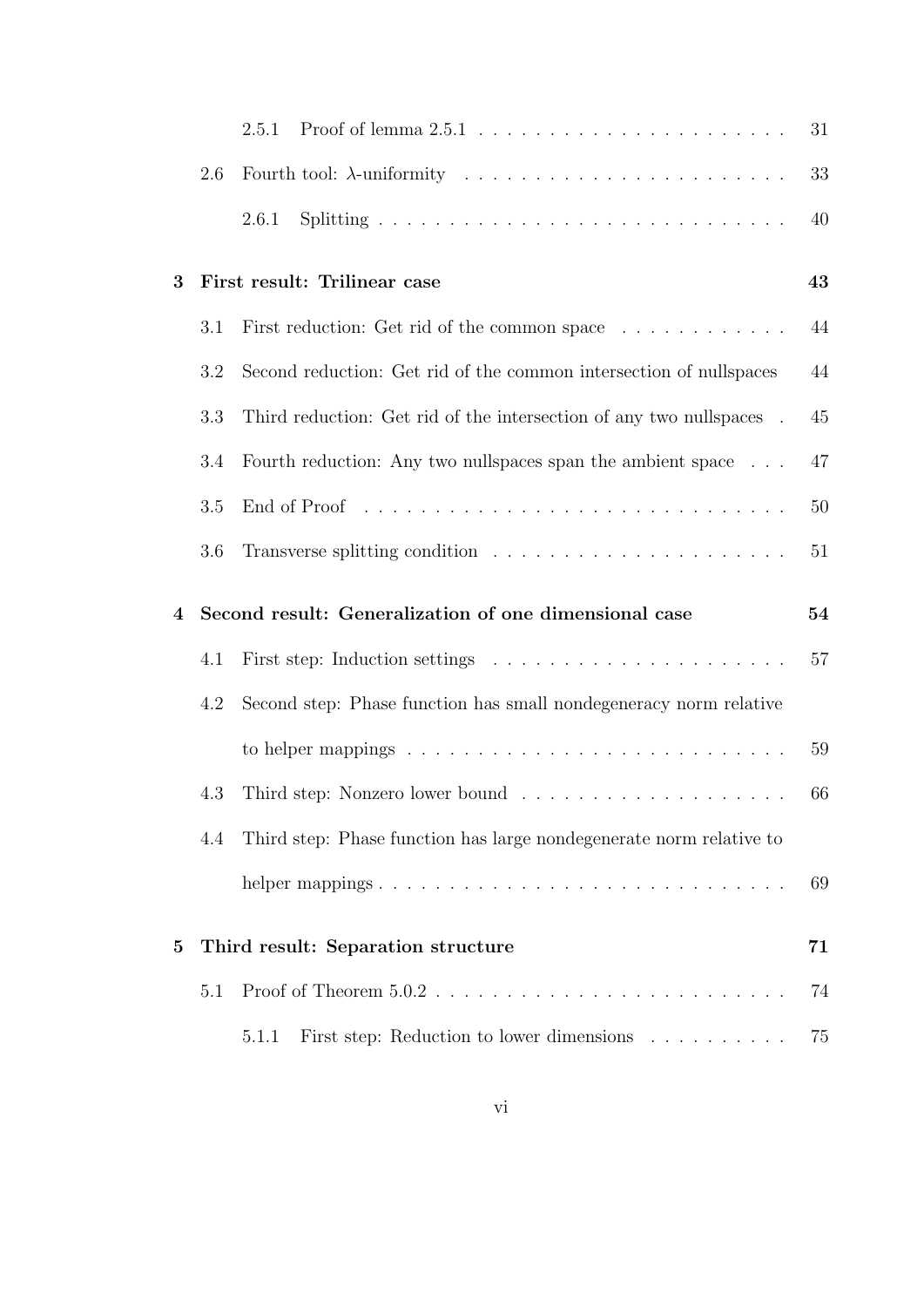| 5.1.3 Third step: Phase function with a special form 78      |  |
|--------------------------------------------------------------|--|
| 5.1.4 Fourth step: Reduction to the codimension one case  82 |  |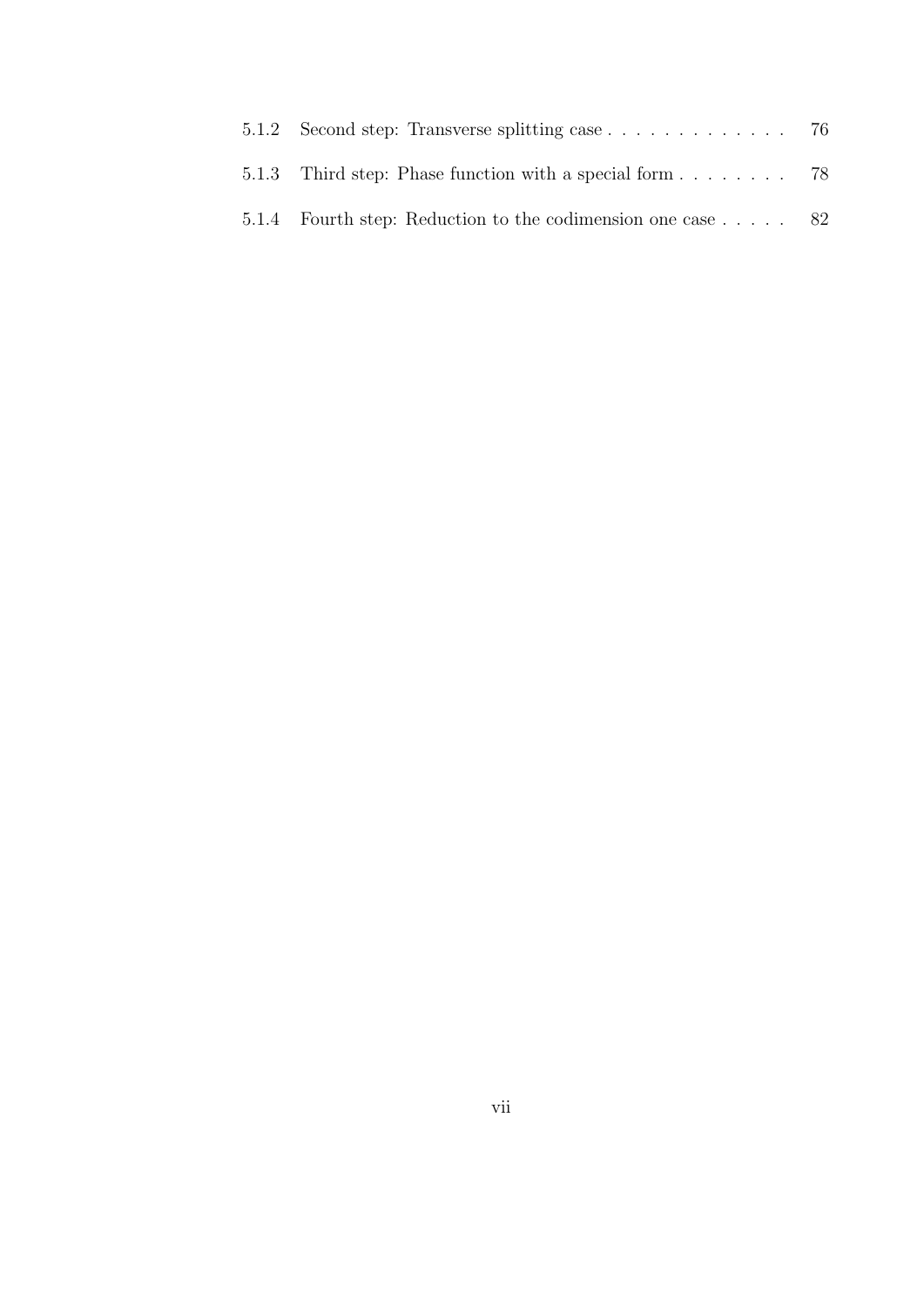## Chapter 1

# Introduction

Oscillatory integrals have long been an essential part of harmonic analysis and have been a powerful tool in many central questions of mathematics. The most commonly seen oscillatory integral is Fourier transform, which has a wide range of applications in partial differential equations, physics and signal processing, see [9], [17], [19]. One of the most fundamental questions about oscillatory integrals is the asymptotic behavior of them under certain conditions. For example, if  $f$  is an  $L^1$  function on  $\mathbb{R}^n$ , the Riemann-Lebesgue lemma implies the Fourier transform  $\hat{f}$  is a continuous bounded function on  $\mathbb{R}^n$ , which vanishes at infinity. However, if  $f \in L^2(\mathbb{R}^n)$ , then  $\hat{f}$  can be any function in  $L^2(\mathbb{R}^n)$  and it does not necessarily tend to 0 at infinity.

Many mathematicians have investigated settings in which oscillatory integrals may have certain decay, and they have achieved fruitful result. See [14], [16], [20]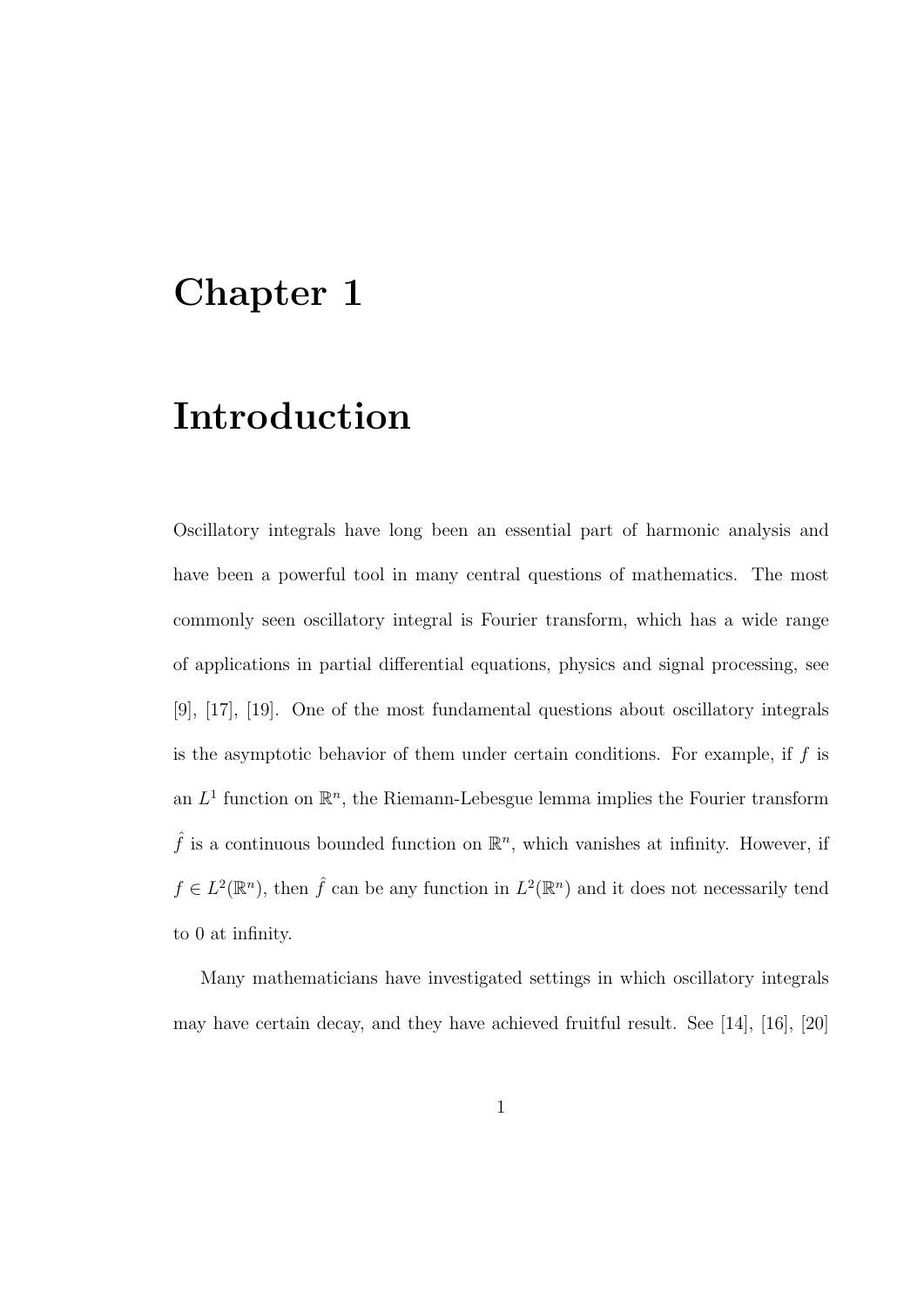for reference.

### 1.1 Oscillatory integrals of the first kind

We now introduce oscillatory integrals of the first kind, in the terminology of Stein[20], which are defined as below and we want to characterize the asymptotic behavior of these integrals for large positive  $\lambda$ :

$$
I(\lambda) = \int_{\mathbb{R}^n} e^{i\lambda \phi(x)} \psi(x) dx, \qquad (1.1.1)
$$

where  $\phi$  is a real-valued smooth function(the phase), and  $\psi$  is complex-valued, smooth, and compactly supported. See [20].

One tool to deal with it is the principle of nonstationary phase, which roughly speaking asserts that  $(1.1.1)$  is rapidly decreasing in  $\lambda$  whenever  $\phi$  is smooth and nonstationary (that is,  $\nabla \phi$  does not vanish).

**Proposition 4 (Stein[20], pp.341)** (principle of nonstationary phase) Let  $\phi$ and  $\psi$  be smooth functions so that  $\psi$  has compact support, and  $\nabla \phi \neq 0$  for all x on supp  $\psi$ . Then

$$
I(\lambda) \leq C_{N,\psi,\phi} \lambda^{-N}
$$

as  $\lambda \to \infty$  for all  $N \geq 0$ .

*Proof.* For a function  $f \in C^{\infty}$ , we define the operator

$$
L(f) = \frac{1}{i\lambda} a \frac{df}{dx}
$$
\n(1.1.2)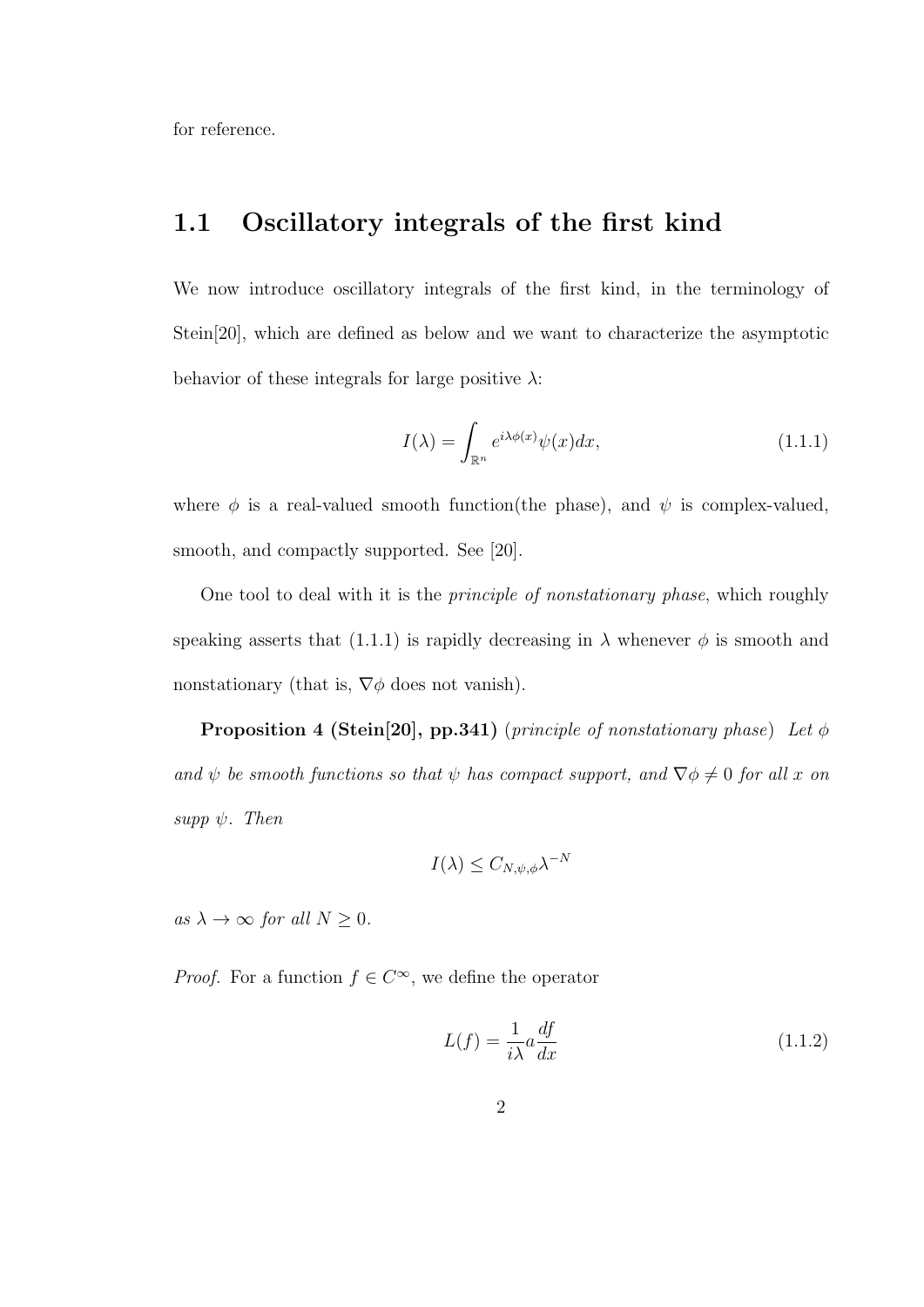and its transpose

$$
L^T(f) = -\frac{1}{i\lambda} \frac{d}{dx}(af),
$$

with

$$
a(x) = \frac{1}{\phi'(x)}.
$$

So if  $f, g \in C^{\infty}$  then integration by parts gives

$$
\int_{-\infty}^{\infty} L(f)g = \int_{-\infty}^{\infty} fL^{T}(g) + \left[\frac{a(x)g(x)f(x)}{i\lambda}\right]_{-\infty}^{\infty}
$$

$$
= \int_{-\infty}^{\infty} fL^{T}(g) + \left[\frac{g(x)f(x)}{i\lambda\phi'(x)}\right]_{-\infty}^{\infty}.
$$

If in addition  $g \in C_0^{\infty}$ , then we have

$$
\int_{-\infty}^{\infty} L(f)g = \int_{-\infty}^{\infty} fL^{T}(g).
$$

Also, this operator is useful here because  $L(e^{i\lambda\phi}) = e^{i\lambda\phi}$  and then  $L^N(e^{i\lambda\phi}) = e^{i\lambda\phi}$ for all  $N \in \mathbb{N}$ . Thus

$$
I(\lambda) = \int_{\mathbb{R}} L^N(e^{i\lambda \phi(x)}) \psi(x) dx = \int_{\mathbb{R}} e^{i\lambda \phi(x)} (L^T)^N(\psi(x)) dx.
$$

Now for each N,  $(L^T)^N(\psi(x))$  is  $\left(-\frac{1}{i\lambda}\right)^N$  times a function that is continuous and supported in  $supp(\psi)$ . This function is then integrable and does not depend on  $\lambda$ . So we get

$$
\left| I(\lambda) \right| \leq c_N \lambda^{-N},
$$

where for each  $N$  the constant  $c_N$  depends on the phase and the amplitude but not on  $\lambda$ . Hence as  $\lambda$  goes to infinity, the decay of the integral is very fast and is in fact as fast as the decay of the Fourier transform mentioned above.  $\Box$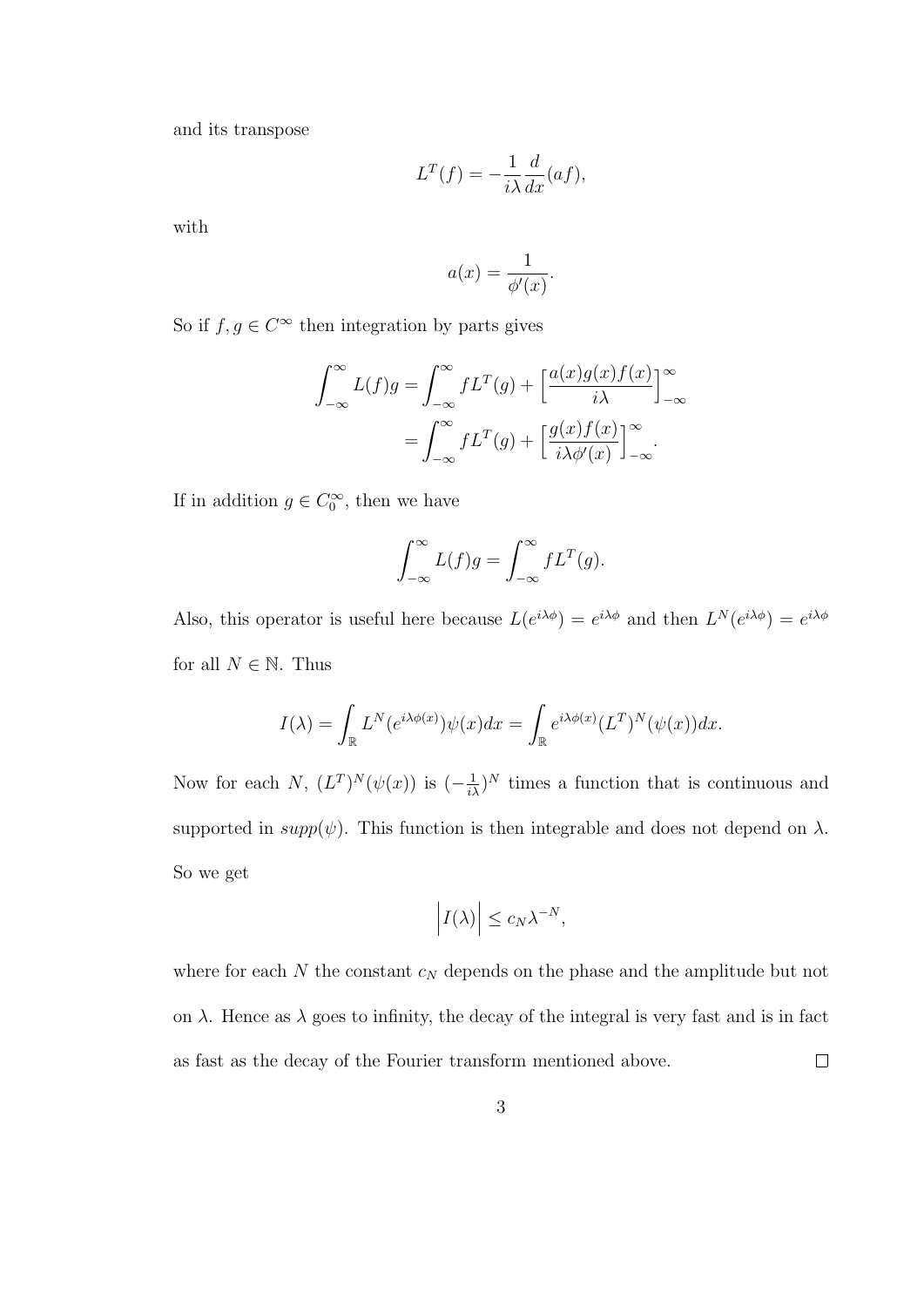If stationary points do exist, things may become complicated. However, in one dimension, where  $n = 1$ , even if we do not know the information of  $\nabla \phi$ , we may still obtain an estimate for  $\int_a^b e^{i\lambda \phi(x)} dx$ . Given  $\left| \frac{d^k \phi(x)}{x^k} \right|$  is bounded away from 0 for some  $k \geq 2$  by the following van der Corput lemma, which is one of the most fundamental results in this area. Notice that  $\nabla \phi(x)$  being bounded away from 0 is not enough to guarantee the decay of the integral in this case, one can refer to [20] for counterexamples.

**Proposition 2 (Stein[20], pp.332)** (van der Corput lemma) Let  $k \in \mathbb{N}$ . Let  $I \subset \mathbb{R}$  be an interval and suppose that  $\phi: I \to \mathbb{R}$  satisfies  $|\phi^{(k)}(x)| \geq 1$  for  $x \in I$ . Then for  $\lambda \in \mathbb{R}$ ,

$$
\left| \int_I e^{i\lambda \phi(x)} dx \right| \leq C_k |\lambda|^{-\frac{1}{k}},
$$

provided, in addition when  $k = 1$ ,  $\phi'(x)$  is monotone on I. The constant  $C_k$  is independent of  $\phi$  and I.

Proof. We use the same operator 1.1.2 but now when we do the integration by parts we get

$$
I_1(\lambda) = \int_a^b L(e^{i\lambda \phi(x)}) dx
$$
  
= 
$$
\int_a^b e^{i\lambda \phi(x)} L^T(1) dx + \left[ \frac{e^{i\lambda \phi(x)}}{i\lambda \phi'(x)} \right]_a^b
$$

The second term is obviously bounded by  $\frac{2}{\lambda}$  and the first term is bounded by

$$
\int_{a}^{b} \left| L^{T}(1) \right| dx = \frac{1}{\lambda} \int_{a}^{b} \left| \frac{d}{dx} \left( \frac{1}{\phi'(x)} \right) \right| \tag{1.1.3}
$$

.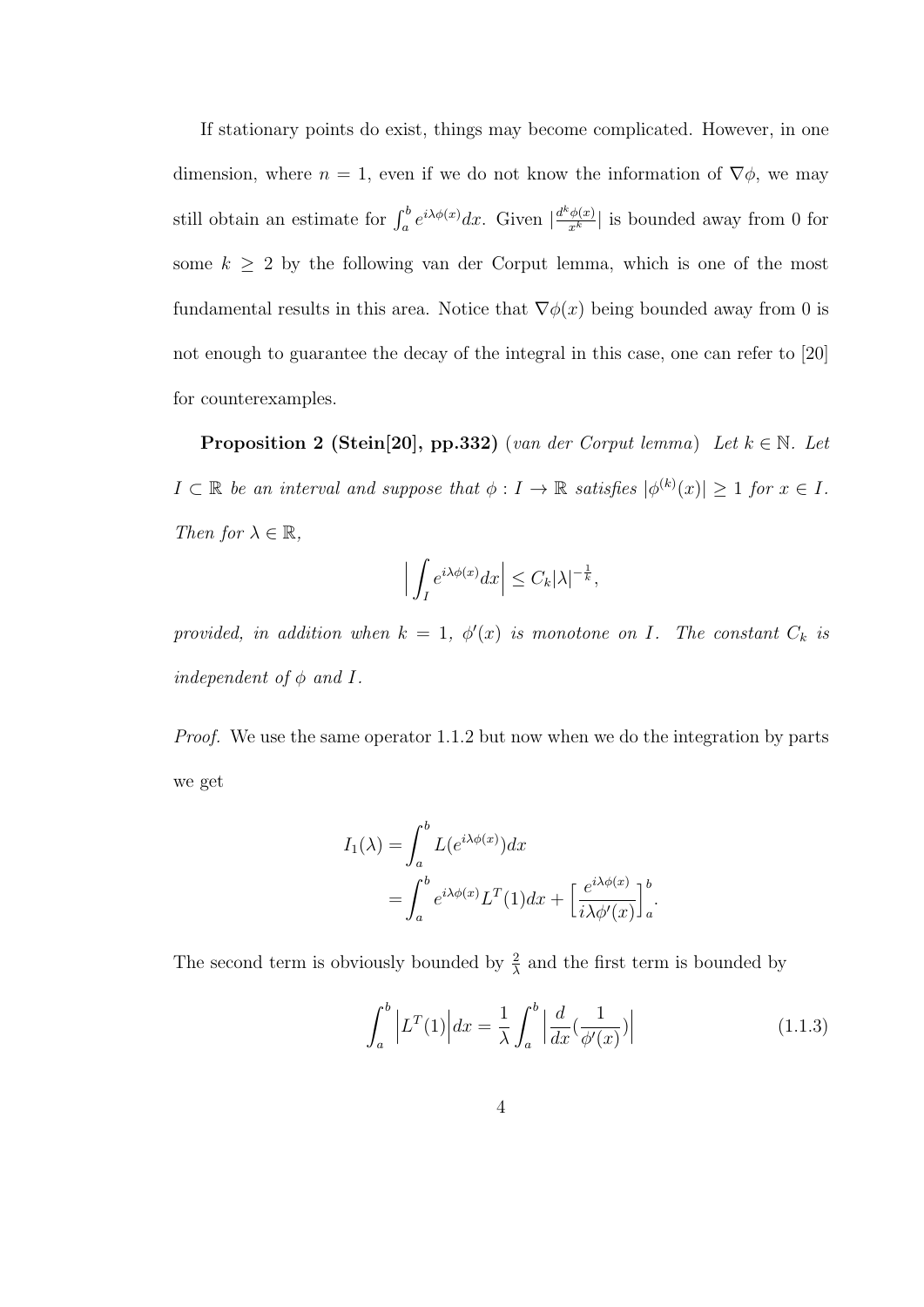and since  $\phi'(x)$  is monotonic and continuous,  $\frac{d}{dx}(\frac{1}{\phi'(x)})$  $\frac{1}{\phi'(x)}$  does not change sign. Then  $(1.1.3)$  is

$$
\frac{1}{\lambda} \Big| \int_a^b \frac{d}{dx} \left( \frac{1}{\phi'(x)} \right) dx \Big| = \frac{1}{\lambda} \Big| \frac{1}{\phi'(b)} - \frac{1}{\phi'(a)} \Big| \le \frac{1}{\lambda} \Big| \frac{1}{\phi'(b)} \Big|,
$$

where the last inequality holds because  $\phi'(a)$  and  $\phi'(b)$  have the same sign, and this is bounded by  $\frac{1}{\lambda}$ . Putting the terms together, we get the result.  $\Box$ 

In higher dimensions, Carbery, Christ and Wright [3] give an analogue of van der Corput lemma as below.

**Lemma 1.1.1.** Let  $\beta = (\beta_1, \ldots, \beta_n) \neq 0$  be a multi-index, and suppose that at least one of its entries  $\beta_j$  is greater than or equal to two. Then there exist  $\epsilon > 0$  and  $C < \infty$ , depending only on  $\beta$  and on n, such that for any integrable  $u: Q \to \mathbb{R}$ satisfying  $D^{\beta}u \geq 1$  on Q in the sense of distributions, for all  $\lambda \in \mathbb{R}$ , the oscillatory integral  $I(\lambda) = \int_Q e^{i\lambda u(x)} dx$  satisfies

$$
|I(\lambda)| \le C|\lambda|^{-\epsilon}.
$$

### 1.2 Oscillatory integrals of the second kind

Oscillatory integrals of the second kind, which are known as oscillatory integral operators, are given the following form

$$
T_{\lambda}f(\xi) = \int_{\mathbb{R}^m} e^{i\lambda \phi(x,\xi)} f(x) \psi(x,\xi) dx.
$$

Hörmander [12] gives a characterization of such operators when the Hessian of  $\phi$  is nonvanishing in the support of the cutoff  $\psi$ .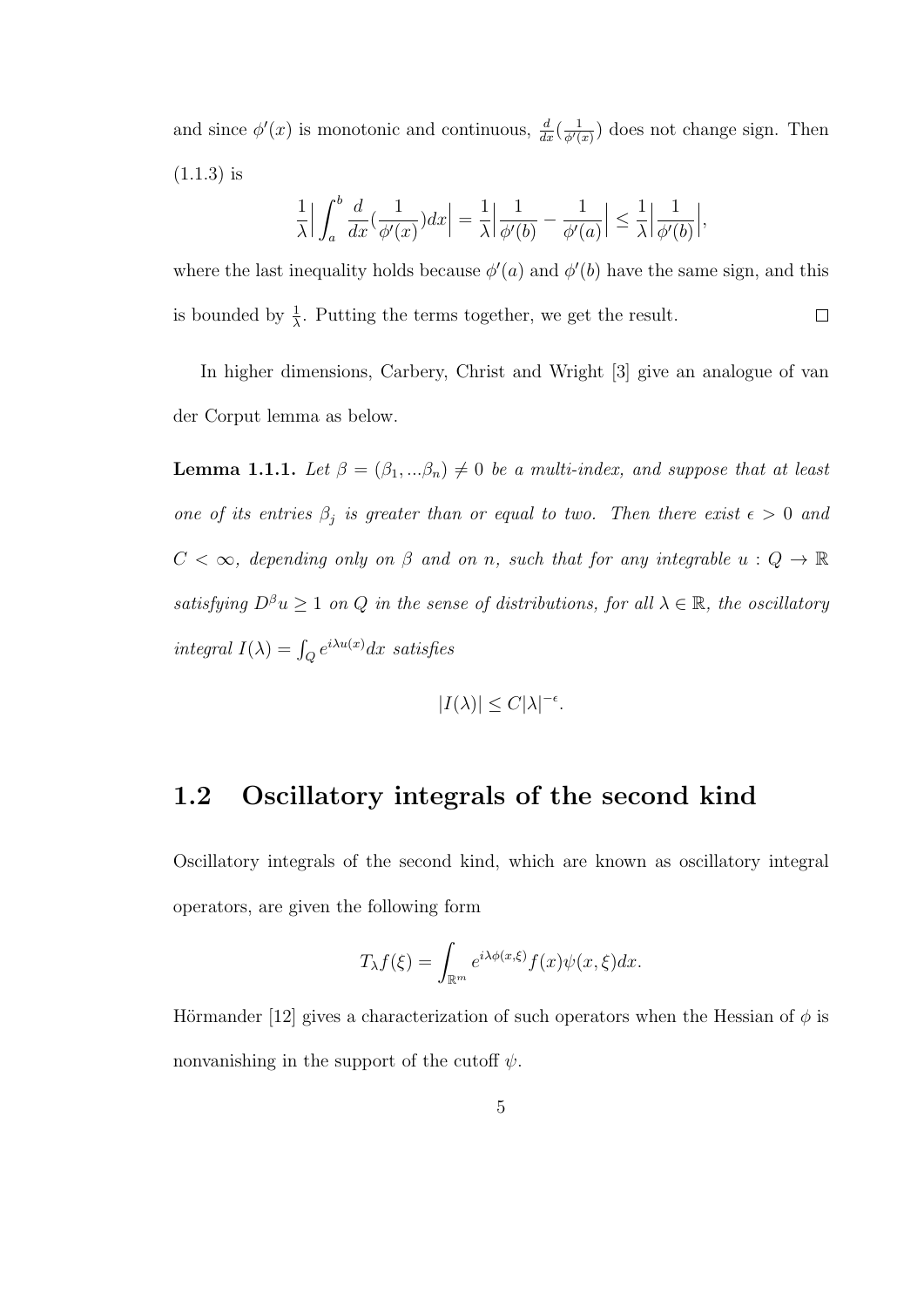**Theorem 1.1 (Hörmander [12])** Assume  $\eta(x, y)$  is a smooth cut-off function supported in a neighborhood of 0 and  $S(x, y)$  is a real-valued smooth function in  $\mathbb{R}^m \times \mathbb{R}^m$  such that

$$
\left| \det \frac{\partial^2 S}{\partial x \partial y} \right| \ge 1 \tag{1.2.1}
$$

for all  $(x, y) \in supp \eta$  with  $\lambda > 1$ . For  $1 \le p \le 2$ ,  $1/p + 1/p' = 1$ , one has

$$
||T(f)||_{L^{p'}} \le C|\lambda|^{-m/p'}||f||_{L^p}.\tag{1.2.2}
$$

Here

$$
T(f)(x) = \int e^{i\lambda S(x,y)} f(y) \eta(x,y) dy.
$$

*Proof.* The statement is obvious when  $p = 1$  so in view of the interpolation argument, it suffices to prove it when  $p = 2$ . In the proof we may assume f has small support. We have to estimate

$$
||T(f)||^2 = \int \int \tilde{\eta}(y, z) f(y) \bar{f}(z) dy dz,
$$

where  $\tilde{\eta}(y, z) = \int e^{i\lambda(S(x, y) - S(x, z))} \eta(x, y) \eta(x, z) dx$ .

When y and z are close to a given point and  $(x, y) \in \text{supp}(\eta)$  we have

$$
|\partial/\partial x(S(x,y) - S(x,z))| = |S''_{xy}(y-z)| + O(|y-z|^2) \ge c|y-z|.
$$

So if  $k$  is any positive integer,  $k$  partial integrations give

$$
|\tilde{\eta}(y,z)| \le C_k (1+\lambda |y-z|)^{-k}.
$$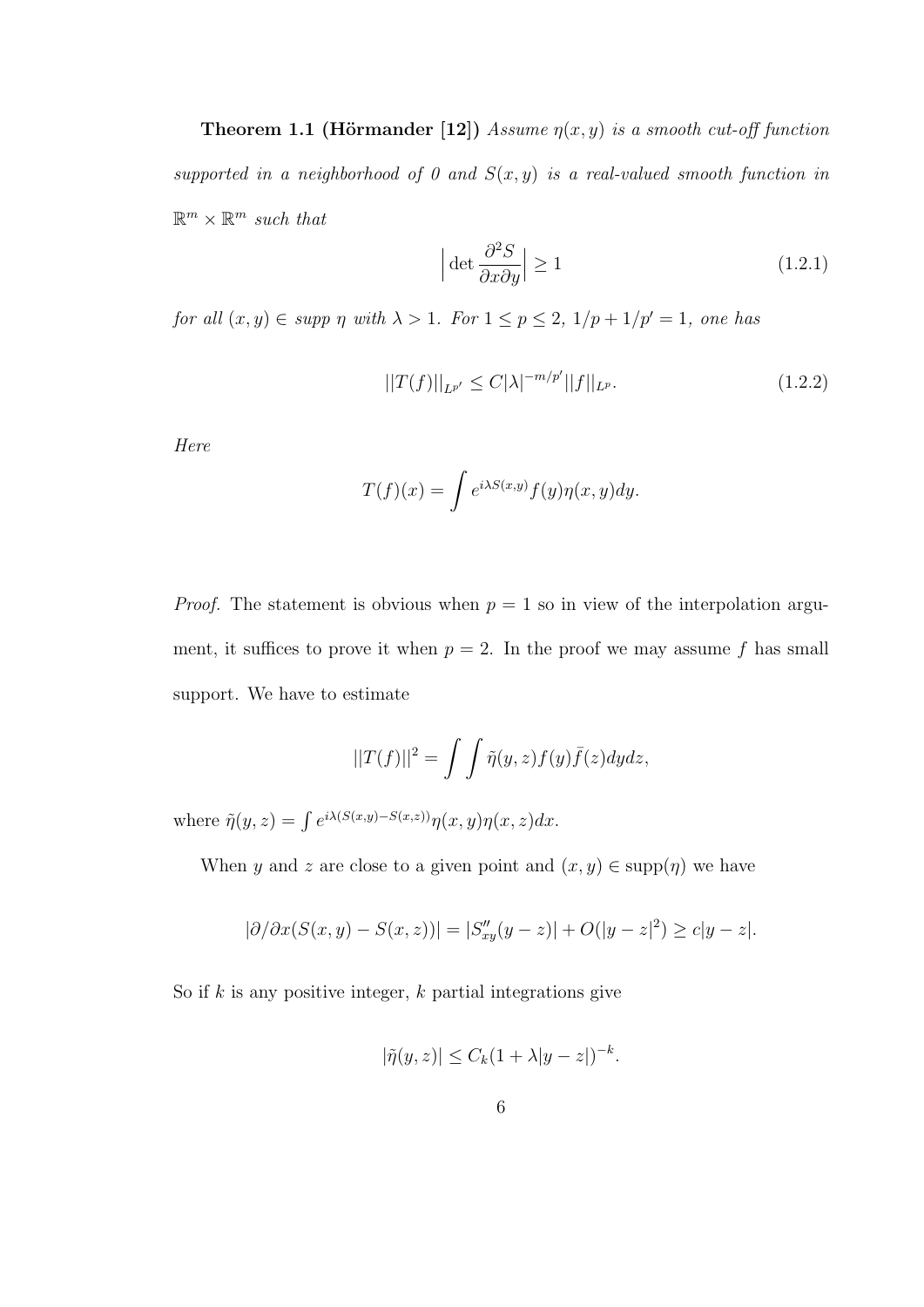If  $k = m + 1$ , it follows that  $\int |\tilde{\eta}(y, z)| dy < C \lambda^{-m}$ ,  $\int |\tilde{\eta}(y, z)| dz < C \lambda^{-m}$ . Hence  $||Tf||_{L^2}^2 \leq C\lambda^{-m}||f||_{L^2}^2$  and the theorem is proved.  $\Box$ 

The situation where  $\frac{\partial^2 S}{\partial x \partial y}$  vanishes at some point is more tricky. Just like van der Corput lemma, we may need some extra assumptions on other derivative. If there exists  $\alpha \geq 1$ ,  $\beta \geq 1$ , but  $(\alpha, \beta) \neq (1, 1)$  and  $\frac{\partial^{\alpha+\beta}S}{\partial x^{\alpha}\partial y^{\beta}} \neq 0$  on the support of  $\eta$ , estimates like 1.2.2 still holds. Detailed work can be found in [3]. When  $S(x, y)$  is analytic, we do not need extra assumption. See [15].

When  $p = q = 2$ , the inequality (1.2.2) can be written in this form

$$
\left| \int e^{i\lambda S(x,y)} g(x) f(y) \eta(x,y) dy \right| \leq C |\lambda|^{-m/2} ||f||_{L^2} ||g||_{L^2}.
$$

So the above theorem actually obtains an estimate of a bilinear oscillatory integral. In the next section, we will give a more general formulation of estimating the asymptotic behavior of multilinear oscillatory integrals.

#### 1.3 Multilinear oscillatory integrals

In [7], Christ, Li, Tao and Thiele initialize the study of a rather general multilinear functionals of the form

$$
I_{\lambda}(f_1, ... f_n) = \int_{\mathbb{R}^m} e^{i\lambda P(x)} \prod_{j=1}^n f_j(\pi_j(x)) \eta(x) dx, \qquad (1.3.1)
$$

where  $P : \mathbb{R}^m \to \mathbb{R}$  is a real-valued measurable function,  $\eta$  is a compactly supported smooth cutoff function. Each  $\pi_j$  is a surjective linear transformation from  $\mathbb{R}^m$  to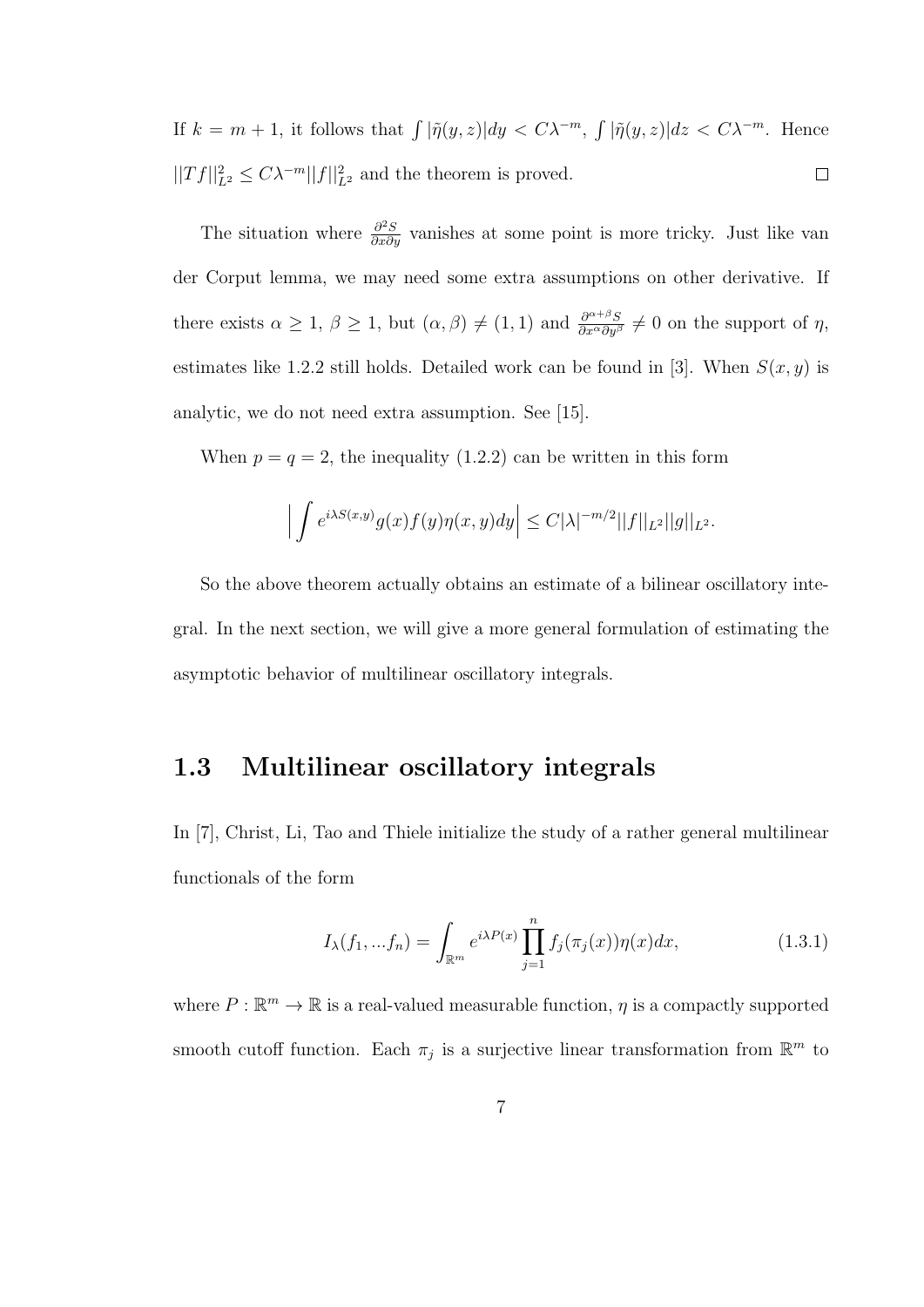$\mathbb{R}^{k_j}$ , where  $1 \leq k_j \leq m-1$ . Each  $f_j : \mathbb{R}^{k_j} \to \mathbb{C}$  is a locally integrable function with respect to Lebesgue measure on  $\mathbb{R}^{k_j}$ . This integral is well-defined if in addition all  $f_j$  belongs to  $L^{\infty}$ . And the question is, under what conditions this integral has rapid decay? Here rapid decay means there exists some  $\epsilon > 0$  such that

$$
|I_{\lambda}(f_1, ... f_n)| \le C(1 + |\lambda|)^{-\epsilon} \prod_{j=1}^n ||f_j||_{L^{\infty}}
$$
\n(1.3.2)

holds for every  $\lambda$  and every  $f_j$  lying in  $L^{\infty}(\mathbb{R}^{k_j})$ .

Notice that when  $n = 0$ , that is, the number of function is 0, we are dealing with  $\int e^{i\lambda P(x)} \eta(x) dx$ , which is oscillatory integrals of the first kind. Indeed, (1.3.2) with  $L^{\infty}$ -bounds on the functions  $f_j$  is equivalent to  $|\int e^{i\lambda \phi(x)} \eta(x) dx| \leq C |\lambda|^{-\epsilon}$ uniformly for all phase functions of the form  $\phi = P - \sum_j h_j \circ \pi_j$ , where the  $h_j$ are arbitrary real-valued measurable functions, one can refer to [3]. When  $n = 2$ , for certain exponents, oscillatory integrals of the second kind can be viewed as an example of the bilinear case of (1.3.1) with  $\mathbb{R}^{2m} = \{(x, y)\}\$  and  $\pi_1 : (x, y) \to (x)$ ,  $\pi_2 : (x, y) \to (y)$ . So the two kinds of oscillatory integrals introduced before can be included into this framework.

In [7], the authors focus on the situation where the phase function is a polynomial of degree less than or equal to some constant  $d$ . They successfully prove that when  $k_j = m - 1$  for all j and when  $k_j = 1$  for all j under some restrictions, to characterize the decay property of the above oscillatory integrals (1.3.1), it suffices to check certain nondegeneracy conditions of the phase function P as well as some geometric and dimensional conditions of the linear projections  $\{\pi_i\}$ . Despite the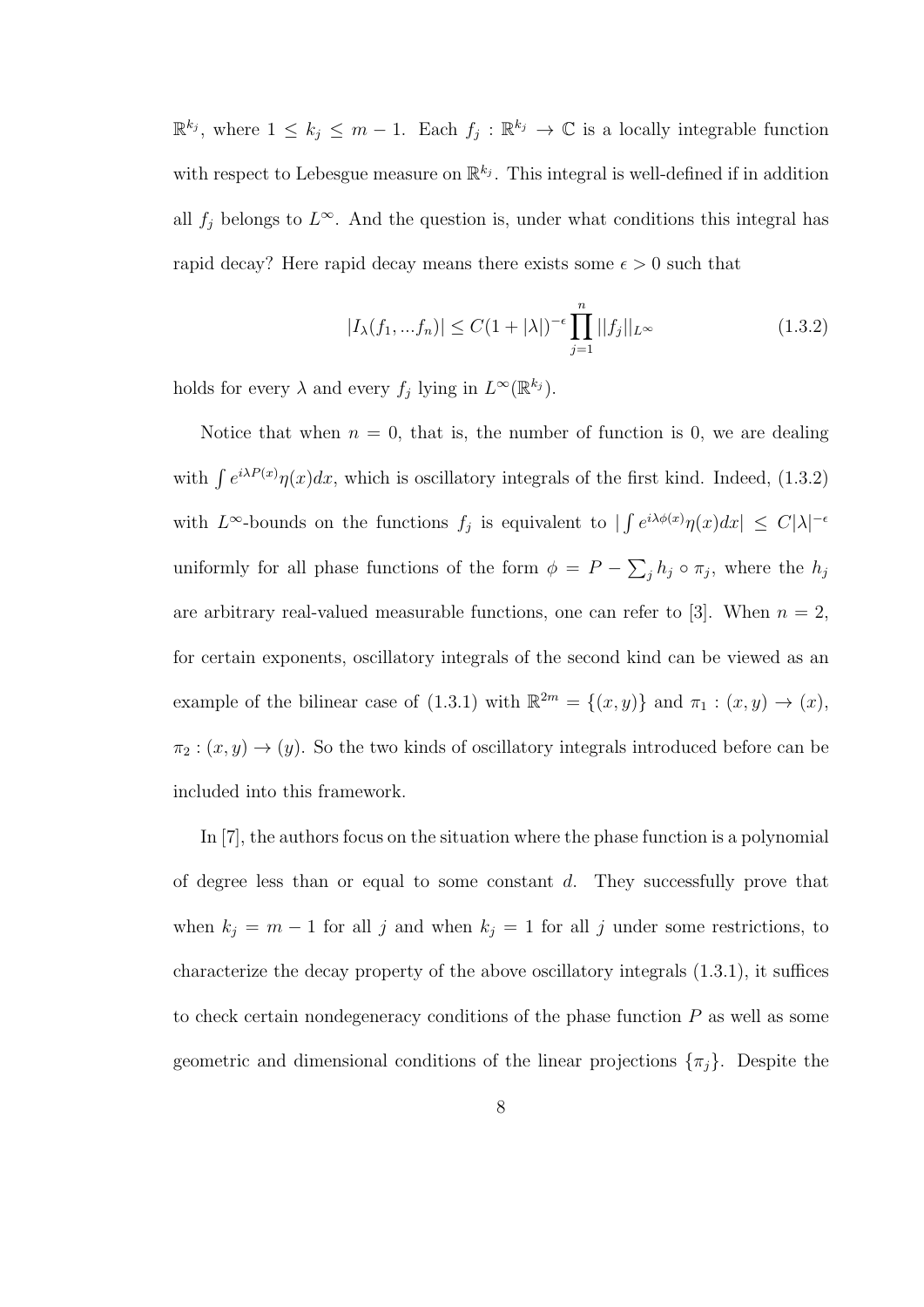great progresses they make, the general cases have not been thoroughly explored.

After the work of Christ, Li, Tao and Thiele[7], Christ and Silva[8] study a rather special trilinear integrals of the form

$$
I_{\lambda}(f_1, f_2, f_3) = \int_{\mathbb{R}^{2m}} e^{i\lambda P(x,y)} f_1(x) f_2(y) f_3(x+y) \eta(x,y) dx dy \qquad (1.3.3)
$$

where P is a polynomial of degree less or equal to a constant d and  $\mathbb{R}^{2m} = \mathbb{R}^m \times$  $\mathbb{R}^m = \{(x, y)\}\$ and give a characterization of such integrals by the nondegeneracy conditions of the phase function. But the more general cases are still left to be investigated.

Other results in this area include the oscillatory integral operator defined by Phong, Stein, and Sturm [16], which is of the form

$$
I(\lambda) = \int_D e^{i\lambda \phi(x_1, \dots, x_m)} f_1(x_1) \dots f_m(x_m) dx_1 \dots dx_m,
$$

where the phase function  $\phi(x_1, ... x_m)$  is a polynomial. And D is a subset of the unit ball in  $\mathbb{R}^m$ . They have obtained some precise results on the exponent in the decay estimate, which is phrased in terms of the reduced Newton polyhedron.

### 1.4 Application

The estimate of oscillatory integrals can be used to get the corresponding sublevel set estimate. To be more precise, if a real-valued measurable function  $P$  satisfies (1.3.2) for all functions  $f_j \in L^{\infty}(\mathbb{R}^{k_j})$ , then there is an upper bound for the measures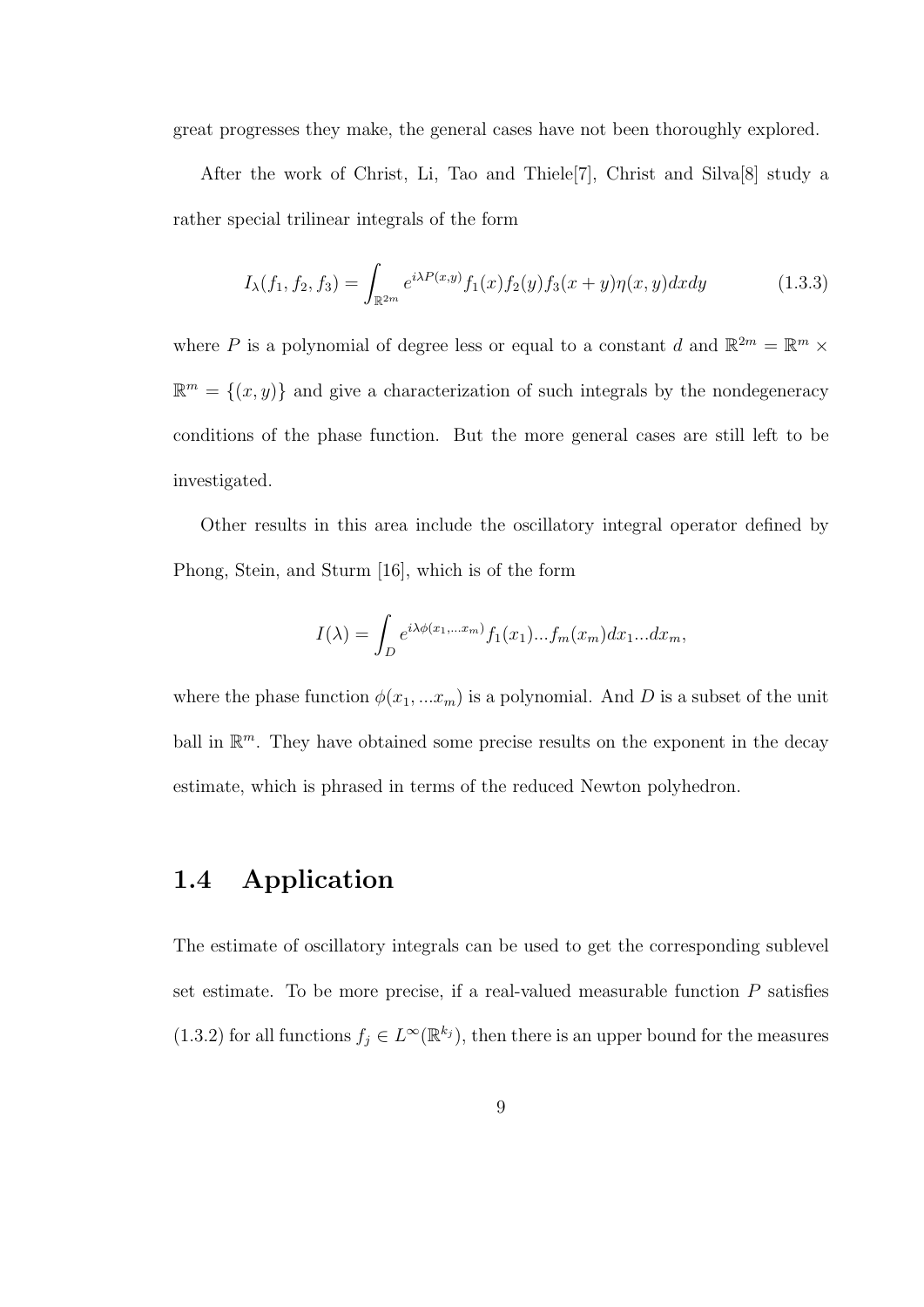of the sublevel sets of the form

$$
|\{y \in B : |P(y) - \sum_{j=1}^n g_j(\pi_j(y))| < \epsilon\}| \leq C\epsilon^{\delta}
$$

uniformly for all measurable functions  $g_j$ . See [6]. And the sublevel set estimates of certain real-valued functions turn out to have close connections with some combinatorial problems arising in extremal graph theory. See [3] for more details. Understanding the decay property of various oscillatory integrals can certainly help us deal with many problems in mathematics. Hörmander discovers Theorem 1.1(Hörmander [12]) in order to simplify the proof of Carleson and Sjölin [4] that deals with the necessary and sufficient conditions for certain function to be a multiplier.

Other important application includes the restriction problem in harmonic analysis. It asks the question that what are the exponents  $q$  such that the Fourier transform of an  $L^q(\mathbb{R}^m)$  function g can be meaningfully restricted to a given hypersurface S, in the sense that the map  $g \to \hat{g}|_S$  can be continuously defined from  $L^q(\mathbb{R}^m)$  to  $L^1(S, d\sigma)$  with  $\sigma$  is the surface measure of S. It turns out that the variable coefficient (Hömander) setting of the problem is exactly dealing with the oscillatory integral operator

$$
T_{\lambda}f(x) = \int e^{i\phi(x,y)} f(y) dx
$$

with some specific analytic phase function and  $||f||_{L^{\infty}} \leq 1$ . The problem now becomes characterizing the range of q such that the bound  $||T_\lambda||_q \leq c\lambda^{-\frac{m}{q}}$  holds. One can refer to [1] and [2].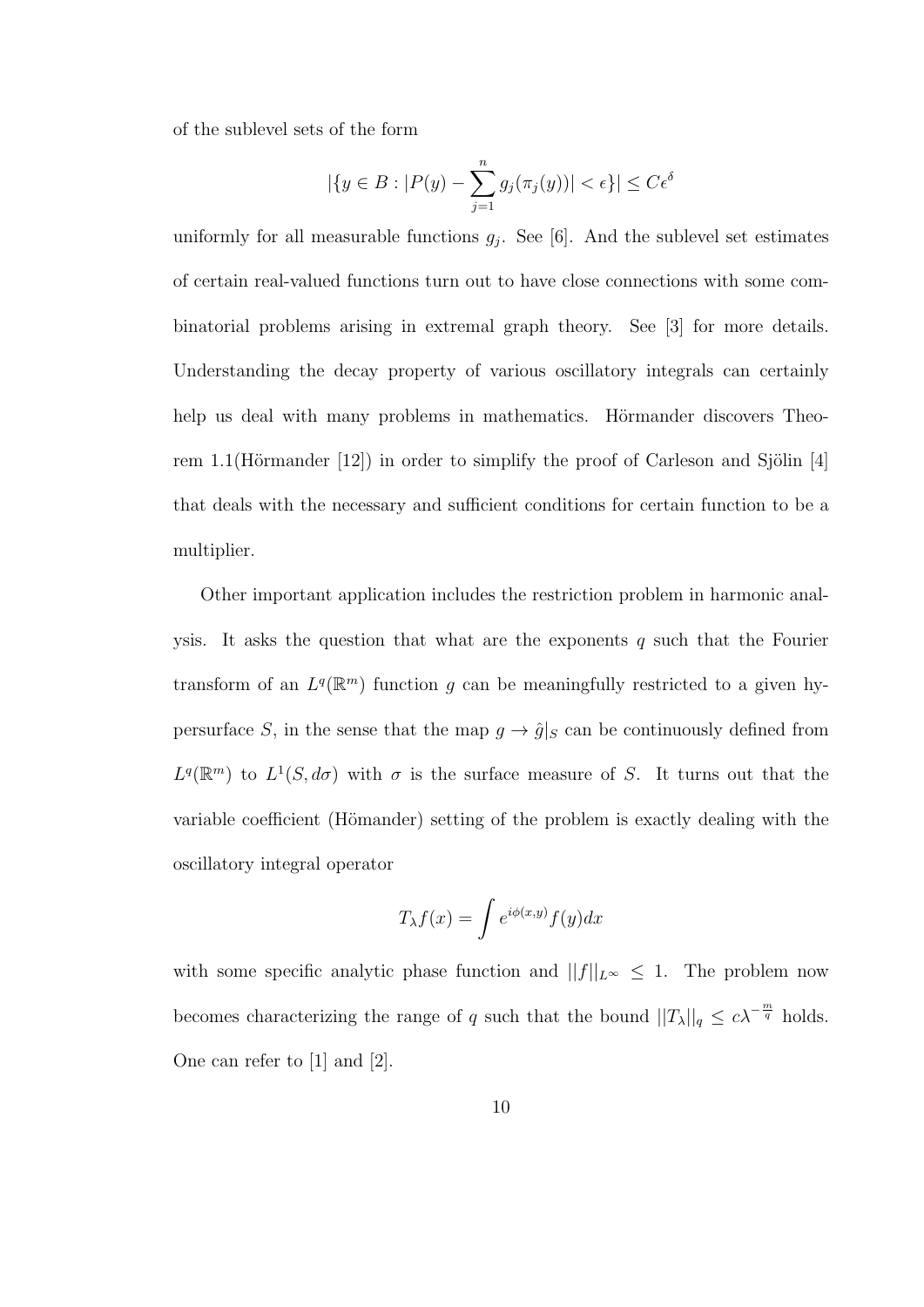Another important application is singular integrals. In [18], Ricci and Stein study the operator  $T(f)(x) = \int_{\mathbb{R}^m} e^{iP(x,y)} K(x-y)f(y)dy$  where K is a standard Calderón-Zygmund kernel, that is,  $K$  is Lipschitz continuous except at the origin,  $K(r\gamma) = r^{-m}K(\gamma)$  for all  $r > 0$  and  $\gamma \neq 0$ , and  $\int_S K d\sigma = 0$ , where  $\sigma$  denotes surface measure on the unit sphere S. They have shown T is bounded on  $L^p$  for  $1 < p < \infty.$  The bilinear and multilinear analogue of it has been studied in [7] by combining previously known results for nonoscillatory singular integral operators with estimates for nonsingular oscillatory integrals.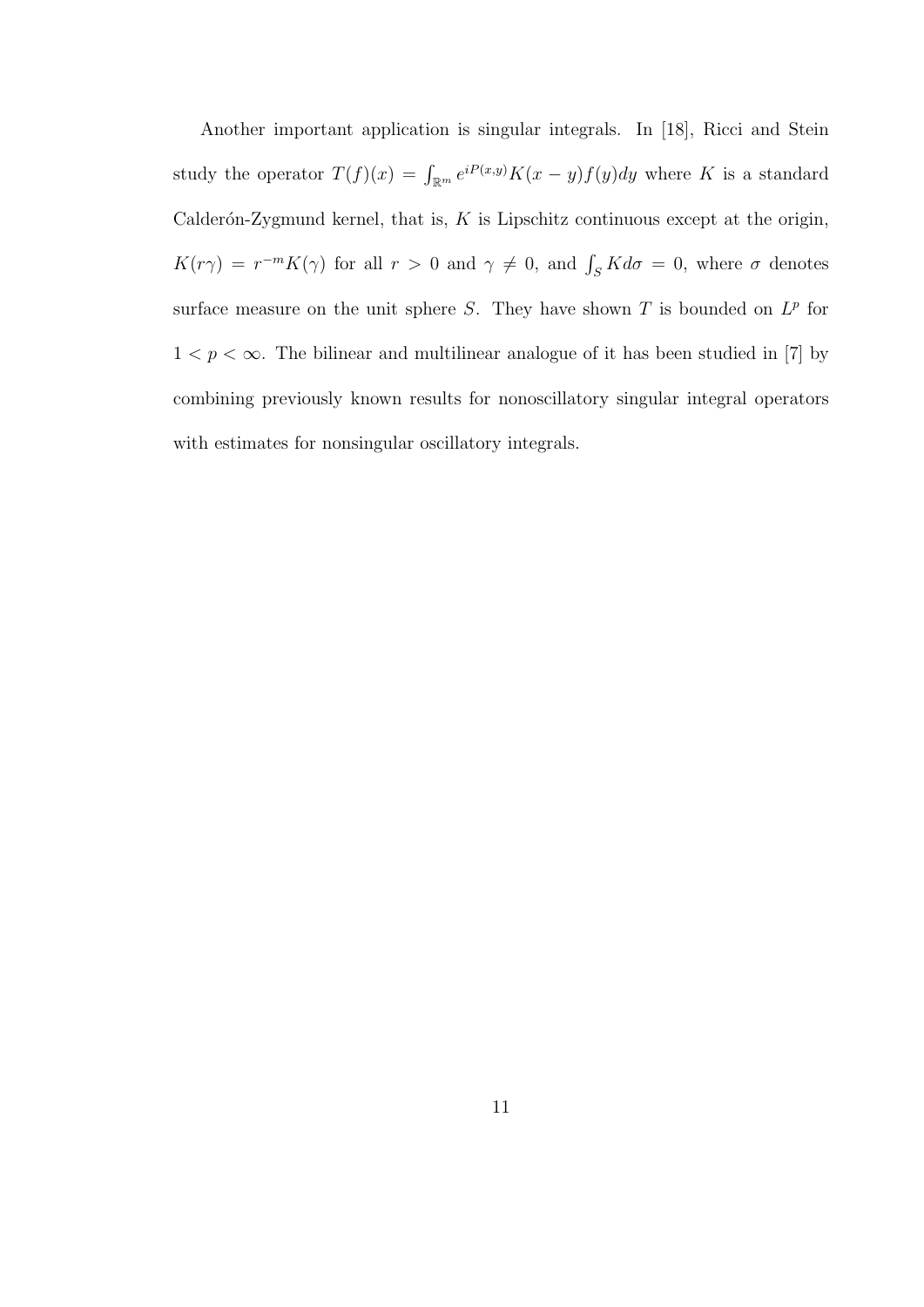## Chapter 2

### Goals and tools

### 2.1 Goals and conventions

In this thesis, we study the multilinear oscillatory integral initially introduced by Christ, Li, Thiele and Tao [7]:

$$
I_{\lambda}(f_1, ... f_n) = \int_{\mathbb{R}^m} e^{i\lambda P(X)} \prod_{j=1}^n f_j(\pi_j(X)) \eta(X) dX.
$$
 (2.1.1)

Here  $\lambda \in \mathbb{R}$  is a parameter,  $P : \mathbb{R}^m \to \mathbb{R}$  is a polynomial of degree less or equal to some given constant  $d, m \geq 2, \eta \in C_0^{\infty}(\mathbb{R}^m)$  is a compactly supported smooth cutoff function. Each  $\pi_j$  is a surjective linear transformation from  $\mathbb{R}^m$  to  $\mathbb{R}^{k_j}$ , where  $1 \leq k_j \leq m-1$ . We assume  $f_j \in L^{\infty}(\mathbb{R}^{k_j})$  and each  $f_j$  has support in a specified compact set  $B_j \subset \mathbb{R}^{k_j}$ . In this case, the integral is well-defined.

**Definition 2.1.1.** We say  $\{P, \{\pi_j\}_{j=1}^n\}$  has power decay property in  $\mathbb{R}^m$  on an open set  $U \subset \mathbb{R}^m$ , where P is a measurable, real-valued function, each  $\pi_j$  is a surjective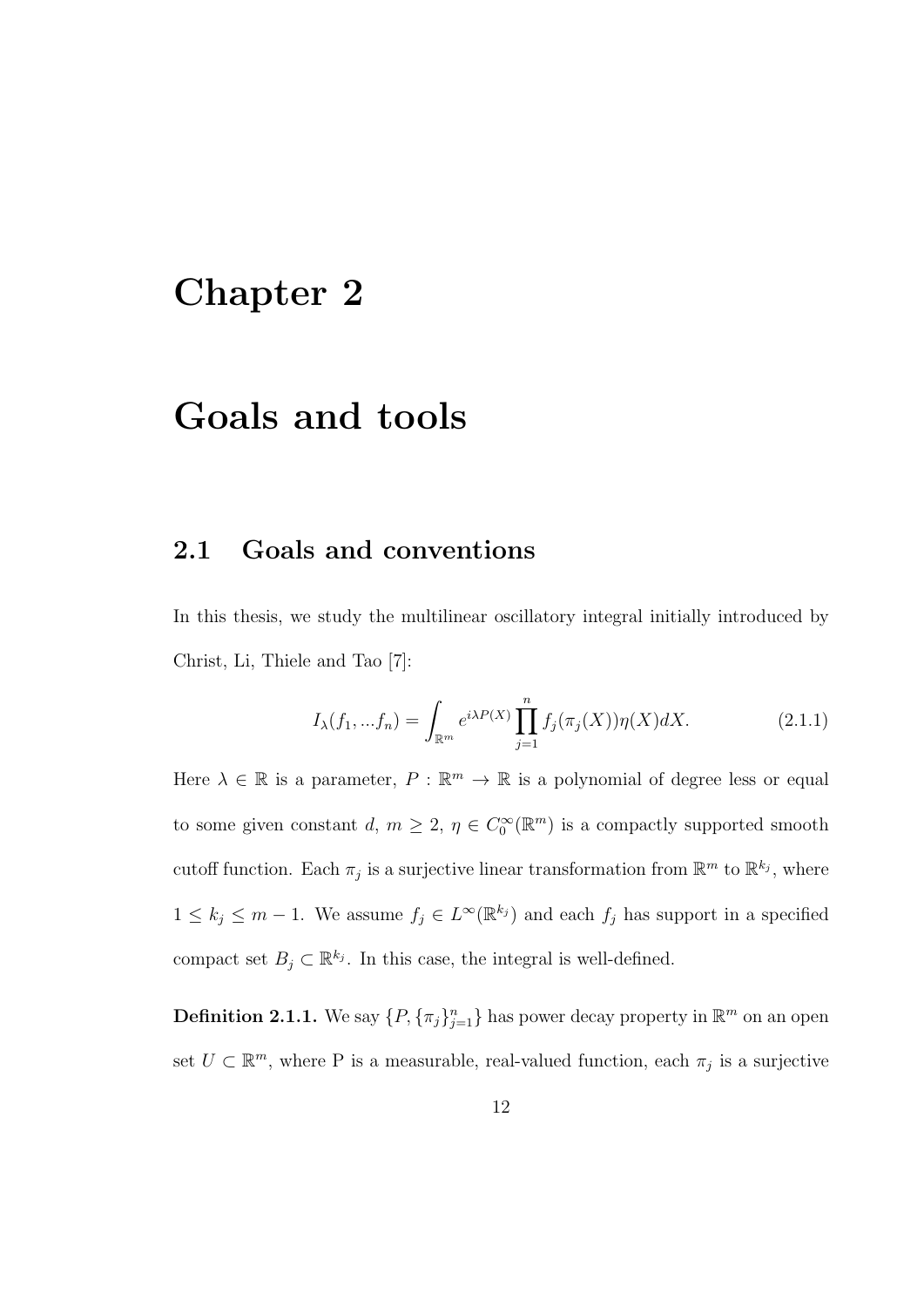linear map from  $\mathbb{R}^m$  to  $V_j$ , if for any smooth cutoff function  $\eta$  defined on U, there exists  $\epsilon$  independent of  $\eta$  and a constant C depends on the support and  $C^4$  norm of  $\eta$  such that

$$
|I_{\lambda}(f_1, ... f_n)| \le C(1+|\lambda|)^{-\epsilon} \prod_{j=1}^n ||f_j||_{L^{\infty}}
$$
\n(2.1.2)

for all  $\lambda \in \mathbb{R}$  and all  $f_j \in L^{\infty}(\mathbb{R}^{k_j})$ .

In this thesis, we will focus on the case where the phase function is a polynomial. Though (2.1.2) may also hold for other exponents  $||f_j||_{L^{p_j}}$ , we will only assume all  $||f_j||_{L^{\infty}}$  are finite. Since  $|I_{\lambda}(f_1, ... f_n)| \leq C ||f_k||_{L^1} \prod_{j \neq k} ||f_j||_{L^{\infty}}$  uniformly in  $\lambda$  for any k, if (2.1.2) holds, by the interpolation argument, the decay estimate for  $\prod_j ||f_j||_{p_j}$  also holds for various  $p_j$ . So it suffices to consider this extreme formulation.

Notice that if  $P = \sum_{j=1}^n p_j \circ \pi_j$  for some function  $p_j$ , then  $f_j = e^{-i\lambda p_j(\pi_j(x))} \in$  $L^{\infty}(\mathbb{R}^{k_j})$  gives  $e^{i\lambda P(X)} \prod_{j=1}^n f_j(\pi_j(X)) = 1$  so that  $(2.1.1)$  becomes constant and thus has no decay. So a necessary condition for  $I_\lambda$  having power decay is that P cannot be decomposed in this way, which leads to the following definition in [7].

**Definition 2.1.2.** A polynomial  $P$  is said to be nondegenerate relative to a collection of surjective linear mappings  $\{\pi_i\}$  if P cannot be expressed as a sum of  $p_j \circ \pi_j$ where each  $p_j$  is a polynomial.

The goal of this thesis is to see under what conditions the power decay property is equivalent to the nondegeneracy of the phase function and what other assumptions may also lead to the power decay property of (2.1.1).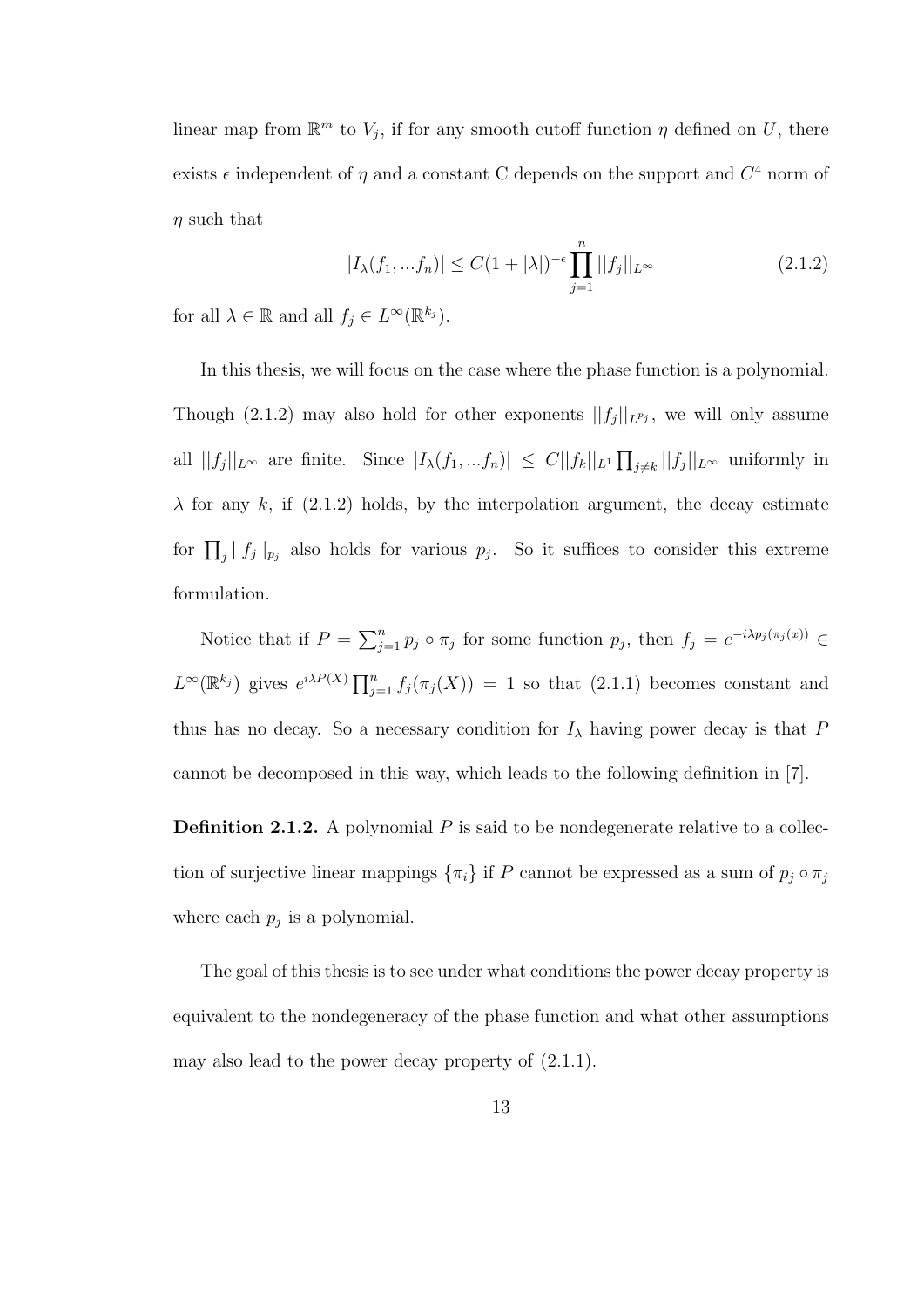The regularity condition  $\eta \in C^4$  is rather arbitrary. Here we will use the big O notation. If  $f(x) = O(g(x))$  for  $x \to \infty$ , it means there exists constants  $M, x_0$  such that  $|f(x)| \leq M|g(x)|$  for  $x \geq x_0$ . If  $\eta$  is merely Hölder continuous then for any  $s < \infty$ ,  $\eta$  may be decomposed as a smooth function whose  $C^s$  norm is  $O(|\lambda|^{C\delta})$  plus a remainder which is  $O(|\lambda|^{-\delta})$  in supremum norm. If (2.1.2) holds for all  $\eta \in C_0^s$ with a constant C which is  $O(||\eta||_{C^s})$ , then it follows from the decomposition, with  $\delta = \epsilon/2C$ , that it continuous to hold for all Hölder continuous  $\eta$ .

If for some  $1 \leq j \leq n$ ,  $\pi_j^1$ ,  $\pi_j^2$  are two surjective linear mappings with identical nullspaces and ranges of equal dimensions, then there is some invertible linear transformation L such that  $\pi_j^2 = L \circ \pi_j^1$ . So for every function f defined on the range space of  $(\pi_j^2(x))$ , there exists a function  $g = f \circ L$  defined on the range space of  $\pi_j^1$  such that for every  $x \in \mathbb{R}^m$ ,  $g(\pi_j^1(x)) = f \circ L(\pi_j^1(x)) = f(\pi_j^2(x))$ . Therefore, if (2.1.2) holds for the collection of mappings  $\{\pi_1, ..., \pi_j^1, ..., \pi_n\}$ , it also holds for the collection  $\{\pi_1, ..., \pi_j^2, ..., \pi_n\}$ . So we can assume without loss of generality that each  $\pi_j$ has distinct nullspace and we may equivalently speak of nondegeneracy relative to a collection of subspaces  ${V_j}_{j=1}^n$  of  $\mathbb{R}^m$  where  $V_j = \text{nullspace}(\pi_j)$ . Similarly, we can also assume that there is no index i and j such that nullspace( $\pi_i$ ) ⊂ nullspace( $\pi_j$ ). If so, there exists a surjective linear transformation from the range space of  $\pi_i$  to the range space of  $\pi_j$  such that  $\pi_j = L \circ \pi_i$ . So for every function  $f_j$  defined on the range space of  $\pi_j$ , there exists a function  $g_i = f_j \circ L$  defined on the range space of  $\pi_i$  such that  $g_i(\pi_i(x)) = f_j(\pi_j(x))$ . In this case, we say  $f_j(\pi_j(x))$  is absorbed into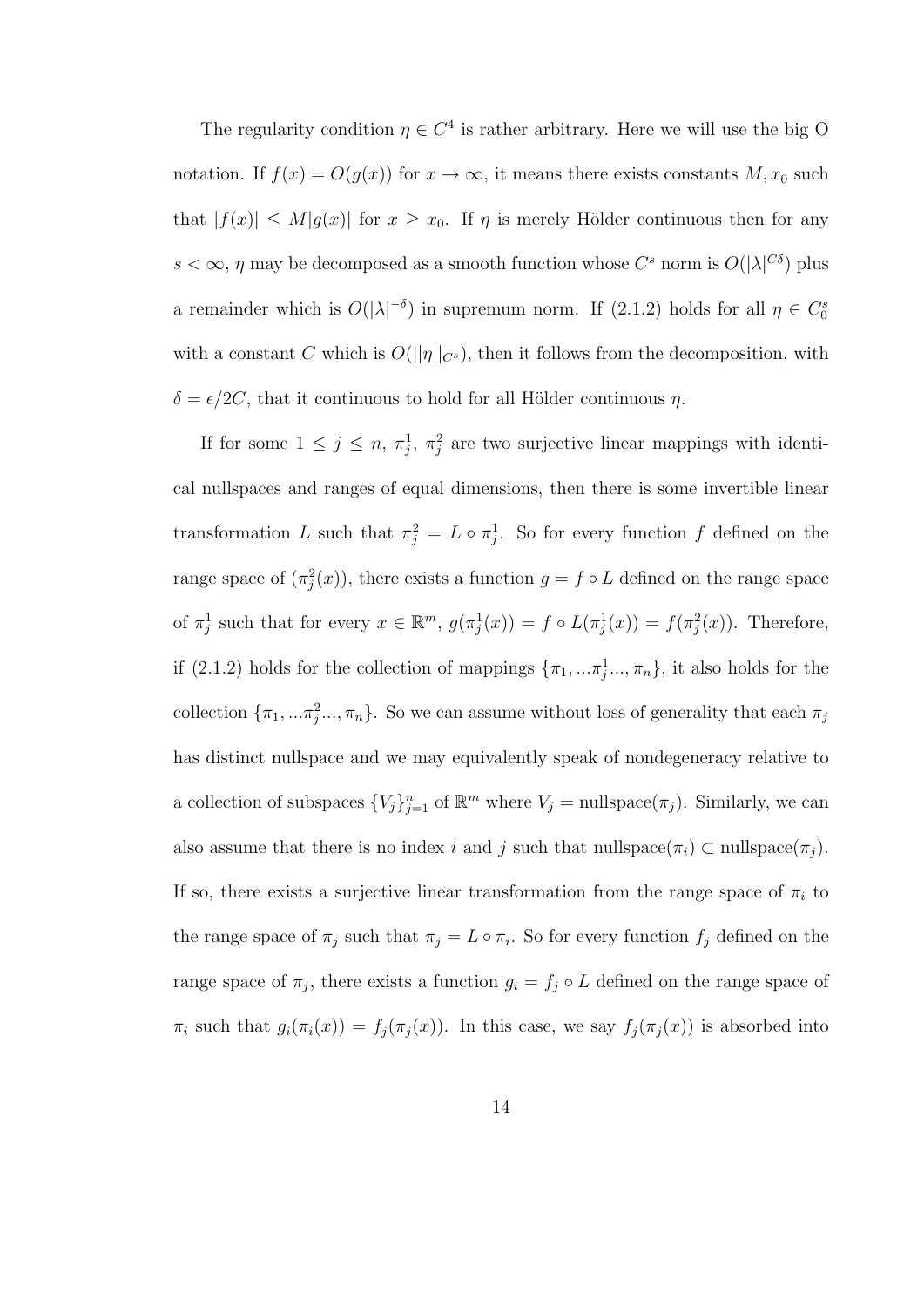$g_i(\pi_i(x)).$ 

So we may equivalently say  $\{P, \{V_j\}_{j=1}^n\}$  has the power decay property in  $\mathbb{R}^m$ , if (2.1.2) holds true for any linear mappings  $\pi_j$  with nullspaces equal to  $V_j$ . In this paper, we will just consider the case where the phase function P is a polynomial of bounded degree d.

### 2.2 Nondegeneracy

In this section, we want to discuss some ways to characterize nondegeneracy.

In [7], the authors define the nondegeneracy norm which is one way to characterize nondegeneracy. Let  $\mathcal{P}(d)$  be the vector space of all polynomials in  $\mathbb{R}^m$  of degree at most d. Given d, fix a norm  $|| \cdot ||_{P_d}$  on the finite dimensional vector space  $P(d)$ . The nondegeneracy norm  $|| \cdot ||_{nd(\pi_i, 1 \leq i \leq n)}$  of P with respect to  $\{\pi_j\}$  is defined to be  $\inf ||P - \sum_j p_j \circ \pi_j||_{P_d}$  where the infimum is taken over all real-valued polynomials of degree no greater than d. If there is no ambiguity, we may write  $||\cdot||_{nd(\pi_i,1\leq i\leq n)}$  as  $|| \cdot ||_{nd}$ . Since the space of polynomials with degree at most d is finite dimensional, the infimum defining the relative norm is actually attained by some polynomial  $p_j$ . Thus P is either degenerate or the nondegeneracy norm is strictly positive.

We say a family  $P_\alpha$  of real-valued polynomials of bounded degrees is uniformly nondegenerate relative to a collection of surjective linear map  $\{\pi_i\}$  if  $inf_{\alpha}$  ||P<sub> $\alpha$ </sub> −  $\sum_j p_j^{\alpha} \circ \pi_j ||_{P_d} \ge c > 0$  with c a uniform constant.

Similarly, we say a collection of surjective linear map  $\{\pi_j\}$  has the uniform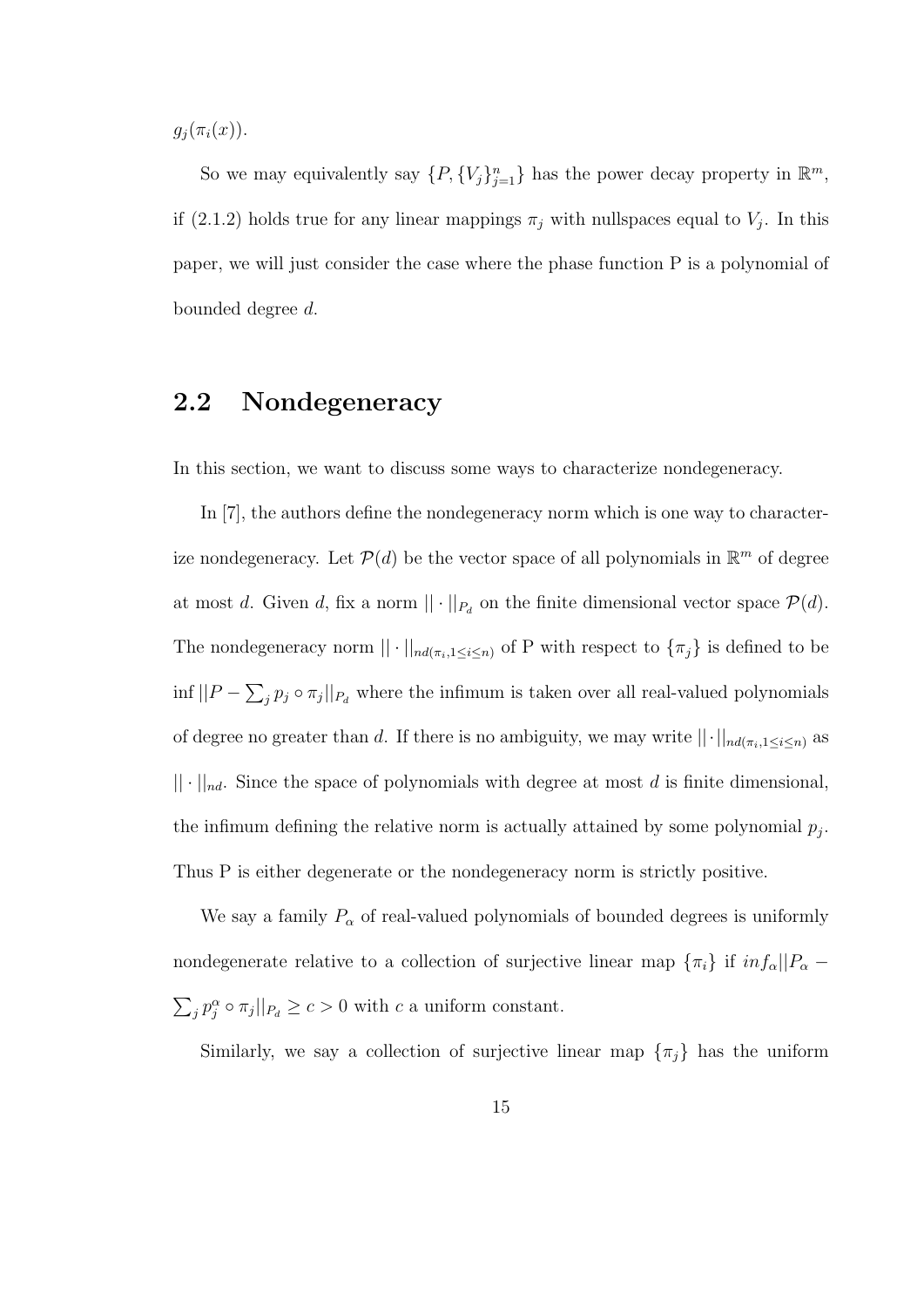power decay property if the power decay property holds with uniform constant  $C, \epsilon$ , for any family of real-valued polynomials of bounded degrees which are uniformly nondegenerate relative to  $\{\pi_j\}$ .

The following lemma in [7] suggests that nondegeneracy is a property of every homogeneous part of the phase function.

**Lemma 2.2.1.** A polynomial P is nondegenerate relative to  $\{\pi_j\}$  if and only if at least one of its homogeneous summands is nondegenerate.

This inspires the idea of using the highest degree of the nondegenerate homogeneous part to characterize nondegeneracy. In this thesis, we introduce the following definition.

Definition 2.2.2. The nondegeneracy degree of a polynomial P relative to a collection of  ${V_j}$  is defined to be the highest degree of the nondegenerate homogeneous part of P. If P is degenerate with respect to  $\{V_j\}$ , the nondegeneracy degree of P is defined to be 0.

Given a homogeneous polynomial, the following lemma in [7] provides a way to distinguish nondegenerate polynomials from degenerate ones.

**Lemma 2.2.3.** Let  $P$  be a homogeneous polynomial of some degree d. Then  $P$  is nondegenerate relative to a finite collection of surjective linear mappings  $\{\pi_j\}$  on  $\mathbb{R}$ , if and only if there exists a constant coefficient partial differential operator  $\mathcal{L}$ , homogeneous of degree d, such that  $\mathcal{L}(P) \neq 0$  but  $\mathcal{L}(p_j \circ \pi_j) = 0$  for every polynomial  $p_j: V_j \to \mathbb{C}$  of degree d, where  $V_j$  denote the range space of  $\pi_j$ .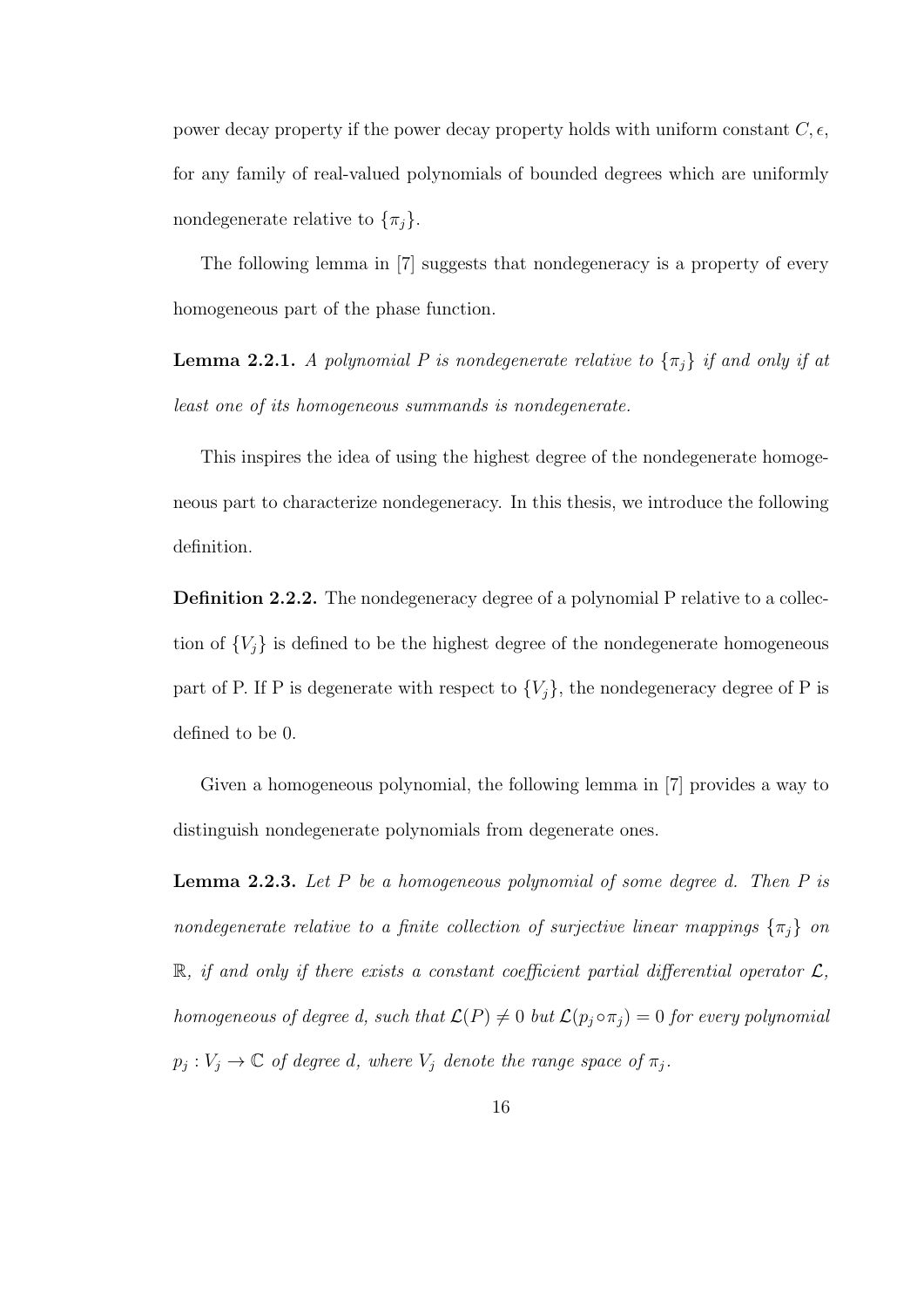Example: In  $\mathbb{R}^2$ , assume  $P(x, y) = xy$  and  $\pi_1(x, y) = x$ ,  $\pi_2(x, y) = y$ . We pick  $\mathcal{L} = \frac{\partial^2}{\partial x \partial y}$ , then  $\frac{\partial^2 P}{\partial x \partial y} = 1$ . But for any polynomial  $p_1(\pi_1(x, y)) = p_1(x)$ ,  $p_2(\pi_2(x, y)) = p_2(y), \frac{\partial^2 p_1}{\partial x \partial y} = 0$  and  $\frac{\partial^2 p_2}{\partial x \partial y} = 0$ . So xy is nondegenerate relative to  $\{\pi_1, \pi_2\}.$ 

Notice that in the above example,  $\frac{\partial}{\partial x}$  annihilates any polynomial of one variable y and  $\frac{\partial}{\partial y}$  annihilates any polynomial of one variable x. So  $\frac{\partial^2}{\partial x \partial y}$  which is the composition of  $\frac{\partial}{\partial x}$  and  $\frac{\partial}{\partial y}$  annihilates any degenerate polynomials. This idea can be extended to the following definition in [7].

**Definition 2.2.4.** A polynomial  $P$  is said to be simply nondegenerate relative to  $\{\pi_i: 1 \leq i \leq n\}$  if there is a differential operator L of the form  $L = \prod_{i=1}^n (w_i \cdot \nabla)$ , with each  $w_i \in \text{ker}(\pi_i)$ , such that  $L(P)$  does not vanish identically.

Remark: It is not difficult to see that simply nondegeneracy implies nondegeneracy. However, the following "light cone" example in [6] shows the converse does not always hold.

*Example* 2.2.5. Define  $P : \mathbb{R}^3 \to \mathbb{R}$  to be  $P(x_1, x_2, x_3) = x_3^2$ . Fix an arbitrary large positive integer N. For  $j \in \{1, 2...N\}$  choose nonzero unit vectors  $v_i = (v_j^1, v_j^2, v_j^3) \in$  $\mathbb{R}^3$ , none of which is a scalar multiple of another, all satisfying

$$
(v_j^3)^2 = (v_j^1)^2 + (v_j^2)^2.
$$

Define  $\pi_j(x) = x_1v_j^1 + x_2v_j^2 + x_3v_j^3$ . For any  $f_j \in L^\infty(\pi_j(\mathbb{R}^3))$ , the operator  $L =$  $\partial^2$  $\frac{\partial^2}{\partial x_3^2} - \frac{\partial^2}{\partial x_3^2}$  $\frac{\partial^2}{\partial x_1^2} - \frac{\partial^2}{\partial x_2^2}$  $\frac{\partial^2}{\partial x_2^2}$  annihilates  $f_j \circ \pi_j$  for all j, but does not annihilate P. Therefore F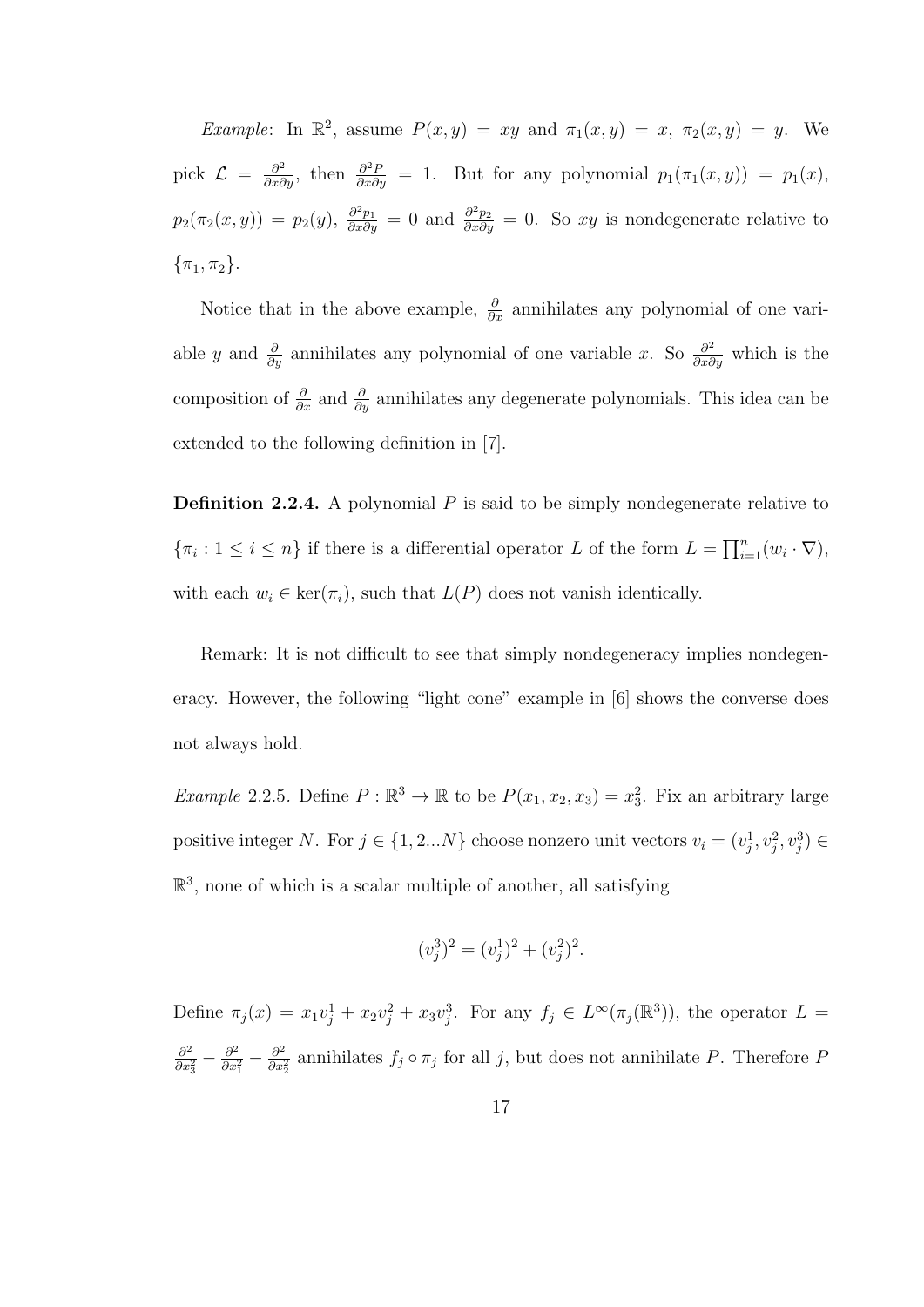is nondegenerate relative to  $\{\pi_j, 1 \leq j \leq N\}$ . But it is not simply nondegenerate since any simply nondegeneracy polynomial should have degree at least N.

The following theorem in [7] shows simple nondegeneracy implies power decay property.

**Theorem 2.2.6.** Any simply nondegenerate polynomial has the power decay property in every open set. More precisely, let  $d \in \mathbb{N}$ . Let  $L = \prod_{j=1}^{n} (w_j \cdot \nabla)$ , where each  $w_j \in \text{ker}(\pi_j)$  is a unit vector. Then there exist  $C < \infty$  and  $\epsilon > 0$  such that for any real-valued polynomial of degree at most d such that  $\max_{|x| \leq 1} |L(P)(x)| \geq 1$ ,

$$
|I_{\lambda}(f_1, ... f_n)| \le C(1+|\lambda|)^{-\epsilon} \prod_j ||f_j||_{L^{\infty}}
$$

for all functions  $f_j \in L^{\infty}$  and all  $\lambda \in \mathbb{R}$ .

Detailed proof can be found in [7]. The above theorem can also be generalized to the case where the phase is a smooth function with the simply nondegeneracy is defined as  $L(S(x))$  does vanish to infinite order. See [11].

From the definition of simple nondegeneracy, one can see that every  $w_i \cdot \nabla$ annihilate polynomials defined on one subspace. It turns out that by the same proof in [7], the definition of simple nondegeneracy could be extended to more general case. That is, if there is a differential operator L of the form  $L = \prod_{i=1}^{t} (w_i \cdot \nabla)$ , for some t, such that each  $w_s \cdot \nabla$  annihilates polynomials defined on  $\pi_j$  for  $j \in I_s$ , with  $\cup_{s} I_{s} = \{1, 2, ...n\}$  and  $\max_{|x| \leq 1} |L(P)(x)| \geq 1$ , then

$$
|I_{\lambda}(f_1, ... f_n)| \le C(1+|\lambda|)^{-\epsilon} \prod_j ||f_j||_{L^{\infty}}
$$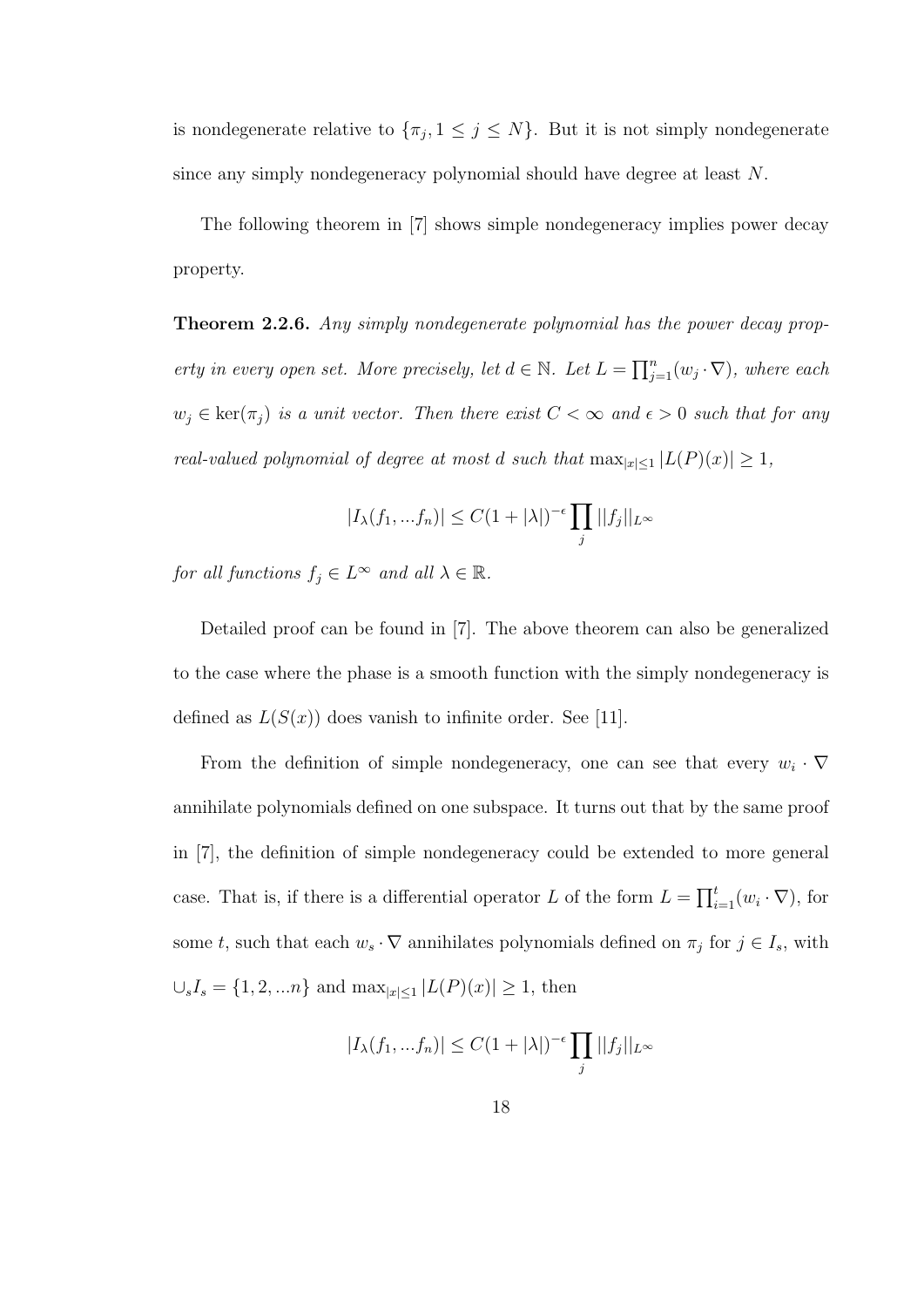holds for all functions  $f_j \in L^{\infty}$  and all  $\lambda \in \mathbb{R}$ . We will also see in Chapter 4 that when the subspaces all have one dimensional range space and lie in general position, we may only need to use nondegeneracy degree to characterize nondenegeneracy.

# 2.3 First tool: Elimination of codimension one range space

The codimension one range space in the title refers to the range space of some surjective linear mapping with dimension  $m-1$  if it is defined on  $\mathbb{R}^m$ . In this section, we will show the result in [7] that to investigate the power decay property of a collection of surjective linear mappings  $\{\pi_j\}$ , it suffices to consider the collection without those mappings whose range space is codimension one. This property can help to reduce the multilinearity of the problem.

**Theorem 2.3.1.** Let  $\{\pi_j\}$  be any finite collection of surjective linear mappings on  $\mathbb{R}^m$ , and let  $\{l_i\}$  be any finite collection of surjective linear mappings on  $\mathbb{R}^m$  whose nullspace is of dimension one. If  $\{\pi_j\}$  has the uniform power decay property, then so does  $\{\pi_j\} \cup \{l_i\}.$ 

*Proof.* It suffices to prove this in the case where a single linear mapping  $l$  is given. We now assume  $\{\pi_i\}$  has the uniform power decay property and we want to show  $\{\pi_i, l\}$  also has the uniform power decay property. Choose coordinates of  $\mathbb{R}^m$  such that  $l(x', x_m) = l(x', 0)$ . Let P be any nondegenerate polynomial relative to the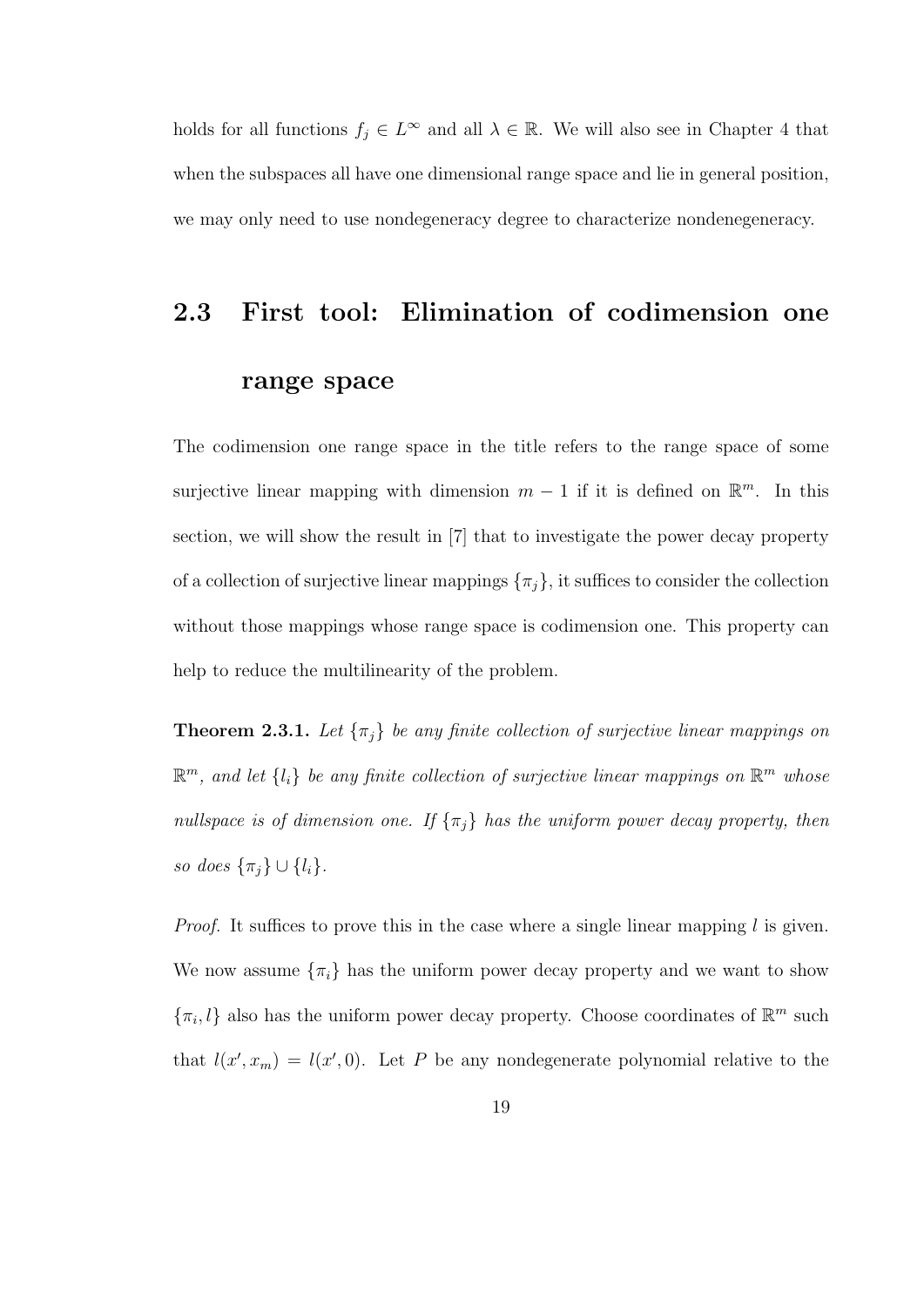augmented collection  $\{\pi_i, l\}$ . It is no loss of generality to assume that ker(l) is not contained in any ker( $\pi_i$ ), for any such linear mappings may be deleted from  $\{\pi_i\}$ without affecting the nondegeneracy of P.

$$
I_{\lambda}(f_1, ... f_n) = \int_{\mathbb{R}^m} e^{i\lambda P(x)} f_1(\pi_1(x)) ... f_{n-1}(\pi_{n-1}(x)) f_n(l(x)) \eta(x) dx.
$$
 (2.3.1)

Let  $T(f_1, ... f_{n-1})(x') = \int e^{i\lambda P(x)} f_1(\pi_1(x)) ... f_{n-1}(\pi_{n-1}(x)) \eta(x) dx_m$ .  $(2.3.1) = \int T(f_1, ... f_{n-1})(x') f_n(l(x', 0)) dx'$  $\leq$   $||T(f_1,...f_{n-1})||_{L^2}||f_n||_{L^2}.$ (2.3.2)

Here

$$
||T(f_1,...f_{n-1})||_{L^2} = \int e^{i\lambda(P(x)-P(z,x_m))} \prod_{i=1}^{n-1} f_i(\pi_i(x)) \overline{f_i(\pi_i(z,x_m))}
$$

$$
\eta(x)\overline{\eta(z,x_m)}dx'dx_m dz
$$

$$
= \int (e^{i\lambda(P(x)-P(x'+z,x_m))} \prod_{i=1}^{n-1} f_i(\pi_i(x)) \overline{f_i(\pi_i(x'+z,x_m))} \quad (2.3.3)
$$

$$
\eta(x)\overline{\eta(x'+z,x_m)}dx'dx_m dz
$$

$$
= \int G(z)dz
$$

where

$$
G(z) = \int e^{i\lambda(P(x) - P(x'+z,x_m))} \prod_{i=1}^{n-1} f_i(\pi_i(x)) \overline{f_i(\pi_i(x'+z,x_m))}
$$

$$
\eta(x) \overline{\eta(x'+z,x_m)} dx' dx_m
$$

We want to show  $P(x) - P(x' + z, x_m)$  is nondegenerate relative to  $\{\pi_i\}$  for most z. To do this, we want to show the polynomial  $\frac{\partial P}{\partial x_m}$  is nondegenerate relative to  $\{\pi_i\}$ .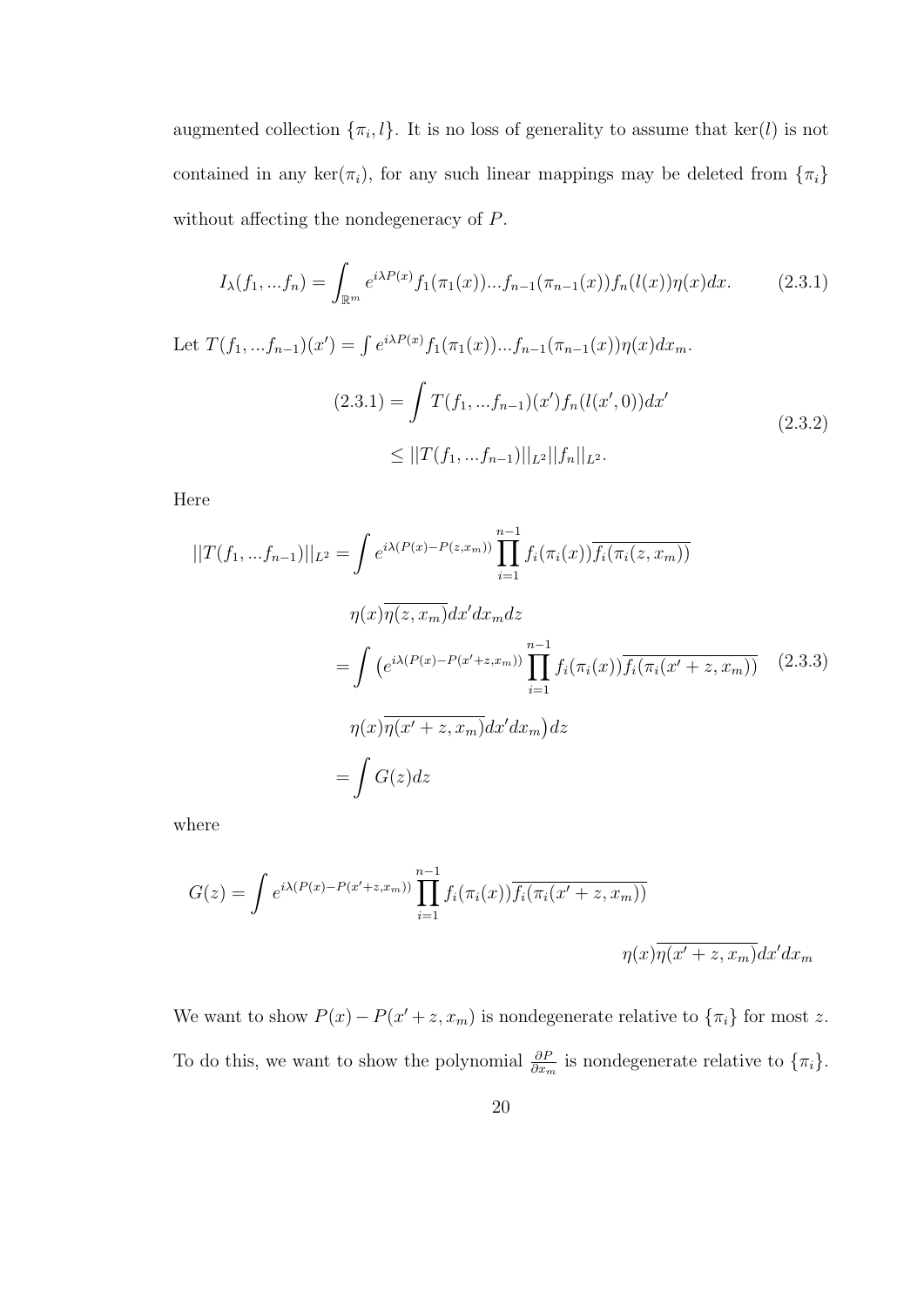If it is true, then there exists  $z \in \mathbb{R}^m$  for which  $P_z(x) = P(x', x_m) - P(x', x_m + z)$ is nondegenerate relative to  $\{\pi_i\}$ . For if not, since  $\partial P/\partial x_m$  can be reconstructed from  $\{P_{z_i}\}\$ for a suitable finite collection of points  $z_i$ , degeneracy of each  $P_{z_i}$  implies degeneracy of  $\partial P/\partial x_m$ .

Consider the quotient space  $P$  of all polynomials of degrees not exceeding the degree of P modulo the subspace of all such polynomials which are degenerate relative to  $\{\pi_i\}$ , and equip it with some inner product structure. Then  $\|P_z\|_{nd}^2$  is a polynomial in z which does not vanish identically. Since

$$
||P_z||_{nd}^2
$$
  
= $||P(x', x_m) - P(x', x_m + z)||_{nd}^2$   
= $||-z \cdot \frac{\partial P}{\partial x_m}(x', x_m) + \frac{1}{2}z^2 \cdot \frac{\partial^2 P(x', x_m)}{\partial x_m^2} ...$   
+ $\frac{(-1)^d}{d!}z^d \cdot \frac{\partial^d P(x', x_m)}{\partial x_m^d}||_{nd}^2$   
= $\sum_{h=1}^d \sum_{t=1}^d \frac{(-1)^{(h+t)}}{h!t!} z^{h+t} \langle \frac{\partial^h P(x)}{\partial x_m} , \frac{\partial^t P(x)}{\partial x_m^t} \rangle.$ 

Hence there exist  $C, \delta \in \mathbb{R}^+$  such that for any ball B of fixed finite radius and for any  $\epsilon > 0$ ,

$$
|\{z \in B : ||P_z||_{nd}^2 < \epsilon\}| \le C\epsilon^{\delta}.\tag{2.3.4}
$$

Thus

$$
(2.3.3) = \int_{A} G(z)dz + \int_{A^c} G(z)dz.
$$
 (2.3.5)

Here  $A = \{z \in B : ||P_z||_{nd}^2 \ge \epsilon\}, A^c = \{z \in B : ||P_z||_{nd}^2 < \epsilon\}, B$  is some compact set that z is supported on, which follows that  $\eta$  is compactly supported. For  $z \in A$ , the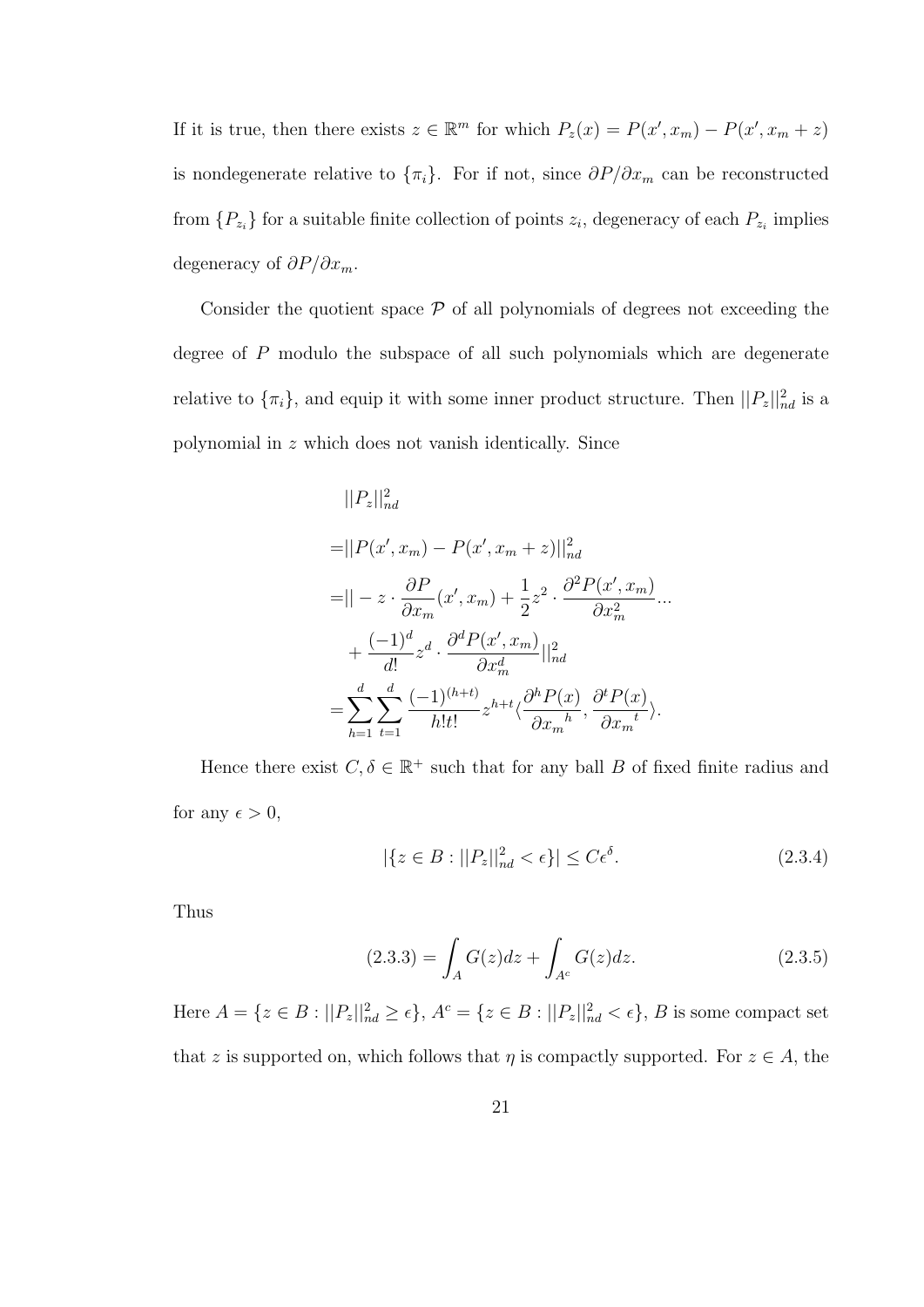first term can be deal with by the hypothesis that  $\{\pi_i\}$  has uniform power decay property. For  $z \in A^c$ , the second term can be dealt with by (2.3.4). So we have

$$
(2.3.5) \le C(|\epsilon^{1/2}\lambda|^{-\delta} + |\epsilon|^{\delta}) \prod_{i=1}^{n-1} ||f_i||_{L^{\infty}}.
$$
 (2.3.6)

Let  $\epsilon = |\lambda|^{-\delta'}$  for some  $\delta' < 2$ , then we have  $(2.3.1)$  has power decay.

To establish the uniform decay property, fix  $c \in (1,\infty)$  and a degree d. Let P be any polynomial of degree at most d whose norm, in the quotient space of polynomials of degree at most d modulo polynomials of degrees at most d that are degenerate relative to  $\{\pi_i, l\}$ , lies in  $[c^{-1}, c]$ . Since this quotient space is a finitely dimensional vector space, P thus belongs to a compact subset. Together with the above reasoning, this implies  $(2.3.4)$  holds with a constant depending on d and c but not on P.

So now it is only left to show polynomial  $\frac{\partial P}{\partial x_m}$  is nondegenerate relative to  $\{\pi_i\}$ . If not, then there exists a polynomial decomposition  $\frac{\partial P}{\partial x_m} = \sum_i q_i \circ \pi_i$ . Since ker(l) is not contained in any  $\ker(\pi_i)$ , there exist nonzero vectors  $v_i$  in the range space  $V_i$ of  $\pi_i$  such that  $\partial (f \circ \pi_i)/\partial x_m = (v_i \cdot \nabla f) \circ \pi_i$  for all functions  $f : V_i \to \mathbb{R}$ . Since  $0 \neq v_i \in V_i$ , there exist polynomials  $Q_i$  such that  $v_i \cdot \nabla Q_i = q_i$ . Consequently,  $\partial(Q_i \circ \pi_i)/\partial x_m = q_i \circ \pi_i$ , and hence  $\tilde{P} = \sum Q_i \circ \pi_i$  satisfies  $\partial(P - \tilde{P})/\partial x_m = 0$ . Thus  $P - \sum_i Q_i \circ \pi_i$  is a function of  $x_m$  alone, contradicting the hypothesized nondegeneracy of P.

 $\Box$ 

From the above theorem, we can get the following corollary.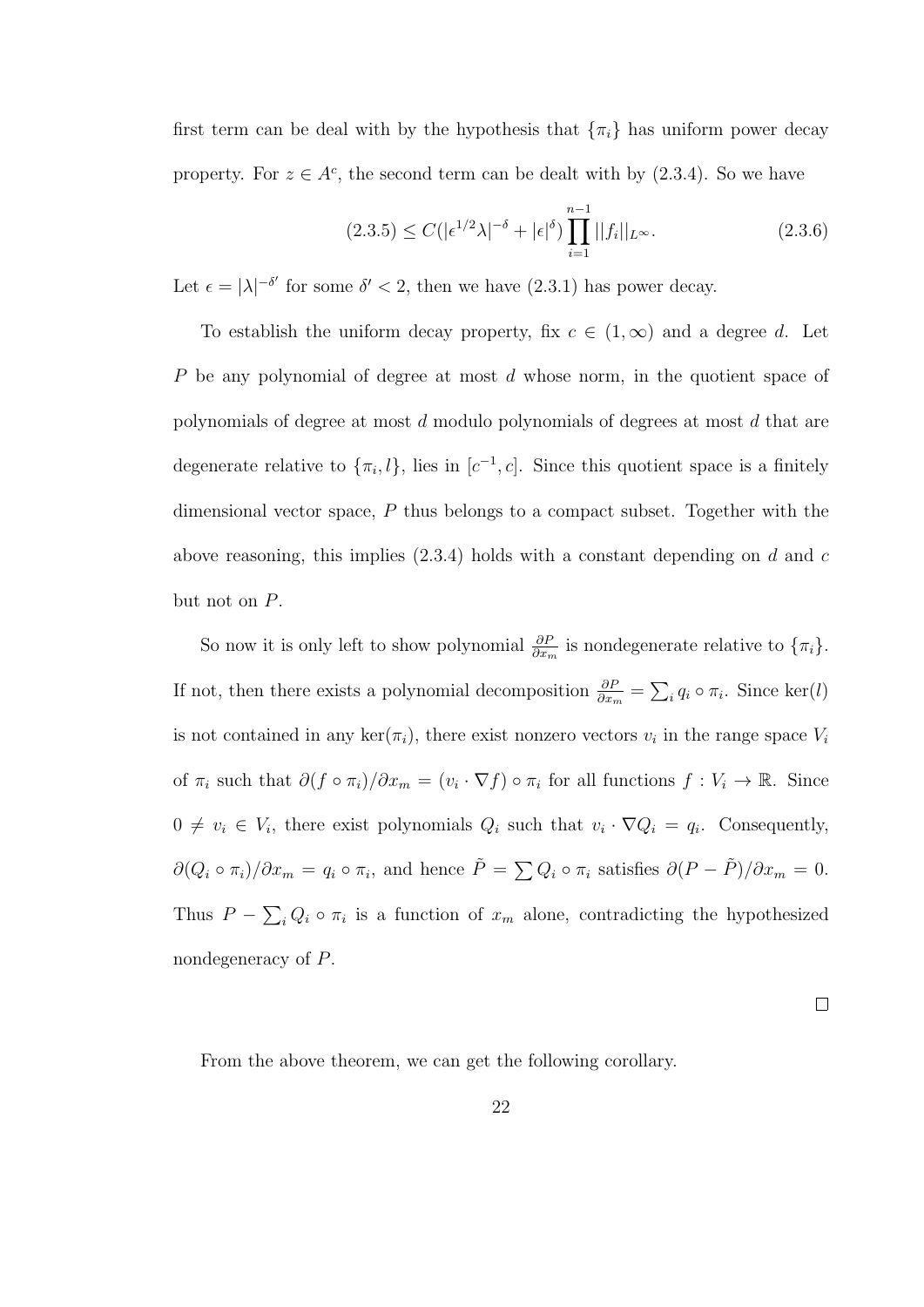**Corollary 2.3.2.** Any collection of surjective linear mappings  ${\{\pi_j\}}_{i=1}^n$  whose range space has codimension one for each i has the uniform power decay property.

Remark: in  $\mathbb{R}^2$ , the range space of any surjective linear mapping that we are interested in this problem is of dimension either 0 or 1. If it is 0, it is a constant map. If it is dimension one, it is also codimesion one so that linear mapping can be removed from the collection. The problem in  $\mathbb{R}^2$  will finally be deduced to the oscillatory integrals of the first type that we have introduced in chapter 1. However, in higher dimensions, the range space is not necessarily of codimension one so things may be more complicated.

### 2.4 Second tool: Elimination of common subspace

Let us recall the example below introduced in [6]. In the bilinear case, if the mapping  $x \to (\pi_1(x), \pi_2(x))$  of  $\mathbb{R}^2$  to  $\mathbb{R}^1 \times \mathbb{R}^1$  is a bijection,  $I_\lambda(f_1, f_2)$  can be written as

$$
\int e^{i\lambda P(x,y)} f(x)g(y)\eta(x,y)dxdy.
$$
 (2.4.1)

A necessary and sufficient condition for it to have the power decay property is  $\frac{\partial^2 P}{\partial x \partial y}$ does not vanish identically, see [7]; equivalently, P is not a sum of one function of x plus another function of y. Since if  $P = p_1(x) + p_2(y)$ ,  $\frac{\partial^2 P}{\partial x \partial y} = \frac{\partial^2 p_1}{\partial x \partial y} + \frac{\partial^2 p_2}{\partial x \partial y} = 0$ . Now consider the integral  $\int e^{i\lambda P(x,y,z)} f(x,z)g(y,z)\eta(x,y,z)dxdydz$ . Again, such an integral has power decay property if and only if there exists  $\frac{\partial^2 P(x,y,z)}{\partial x \partial y}$  does not vanish identically, see [7]. For any fixed  $z$ , the integration becomes  $(2.4.1)$ , the result of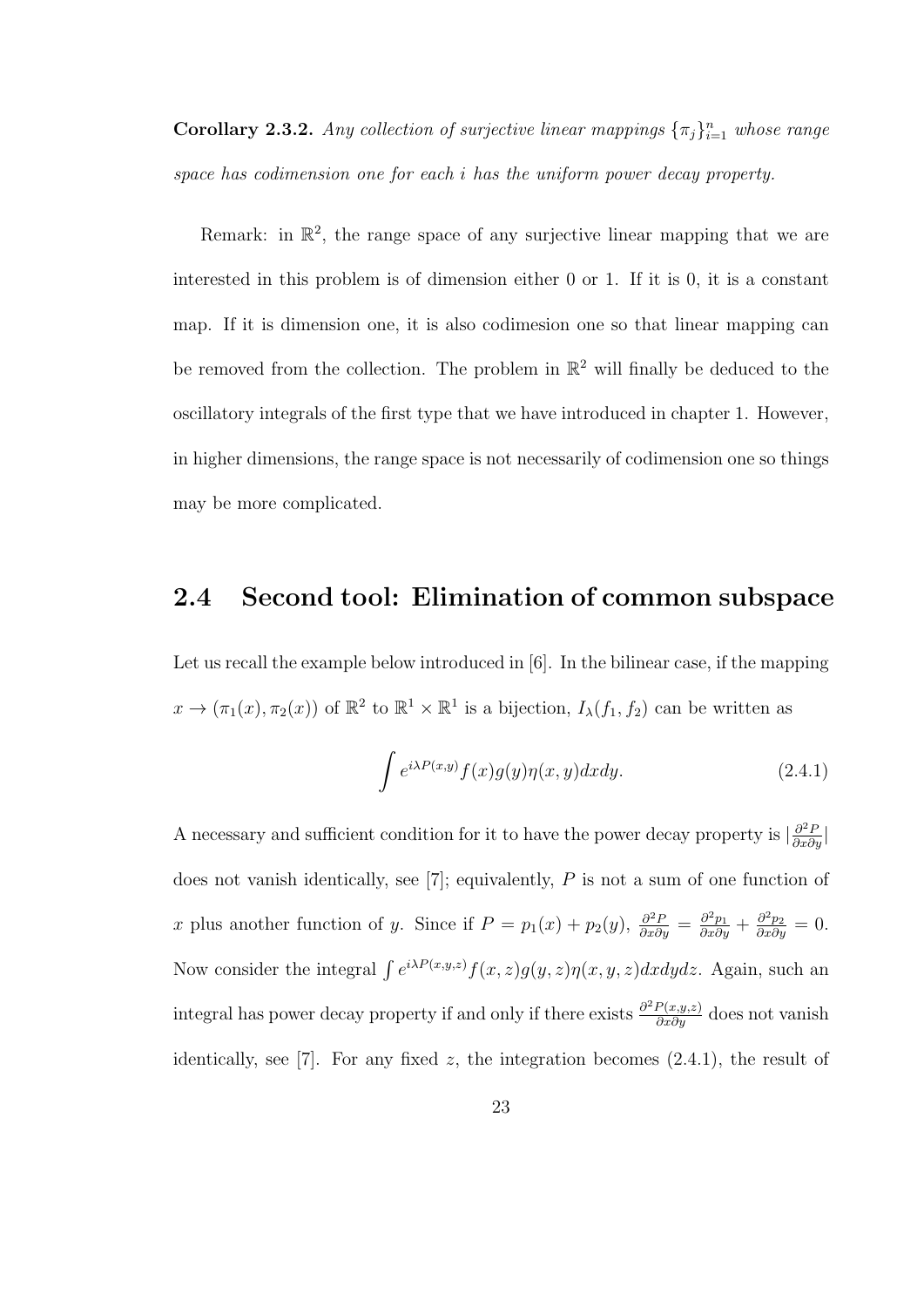the previous case gives a bound

$$
C \min(1, |Q(z)|^{-1}|\lambda|^{-\delta})||f(\cdot, z)||_{L^\infty}||g(\cdot, z)||_{L^\infty}
$$

for some  $\delta > 0$  and some polynomial Q which does not vanish identically. The power decay property follows by integration with respect to z.

One can see from this example that under the above assumptions, the problem can be reduced to a lower dimensional case by fixing the "common" subspaces z. It turns out that this observation can be extended to the following "separation" structure.

#### 2.4.1 Separation

One of the most important observations of this thesis is that if  $\{\pi_j\}$  preserving certain decomposition of  $\mathbb{R}^m$ , this property may help divide the problem of checking the the power decay property of oscillatory integrals (2.1.1) into two subproblems defined on subspaces. The definition is as below.

**Definition 2.4.1.**  $\{\pi_i\}_{i=1}^n$  is said to preserve the direct sum decomposition of  $\mathbb{R}^m$  =  $T_1 \oplus T_2$ , where  $T_1, T_2$  are subspace of  $\mathbb{R}^m$ , if  $\pi_i(\mathbb{R}^m) = \pi_i(T_1) \oplus \pi_i(T_2)$  for all i.

In this case, it may look like  $\pi_j$  acts on  $T_1$  and  $T_2$  "separately". We denote  $m_1 = \dim T_1, m_2 = \dim T_2.$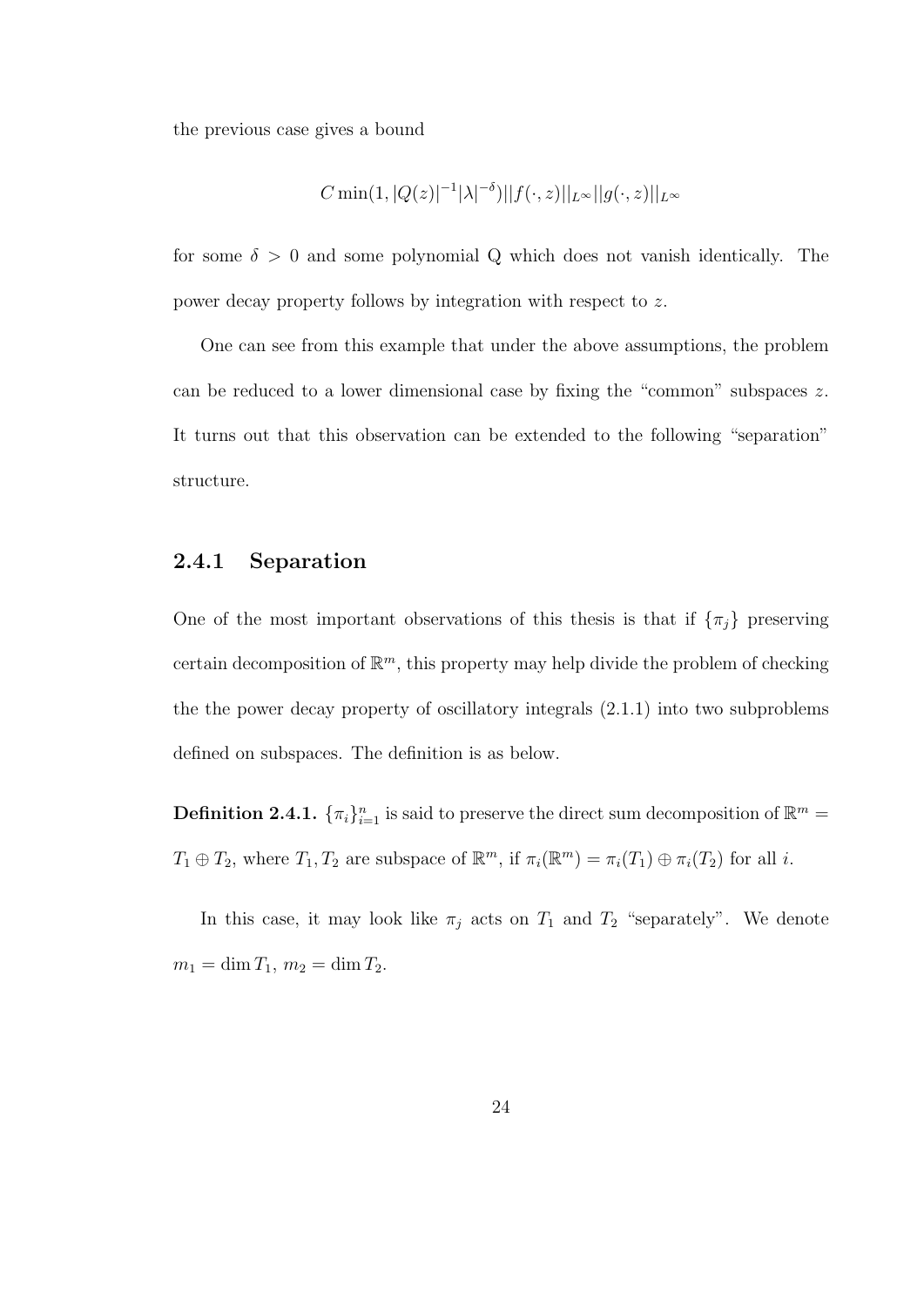One example is the following integral which appears in [8],

$$
I_{\lambda}(f_1, f_2, f_3) = \int_{\mathbb{R}^4} e^{i\lambda P(x_1, y_1, x_2, y_2)} f_1(x_1, y_1) f_2(x_2, y_2) f_3(x_1 + x_2, y_1 + y_2)
$$
  

$$
\eta(x, y) dx dy \quad (2.4.2)
$$

with  $T_1 = \{(x_1, 0, x_2, 0)|x_1, x_2 \in \mathbb{R}\}\$  and  $T_2 = \{(0, y_1, 0, y_2)|y_1, y_2 \in \mathbb{R}\}\.$  We can show this integral has power decay property by the separation structure in Chapter 5.

One application of the separation property is to reduce dimensions.

**Lemma 2.4.2.** Assume  $\mathbb{R}^m = C \oplus R$  and  $\{\pi_i\}$  preserves the direct sum decomposition, here C and R are subspaces of  $\mathbb{R}^m$ , C means "common" and R means "remaining". If ker  $\pi_i \cap C = \{0\}$  for  $1 \leq i \leq n$ , and  $\{\ker(\pi_i) \cap R\}$  has uniform power decay property in  $T_2$ , then  $\{\ker(\pi_i)\}\)$  has uniform power decay property in  $\mathbb{R}^m$ .

In the example in [6], we have  $\pi_1 : (x, y, z) \to (x, z)$  and  $\pi_2 : (x, y, z) \to (y, z)$ , so the corresponding kernels are  $\{(0, y, 0)\}\$  and  $\{(x, 0, 0)\}\$ . Denote  $\mathbb{R}^3 = C \oplus R$  where  $C = \{(0,0,z)\}, R = \{(x,y,0)\}, \text{ then } \ker \pi_i \cap C = \{0\} \text{ for } i = 1,2. \text{ Now } \ker(\pi_1) \cap C$  $R = \{(0, y, 0)\}, \text{ ker}(\pi_2) \cap R = \{(x, 0, 0)\}.$  Denote  $\pi'_1 : (x, y, 0) \to (x, 0, 0)$  and  $\pi'_2$ :  $(x, y, 0) \to (0, y, 0)$ , then the corresponding kernels in R are exactly ker $(\pi_1) \cap R$ and ker( $\pi_2$ )∩R. As suggested by the above lemma, it suffices to check if the integral  $\int e^{i\lambda P(x,y,0)} f(x,0,0) g(0,y,0) \eta(x,y,0) dx dy$  has the uniform power decay property. Denote  $f'(x) = f(x, 0, 0), g'(y) = g(0, y, 0), P'(x, y) = P(x, y, 0)$  and  $\eta'(x, y) =$  $\eta(x, y, 0)$ , the problem now becomes  $(2.4.1)$ .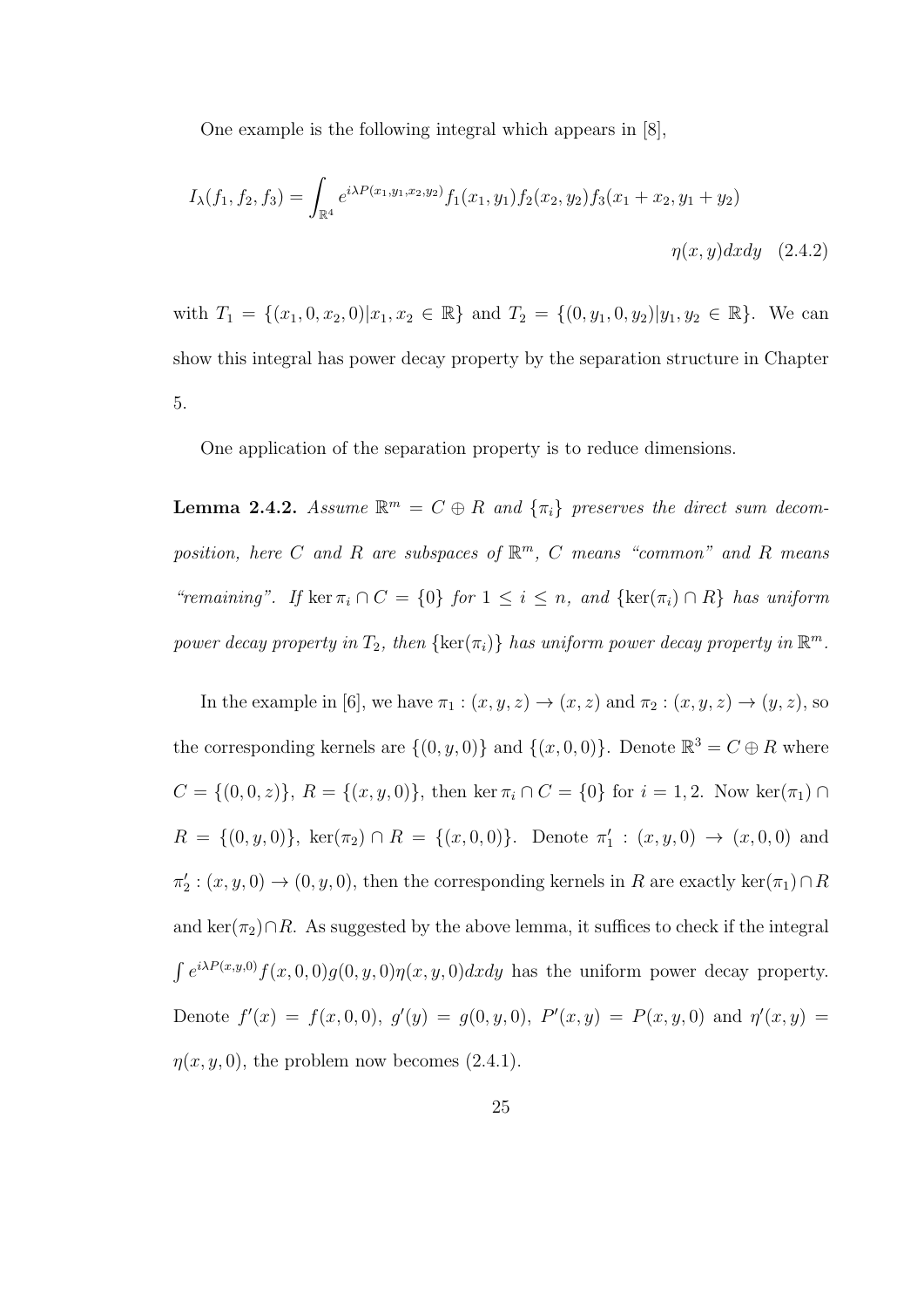#### 2.4.2 Proof of lemma 2.4.2

*Proof.* Adopt coordinate in  $\mathbb{R}^m$  such that  $C = \{(x, 0)\}, R = \{(0, y)\}.$ 

Assume  $\{\ker(\pi_i) \cap R\}$  has uniform power decay property in R. Once a norm  $|| \cdot ||$  is fixed, without loss of generality, we can assume  $P(x, y)$  is a polynomial nondegenerate relative to  $\{\pi_i\}$  whose nondegeneracy norm is 1. For any fixed  $\epsilon$ ,

$$
\int_{\mathbb{R}^m} e^{i\lambda P(x,y)} \prod_{i=1}^n f_i(\pi_i(x,y)) \eta(x,y) dx dy
$$
  
= 
$$
\int_A \Big( \int e^{i\lambda P^x(y)} \prod_{i=1}^n f_i^x(\pi_i(0,y)) \eta^x(y) dy \Big) dx
$$
  
+ 
$$
\int_{A^c} \Big( \int e^{i\lambda P^x(y)} \prod_{i=1}^n f_i^x(\pi_i(0,y)) \eta^x(y) dy \Big) dx
$$

where  $P^x(y) = P(x, y)$ ,  $f_i^x(\pi_i(0, y)) = f_i(\pi_i(x, y))$ ,  $\eta^x(y) = \eta(x, y)$ .  $A = \{x \in B :$  $||P^x||_{nd(\ker(\pi_i)\cap T_2,1\leq i\leq n)} \leq \epsilon$ .

By the assumption

$$
\int_{A^c} \left| \int e^{i\lambda P^x(y)} \prod_{i=1}^n f_i^x(\pi_i(0, y)) \eta^x(y) dy \right| dx
$$
  

$$
\leq c |\lambda \epsilon|^{-\delta_1} \int_{A^c} \prod_{i=1}^n ||f_i^x||_{L^\infty} dx
$$
  

$$
\leq c |\lambda \epsilon|^{-\delta_1} \prod_{i=1}^n ||f_i||_{L^\infty}.
$$

So it suffices to show there exists uniform constants c,  $\delta$  such that  $|A| \leq c\epsilon^{\delta}$ , here  $P^x$  is viewed as a polynomial of y. B is some given compact set in  $C$ , which may depend on the support of  $\eta$ . The nondegeneracy norm is taken relative to  $\{\ker(\pi_i) \cap R\}$ , which is defined as inf  $||P(y) - \sum_i p_i(\pi_i(0, y))||$ , where each  $p_i$  is a polynomial.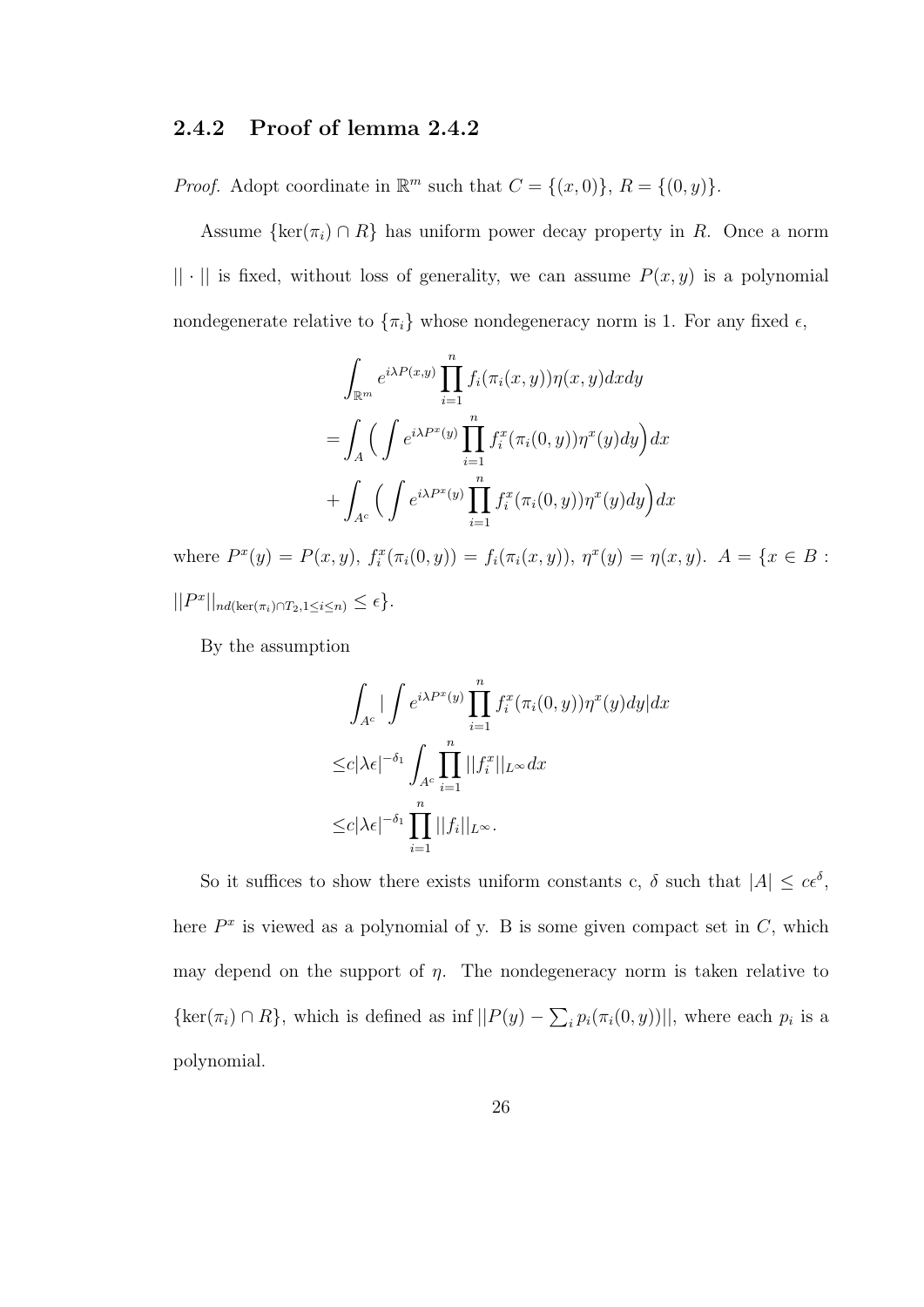Write  $P(x, y) = \sum_{i \le d} \sum_{k_1 + ... + k_{m_1} = i} P_{k_1, ... k_{m_1}}(y_1, ... y_{m_2}) x_1^{k_1} ... x_{m_1}^{k_1}$ . If, for any fixed  $k_1,...k_{m_1}, P_{k_1,...k_{m_1}}(y_1,...y_{m_2}) = q_{k_1,...k_{m_1}}^1(\pi_1(0,y)) + ... + q_{k_1,...k_{m_1}}^n(\pi_n(0,y)).$  Since  $\ker \pi_i \cap C = \{0\}$  for  $1 \leq i \leq n$  and  $\pi_i$  is surjective,  $\dim(\pi_i(C)) = \dim(C)$ . if  $(e_1, ... e_{m_1})$  is a basis in C,  $\{\pi_i(e_j)\}\$  will be a basis of  $\pi_i($ , and it differ from the underly basis of  $\pi_i(T_1)$  by some invertible linear transformation. For any polynomial r[x] defined on C, there is a corresponding polynomial  $r^i$  defined on  $\pi_i(C)$  such that  $r[x] = r^{i}[\pi_{i}(x, 0)].$  So there exists polynomials  $r_{k_{1},...,k_{m_{1}}}^{i}[\pi_{i}(x, 0)]$  such that  $x_1^{k_1}...x_{m_1}^{k_{m_1}} = r_{k_1,...k_{m_1}}^i[\pi_i(x,0)].$  Then

$$
P(x,y) = \sum_{i \le d} \sum_{k_1...k_{m_1}} (q_{k_1...k_{m_1}}^1(\pi_1(0,y)) + ... + q_{k_1...k_{m_1}}^n(\pi_n(0,y)))x_1^{k_1}...x_{m_1}^{k_1}
$$
  
= 
$$
\sum_{i \le d} \sum_{k_1+...+k_{m_1}=i} (q_{k_1,...k_{m_1}}^1(\pi_1(0,y))R_{k_1,...k_{m_1}}^1[\pi_i(x,0)] + ... + q_{k_1,...k_{m_1}}^n(\pi_n(0,y))R_{k_1,...k_{m_1}}^n[\pi_i(x,0)]
$$
.

Notice for every k,  $1 \leq k \leq n$ ,  $\pi_k$  preserve the direct sum, if we fix any  $z \in \pi_k(\mathbb{R}^m)$ , since  $\pi_k$  is surjective, there exists a pair  $(x, y)$  such that  $\pi_k(x, y) = z$ , then  $z = \pi_k(x,0) \oplus \pi_k(0,y)$  is a unique decomposition. We also notice that  $q_{k_1,...k_{m_1}}^k$ is a polynomial defined on  $\pi_k(R)$  and  $R^k_{k_1,\dots k_{m_1}}$  is a polynomials defined on  $\pi_k(C)$ , so  $q^1_{k_1,\dots,k_{m_1}}(\pi_1(0,y))r^1_{k_1,\dots,k_{m_1}}[\pi_i(x,0)]$  is a polynomial defined on  $\pi_k(x,y)$ . This shows  $P(x, y)$  can be represented by a sum of polynomials defined on  $\{\pi_k\}_{1 \leq k \leq n}$  respectively, which contradicts the assumption that  $P(x, y)$  is nondegenerate. So there exists  $k_1,...k_{m_1}$  such that  $P_{k_1,...k_{m_1}}(y_1,...y_{m_2})$  is nondegenerate relative to  $\{\pi_k(0,y)\}_{k=1}^n$ .

Among all  $P_{k_1,...k_{m_1}}(y_1,...y_{m_2})$  that are nondegenerate relative to  $\{\pi_k(0,y)\}_{i=1}^n$ ,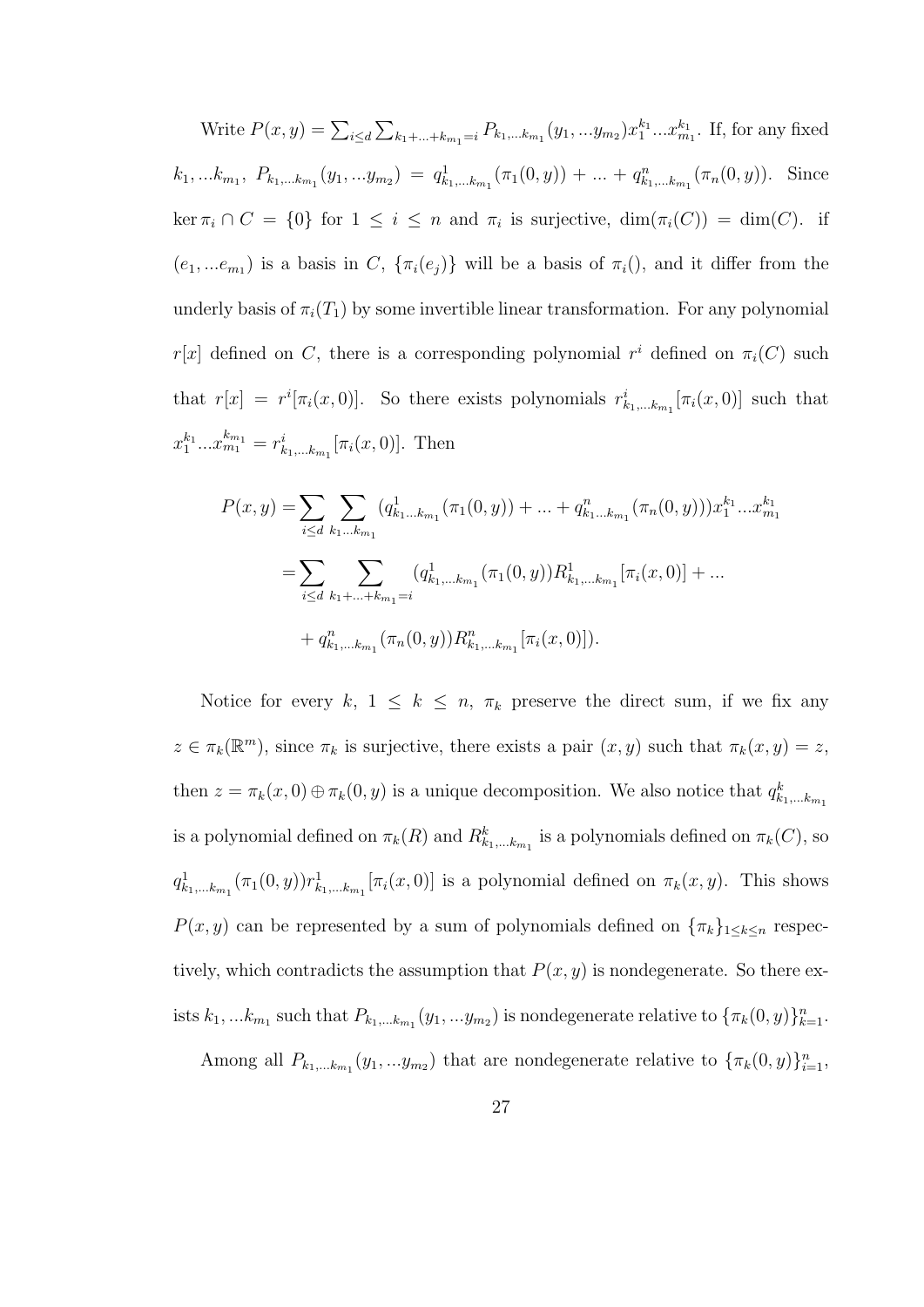we can always pick up one, denote it as  $P_{k'_1,\dots k'_{m_1}}$ , such that its nondegeneracy degree is the highest. This  $P_{k'_1,\dots k'_{m_1}}$  may not be unique, but that's fine. Once we fix this  $P_{k'_1,\dots k'_{m_1}}$ , let N be the nondegeneracy degree of it, write  $P_{k'_1,\dots k'_{m_1}} = \sum_{i\leq d} P^i_{k'_1,\dots k'_{m_1}}$ where  $P^i_{k'_1,\dots k'_{m_1}}$  is its homogeneous part of degree *i*. Without loss of generality, we can assume  $P_{k_1,...k_{m_1}}^i$  vanish for all  $k_1,...k_{m_1}$  when  $i \geq N$ . By the assumption,  $P_{k'_1,\dots k'_{m_1}}^N$  is nondegenerate relative to  $\{\pi_k(0, y)\}_{1 \leq k \leq n}$ . So by the lemma 2.2.3, there exists a constant coefficient differential operator  $L$  whose symbol is a  $y$  polynomial of degree N such that  $L(P^N_{k'_1,\dots k'_{m_1}}) \neq 0$  but  $L(q_{k'_1,\dots k'_{m_1}}(\pi_k(0,y))) = 0$  for all polynomials  $q_{k'_1,\dots k'_{m_1}}$  and all  $1 \leq k \leq n$ . Then

$$
L(P(x, y)) = L(\sum_{i} \sum_{k_1 + \dots + k_{m_1} = i} P_{k_1, \dots, k_{m_1}}(y_1, \dots y_{m_2}) x_1^{k_1} \dots x_{m_1}^{k_{m_1}})
$$
  
= 
$$
\sum_{i} \sum_{k_1 + \dots + k_{m_1} = i} L(P_{k_1, \dots, k_{m_1}}(y_1, \dots y_{m_2})) x_1^{k_1} \dots x_{m_1}^{k_{m_1}}.
$$

Since N is the highest degree among all  $P_{k_1,...k_{m_1}}$  and L is a constant coefficient operator of degree N,  $L(P_{k_1,...k_{m_1}})$  is either 0 or a nonzero constant. Let  $a_{k_1,...k_{m-1}} =$  $L(P_{k_1,...k_{m_1}})$ , then  $L(P(x,y)) = \sum_i \sum_{k_1+...+k_{m_1}=i} a_{k_1...k_{m_1}} x_1^{k_1}...x_{m_1}^{k_{m_1}}$ . And there exists at least one  $a_{k_1...k_{m_1}}$  which is nonzero. Without loss of generality, for any  $1 \leq k \leq n$ 

$$
L(q_k(\pi_k(x, y))) = L(q_k(\pi_k(x, 0) + \pi_k(0, y)))
$$
  
\n
$$
= L(\sum_i \sum_{k_1 + \dots k_{m_1} = i} q_{k_1 \dots k_{m_1}}(\pi_k(0, y)) \pi_k^{k_1}(x_1, 0 \dots 0, 0) \dots \pi_k^{k_{m_1}}(0, \dots 0, x_{m_1}, 0))
$$
  
\n
$$
= \sum_i \sum_{k_1 + \dots k_{m_1} = i} Lq_{k_1 \dots k_{m_1}}(\pi_k(0, y)) \pi_k^{k_1}(x_1, 0 \dots 0, 0) \dots \pi_k^{k_{m_1}}(0, \dots 0, x_{m_1}, 0)
$$
  
\n
$$
= 0.
$$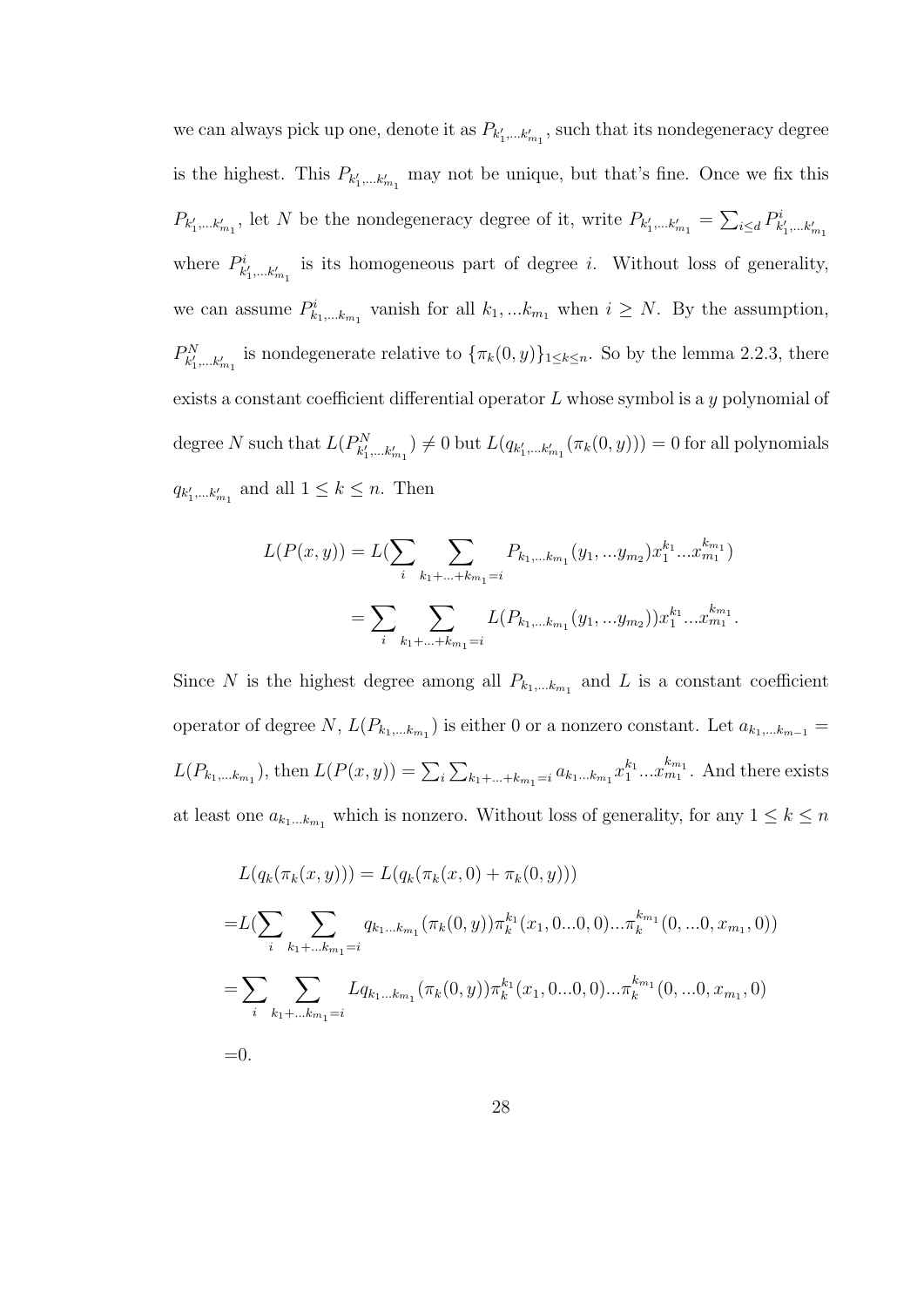The set A of x such that  $\sum_i \sum_{k_1+\ldots+k_{m_1}=i} a_{k_1\ldots k_{m_1}} x_1^{k_1} \ldots x_{m_1}^{k_{m_1}} = 0$  is of measure zero. For any fixed  $x \in B \backslash A$ ,  $P^x$  is nondegenerate relative to  $\{\pi_k(0, y)\}.$ 

Fix  $c \in (1,\infty)$ . Let P be a polynomial of bounded degree whose nondegeneracy norm relative to  ${\lbrace \pi_k(x,y) \rbrace_{k=1}^n}$  lies in  $[c^{-1},c]$ . Since the quotient space of polynomial of bounded degree modulo degenerate polynomials is finite dimensional, P belongs to a compact set. Without loss of generality, we can assume the quotient space is equipped with some inner product structure.  $||P^x||^2_{nd(\pi_i(0,y),1\leq i\leq n)}$  is a polynomial of x and it is not identically 0. So there exists a constant  $c(P)$  and  $\delta$  such that  $|\{x \in B : ||P^x||_{nd(\pi_i(0,y),1\leq i\leq n)} \leq \epsilon\}| \leq c(P)\epsilon^{\delta}$ . Then we can pick a uniform constant c that depends on c and d such that  $|\{x \in B : ||P^x||_{nd(\pi_i(0,y),1 \leq i \leq n)} \leq \epsilon\}| \leq c\epsilon^{\delta}$  hold for all P with  $c^{-1} \leq ||P||_{nd} \leq c$ .  $\Box$ 

### 2.5 Third tool: Elimination of intersection

#### of nullspaces

Let's consider the following example:

$$
I_{\lambda} = \int_{\mathbb{R}^3} e^{i\lambda P(x,y,z)} f(x)g(y)\eta(x,y,z)dxdydz.
$$
 (2.5.1)

Here P is a polynomial, and f, g are two functions such that  $||f||_{\infty} < \infty$ ,  $||g||_{\infty} < \infty$ . Notice that we have dealt with integrals of the form

$$
I_{\lambda} = \int_{\mathbb{R}^2} e^{i\lambda P(x,y)} f(x)g(y)\eta(x,y)dxdy,
$$
 (2.5.2)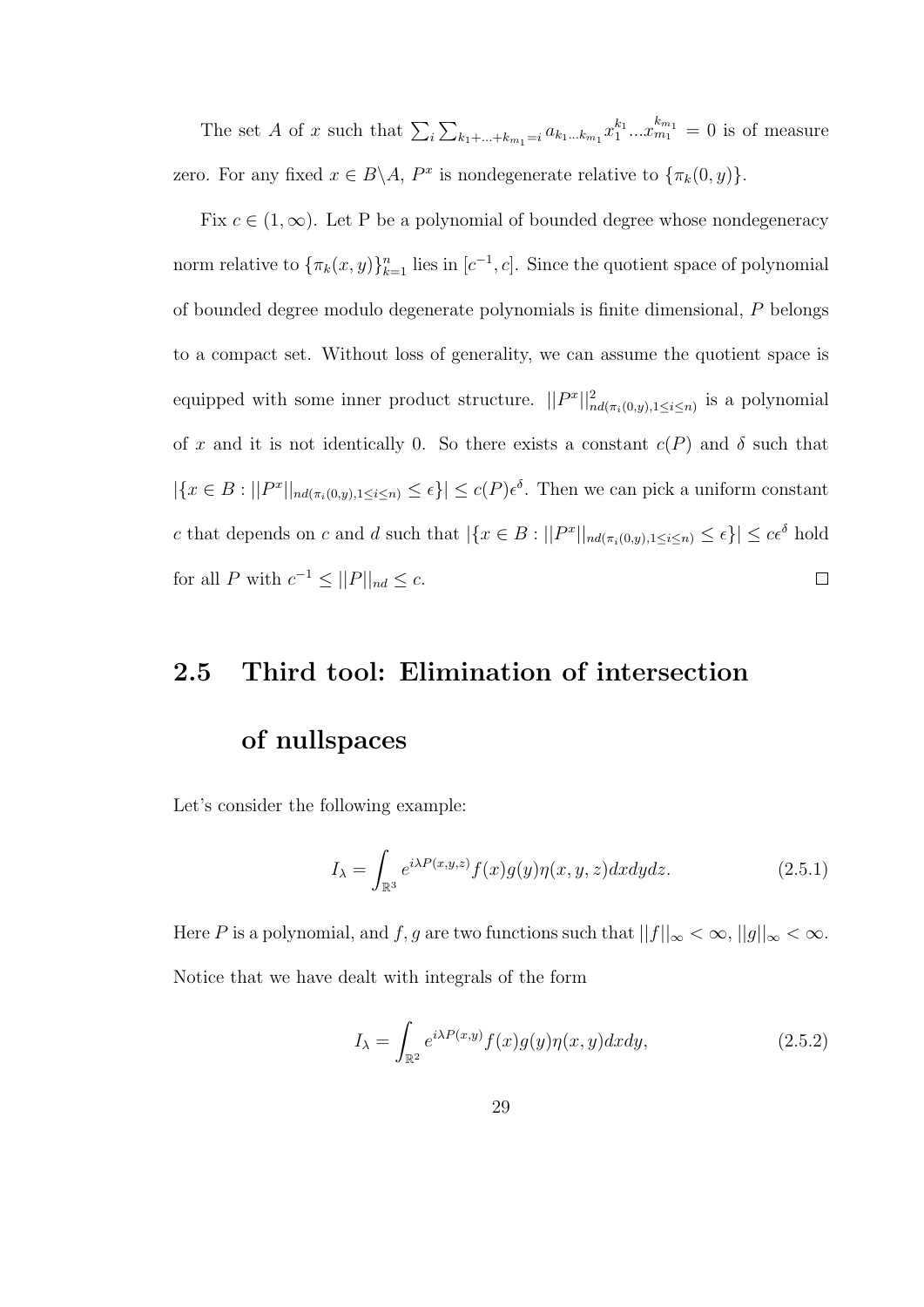which is the oscillatory integral of the second kind in Chapter 1. If  $P(x, y, z)$  is indeed a polynomial of  $x, y$ , then the problem of checking power decay property of (2.5.1) can be reduced to lower dimensions (2.5.2). We can do so because the span of (x) and (y) is not  $\mathbb{R}^3$ , that is, the intersection of  $\ker(\pi_1)$  and  $\ker(\pi_2)$  is not 0. Inspired by this observation, we might want to think if we can always reduce the problem to lower dimensions if the intersection of the nullspaces of the linear mappings are nonzero. First denote  $l : \mathbb{R}^3 \to \mathbb{R}^2$  as  $(x, y, z) \to (x, y)$ . There are two cases that we want to consider.

If  $||P||_{nd(l)}$  is bounded below by some constant, since  $\ker(l) \subset \ker(\pi_1)$  and  $\ker(l) \subset \ker(\pi_1)$ , if we view  $f(x)g(y)$  a function of x, y, then  $(2.5.1)$  is reduced to checking the power decay property of the following integral

$$
I_{\lambda} = \int_{\mathbb{R}^3} e^{i\lambda P(x,y,z)} h(x,y)\eta(x,y,z) dx dy dz, \qquad (2.5.3)
$$

which is essentially the oscillatory integral of the second type and we know  $(2.5.3)$ has power decay property.

If  $||P||_{nd(l)}$  is actually very small, this suggests that P is "almost" a polynomial of x, y. To be more precise, P can be written as  $P(x, y, z) = P_1(x, y) + r(x, y, z)$  for some polynomials  $P_1$ , r with  $||r||$  very small. And  $||P_1(x,y)||_{nd} \geq ||P(x,y,z)||_{nd}$  $||r(x, y, z)||$ , so  $||P_1||_{nd}$  is bounded from below. We will give detailed proof later but essentially,  $||r^z||$  is also small for most fixed z in the support of  $\eta$  and the problem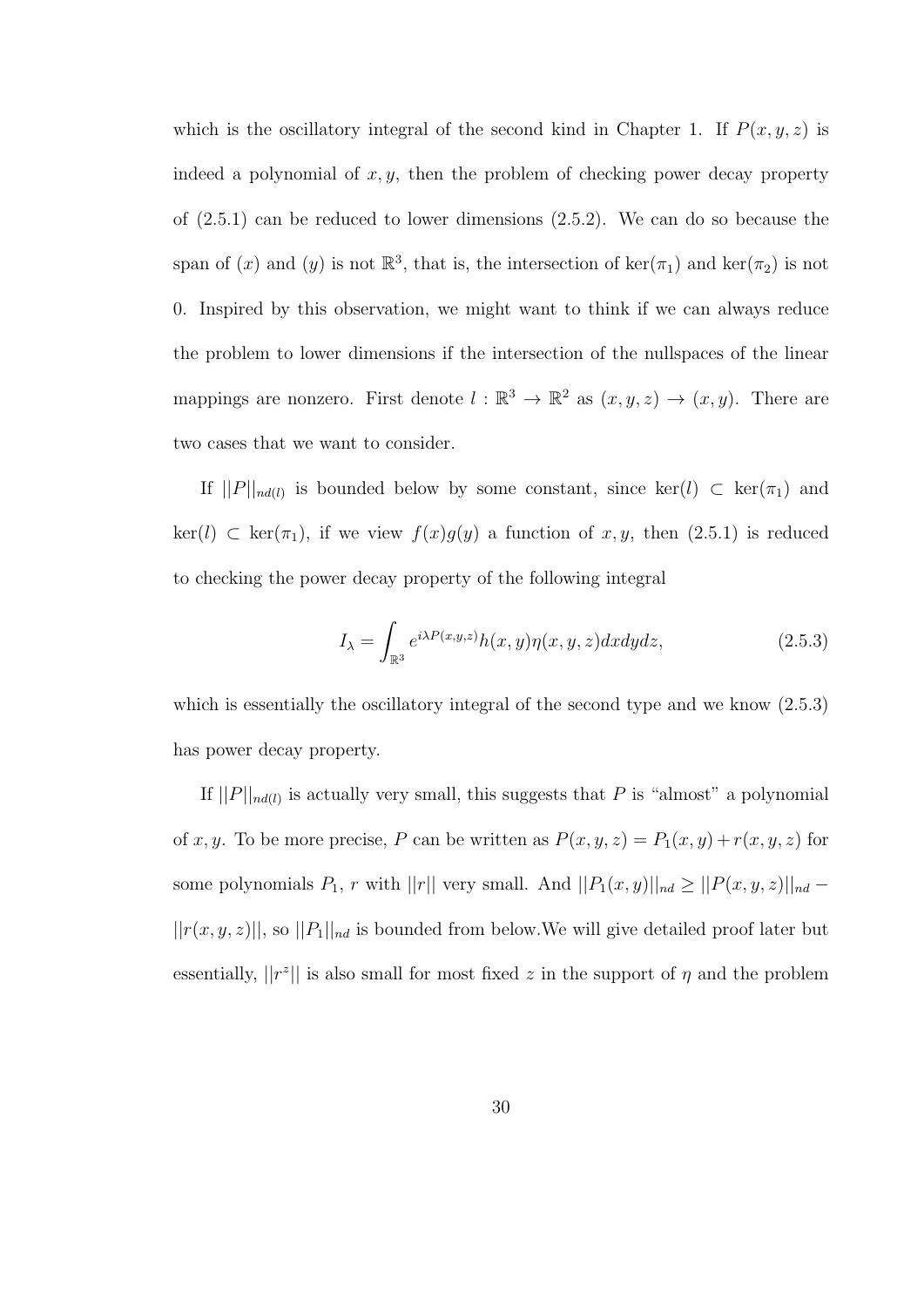is reduced to check the power decay property of the following integral

$$
I_{\lambda} = \int_{\mathbb{R}^3} e^{i\lambda P(x,y,z)} f(x)g(y)\eta(x,y,z)dxdydz
$$
  
= 
$$
\int \left( \int e^{i\lambda (P_1(x,y) + r^z(x,y))} f(x)g(y)\eta(x,y,z)dxdy \right)dz.
$$
 (2.5.4)

The result of the oscillatory integrals of the second kind gives a bound of  $(2.5.4)$ :

$$
C \min(1, ||P_1(x, y) + r^z(x, y)||_{nd(\pi_1, \pi_2)}^{-\delta} |\lambda|^{-\delta}) ||f||_{L^{\infty}} ||g||_{L^{\infty}}
$$

for some  $\delta > 0$ . And  $||P_1(x, y) + r^z(x, y)||_{nd(\pi_1, \pi_2)}$  is bounded from below since  $r^z$  is essentially very small.

The above example can be extended to the following lemma.

**Lemma 2.5.1.** If  $\bigcap_{i=1}^n \ker(\pi_i) = N$ , where  $\dim(N) > 0$  and let  $\mathbb{R}^m = N \oplus R$ , here N denote the intersection of the nullspaces, and R means "remaining". Then  ${\rm ker}(\pi_i) \cap R$  has the uniform power decay property implies  ${\rm ker}(\pi_i)$  has the uniform power decay property.

Remark: here we need to assume there is no i such that ker( $\pi_i$ ) ∩ R is 0. But since in this thesis, we assume there is no  $k \neq j$  such that  $\ker(\pi_k) \subset \ker(\pi_j)$ . If  $\ker(\pi_i) \cap R$  is 0, that means  $\ker(\pi_i) \subset \ker(\pi_j)$  for  $j \neq i$ , which contradicting our assumption.

#### 2.5.1 Proof of lemma 2.5.1

*Proof.* Without loss of generality, we can assume  $||P||_{nd(\{\pi_i\}_{j=1}^n)} = 1$ . Choose coordinate of  $\mathbb{R}^m$  such that  $\mathbb{R}^m = \{(x, y)\}\$  where  $N = \{(x, 0)\}\$  and  $R = \{(0, y)\}\$ . Then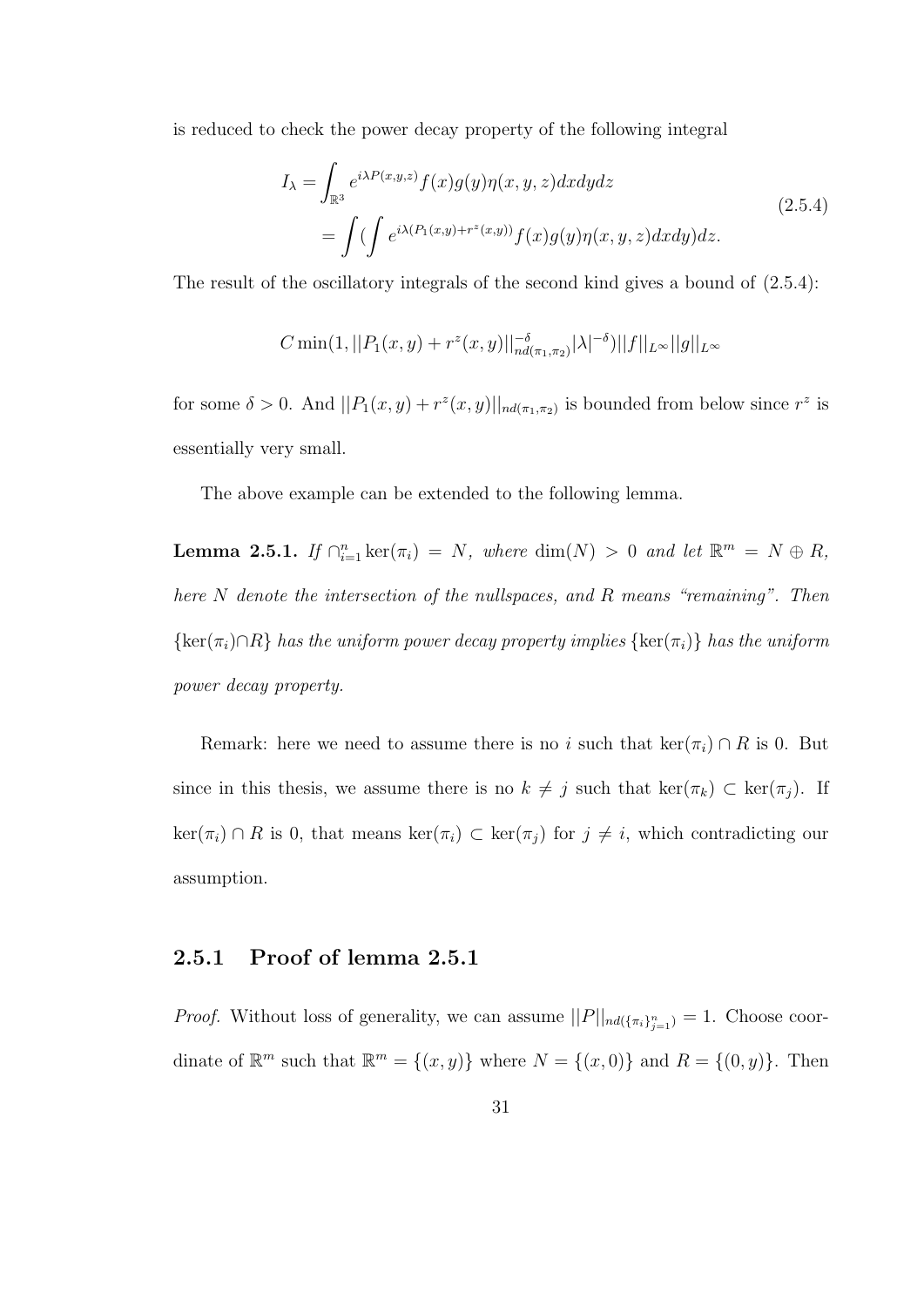$f_i(\pi_i(x, y)) = f_i(\pi_i(0, y))$ . Let  $l : \mathbb{R}^m \to R$  be the projection from  $\mathbb{R}^m$  to R. Notice  $\ker(l) \subset \ker(\pi_i)$ , the function  $\prod_{i=1}^n f_i(\pi_i(0, y))$  can be viewed as a function defined on R. There are two cases.

The first case is  $||P||_{nd(l)} > c_1$  for some constant  $c_1$  that will be picked later, the problem becomes the case of oscillatory integrals of the second kind

$$
\int_{\mathbb{R}^m} e^{i\lambda P(x,y)} h(y) \eta(x,y) dx dy.
$$
 (2.5.5)

We know in this case,  $(2.5.5)$  has the power decay estimate:

$$
(2.5.5) \le (1 + |\lambda c_1|)^{-\delta} ||h||_{L^{\infty}}.
$$
\n(2.5.6)

Denote  $h = \prod_{i=1}^n f_i$ , one can check  $\prod_{i=1}^n f_i \mid_{L^\infty} \leq \prod_{i=1}^n ||f_i||_{L^\infty}$ , so we can get the power decay property of the original integral.

The second case is  $||P||_{nd(l)} \le c_1$ . Then  $P(x, y) = P_1(y) + r(x, y)$  with  $||r|| \le c_1$ . The integral becomes

$$
I_{\lambda} = \int_{\mathbb{R}^m} e^{i\lambda P(x,y)} \prod_{i=1}^n f_i(\pi_i(x,y)) \eta(x,y) dx dy
$$
  
= 
$$
\int \left( \int e^{i\lambda (P_1(y) + r^x(y))} \prod_{i=1}^n f_i(\pi_i(0,y)) \eta(x,y) dy \right) dx.
$$
 (2.5.7)

We now want to show  $||r^x|| \leq c_2 ||r(x,y)||$  for some constant  $c_2$  for any x in a compact set depending on the support of  $\eta$ .

Consider the space  $\mathcal T$  of all polynomials of degree less than or equal to d equipped with the norm  $|| \cdot ||$  on it. It is a finite dimensional space, so the set of polynomials in this space such that the norm of it is less than or equal to  $c_1$  is compact. For any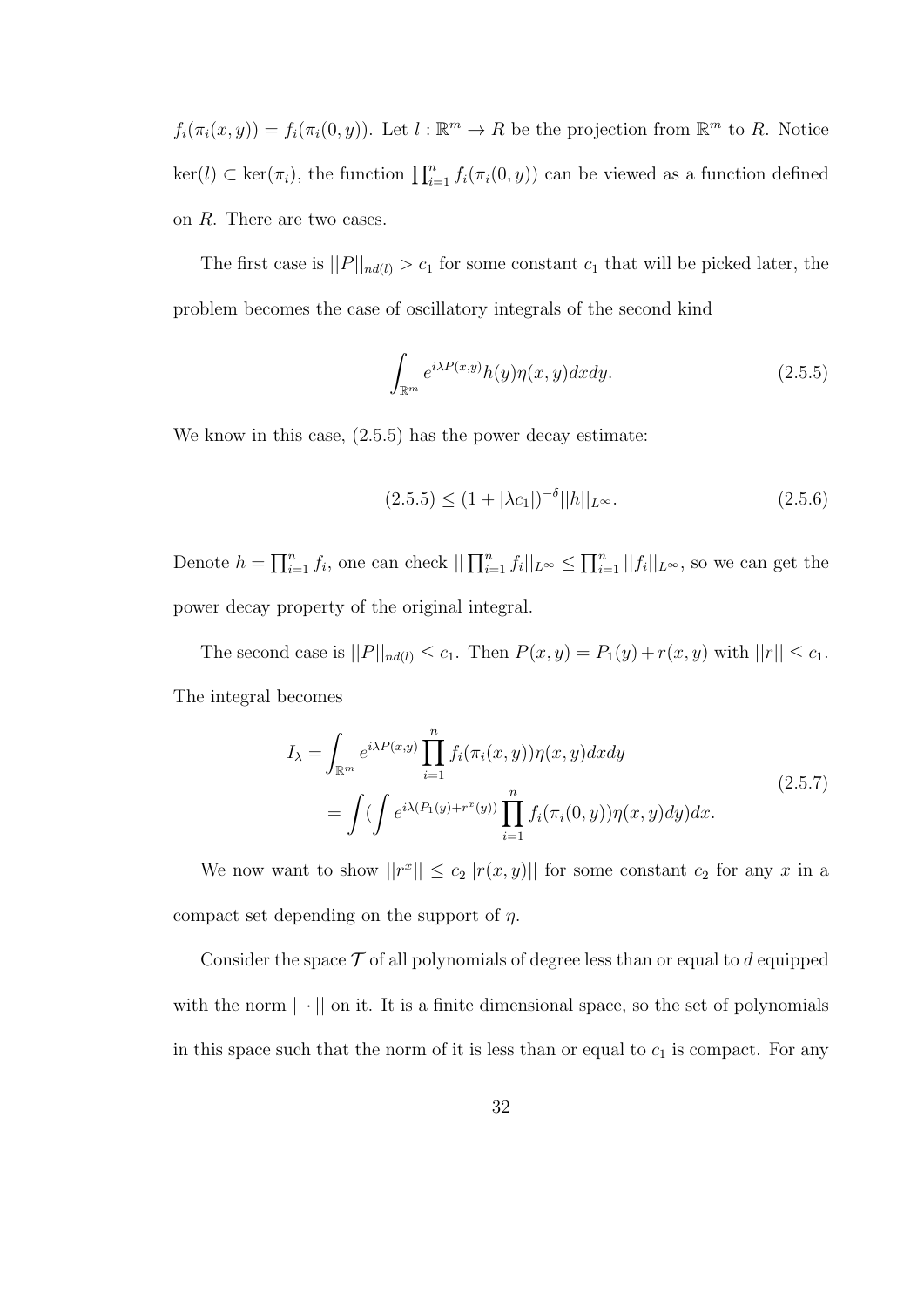fixed x, define a operator  $\mathcal{L}_x$  on this space such that  $\mathcal{L}_x(r(x,y)) = r^x(y)$ .  $\mathcal{L}_x$  is a continuous operator for each  $x$  (since every norm is equivalent in finite dimensional space, if we take the  $l_2$  norm of the polynomial space, we can check that  $\mathcal{L}_x$  is a continuous operator for each  $x$ ). Especially, the norm of this operator can be viewed as a continuous function on the compact set that x is defined. So there is a uniform constant  $c_2$  such that  $||r^x|| \leq c_2||r(x,y)|| \leq c_1c_2$  for every x in the given compact set. Since  $||P||_{nd} = 1$ , if  $||r|| \le c_1$ , then  $||P_1||_{nd} \ge 1 - c_1$ . So when fix x,  $||P_1(y) - r^x(y)||_{nd} \ge 1 - c_1 - c_1c_2$ . By the hypothesis,  $\{\ker(\pi_i) \cap R\}$  has uniform power decay property. The result of the oscillatory integrals of the second kind gives a bound of (2.5.7):

$$
C \min(1, ||P_1(x, y) + r^z(x, y)||_{nd(\pi_i)}^{-\delta} |\lambda|^{-\delta}) \prod_{i=1}^n ||f_i||_{L^{\infty}}
$$
  
\n
$$
\leq C \min(1, ||1 - c_1 c_2||_{nd(\pi_i)}^{-\delta} |\lambda|^{-\delta}) \prod_{i=1}^n ||f_i||_{L^{\infty}}.
$$
\n(2.5.8)

Combine the two cases (2.5.6) and (2.5.8), we can conclude the result.

 $\Box$ 

#### 2.6 Fourth tool:  $\lambda$ -uniformity

In [7] and [13], a powerful tool called  $\lambda$ -uniformity is introduced to deal with the estimation of oscillatory integrals. This concept is inspired by a notion of uniformity employed by Gowers [10]. Fix a bounded ball  $B \subset \mathbb{R}^k$ . Let  $\tau$  be a small quantity to be chosen later, let  $|\lambda| \geq 1$  and consider any function  $f \in L^2(\mathbb{R}^k)$  supported in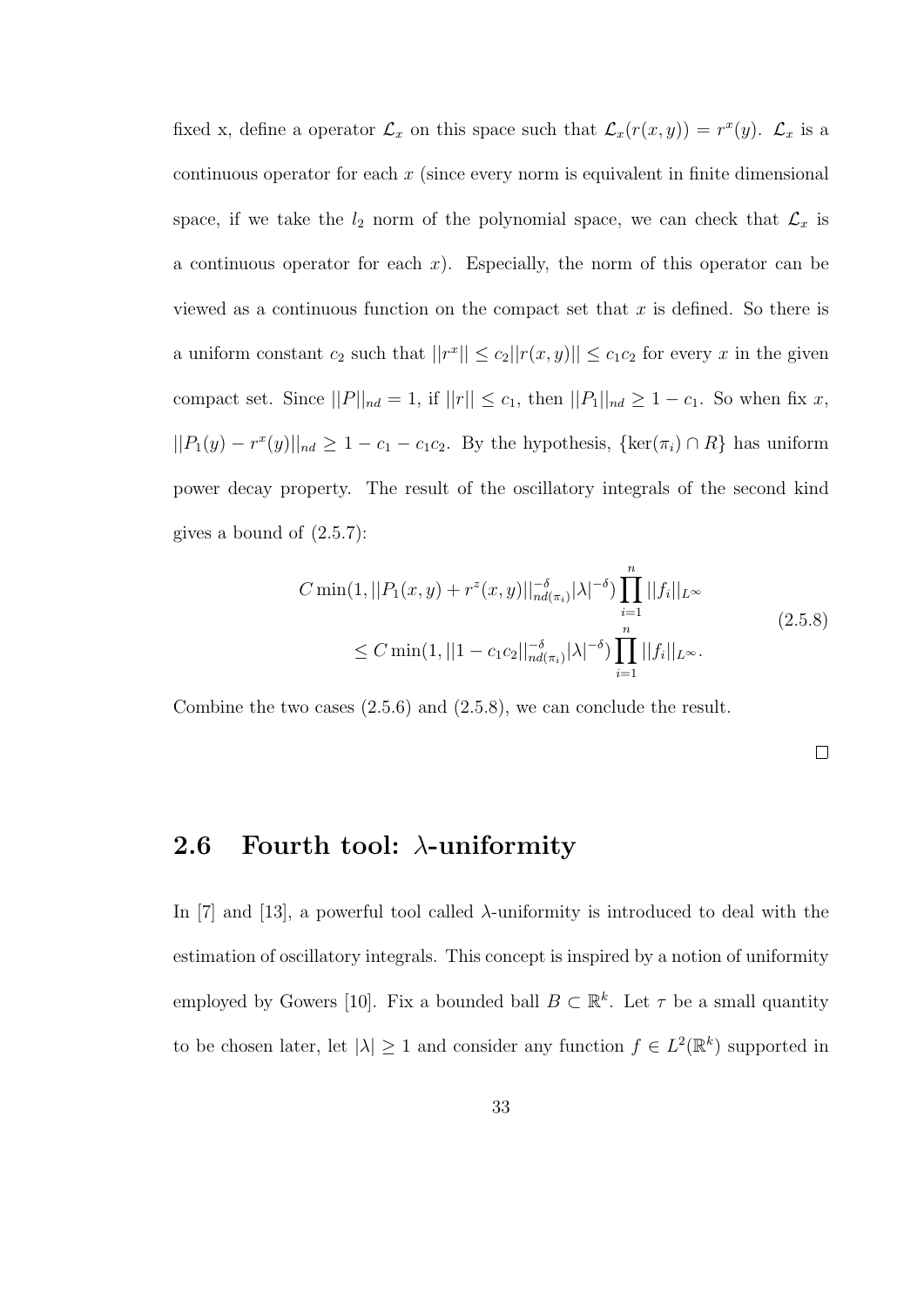**Definition 2.6.1.** A function  $f \in L^2(B)$  is  $\lambda$ -nonuniform if there exists a polynomial  $q(t)$ ,  $t \in \mathbb{R}^k$ , of degree bounded by d and a scalar c such that

$$
||f - ce^{iq(t)}||_{L^{2}(B)} \le (1 - |\lambda|^{-\tau})||f||_{L^{2}(B)}.
$$
\n(2.6.1)

Otherwise,  $f$  is said to be  $\lambda$ -uniform.

This notion depends on the parameters  $d, \tau$ . Once they are fixed, f is  $\lambda$ -uniform is equivalent to  $|\int f(t)e^{-iq(t)}dt| \leq |\lambda|^{-\tau/2}||f||_{L^2(B)}$ . Since if  $f_1$  is  $\lambda$ -nonuniform, there exists a polynomial q of degree at most d such that  $|\int f(t)e^{-iq(t)}dt| > |\lambda|^{-\tau/2}||f||_{L^2(B)}$ Let  $c = \langle f, e^{iq} \rangle$ .

$$
||f - \langle f, e^{iq} \rangle e^{iq}||_{L^2}^2 = ||f||_{L^2}^2 - ||\langle f, e^{iq} \rangle||_{L^2}^2 \tag{2.6.2}
$$

$$
= (1 - \frac{|\langle f, e^{iq} \rangle|^2}{||f||_{L^2}^2}) ||f||_{L^2}^2
$$
 (2.6.3)

$$
\langle (1 - |\lambda|^{-\tau}) ||f||_{L^2}^2 \tag{2.6.4}
$$

From the above argument, we can also see that once  $||f||_{L^2}$  is bounded by some constant,  $c = \langle f, e^{iq} \rangle$  is majorized by a uniform constant independent of q.

In [7], the authors use the  $\lambda$ -uniformity tool to prove that when every  $\pi_i$  has onedimension range space and the number of functions is not too large, nondegeneracy of the phase function can imply the corresponding oscillatory integral has power decay.

In the setting of [7], each  $\pi_j$  is an orthogonal projection from  $\mathbb{R}^m$  to a linear subspace  $V_j$  in  $\mathbb{R}^m$  which is of same dimension k. They introduce the concept of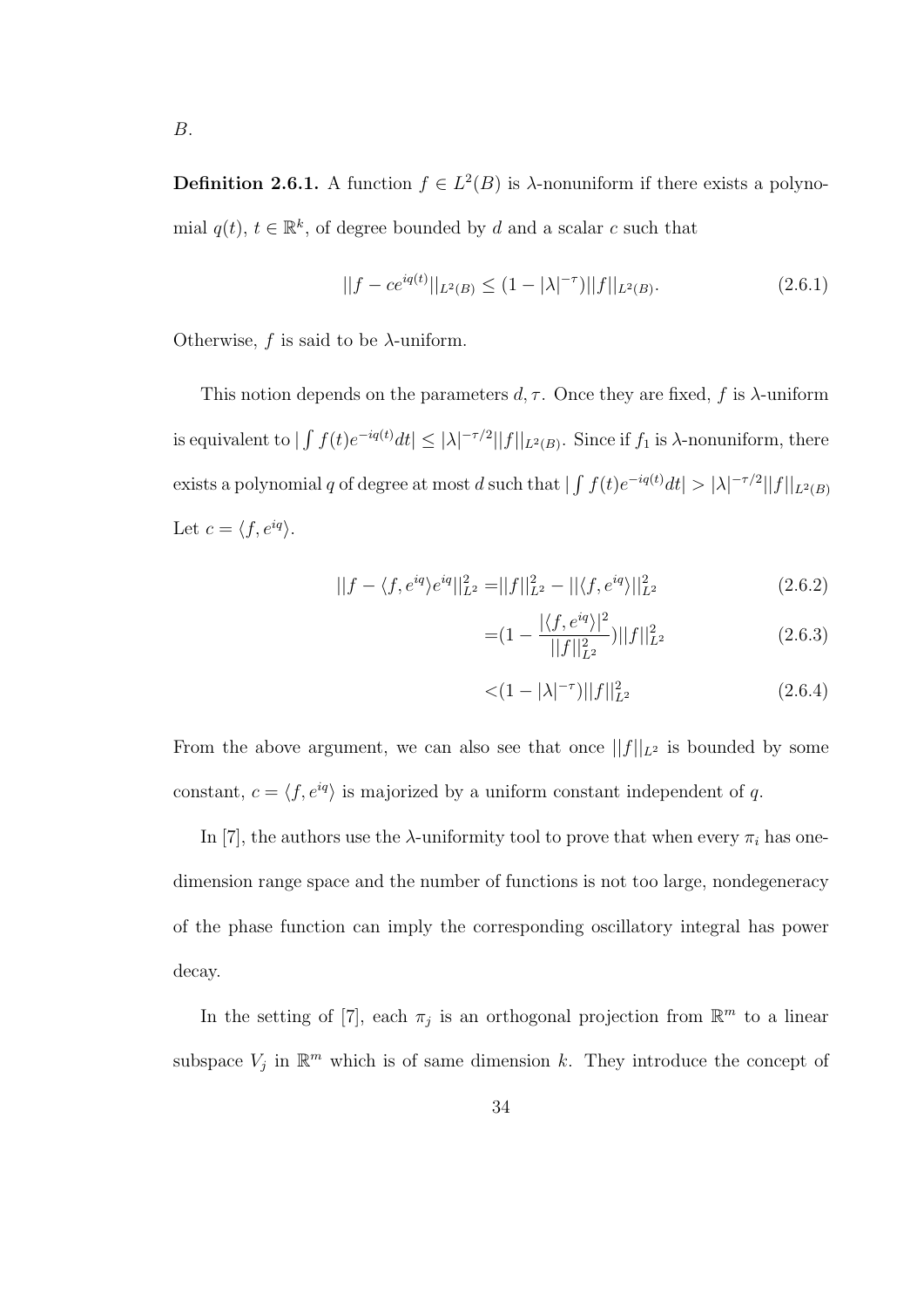the general position condition is to be any subcollection of  ${V_j}_{j=1}^n$  of cardinality  $t \geq 1$  spans a subspace of dimension min $(kt, m)$ .

In this thesis, we might want to extend the concept to linear spaces that are not necessarily a subspace of  $\mathbb{R}^m$  and may not have the same dimension. To achieve this, we use ker( $\pi_j$ ) instead. We say a collection of distinct linear subspaces  $\{A_i\}_{i\in I}$ of  $\mathbb{R}^m$  lie in general position if

$$
\dim(\cap_{j\in I_0} A_j) = \max\{0, \sum_{j\in I_0} \dim(A_j) - (|I_0| - 1)m\}
$$

for any subset  $I_0$  of the index set I.

A collection of surjective linear map  $\{\pi_i\}$  is said to satisfy the general position condition if  $\{\ker(\pi_i)\}\$  satisfies the general position defined as above.

Given the inner product structure in  $\mathbb{R}^m$ , denote  $U_i$  to be the orthogonal complement of ker( $\pi_i$ ). In the case where  $\pi_j$  is indeed an orthogonal projection from  $\mathbb{R}^m$ to  $U_j \subset \mathbb{R}^m$ , these two definitions coincide. Since  $\text{span}(U_{j_1},...U_{j_t})^{\perp} = U_{j_1}^{\perp} \cap ... \cap U_{j_t}^{\perp}$ .  $\dim(\text{span}(U_{j_1},...U_{j_t})) = m - \dim(\text{span}(U_{j_1},...U_{j_t})^{\perp}) = m - \dim(\cap_{1 \leq i \leq t} \ker(\pi_{ji})) =$  $\min\{m, tm - \sum_{1 \leq i \leq t} \dim(\ker(\pi_{ji}))\} = \min\{m, \sum_{1 \leq i \leq t} \dim(U_{j_i})\}$  for any subset  $\{j_1, \ldots j_t\} \subset \{1, 2...n\}$ . In [5], the author also define the general position condition that be more abstract. But when the range space of every linear mapping has dimension one, these definitions are all compatible.

**Theorem 2.6.2.** Suppose that  $n < 2m$ . Then any family  $\{\pi_j, 1 \leq j \leq n\}$  of linear surjective maps whose range spaces are one-dimensional lying in general position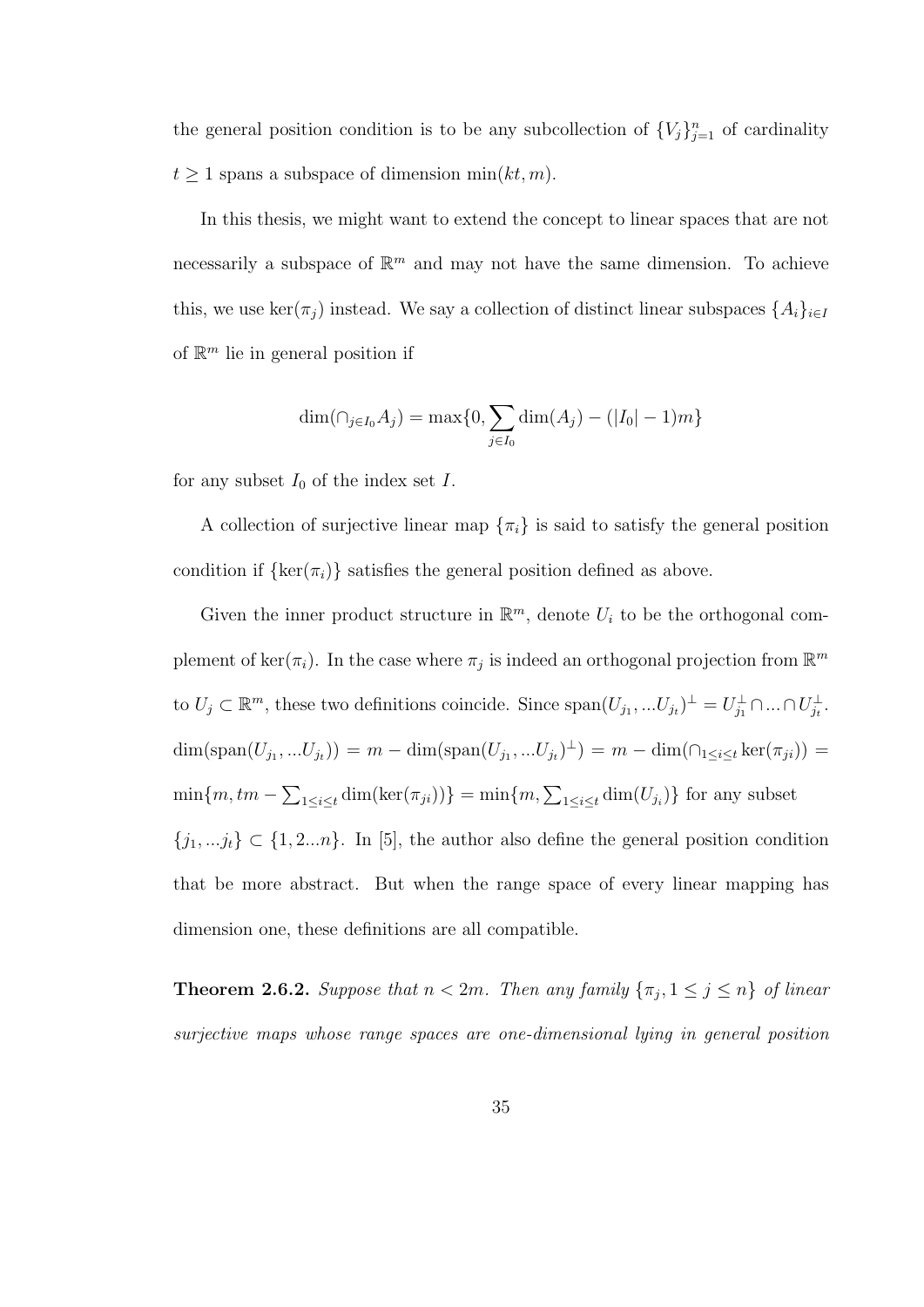has the uniform power decay property. Moreover, under these hypotheses,

$$
|I_{\lambda}(f_1, ... f_n)| \le C(1+|\lambda|)^{-\epsilon} \prod_j ||f_j||_{L^2}
$$

holds for all polynomials P of bounded degree which are uniformly nondegenerate with respect to  $\{\pi_j\}$ , for all functions  $f_j \in L^2(\pi_j(\mathbb{R}^m))$ , with uniform constants  $C, \epsilon \in \mathbb{R}^+$ .

*Proof.* Given the cutoff function  $\eta$ , we can assume without loss of generality that each  $f_j$  is supported in some  $B_j \subset \mathbb{R}$ . We assume  $||f_j||_{L^2} \leq 1$  for all j and  $|\lambda|$ exceed some sufficiently large constant.

The proof divides into two parts depends on whether  $f_i$  is  $\lambda$ -uniform. Define  $A(\lambda)$  to be the best constant such that

$$
|I_{\lambda}(f_1,...,f_n)| \leq A(\lambda) \prod_j ||f_j||_{L^2}.
$$

If  $f_1$  is  $\lambda$ -nonuniform, let  $c, q$  satisfy (2.6.1). Then

$$
|I_{\lambda}(f_1 - ce^{iq}, ..., f_n)| \leq A(\lambda)(1 - |\lambda|^{-\tau}).
$$

Where |c| is majorized by an absolute constant. Notice  $\{\pi_i\}_{i=2}^n$  still satisfies the general position condition, so by the induction on the number of functions, we have

$$
|I_{\lambda}(ce^{iq}, f_2...f_n)| \leq C|I_{\lambda}(e^{iq}, f_2,...f_n)| \leq C|\lambda|^{-\sigma},
$$

for certain  $C, \sigma \in (0, \infty)$ . Combine the two terms, we have

$$
|I_{\lambda}(f_1...f_n)| \leq A(\lambda)(1-|\lambda|^{-\tau}) + |\lambda|^{-\sigma}.
$$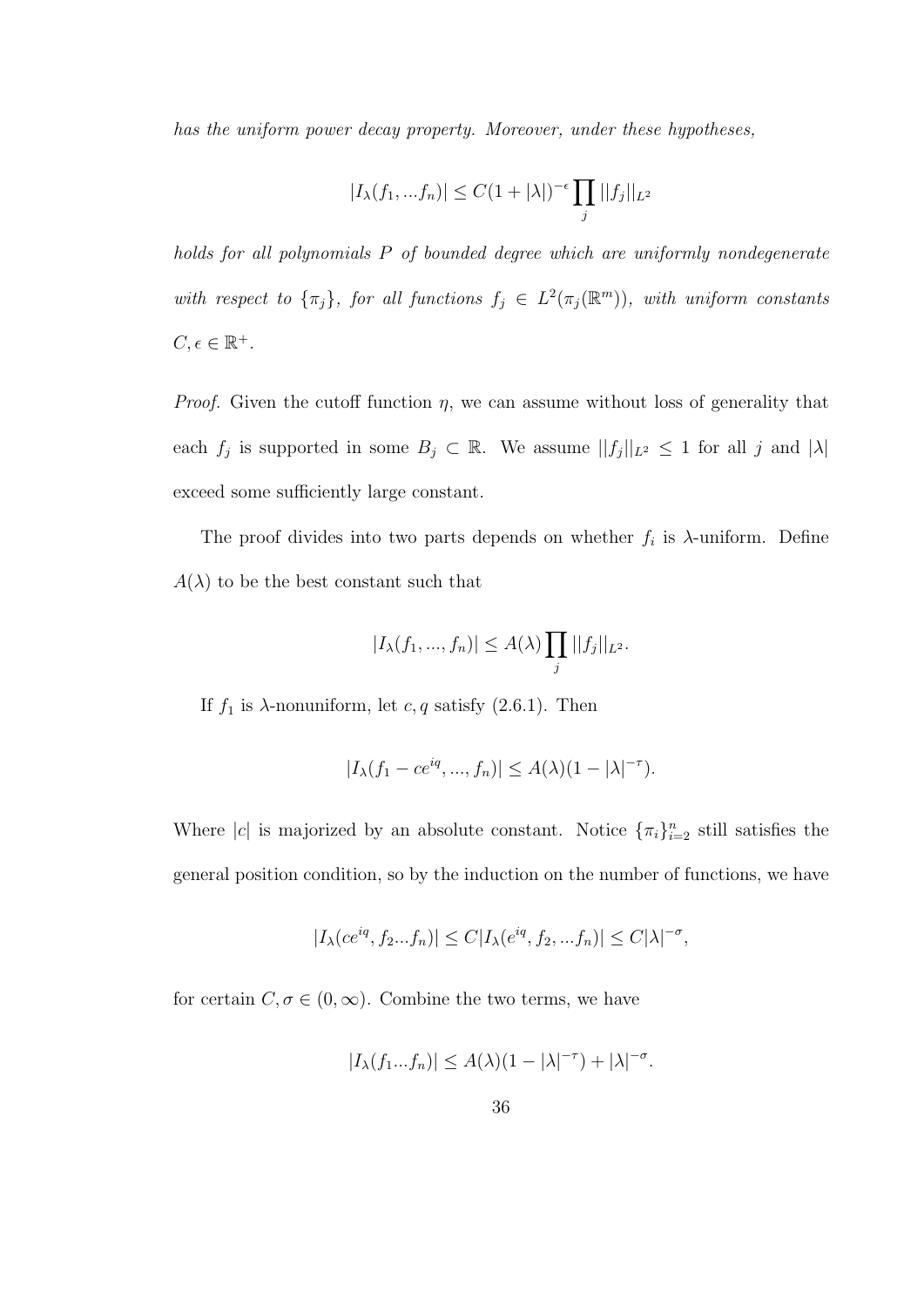Since  $A(\lambda)$  is the best constant, we should have  $A(\lambda) \leq A(\lambda)(1 - |\lambda|^{-\tau}) + |\lambda|^{-\sigma}$ . This implies  $A(\lambda) \leq |\lambda|^{\tau-\sigma}$ . Once we pick  $\tau < \sigma$ , we then have  $A(\lambda) \leq |\lambda|^{-\epsilon}$  for some  $\epsilon > 0$ .

Now consider the case where  $f_1$  is  $\lambda$ -uniform. We may assume that n is strictly larger than  $m$  since the theorem is already known in a more precise form for the case  $n = m$ . See [16], [14]. Consider  $W_1 = \bigcap_{i=2}^m \ker(\pi_i)$ ,  $W_2 = \bigcap_{i>m} \ker(\pi_i)$ . By the general position condition,

$$
\dim(\bigcap_{i=2}^{m} \ker(\pi_i)) = \max\{0, \sum_{i=2}^{m} \dim(\ker(\pi_i)) - (m-2)m\} = 1
$$
  

$$
\dim(\bigcap_{i>m} \ker(\pi_i)) = \max\{0, \sum_{i>m} \dim(\ker(\pi_j)) - (n-m-1)m\} = 2m - n > 0
$$

What's more, by the general position condition, the intersection of  $\bigcap_{i=2}^{m} \ker(\pi_i)$ and  $\bigcap_{i>m} \ker(\pi_i)$  is  $\{0\}$ . We can adopt coordinates  $(t_1, t_2, y) \in \mathbb{R}^1 \times \mathbb{R}^1 \times \mathbb{R}^{m-2}$ such that  $\{(t_1, 0, 0)\} = \bigcap_{i=2}^m \ker(\pi_i), \{(0, t_2, 0)\} \subset \bigcap_{i > m} \ker(\pi_i).$  Denote  $t = (t_1, t_2).$ 

Since  $\prod_{j=2}^m f_j \circ \pi_j(t_1, t_2, y) = \prod_{j=2}^m f_j \circ \pi_j(t_1, 0, 0) + \prod_{j=2}^m f_j \circ \pi_j(0, t_2, y) =$  $\prod_{j=2}^m f_j \circ \pi_j(0, t_2, y)$ , we can denote  $F_1^y$  $T_1^y(t_2) = \prod_{j=2}^m f_j \circ \pi_j(t, y)$ . By the same argument,  $F_2^y$  $\Gamma_2^{y}(t_1) = \prod_{j=m+1}^m f_j \circ \pi_j(t, y)$  and let l be the linear mapping such that  $G^{y}(l(t)) = f_1 \circ \pi_1(t, y), \eta^{y}(t) = \eta(t, y).$  We have

$$
\int ||F_1^y||_{L^2}^2 ||G^y||_{L^2}^2 dy = C \prod_{j=2}^m ||f_j||_{L^2}^2
$$

$$
\int ||F_2^y||_{L^2}^2 dy = C \prod_{j>m} ||f_j||_{L^2}^2
$$

and consequently,

$$
\int ||F_1^y||_{L^2}||G^y||_{L^2}||F_2^y||_{L^2}dy \leq C(|\lambda|^{1-\rho})^{-\tilde{\rho}}\prod_j||f_j||_{L^2}
$$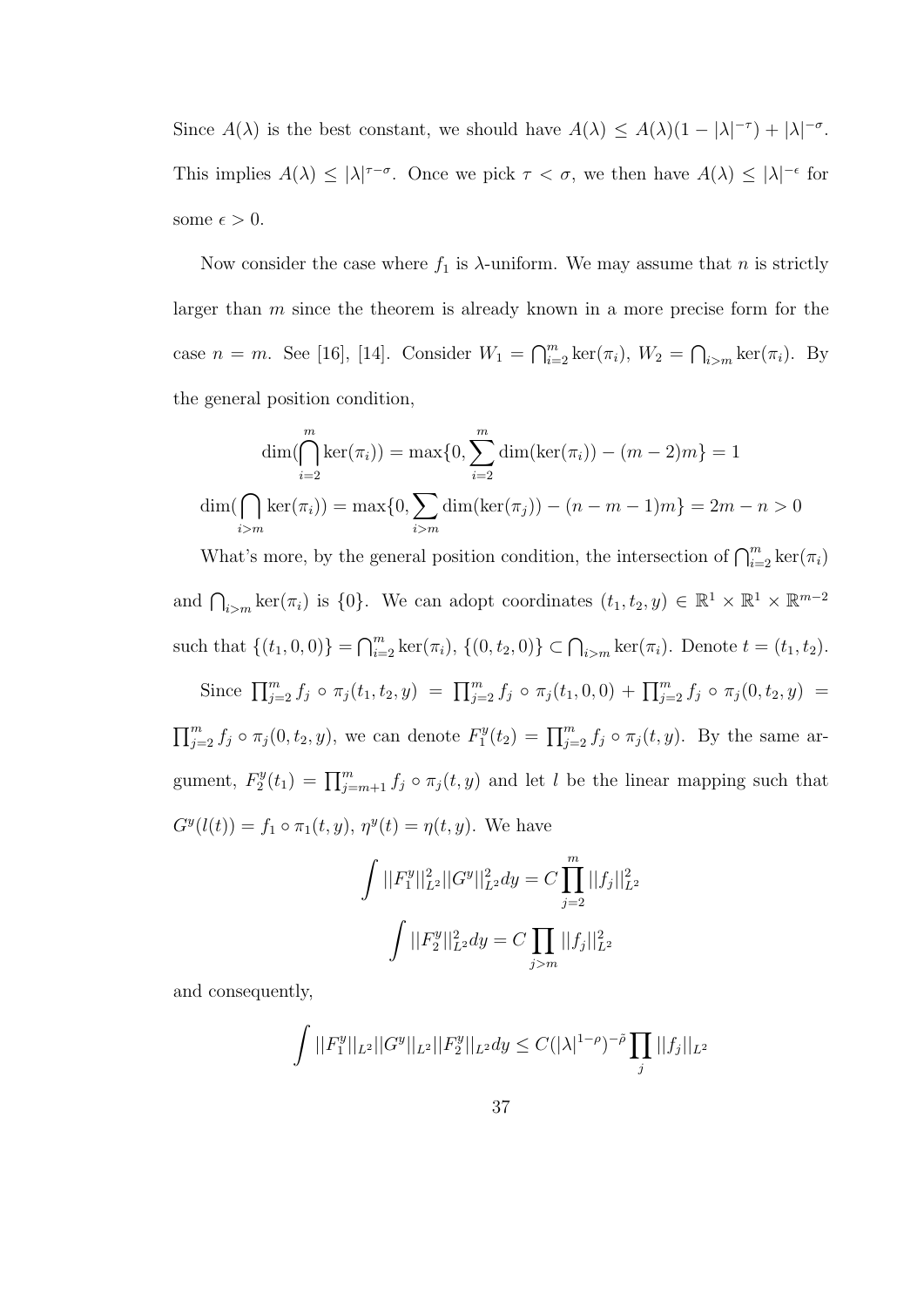For each y, consider

$$
I^y_\lambda=\int_{\mathbb{R}^2}e^{i\lambda P^y(t)}F^y_1(t_2)F^y_2(t_1)G^y(l(t))\eta^y(t)dt.
$$

There are two kinds of y.

- 1. The "bad" parameters y such that  $P<sup>y</sup>$  can be decomposed in the form  $P<sup>y</sup>(t)$  =  $Q_1(t_1)+Q_2(t_2)+Q_3(l(t))+R(t)$  where  $Q_j$  are real-valued polynomials of degree at most d on  $\mathbb R$  and  $||R|| \leq |\lambda|^{-\rho}$ ,  $\rho$  will be specified later.
- 2. The "good" parameters y such that  $||R|| > |\lambda|^{-\rho}$  under the above decomposition.

For the good parameters,  $|\lambda|^{\rho} P^y$  is at least a fixed positive distance from the span of all polynomials  $Q_1(t_1) + Q_2(t_2) + Q_3(l(t))$ , so we can apply theorem 2.3.1 and it suffices to show  $\{\pi_1\} \cup \{\pi_i\}_{i>m}$  has uniform decay property, which is proved by the induction hypothesis. Now the nondegeneracy norm of the phase function  $\lambda P^y$  is at least  $|\lambda \cdot \lambda^{-\rho}| = |\lambda|^{1-\rho}$  and by the induction hypothesis, there exists some constant  $\tilde{\rho}$  such that

$$
|I_{\lambda}^y| \le C (|\lambda|^{1-\rho})^{-\tilde{\rho}} ||F_1^y||_{L^2} ||F_2^y||_{L^2} ||G^y||_{L^2}
$$

So

$$
\int |I_{\lambda}^{y}| dy \leq C(|\lambda|^{1-\rho})^{-\tilde{\rho}} \prod_{j} ||f_{j}||_{L^{2}}
$$

For those bad parameter y, let  $\tilde{F}_1^y$  $I_1^y(t_2) = F_1^y$  $\tilde{F}_1^y(t_2)e^{i\lambda Q_2(t_2)}, \ \tilde{F}_2^y$  $\tilde{F}_2^y(t_1) = F_2^y$  $T_2^y(t_1)e^{i\lambda Q_1(t_1)},$  $\tilde{G}(s) = G^y(s)e^{i\lambda Q_3(s)}, \tilde{\eta}^y(t) = \eta^y(t)e^{i\lambda R(t)}$ . By the equality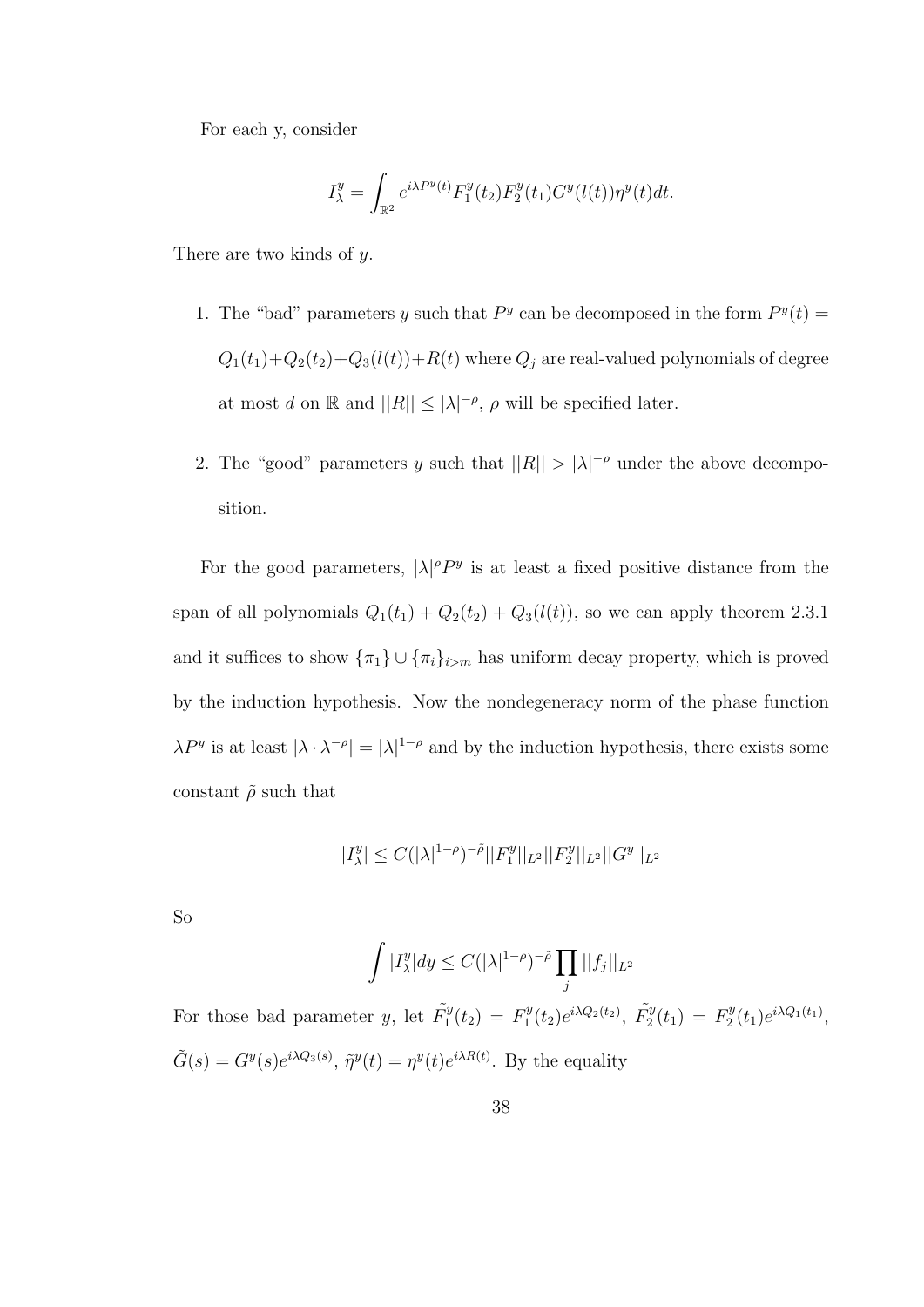$$
\tilde{\eta}^{y}(t_1, t_2) = \int e^{2\pi(t_1 \cdot \xi_1 + t_2 \cdot \xi_2)} \hat{\eta^{y}}(\xi_1, \xi_2) d\xi_1 d\xi_2,
$$

$$
\tilde{G}^{y}(l(t)) = \int e^{2\pi l(t) \cdot \xi_0} \hat{G}^{y}(\xi_0) d\xi_0,
$$

If we denote  $l:(t_1,t_2)\to c_1t_1+c_2t_2$  for some constant  $c_1, c_2$ , and let  $\xi_1'=-c_2\xi_0-\xi_2$ ,  $\xi_2' = -c_1\xi_0 - \xi_1$ , then

$$
\tilde{F}_1^y(t_2) = \int e^{2\pi\xi_1' \cdot t_2} \tilde{F}_1^y(\xi_1') d\xi_1',
$$
  

$$
\tilde{F}_2^y(t_1) = \int e^{2\pi\xi_2' \cdot t_1} \tilde{F}_2^y(\xi_2') d\xi_2',
$$

So we have

$$
|I_{\lambda}^{y}| = \Big| \int_{\mathbb{R}^{2}} \tilde{F}_{1}^{y}(t_{2}) \tilde{F}_{2}^{y}(t_{1}) \tilde{G}^{y}(l(t)) \tilde{\eta}^{y}(t) dt \Big|
$$
\n
$$
= \Big| \int_{\mathbb{R}^{3}} \tilde{F}_{1}^{y}(-c_{2}\xi_{0} - \xi_{2}) \tilde{F}_{2}^{y}(-c_{1}\xi_{0} - \xi_{1}) \tilde{G}^{y}(\xi_{0}) \tilde{\eta}^{y}(\xi_{1}, \xi_{2}) d\xi_{0} d\xi_{1} d\xi_{2} \Big|.
$$
\n(2.6.5)

Notice  $\lambda R$  is a polynomial of degree at most d and is  $O(|\lambda|^{1-\rho})$  on the support of  $\xi \in \mathbb{R}^2$ . By the principle of non-stationary phase, we have

$$
|\hat{\tilde{\eta}^{y}}(\xi)| \leq C_{N} |\lambda|^{(1-\rho)N} (1+|\xi|)^{-N}
$$

for  $\xi = (\xi_1, \xi_2)$  and any  $N \in \mathbb{N}$ . Here  $C_N$  depends N and the  $C^N$  norm of  $\tilde{\eta}^y$ , which is majorized by some constants times  $C^N$  norm of  $\eta$  if supp $(\eta)$  is fixed. Without loss of generality, we can assume  $N = 4$ , then  $(2.6.5) \leq C || \hat{F}_1^{\hat{y}}$  $\hat{\tilde{F}_2^y} ||_{L^\infty} || \hat{\tilde{F}_2^y}$  $\hat{\tilde{G}^{y}}||_{L^{1}}||\hat{\tilde{G}^{y}}||_{L^{\infty}}.$ 

By the same argument, we also have  $|I_{\lambda}^{y}|$  $|\hat{\tilde{F}}_1^y| \leq C ||\hat{\tilde{F}_1^y}|$  $\frac{\hat{\tilde{r}}_y}{1}||_{L^1} ||\hat{\tilde{F}_2^y}$  $\frac{\hat{\tilde{C}}_y}{2}||_{L^{\infty}}||\hat{\tilde{G}^y}||_{L^{\infty}}$ . Making use of a simply interpolation argument and Plancherel's theorem, we get  $|I_{\lambda}^{y}|$  $\left|\frac{y}{\lambda}\right| \leq$  $C||\hat{\tilde{F_1^y}}$  $\frac{\hat{\tilde{r}}_y}{1}||_{L^2}||\hat{\tilde{F}_2^y}$  $\|\tilde{\hat{G}}^{y}\|_{L^{2}}\|\hat{\tilde{G}}^{y}\|_{L^{\infty}}\leq C|\lambda|^{4(1-\rho)-\tau}\|\tilde{F}^{y}_{1}\|_{L^{2}}$  $\tilde{F}_1^y||_{L^2}||\tilde{F}_2^y$  $\sum_{i=2}^{\infty}||z_i|^2 \leq C|\lambda|^{4(1-\rho)-\tau}\prod_{j=2}^n||f_j||_{L^2}.$ So we can just pick  $\rho \in (0, 1)$  close enough to 1 such that  $4(1 - \rho) - \tau = -\epsilon < 0$ .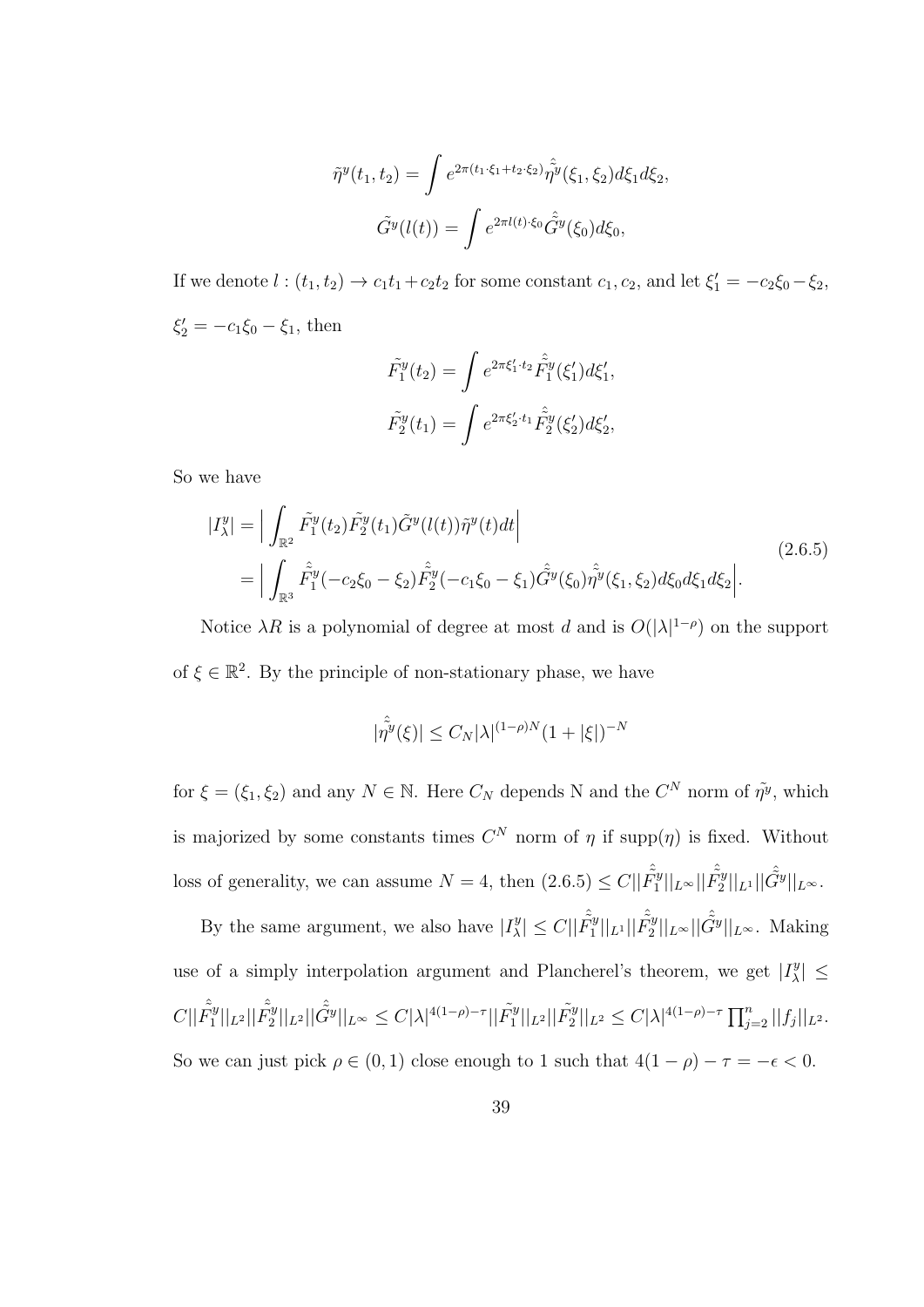Combine, we get

$$
A(\lambda) \le \max(|\lambda|^{-\epsilon}, |\lambda|^{-(1-\rho)\tilde{\rho}}, A(\lambda)(1-|\lambda|^{-\tau}) + |\lambda|^{-\sigma}).
$$

So we can pick  $\tau$  and the corresponding  $\rho$  such that  $A(\lambda) \leq |\lambda|^{-\epsilon'}$  for some  $\epsilon' > 0$ .

 $\Box$ 

Remark: This result partially solves the "light cone" problem when the number of function is  $\leq$  5. We should notice that when the dimension of the range space is  $\geq 2, 2.3.1$  can no longer been used. However, the "splitting" argument in the next section will help to solve this problem.

#### 2.6.1 Splitting

In this thesis, we will first generalize  $\lambda$ -uniformity to the following lemma.

**Lemma 2.6.3.** Assume  $f, g_1...g_n$  are functions :  $V \rightarrow \mathbb{C}$ , where V is a vector space with an inner product structure  $\langle , \rangle$  where  $\eta : V \to \mathbb{C}$  is a smooth function with compact support. If  $\langle f, \eta \prod_{i=1}^n g_i \rangle = c||f||_{L^2} \prod_{i=1}^n ||g_i||_{L^{\infty}},$  with  $||\eta \prod_{i=1}^n g_i||_{L^2} \le$  $\prod_{i=1}^n ||g_i||_{L^{\infty}} \leq 1$ . Then  $||f - a\eta \prod_{i=1}^n g_i||_{L^2} \leq (1 - \frac{1}{2})$  $\frac{1}{2}|c|^2 \prod_{i=1}^n ||g_i||_{L^{\infty}})||f||_{L^2}$ , where  $a = c||f||_{L^2}.$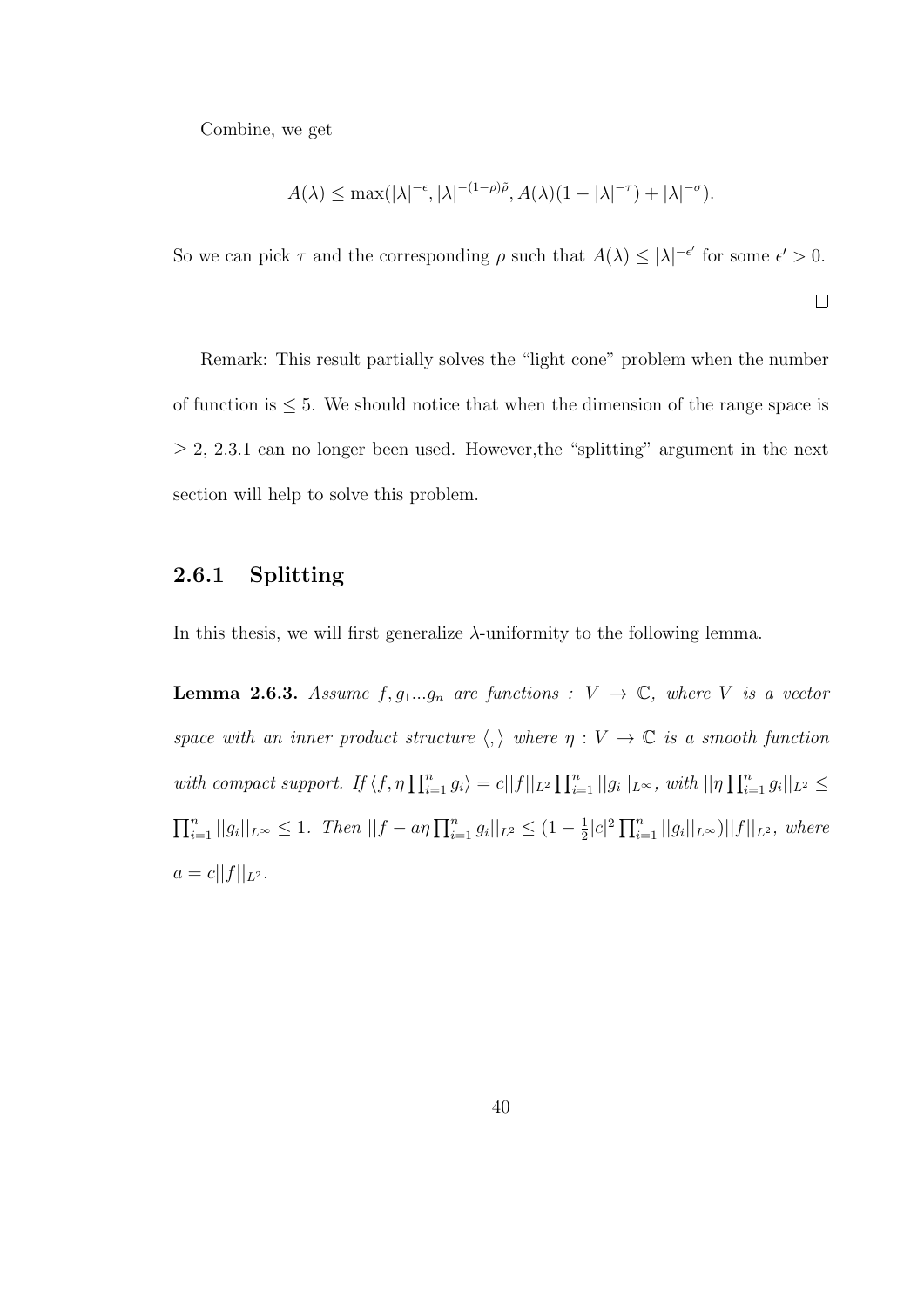Proof.

$$
\langle f - a\eta \prod_{i=1}^{n} g_i, f - a\eta \prod_{i=1}^{n} g_i \rangle
$$
  
\n
$$
= \langle f, f \rangle - \langle f, a\eta \prod_{i=1}^{n} g_i \rangle - \langle a\eta \prod_{i=1}^{n} g_i, f \rangle + \langle a\eta \prod_{i=1}^{n} g_i, a\eta \prod_{i=1}^{n} g_i \rangle \qquad (2.6.6)
$$
  
\n
$$
= ||f||_{L^2}^2 - \bar{a} \langle f, \eta \prod_{i=1}^{n} g_i \rangle - a \langle \eta \prod_{i=1}^{n} g_i, f \rangle + |a|^2 ||\eta \prod_{i=1}^{n} g_i||_{L^2}^2
$$
  
\n
$$
a = c||f||_{L^2} \text{ and } \langle f, \eta \prod_{i=1}^{n} g_i \rangle = c||f||_{L^2} \prod_{i=1}^{n} ||g_i||_{L^{\infty}} \text{ we get } \bar{a} \langle f, \eta \prod_{i=1}^{n} g_i \rangle = c||f||_{L^2} \prod_{i=1}^{n} ||g_i||_{L^{\infty}} \text{ we get } \bar{a} \langle f, \eta \prod_{i=1}^{n} g_i \rangle = c||f||_{L^2} \langle g, \eta \rangle = c||f||_{L^2} \langle g, \eta \rangle = c||f||_{L^2} \langle g, \eta \rangle = c||f||_{L^2} \langle g, \eta \rangle = c||f||_{L^2} \langle g, \eta \rangle = c||f||_{L^2} \langle g, \eta \rangle = c||f||_{L^2} \langle g, \eta \rangle = c||f||_{L^2} \langle g, \eta \rangle = c||f||_{L^2} \langle g, \eta \rangle = c||f||_{L^2} \langle g, \eta \rangle = c||f||_{L^2} \langle g, \eta \rangle = c||f||_{L^2} \langle g, \eta \rangle = c||f||_{L^2} \langle g, \eta \rangle = c||f||_{L^2} \langle g, \eta \rangle = c||f||_{L^2} \langle g, \eta \rangle = c||f||_{L^2} \langle g, \eta \rangle = c||f||_{L^2} \langle g, \eta \rangle = c||f||_{L^2} \langle g, \eta \rangle = c||f||_{L^2} \langle g, \eta \
$$

Plug in  $a = c||f||_{L^2}$  and  $\langle f, \eta \prod_{i=1}^n g_i \rangle = c||f||_{L^2} \prod_{i=1}^n ||g_i||_{L^\infty}$ , we get  $\bar{a} \langle f, \eta \prod_{i=1}^n g_i \rangle =$  $a\langle \eta \prod_{i=1}^n g_i, f \rangle = |c|^2 ||f||^2_{L^2} \prod_{i=1}^n ||g_i||_{L_{\infty}}$ . We should also notice that  $||\eta \prod_{i=1}^n g_i||^2_{L^2} \le$  $||\prod_{i=1}^n g_i||_{L^{\infty}}^2 \le ||\prod_{i=1}^n g_i||_{L^{\infty}} \text{ since } ||\prod_{i=1}^n g_i||_{L^{\infty}} \le 1.$  $(2.6.6) \leq ||f||_{L^2}^2 - 2|c|^2||f||_{L^2}^2 \prod$  $i=1$  $||g_i||_{L_{\infty}} + |c|^2 ||f||_{L^2}^2 \prod^n$  $i=1$  $||g_i||_{L_{\infty}}$  $= (1 - |c|^2) \prod_{n=1}^{\infty}$  $i=1$  $||g_i||_{L_{\infty}}|||f||_{L^2}^2$  $\leq (1-|c|^2)\prod^n$  $i=1$  $||g_i||_{L_{\infty}} + \frac{1}{4}$ 4  $|c|^4 \prod^n$  $i=1$  $||g_i||_{L_{\infty}}^2)||f||_{L^2}^2$  $=(1-\frac{1}{2})$ 2  $|c|^2 \prod_{i=1}^n ||g_i||_{L_\infty}$ <sup>2</sup> $||f||_{L^2}^2$ .  $i=1$ 

This gives  $||f - a\eta \prod_{i=1}^{n} g_i||_{L^2} \leq (1 - \frac{1}{2})$  $\frac{1}{2}|c|^2 \prod_{i=1}^n ||g_i||_{L^{\infty}})||f||_{L^2}.$ 

From the above lemma, given  $\eta$  and  $c' > 0$ , if  $\langle f, \eta \prod_{i=1}^n g_i \rangle = c||f||_{L^2} \prod_{i=1}^n ||g_i||_{L^{\infty}}$ with  $|c| > |c'|$ , we say f splits into  $a\eta \prod_{i=1}^n g_i$ , since in this case  $||f - a\eta \prod_{i=1}^n g_i||_{L^2} \le$  $(1-\frac{1}{2})$  $\frac{1}{2}|c'|^2 \prod_{i=1}^n ||g_i||_{L_{\infty}}|||f||_{L^2}.$ 

 $\Box$ 

M. Christ develops the idea of "splitting" in [5] to reduce dimensions. He also defines the general position condition in an implicit way and may be different from the previous definition. However, if the kernel of each linear map is of codimension 1, these definitions are compatible.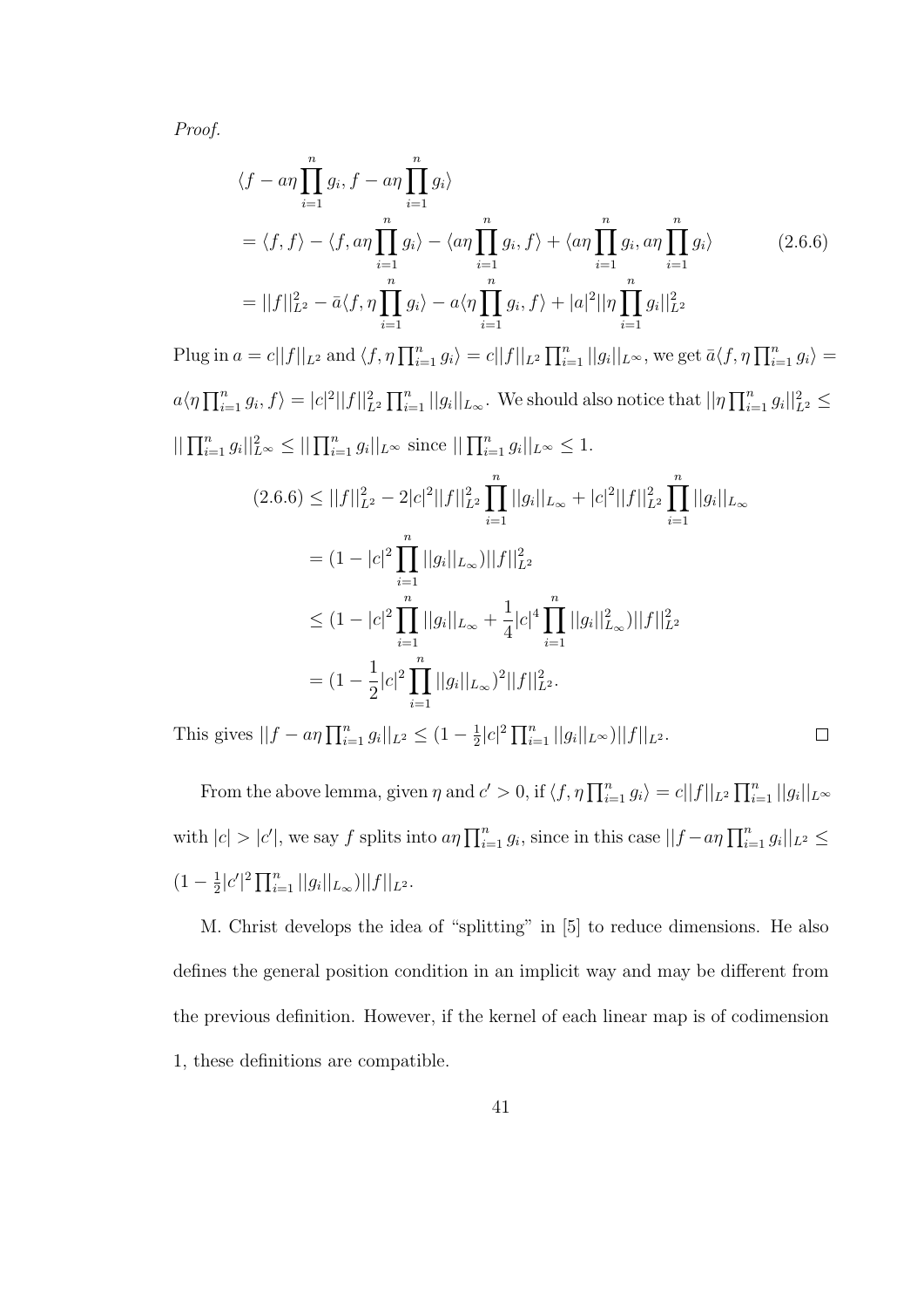Let  $V_{\alpha} = \ker(\pi_{\alpha})$ . The main result of [5] is the following

**Theorem 2.6.4.** If a finite family of subspaces  $\{V_{\alpha}\}\$  of  $\mathbb{R}^m$  of codimensions  $k_{\alpha} \in$  $[1, m - 1]$  is in general position and satisfies

$$
2\max_{\beta} k_{\beta} + \sum_{\alpha} k_{\alpha} \le 2m. \tag{2.6.7}
$$

then  ${V_\alpha}$  has the uniform power decay property.

The coefficient of 2 in 2.6.7 is unnatural and the proof still applies in many cases with a smaller quantity. For example, when  $k_{\alpha} = 1$ , the hypothesis 2.6.7 reduces to  $n \leq 2m-1$ .

The following lemma in [8] could be proved by the above idea. It is also proved by an alternate method, see [8].

**Lemma 2.6.5.** Let  $\{\pi_j : 1 \leq j \leq 3\}$  be a collection of three surjective linear mappings from  $\mathbb{R}^{2m} \to \mathbb{R}^m$  which lie in general position. Then

$$
|\Lambda(\lambda)(f_1, f_2, f_3)| \leq (|\lambda||P||_{nd})^{-\epsilon} \prod_{j=1}^3 ||f_j||_{L^2}
$$

holds for all polynomials  $P: \mathbb{R}^{2m} \to \mathbb{R}^m$  of degree  $\leq d$  and for all functions  $f_j \in$  $L^2(\mathbb{R}^m)$ , with constants C,  $\epsilon$  depend only on m, d,  $\eta$ . It is no loss of generality to restrict attention to the case where  $\mathbb{R}^{2m}$  is identified with  $\mathbb{R}_{x}^{m}\times\mathbb{R}_{y}^{m}$ , and  $\pi_{1}(x, y) = x$ ,  $\pi_2(x, y) = y, \ \pi_3(x, y) = x + y.$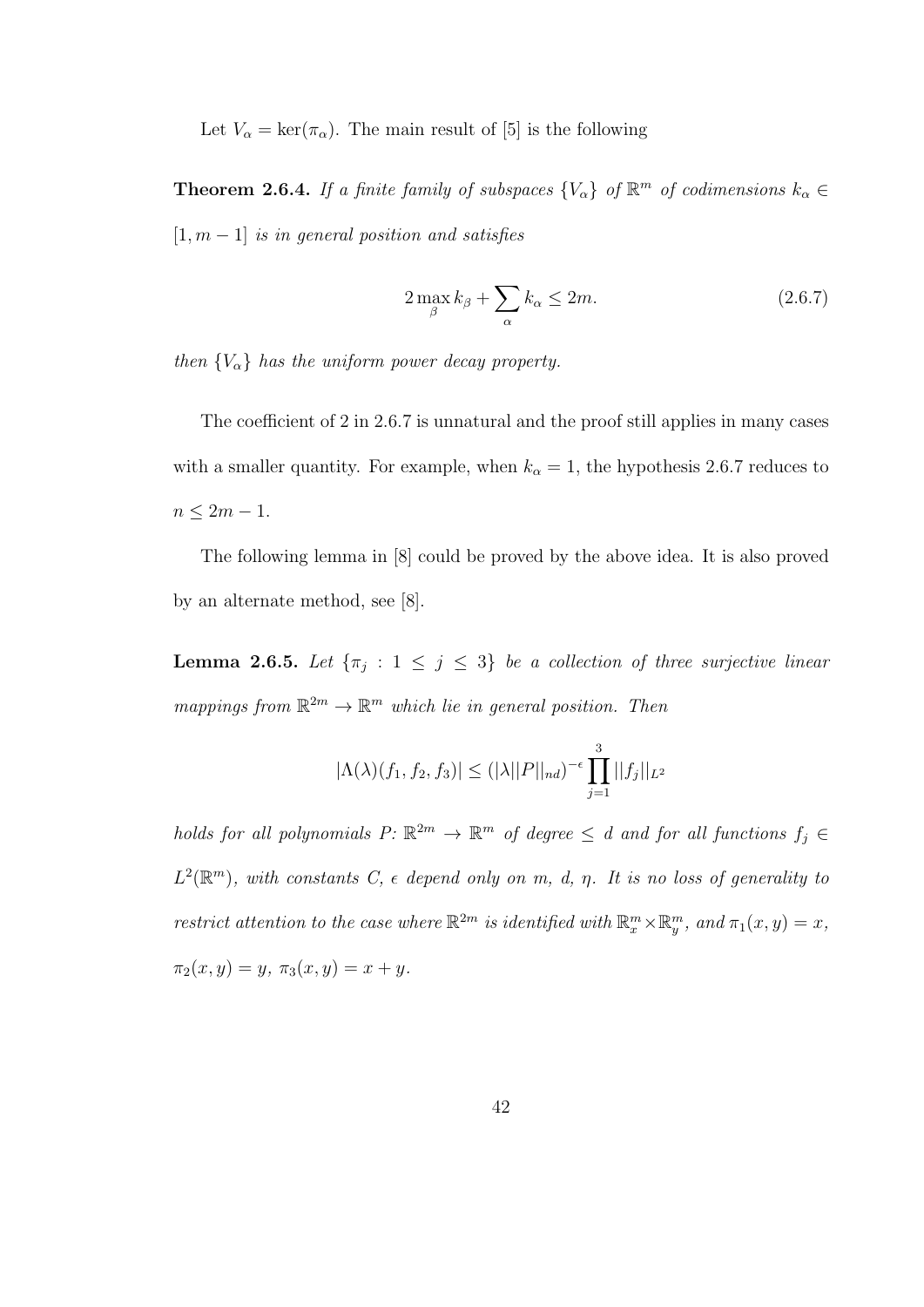## Chapter 3

## First result: Trilinear case

We already discuss about some results of the case where the number of functions does not exceed 2, see [7], [14]. The general case of higher multilinearity has not been thoroughly investigated. In this thesis, we will deal with the very general trilinear case. Especially, we do not require the linear mappings to satisfy the general position condition. Here is the result.

**Theorem 3.0.1.** Let  ${\lbrace \pi_i \rbrace}_{i=1}^3$  be a collection of three surjective linear mappings from  $\mathbb{R}^m$  to  $V_i$  where  $1 \leq \dim(V_i) \leq m-1$ . Then

$$
|I_{\lambda}(f_1, f_2, f_3)| \le C(1 + |\lambda| ||P||_{nd})^{-\epsilon} \prod_{j=1}^3 ||f_j||_{L^{\infty}}
$$
\n(3.0.1)

holds for all  $f_j \in L^{\infty}(\pi_j(\mathbb{R}^m))$  with uniform constant  $C, \epsilon$ .

Remark: though we do not require any geometric property of linear mappings, we may still assume there are no i, j in  $\{1,2,3\}$  and  $i \neq j$  such that ker( $\pi_i$ ) ⊂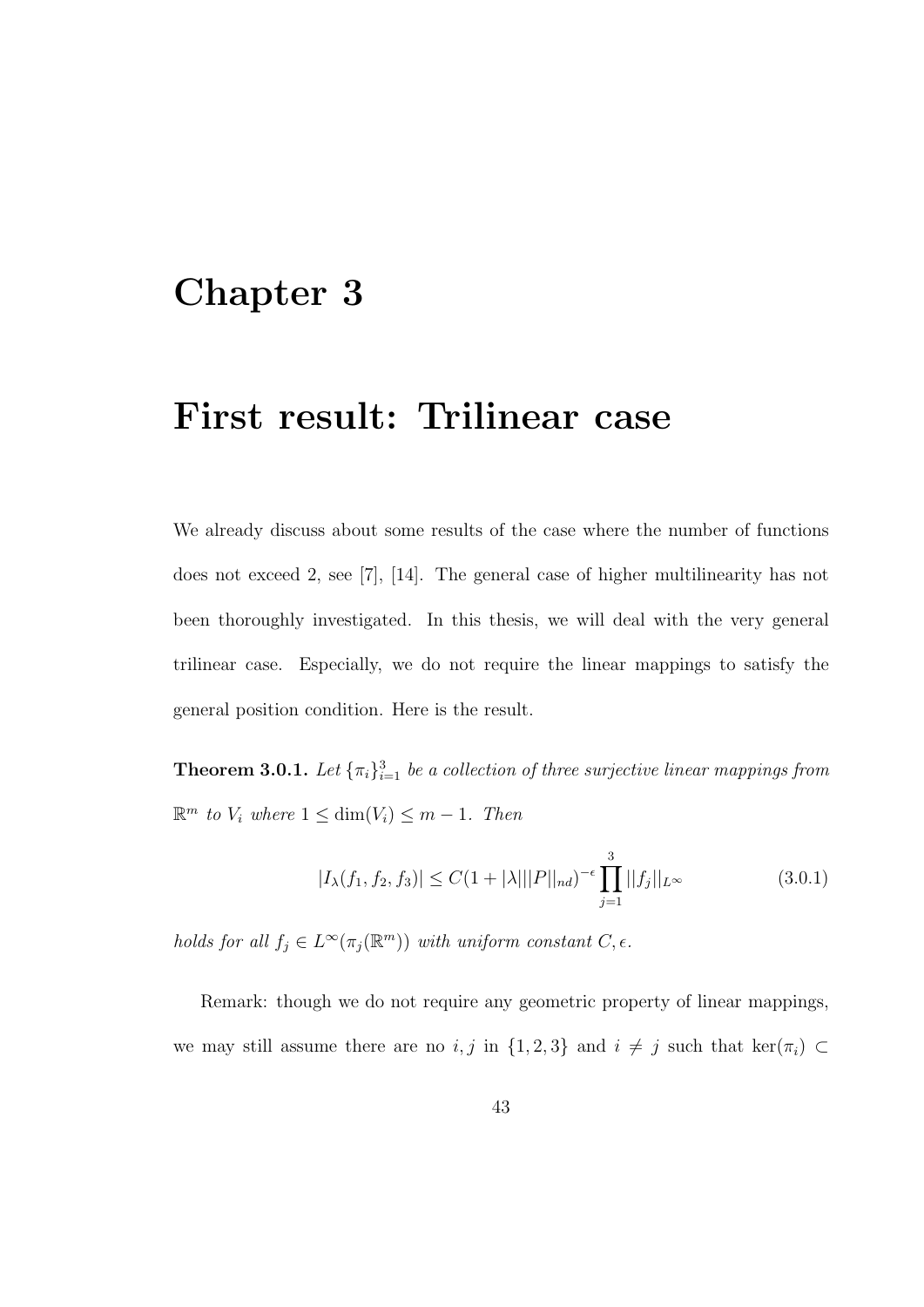$\ker(\pi_j)$ . Since if so, up to a linear transformation, we may view  $f_j$  as a function defined on the range space of  $\pi_i$ . This will reduce the trilinear case to bilinear case, which has been discussed in Chapter 1.

#### 3.1 First reduction: Get rid of the common space

By theorem 2.4.2, it suffices to assume

$$
span(\ker(\pi_1), \ker(\pi_2), \ker(\pi_3)) = \mathbb{R}^m.
$$

If not, denote span(ker( $\pi_1$ ), ker( $\pi_2$ ), ker( $\pi_3$ )) as R. And let C be the subspace of  $\mathbb{R}^m$  such that  $\mathbb{R}^m = C \oplus R$ . Then  $\ker(\pi_i) \cap C = 0$  by the definition of direct sum decomposition. By applying theorem 2.4.2, it reduces to check if  $\{\ker(\pi_i) \cap R\}$  has the power decay property. In this case, by the definition of R, ker( $\pi_i$ )∩R = ker( $\pi_i$ ),  $i = 1, 2, 3$ , so span(ker( $\pi_1$ ) ∩ R, ker( $\pi_2$ ) ∩ R, ker( $\pi_3$ ) ∩ R) = R. We assume there is no  $i \neq j$  such that  $\ker(\pi_i) \subset \ker(\pi_j)$ , so for every  $1 \leq i \leq 3$ ,  $0 \subsetneq \ker(\pi_i) \cap R \subsetneq R$ .

# 3.2 Second reduction: Get rid of the common intersection of nullspaces

By theorem 2.5.1, it suffices to consider the case where ker( $\pi_1$ )∩ker( $\pi_2$ )∩ker( $\pi_3$ ) = 0.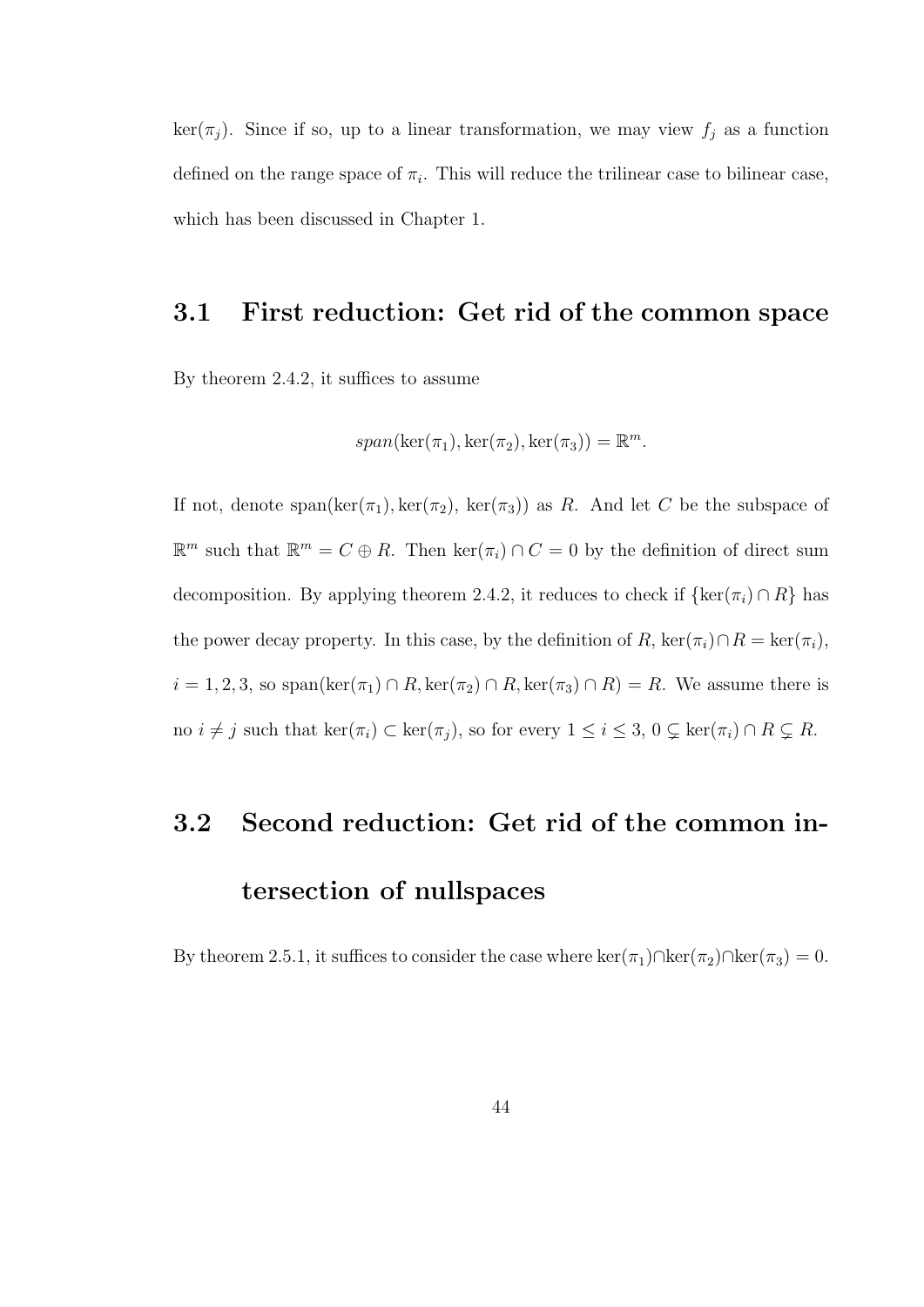# 3.3 Third reduction: Get rid of the intersection of any two nullspaces

We claim it suffices to prove the case where  $\ker(\pi_i) \cap \ker(\pi_j) = 0$  when  $i \neq j$ .

If  $W_1 = \ker(\pi_1) \cap \ker(\pi_2)$  with  $\dim(W_1) > 0$ . From the previous section, we can assume  $W_1 \cap \text{ker}(\pi_3) = 0$ . By choosing coordinate properly, we can assume  $\mathbb{R}^m = \{(x, y, z)\}\$ and  $W_1 = \{(x, 0, 0)\}\$ , ker $(\pi_3) = \{(0, y, 0)\}\$ . Here  $\{(0, 0, z)\}\$ is the complement of span $(W_1, \text{ker}(\pi_3))$ . It is possible that this complement is  $\{0\}$ . If it is indeed  $\{0\}$ , we can identify  $\pi_3$  as  $(x, y) \to (x)$ ,  $\pi_i(x, y) = \pi_i(0, y)$ ,  $i = 1, 2$ . (3.0.1) can be written as

$$
\int_{\mathbb{R}^m} e^{i\lambda P(x,y)} f_1(\pi_1(0,y)) f_2(\pi_2(0,y)) f_3(x) \eta(x,y) dx dy \qquad (3.3.1)
$$

$$
= \int \left( \int e^{i\lambda P^y(x)} f_3(x) \eta^y(x) dx \right) f_1(\pi_1(0, y)) f_2(\pi_2(0, y)) dy. \tag{3.3.2}
$$

By the splitting lemma, we can replace  $f_3(x)$  by  $e^{ip(x)}$  for some polynomial  $p(x)$ , and replace  $\eta(x)$  with  $\eta'(x)$  for some smooth function  $\eta'(x)$  of compact support. Then the problem is reduced to the bilinear case.

If the complement has dimension greater than 0, we can identify  $\pi_3$  with the projection  $(x, y, z) \to (x, z)$ .  $\pi_i(x, y, z) = \pi_i(0, y, z)$ ,  $i = 1, 2$ . (3.0.1) can be written as

$$
\int_{\mathbb{R}^m} e^{i\lambda P(x,y,z)} f_1(\pi_1(0,y,z)) f_2(\pi_2(0,y,z)) f_3(x,z) \eta(x,y,z) dx dy dz \qquad (3.3.3)
$$

$$
= \int \left( \int e^{i\lambda P^y(x,z)} f_1^y(\pi_1(0,0,z)) f_2^y(\pi_2(0,0,z)) f_3(x,z) \eta(x,y,z) dx dz \right) dy \tag{3.3.4}
$$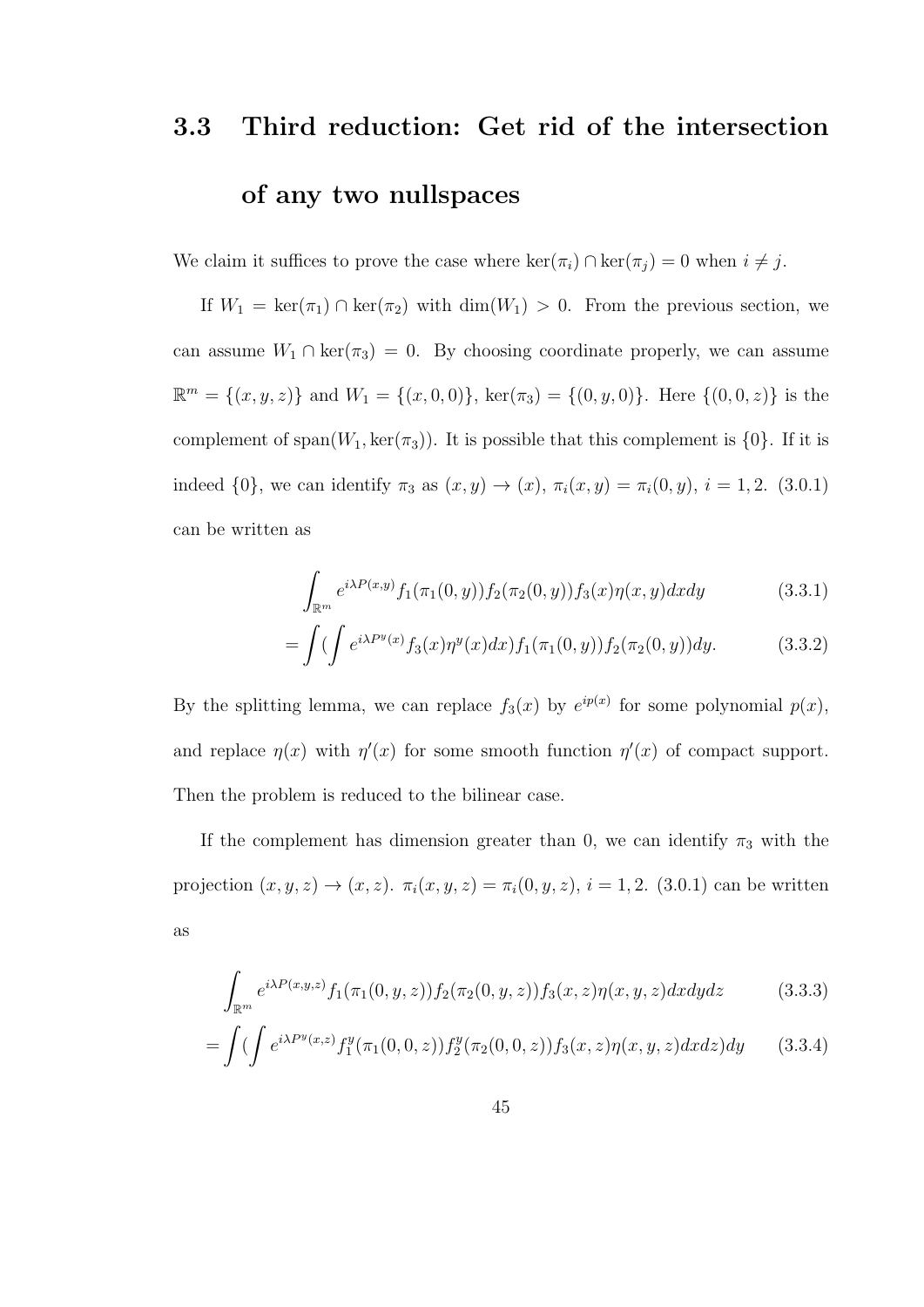where  $P^y(x, z) = P(x, y, z)$ ,  $f_i^y$  $f_i^y(\pi_i(0,0,z)) = f_i(\pi_i(0,y,z))$  for  $i = 1,2$ . For fixed y, by the splitting lemma, one can replace  $f_3(x, z)$  with  $f'_3(z)$ , and  $\eta$  with some  $\eta'$ . The phase function  $\lambda P(x, y, z) - Q(x, z)$  for any polynomial Q is still nondegenerate relative to  $\{\ker_i\}, i = 1, 2, 3$ , with the same nondegeneracy norm. Now  $\pi_3$  is replaced by the projection  $(x, y, z) \rightarrow (z)$ .

Notice now ker( $\pi_1$ )∩ker( $\pi_2$ )∩ker( $\pi_3$ ) =  $W_1$ , by the same method of last section, the problem is reduced to check whether  $\{\ker(\pi_i) \cap R\}$ ,  $i = 1, 2, 3$ , has uniform power decay property in the ambient space  $R = \{(0, y, z)\}\.$  Notice in  $R$ ,  $(\ker(\pi_1) \cap R) \cap R$  $(\ker(\pi_2) \cap R) = 0$ . We should also check that  $\ker(\pi_i) \cap R \neq 0$ . Actually, if there is any  $i \neq j$  such that  $\ker(\pi_i) \subset \ker(\pi_j)$ , the problem can be reduced to the bilinear case so we can just assume there is no  $i \neq j$  such that  $\ker(\pi_i) \subset \ker(\pi_j)$ . From this, we have  $W_1 \subsetneq \text{ker}(\pi_i), i = 1, 2$ . So  $\text{ker}(\pi_i) \cap R$  has dimension greater than 0 for  $i = 1, 2, 3.$ 

By this argument, we can assume without loss of generality that  $\ker(\pi_1) \cap$  $\ker(\pi_2) = 0$ . Repeating the same argument, one can then assume  $\ker(\pi_i) \cap \ker(\pi_j) =$ 0 when  $i \neq j$ .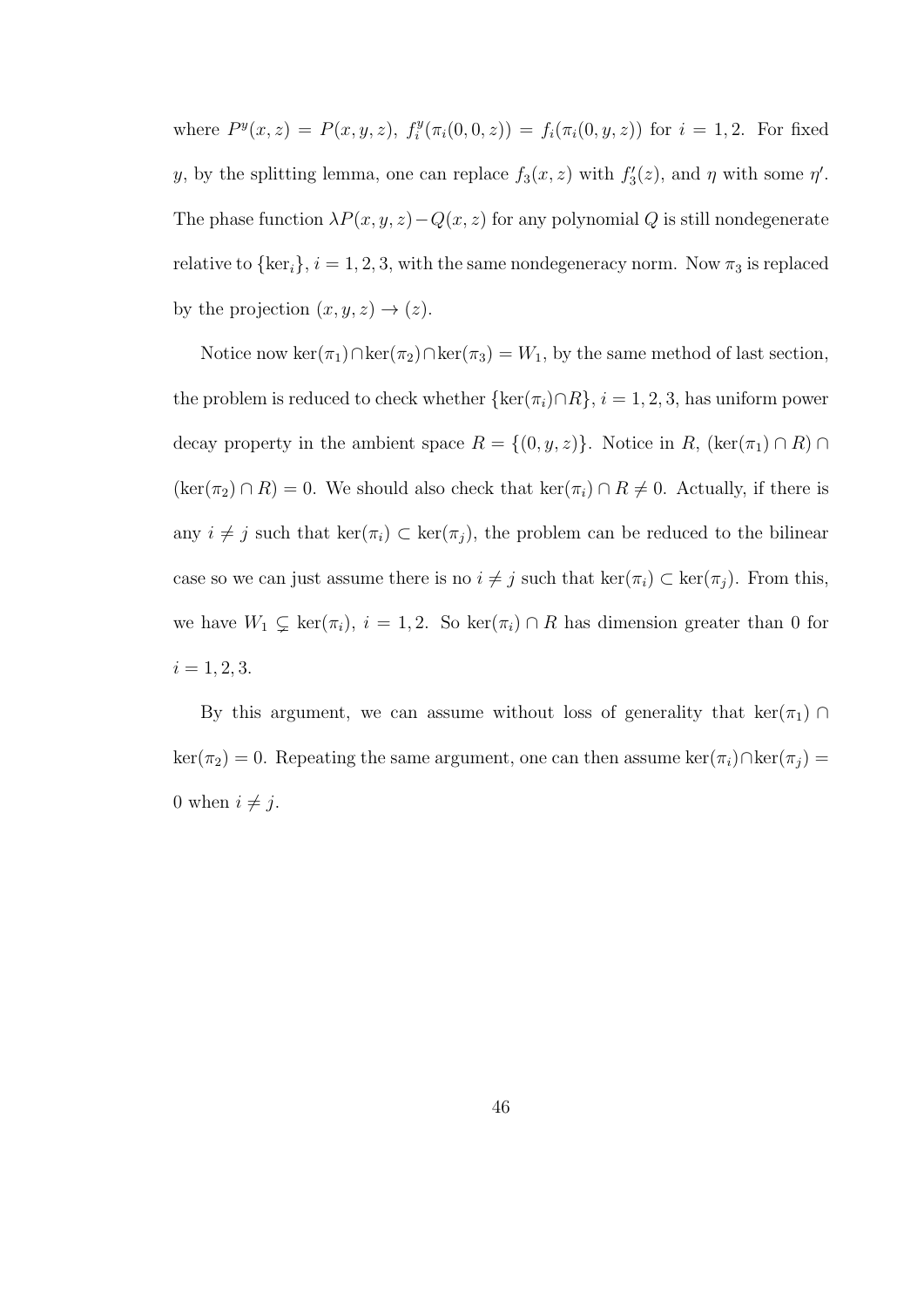## 3.4 Fourth reduction: Any two nullspaces span the ambient space

In this section, we will show it suffices to consider the case that

$$
span(\ker(\pi_i), \ker(\pi_j)) = \mathbb{R}^m.
$$

when  $i \neq j$ . If not, without loss of generality, we can assume

$$
span(\ker(\pi_1), \ker(\pi_2)) \subsetneq \mathbb{R}^m
$$

By the previous section, we can conclude

$$
span(\ker(\pi_1), \ker(\pi_2)) = \ker(\pi_1) \oplus \ker(\pi_2).
$$

Let ker( $\pi_1$ ) is spanned by a set of vectors  $\{y\}$ , ker( $\pi_2$ ) is spanned by a set of vectors  $\{z\}$ . If span(ker( $\pi_1$ ), ker( $\pi_2$ ))  $\subsetneq \mathbb{R}^m$ , since

$$
span(\ker(\pi_1), \ker(\pi_2), \ker(\pi_3)) = \mathbb{R}^m,
$$

there exists a set of vectors  $\{x\}$  linearly independent of  $\{y, z\}$  such that  $\{x\}$  ⊂  $\ker(\pi_3)$  and  $\mathbb{R}^m$  is spanned by  $\{x, y, z\}$ . Without loss of generality, by choosing coordinate properly, one can identify  $\pi_1$  as the projection  $(x, y, z) \rightarrow (x, z)$ ,  $\pi_2$  as the projection  $(x, y, z) \rightarrow (x, y)$ ,  $\pi_3(x, y, z) = \pi_3(0, y, z)$ . The integral (3.0.1) can be written as

$$
\int_{\mathbb{R}^m} e^{i\lambda P(x,y,z)} f_1(x,z) f_2(x,y) f_3(\pi_3(0,y,z)) \eta(x,y,z) dx dy dz \qquad (3.4.1)
$$

$$
= \int \left( \int e^{i\lambda P^y(x,z)} f_1(x,z) f_2^y(x) f_3^y(\pi_3(0,0,z)) \eta(x,y,z) dx dz \right) dy \tag{3.4.2}
$$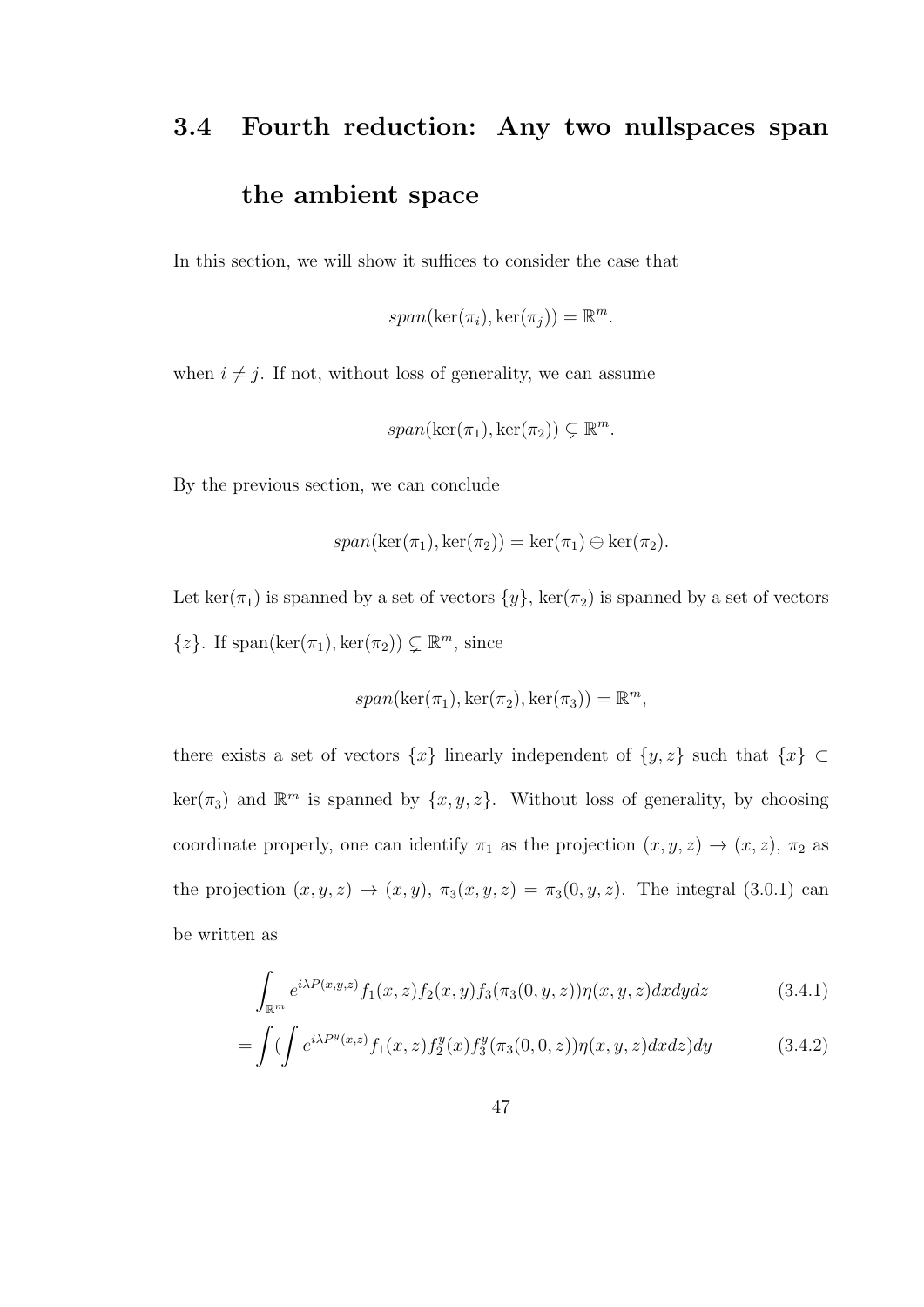where

$$
P^{y}(x, z) = P(x, y, z), f_2^{y}(z) = f_2(y, z), f_3^{y}(\pi_3(0, 0, z)) = f_3(\pi_3(0, y, z)).
$$

By splitting lemma,  $f_1(x, z)$  can be replaced by  $f'_1(z)g_1(x)$  for some  $f'_1$ ,  $g_1$ , while we can denote  $f_2'(x, y) = g_1(x) f_2(x, y)$ .  $\eta$  is replaced by a corresponding  $\eta'$ .  $P'(x, y, z) = P(x, y, z) - Q_1(x, z)$  for some polynomial  $Q_1$ . The integral becomes

$$
\int_{\mathbb{R}^m} e^{i\lambda P'(x,y,z)} f_1'(z) f_2'(x,y) f_3(\pi_3(0,y,z)) \eta'(x,y,z) dx dy dz
$$

By the same argument,  $f_2'(x, y)$  can be replaced by  $f_2''(y)$ . The integral becomes

$$
\int_{\mathbb{R}^m} e^{i\lambda P''(x,y,z)} f_1'(z) f_2''(y) f_3(\pi_3(0,y,z)) \eta''(x,y,z) dx dy dz
$$

Here  $\pi_1$  is replace by the projection  $L_1 : (x, y, z) \to (z)$ ,  $\pi_2$  is replace by the projection  $L_2: (x, y, z) \to (y)$ . Here the phase function  $P''(x, y, z)$  is still nondegenerate relative to  $\{L_1, L_2, \pi_3\}$  with nondegeneracy norm no less than 1.

Now we should notice that  $\ker(\pi_1) \cap \ker(\pi_2) \cap \ker(\pi_3) = \{(x, 0, 0)\}\.$  By the same technique applied before, if we denote  $R \cong \{(0, y, z)\}\$ , the problem is reduced to show the corresponding linear mappings  $\{\ker(\pi_3) \cap R, \ker(L_1) \cap R, \ker(L_2) \cap R\}$  have power decay property. In this case,

$$
span(\ker(L_1) \cap R, \ker(L_2) \cap R) = R.
$$

One should also check that  $(\ker(L_1) \cap R) \cap (\ker(L_2) \cap R) = 0$ . And  $(\ker(L_1) \cap R) \cap$  $(\ker(\pi_3) \cap R) = 0$ . Since  $\ker(\pi_1) = \{(x, y, 0)\}\$ and by the assumption of the previous section, ker( $\pi_1$ )∩ker( $\pi_3$ ) = {(x, 0, 0)}. We also have (ker(L<sub>2</sub>)∩R)∩(ker( $\pi_3$ )∩R) = 0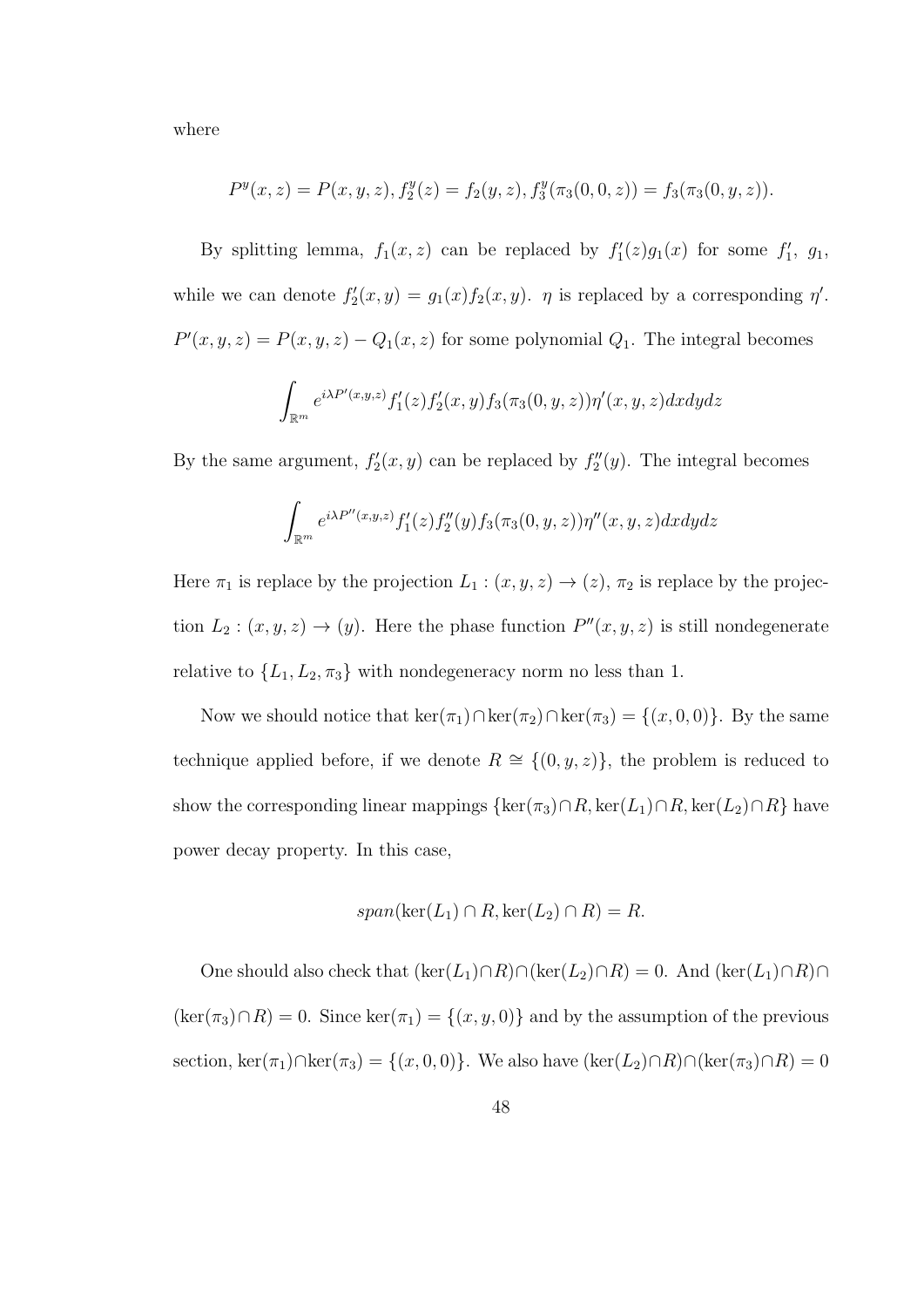by the same reasoning. That means after this reduction, the linear mappings we are dealing with still satisfy the assumption of the previous section.

Without loss of generality, we still use  $\{\ker(\pi_i)\}_{i=1}^3$  to denote the kernel of the linear mappings. Now we check the previous assumption still holds, that is, ker( $\pi_i$ )∩  $\ker(\pi_j) = 0$  for  $i \neq j$  and what's more, span( $\ker(\pi_1)$ ,  $\ker(\pi_2)$ )= $\mathbb{R}^m$ .

Let  $span(\ker(\pi_2), \ker(\pi_3)) = W_2$ . By exactly the same argument, we can set  $\ker(\pi_2) = \{(0, y, 0)\}, \ker(\pi_3) = \{(0, 0, z)\} \text{ and } \{(x, 0, 0)\} \subset \ker(\pi_1) \text{ while } \mathbb{R}^m =$  $\{(x, y, z)\}\.$  If we identify  $\pi_2$  with  $(x, y, z) \rightarrow (x, z)$ ,  $\pi_3$  with  $(x, y, z) \rightarrow (x, y)$ , and let  $\pi_1(x, y, z) = \pi_1(0, y, z)$ , by the splitting lemma, it suffices to replace  $\pi_2$ with the linear mapping  $L_2 : (x, y, z) \rightarrow (z)$ , and replace  $\pi_3$  with  $L_3 : (x, y, z) \rightarrow$ (y). Now ker( $\pi_1$ ) ∩ ker( $L_2$ ) ∩ ker( $L_3$ ) = {(x, 0, 0)}. Let  $R = \{(0, y, z)\}$ . The problem is reduced to check  $\{\ker(\pi_i) \cap R\}_{i=1}^3$  has the power decay property. One can check  $\{\ker(\pi_1) \cap R, \ker(L_2) \cap R, \ker(L_3) \cap R\}$  still satisfy the condition that  $(\ker(\pi_1) \cap R) \cap (\ker(L_j) \cap R) = 0, i = 2, 3 \text{ and } (\ker(L_2) \cap R) \cap (\ker(L_3) \cap R) = 0.$ What's more, one also need to check that  $span(\ker(\pi_1) \cap R, \ker(L_2) \cap R) = R$ . Here  $R = \{(0, y, z)\}\,$  so ker $(L_2) \cap R = \{(0, y, 0)\}\.$  Since  $\mathbb{R}^m = \{(x, 0, 0)\} \oplus \{(0, y, z)\}\,$ there exists a subspace U of the space  $\{(0, y, z)\}$  such that ker $(\pi_1) = \{(x, 0, 0)\} \oplus U$ . And ker( $\pi_1$ )  $\cap$   $R = U$ . We already know  $span(\ker(\pi_1), \ker(\pi_2)) = \mathbb{R}^m$ , this implies span(U, {(0, y, 0)}) = {(0, y, z)}. And this shows span(ker( $\pi_1$ )∩R, ker( $L_2$ )∩R) = R. So we can repeat the above argument till  $\ker(\pi_i)$  and  $\ker(\pi_j)$  span the ambient space for any pair of  $i \neq j$ .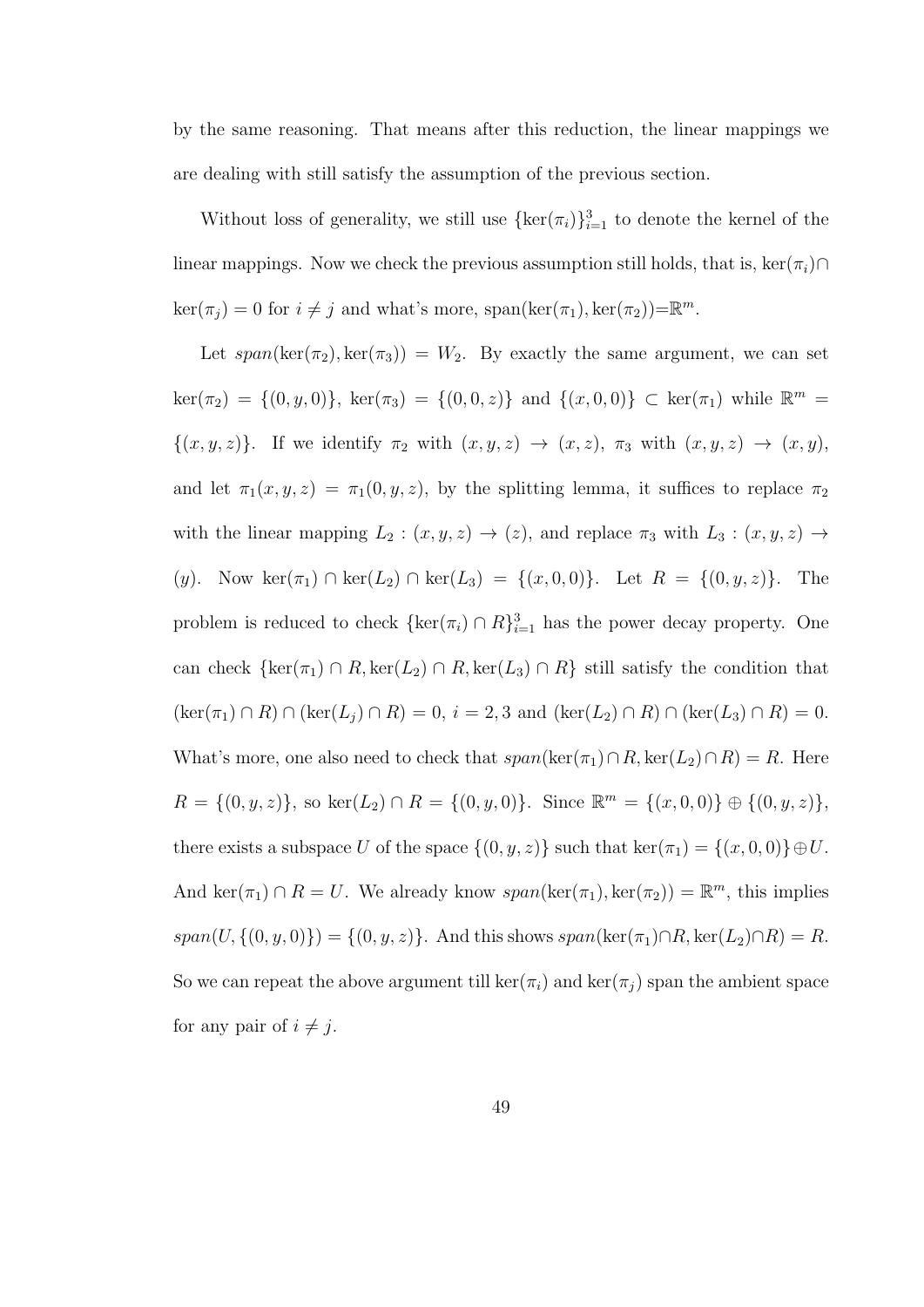#### 3.5 End of Proof

By the previous assumption, we can assume

$$
span(\ker(\pi_i), \ker(\pi_j)) = \mathbb{R}^m
$$

for  $i \neq j$  and ker $(\pi_i) \cap \text{ker}(\pi_j) = 0$ . That is,

$$
\dim(\ker(\pi_1)) + \dim(\ker(\pi_2)) = m
$$
  

$$
\dim(\ker(\pi_2)) + \dim(\ker(\pi_3)) = m
$$
  

$$
\dim(\ker(\pi_1)) + \dim(\ker(\pi_3)) = m
$$

So we must have every  $\pi_i$  is a surjective linear mapping from  $\mathbb{R}^m$  to  $\mathbb{R}^k$  where  $m = 2k, i = 1, 2, 3$ . If one can check,  $\{\ker(\pi_i)\}_{i=1}^3$  actually satisfy the general position condition in [7] and [8]. By the result below in [8], we can conclude  $\{\pi_i\}$ ,  $i = 1, 2, 3$  has uniform power decay property.

**Lemma 3.5.1.** Let  $\{\pi_j : 1 \leq j \leq 3\}$  be a collection of three surjective linear mappings from  $\mathbb{R}^{2m} \to \mathbb{R}^m$  which lie in general position. Then

$$
|I(\lambda)(f_1, f_2, f_3)| \leq (|\lambda| ||P||_{nd})^{-\epsilon} \prod_{j=1}^3 ||f_j||_{L^2}
$$

holds for all polynomials  $P: \mathbb{R}^{2m} \to \mathbb{R}^m$  of degree  $\leq d$  and for all functions  $f_j \in$  $L^2(\mathbb{R}^m)$ , with constants  $C$ ,  $\epsilon$  depend only on m, d,  $\eta$ .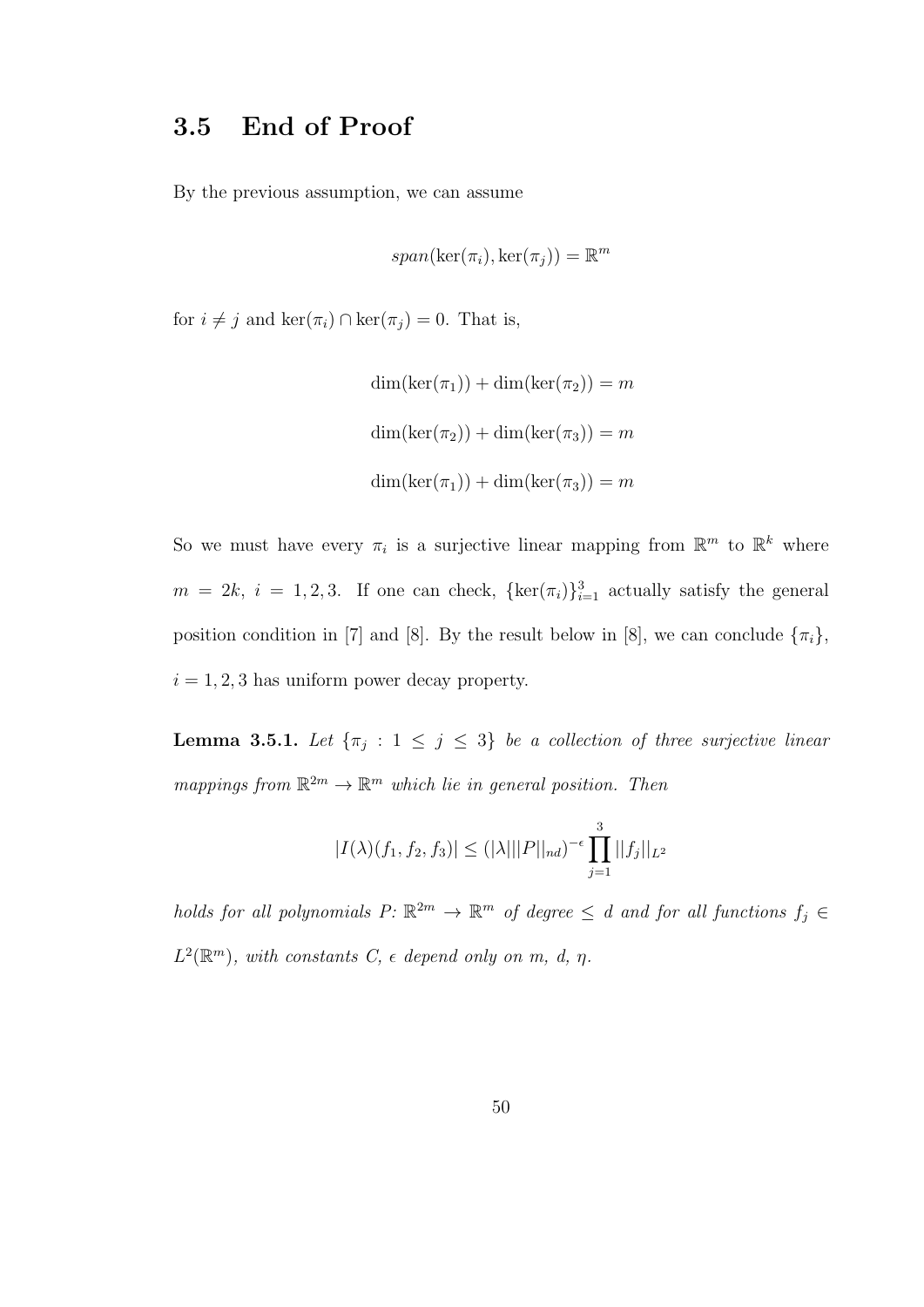#### 3.6 Transverse splitting condition

Theorem 3.0.1 can be used to deal with some multiliear cases. Besides the general position condition, we want to introduce another kind of special structure of the surjective linear mappings that also has been discussed in the work of Christ [5] though his notation might be more abstract.

**Definition 3.6.1.** A set of linear mappings  ${\{\pi_i\}}_{i\in I}: \mathbb{R}^m \to \mathbb{R}^{k_i}$  with nullspace  $V_i$ is said to satisfy the transverse splitting condition if they satisfies general position condition and, without loss of generality, if assuming  $\dim(V_1) = \min_{i \in I} \dim(V_i)$ ,  $I\setminus\{1\}$  can be divided into two disjoint groups  $I_1$ ,  $I_2$  such that:

$$
(m - \dim(V_1)) + \sum_{j \in I_1} (m - \dim(V_j)) \le m,
$$
  

$$
(m - \dim(V_1)) + \sum_{j \in I_2} (m - \dim(V_j)) \le m.
$$

Remark: one example of the above definition is the one dimensional range space case where the number of functions does not exceed  $2m - 1$  and those linear mappings lie in general position. Actually, theorem 2.6.2 can be extended to the following corollary.

**Corollary 3.6.2.** Any collection of surjective linear mappings  $\{\pi_i\}$  defined on  $\mathbb{R}^m$ that satisfies the transverse splitting condition has the uniform power decay property.

*Proof.* Let  $V_i = \ker(\pi_i)$ ,  $1 \leq i \leq n$ . Without loss of generality, assuming  $\dim(V_1) \leq$  $\dim(V_2)...\leq \dim(V_n)$ , such that  $I\setminus\{1\}$  can be divided into two disjoint groups  $I_1,I_2$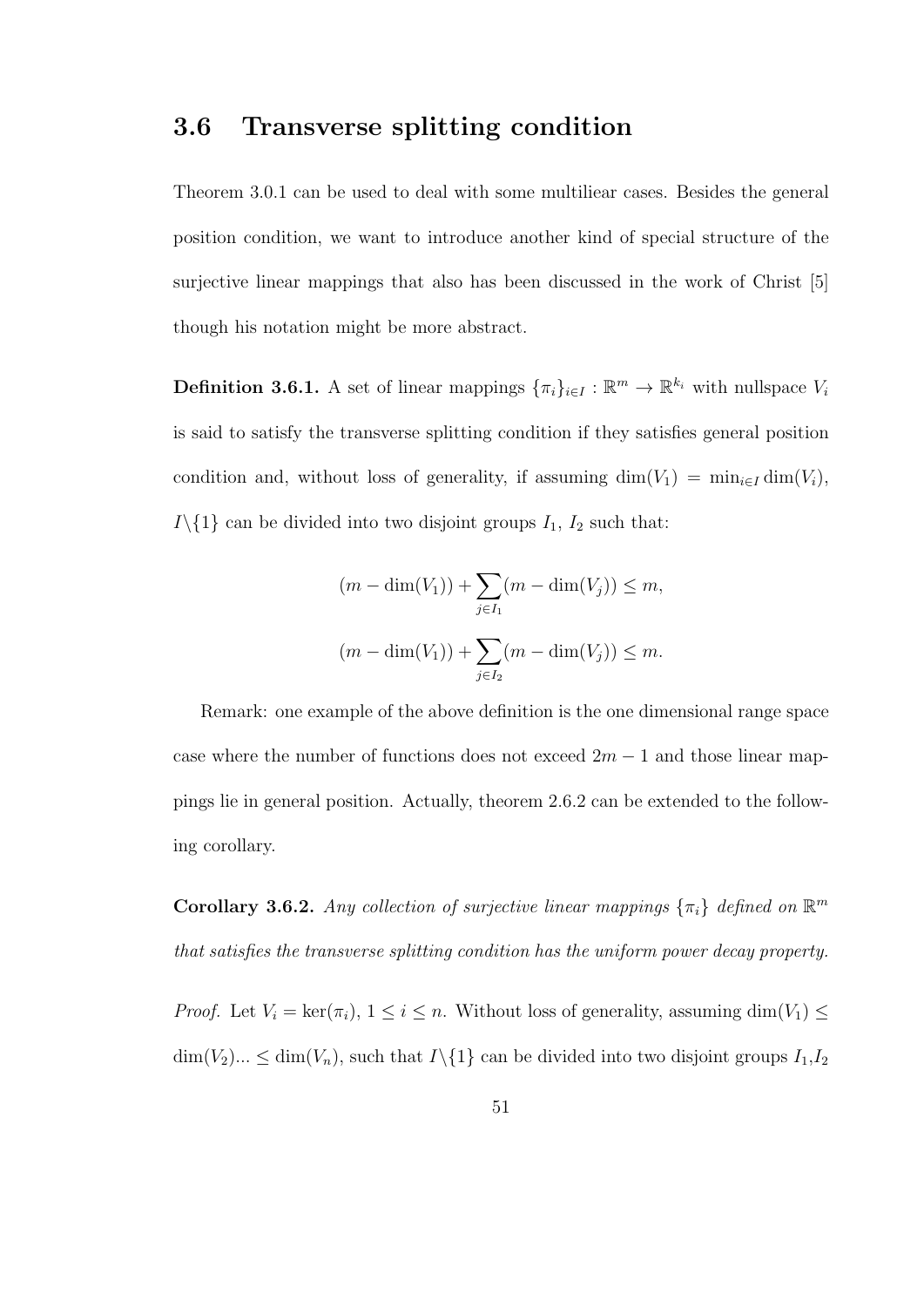such that:

$$
(m - \dim(V_1)) + \sum_{j \in I_1} (m - \dim(V_j)) \le m,
$$
  

$$
(m - \dim(V_1)) + \sum_{j \in I_2} (m - \dim(V_j)) \le m.
$$

Let  $\Sigma_1, \Sigma_2$  be the linear mapping such that  $\ker(\Sigma_1) = \cap_{i \in I_1} \ker(\pi_i)$  and  $\ker(\Sigma_2) =$  $\cap_{i\in I_2} \ker(\pi_i)$ . Notice by the general position condition,

$$
\dim(\text{span}(\ker(\pi_1), \ker(\Sigma_1)))
$$
\n
$$
= \dim(\ker(\pi_1)) + \dim(\ker(\Sigma_1)) - \dim(\ker(\pi_1) \cap \ker(\Sigma_1))
$$
\n
$$
= \dim(\ker(\pi_1)) + \dim(\ker(\Sigma_1)) - \max\{0, \dim(\ker(\pi_1))
$$
\n
$$
+ \dim(\ker(\Sigma_1)) - m\}
$$
\n
$$
= \dim(\ker(\pi_1)) + \max\{0, \sum_{j \in I_1} \dim(\ker(\pi_j)) - (|I_1| - 1)m\}
$$
\n
$$
= m.
$$

The same argument shows  $\dim(\text{span}(\ker(\pi_1), \ker(\Sigma_2))) = m$ .

If  $f_1$  is  $\lambda$ -uniform,

$$
I_{\lambda}(f_1, ... f_n) = \int_{\mathbb{R}^m} e^{i\lambda P(x)} \prod_{j=1}^n f_j(\pi_j(x)) \eta(x) dx
$$
  
= 
$$
\int_{\mathbb{R}^m} e^{i\lambda P(x)} f_1(\pi_1(x)) G_1(\Sigma_1(x)) G_2(\Sigma_2(x)) \eta(x) dx.
$$
 (3.6.1)

Here  $G_1(\Sigma_1(x)) = \prod_{i \in I_1} f_i(\pi_i), G_2(\Sigma_2(x)) = \prod_{i \in I_2} f_i(\pi_i).$ 

There are two cases:

1. P is nondegenerate relative to  $\{\pi_1, \Sigma_1, \Sigma_2\}$ . And the nondegeneracy norm is  $\geq |\lambda|^{-\epsilon}$ . This case is proved by theorem 3.0.1.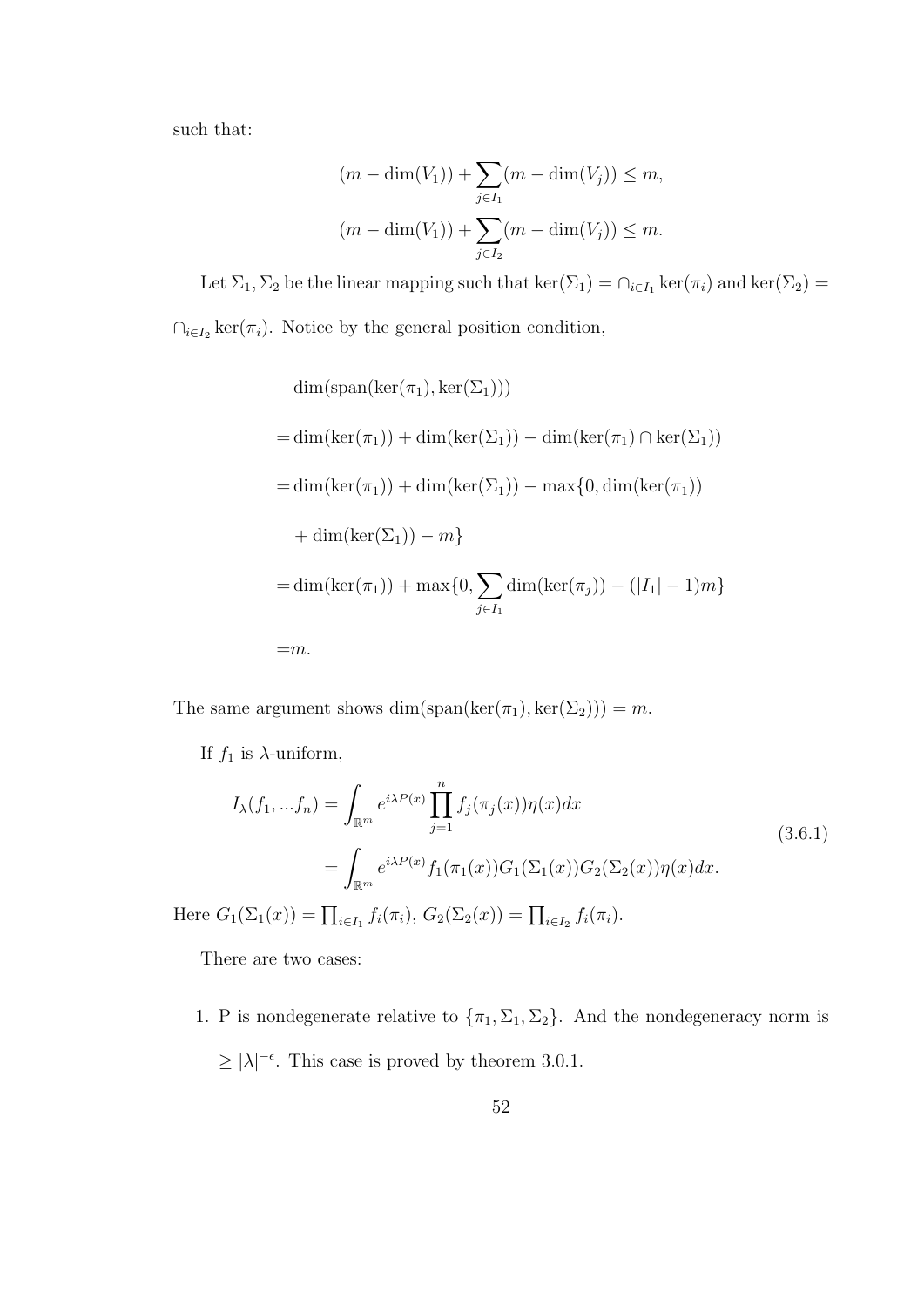#### 2. P's nondegeneracy norm relative to  $\{\pi_1, \Sigma_1, \Sigma_2\}$  is  $\leq |\lambda|^{-\epsilon}$ .

In case 2, let  $\pi_i^*, \Sigma_i^*$  be the adjoint of  $\pi_i, \Sigma_i$ . That is,  $\langle \pi_i(x), y \rangle = \langle x, \pi_i^*(y) \rangle$ for any  $x \in \mathbb{R}^m$  and any  $y \in V_i$ . Define  $l_1 : V_1 \times V_2 \to \mathbb{R}^m : (\xi_1, \xi_2) \to \pi_1^*(\xi_1) +$  $\Sigma_1^*(\xi_2)$ . We want  $l_1$  to be linear and injective. Linearity is trivial. We just need to show injectivity. That is  $\pi_1^*(\xi_1) + \Sigma_1^*(\xi_2) = 0$  implies  $\xi_1 = \xi_2 = 0$ . We will show  $span(\ker(\pi_1), \ker(\Sigma_1)) = \mathbb{R}^m$  can guarantee this. Notice  $\ker(\pi_i) = \text{im}(\pi_i^*)^{\perp}$  for  $1 \leq$  $i \leq n$ . So span(ker $(\pi_1)$ , ker $(\Sigma_1)$ ) =  $\mathbb{R}^m$  implies span(im $(\pi_1^*)^{\perp}$ , im $(\Sigma_1^*)^{\perp}$ ) =  $\mathbb{R}^m$ . For  $\text{span}(\text{im}(\pi_1^*)^{\perp}, \text{im}(\Sigma_1^*)^{\perp}) = \text{span}(\text{im}(\pi_1^*) \cap \text{im}(\Sigma_1^*))^{\perp}$ , which gives  $\text{im}(\pi_1^*) \cap \text{im}(\Sigma_1^*) = 0$ , so  $\pi_1^*(\xi_1) + \Sigma_1^*(\xi_2) = 0$  implies  $\pi_1^*(\xi_1) = \Sigma_1^*(\xi_2) = 0$ . Since  $\pi_i$  is surjective, we have  $\pi_1^*$ ,  $\Sigma_1^*$  is injective, which gives  $\xi_1 = \xi_2 = 0$ . The same argument shows  $l_2: V_1 \times V_3 \to \mathbb{R}^m : (\xi_1, \xi_3) \to \pi_1^*(\xi_1) + \Sigma_2^*(\xi_3)$  is also injective.

$$
P(x) = P_1(\pi_1(x)) + Q_1(\Sigma_1(x)) + Q_2(\Sigma_2(x)) + R(x) \text{ where } ||R||_{nd} \le |\lambda|^{-\epsilon}. \text{ Let }
$$
  

$$
\tilde{f}_1 = f_1 \cdot e^{i\lambda P_1(\pi_1(x))}, \tilde{G}_i = G_i \cdot e^{i\lambda Q_i(\pi_1(x))}, 1 \le i \le 2, \tilde{\eta} = \eta \cdot e^{i\lambda R(x)},
$$
  

$$
(3.6.1) = \int \hat{f}_1(\xi_1) \hat{G}_1(\xi_2) \hat{G}_2(\xi_3) \check{\eta}(\pi_1^*(\xi_1) + \Sigma_1^*(\xi_2) + \Sigma_2^*(\xi_3)) d\xi_1 d\xi_2 d\xi_3.
$$

It suffices to show  $\sup_{\xi_3} \int \int |\check{\tilde{\eta}}(\pi_1^*(\xi_1) + \Sigma_1^*(\xi_2) + \Sigma_2^*(\xi_3))| d\xi_1 d\xi_2 < C|\lambda|^{1-\rho}$ , which is guaranteed by the injectivity of  $l: V_1 \times V_2 \to \mathbb{R}^m : (\xi_1, \xi_2) \to \pi_1^*(\xi_1) + \Sigma_1^*(\xi_2)$ .

If  $f_1$  is  $\lambda$ -nonuniform, the problem is reduced to  $I_{\lambda}(f_2, \ldots, f_n)$ . By the induction hypothesis,  $\{\pi_i\}_{i=2}^n$  still satisfies the transverse splitting condition. Keep repeating the above argument till the number of function is  $\leq$  3, by theorem 3.0.1, we know the integral has the uniform power decay property.  $\Box$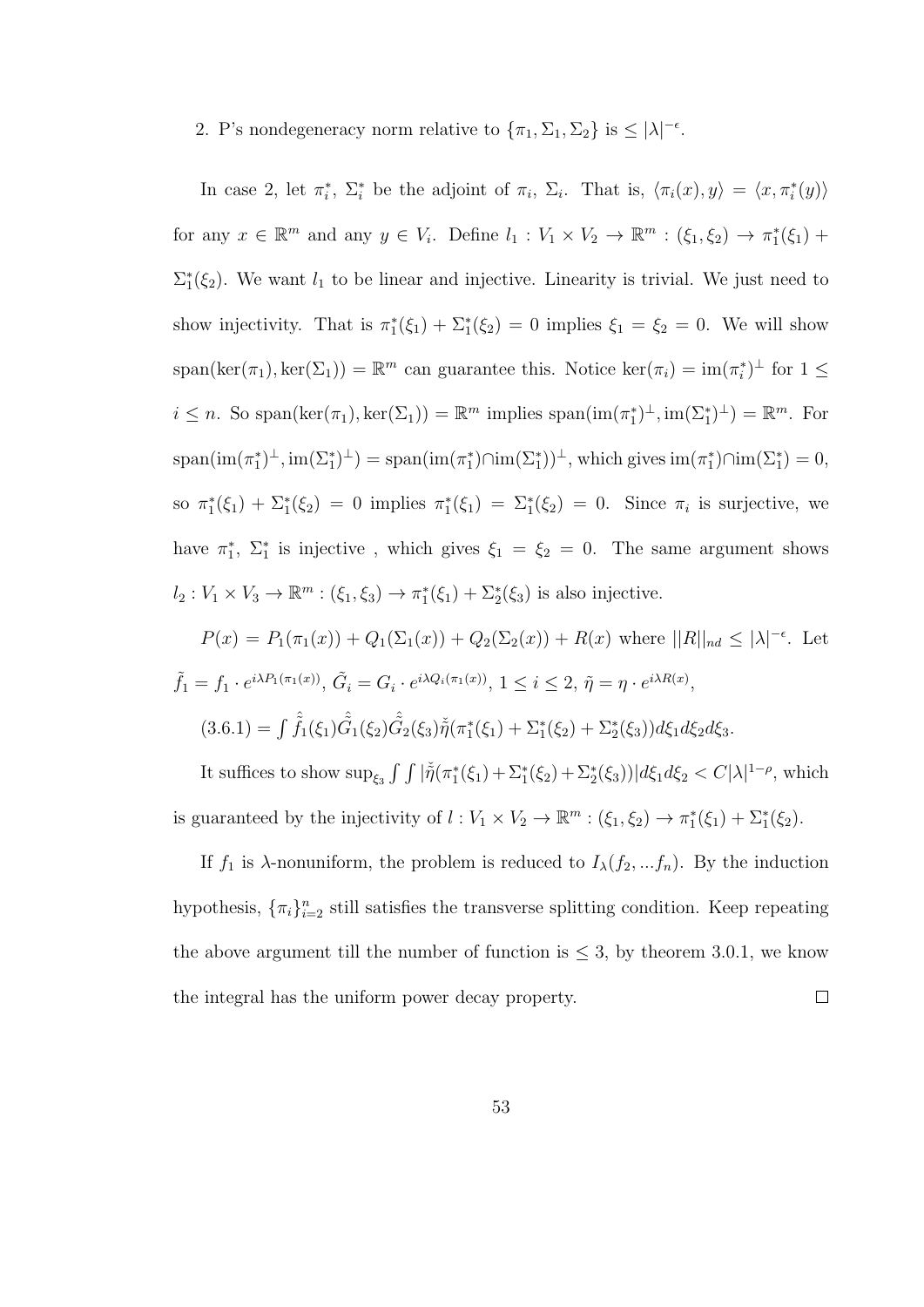### Chapter 4

# Second result: Generalization of one dimensional case

In this chapter, we will discuss a generalization of the one dimensional range space case. In [7], the authors already discuss about the case where  $n \leq 2m-1$ . However, higher multilinearity case has not been studied yet. Essentially, if a phase function is "very" nondegenerate, like it is simply nondegenerate or has very high nondegeneracy degree, then the corresponding oscillatory integral has the power decay property no matter what the structure of the linear mappings might be. Or, if the linear mappings satisfy the transverse splitting condition for instance, then the phase function being nondegenerate is sufficient to ensure the power decay property of the oscillatory integral. The second result in the thesis, which is listed below, provides a good trade off between the nondegeneracy degree of the phase function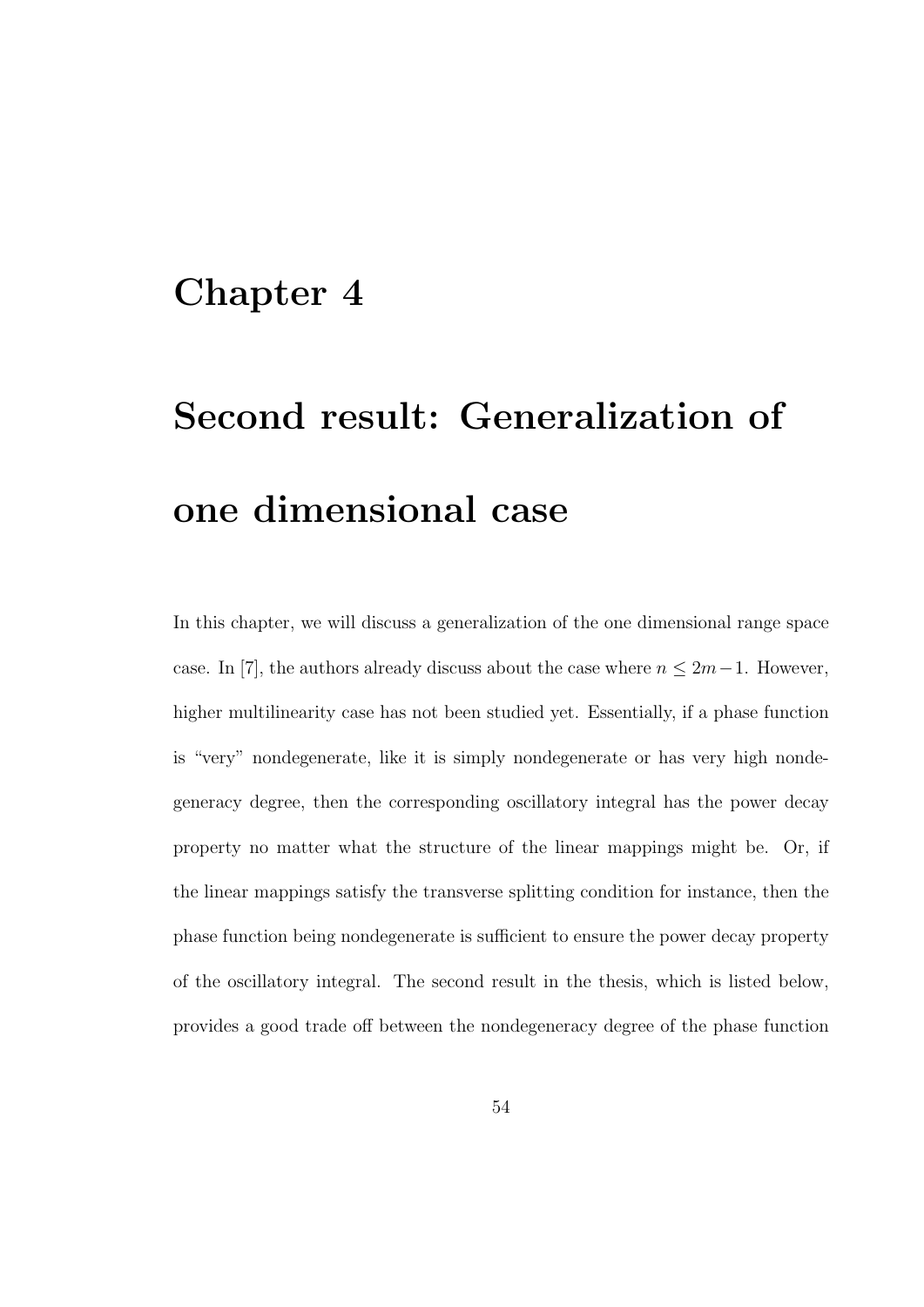and the structure of the linear mappings.

**Theorem 4.0.1.**  $\{\pi_i\}_{i=1}^n$  is a collection of surjective linear mappings defined on  $\mathbb{R}^m$ whose range space is one-dimensional for each i. Assume  $\{\pi_i\}$  satisfies the general position condition. If there is an integer  $k \leq d-1$  such that  $n \leq k(m-1)+2$  and P is a polynomial with nondegeneracy degree  $\geq k+1$  relative to  $\{\pi_i\}_{i=1}^n$ . Then we have

$$
|I_{\lambda}(f_1, ... f_n)| \le C(1 + ||\lambda \sum_{i \ge k+1} P_i||_{nd})^{-\epsilon} \prod_{j=1}^n ||f_j||_{L^{\infty}}
$$
(4.0.1)

for all  $f_j \in L^{\infty}(\pi_j(\mathbb{R}^m))$  with uniform constant  $C, \epsilon$ .

#### Sketch of the proof :

The proof of the theorem is by induction and divided into several steps. First we introduce some helper mappings. For a fixed  $1 \leq s \leq m-2$ , we define a linear surjective mapping  $\Sigma_s$  on  $\mathbb{R}^m$  such that  $\ker(\Sigma_s) = \ker(\pi_1(x)) \cap ... \cap \ker(\pi_s(x))$ . For each s, there are two cases:

- 1. P has small nondegenerate norm relative to  $\{\pi_i, \Sigma_s\}.$
- 2. P has large nondegenerate norm relative to  $\{\pi_i, \Sigma_s\}.$

The question is, how we define "small" and "large" as above? Actually, the threshold of "small" and "large" is different for each s. By choosing proper threshold for each s, we can guarantee either the second case happens or if the first case happens, we can keep going to  $s + 1$  or we can prove the oscillatory integral has power decay property. We call  $\Sigma_s$  the helper mapping.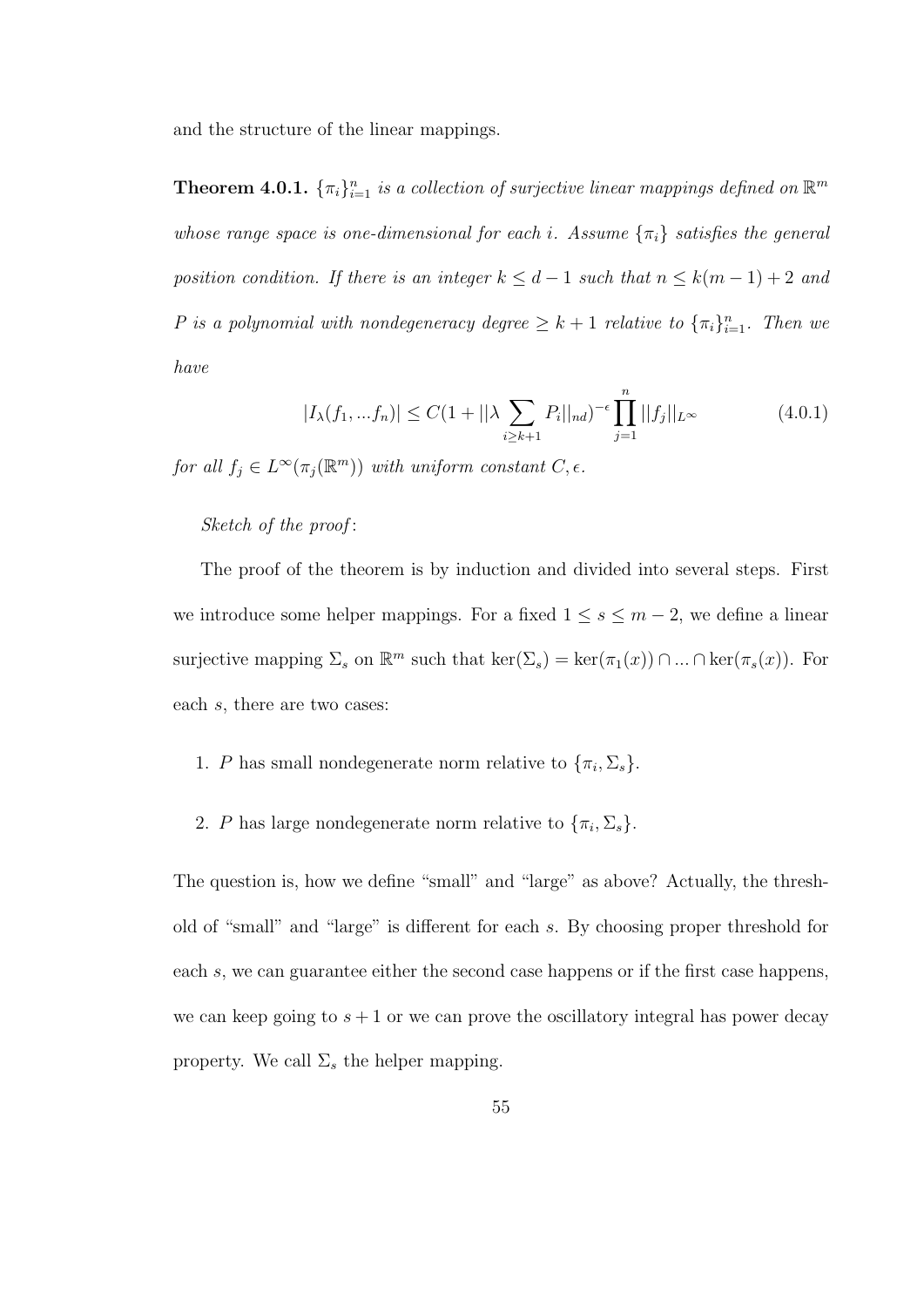For  $s = 1$ , the helper mapping has the same kernel of  $\pi_1$ . So it is just  $\{\pi_i\}_{i=1}^n$ and the second case holds. We then assume for cases  $k$  less than or equal to  $s$ , the second case hold, and we now consider case  $s + 1$ .

If the first case holds,  $P$  is essentially a polynomial defined on the complement of ker( $\Sigma_{s+1}$ ). By choosing coordinate properly, we can assume  $\pi_i(x_1, ... x_m)$  $\pi_i(0, \ldots, 0, x_i, 0 \ldots 0)$  for  $1 \leq i \leq m$ . And  $\prod_{i=1}^{s+1} f_i(\pi_i(x))$  can be viewed as function defined on the complement of ker( $\Sigma_{s+1}$ ). By the TT<sup>\*</sup> method, essentially the integral becomes

$$
I_{\lambda} = \int e^{i\lambda P(x)} f_1(\pi_1(x_1)) f_2(\pi_2(x_2)) \dots f_m(\pi_m(x_m)) \dots f_n(\pi_n(x)) \eta(x) dx
$$
  
= 
$$
\int G(x_1, \dots, x_s, x_{s+2} \dots x_m) f_1(\pi_1(x_1)) \dots f_s(\pi_s(x_s)) f_{s+2}(\pi_{s+2}(x_{s+2})) \dots
$$
  

$$
f_m(\pi_m(x_m)) dx_1 \dots dx_s dx_{s+2} \dots dx_m.
$$

Here

$$
G(x_1, ..., x_s, x_{s+2}, ..., x_m)
$$
  
=  $\int e^{i\lambda P(x)} f_{s+1}(\pi_{s+1}(x_{s+1})) f_m(\pi_m(x_m))... f_n(\pi_n(x)) \eta(x) dx_{s+1}.$ 

We will show the new phase function  $P(x_1, ... x_m) - P(x_1, ... x_s + y_s, ... x_m)$  is nondegenerate relative to  $\{\pi_{s+1}, \pi_{m+1},...\pi_n\}$ . We will choose a proper linear differential operator that vanishes on all degenerate polynomials but not the new phase function that we are dealing with. Basically, this differential operator is a product of the normal vector, similarly defined as the one in simple nondegeneracy 2.2.6. To prove the new phase function is nonvanishing under this differential operator, we need the nondegeneracy degree of  $P$  to satisfy the assumption in the theorem.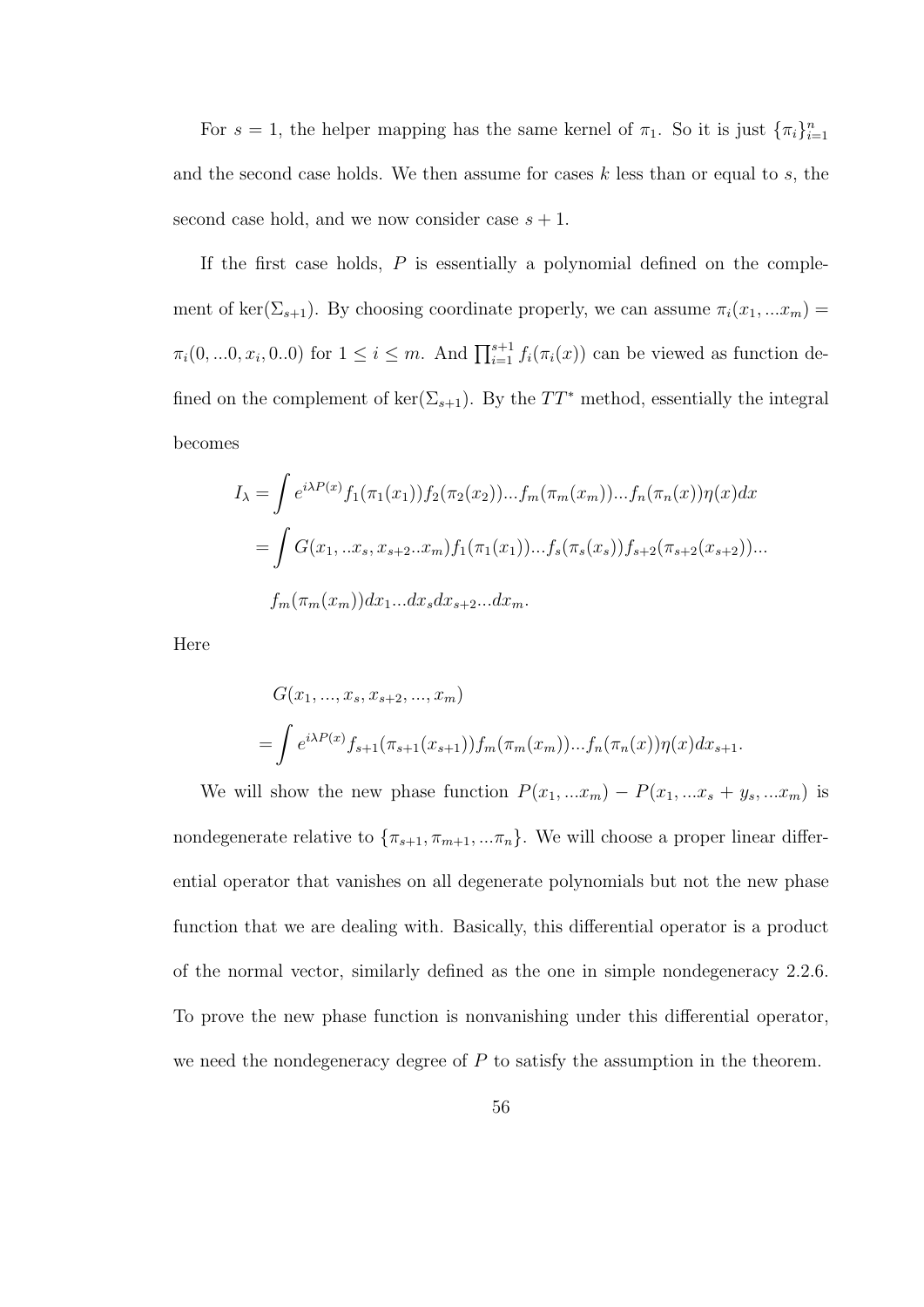If it is the second case, we keep going to consider  $s + 2$  and repeat the above process. Finally we will reach the case where  $s = m-1$ . Notice the helper mapping's range space has codimension one and it turns out that it can be solved by the same codimension one argument as in 2.3.1.

#### 4.1 First step: Induction settings

We prove theorem 4.0.1 by induction on  $k$ .

By theorem 2.3.1, we can assume  $m \geq 3$ . Without loss of generality, we also assume  $||\sum_{i\geq k+2} P_i||_{nd(\pi_i, 1\leq i\leq n)} = 1.$ 

When  $k = 1$  and  $n \leq m + 1$ , it is concluded by theorem 2.1 in [7] that

$$
|I_{\lambda}(f_1, ... f_n)| \le C(1 + ||\lambda P||_{nd})^{-\epsilon} \prod_{j=1}^n ||f_j||_{L^{\infty}}
$$
\n(4.1.1)

Since the space of all polynomials of degree at most  $d$  is a finite dimensional space, every norm defined on it is equivalent. So we have

$$
||P||_{nd(\pi_i, 1 \le i \le n)} \ge c||\sum_{i \ge k+2} P_i||_{nd(\pi_i, 1 \le i \le n)}
$$

with c an absolute constant depends only on the choice of norm. So

$$
(4.1.1) \le C'(1 + ||\lambda \sum_{i \ge 2} P_i||_{nd})^{-\epsilon} \prod_{j=1}^n ||f_j||_{L^{\infty}}
$$

for some constant  $C'$ .

Assume the theorem holds for any  $1 \leq t \leq k$ . We now deal with the case  $t = k + 1$ . Now fix P. By the assumption, the highest-degree nondegenerate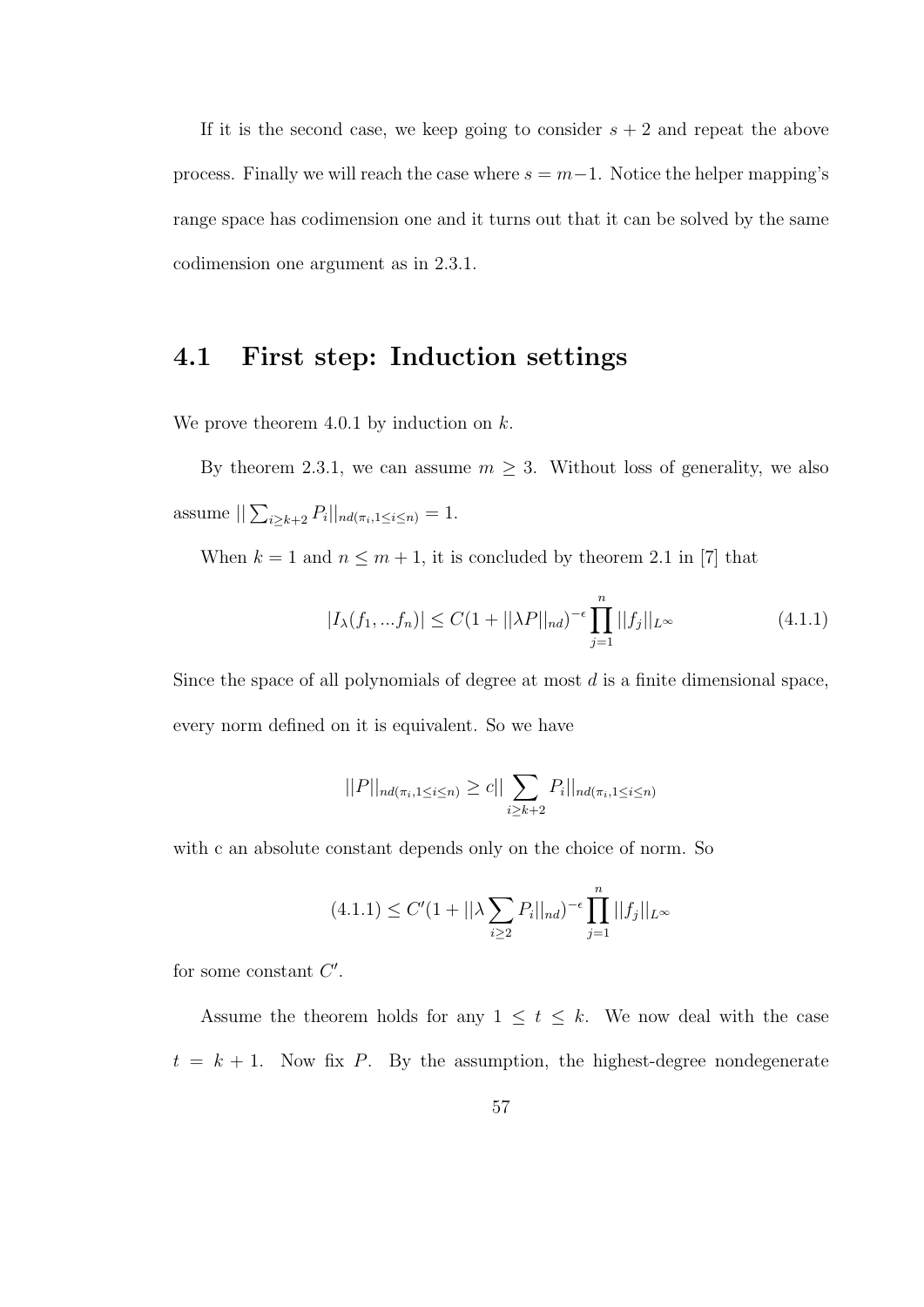homogeneous part  $P_i$  of P has degree  $i \geq k+2$ . If  $n \leq k(m-1)+2$ , by the same argument, we have  $||\sum_{i\geq k+1} P_i||_{nd(\pi_i, 1\leq i\leq n)} \geq c||\sum_{i\geq k+2} P_i||_{nd(\pi_i, 1\leq i\leq n)}$  with c an absolute constant depends only on the choice of norm. By the induction hypothesis, (4.0.1) holds true. So we can write  $n = k(m-1) + 2 + i$ ,  $1 \le i \le m-1$ .

Let  $W_s = \ker(\pi_1(x)) \cap ... \cap \ker(\pi_s(x))$  and denote  $\Sigma_s$  be any projection defined on  $\mathbb{R}^m$  with nullspace  $W_s$ ,  $1 \leq s \leq m-1$ . For any given fixed P and fixed  $1 \leq s \leq m-1$ , we will show one of these cases must be true:

- 1.  $\sum_{i\geq k+2} P_i ||_{nd(\pi_i,\Sigma_s)} < \epsilon_s$ . Here the nondegeneracy norm is taken relative to  $\{\pi_i, \Sigma_s\}, 1 \leq i \leq n$ . Then  $(4.0.1)$  holds true.
- 2.  $\sum_{i\geq k+2} P_i ||_{nd(\pi_i,\Sigma_s)} \geq \epsilon_s.$

Let  $\epsilon_1 = 1$ . We will continue to pick up  $\epsilon_s$ ,  $2 \le s \le m - 1$ . The way of picking up  $\epsilon_s$  will be specified later but now we can assume  $\epsilon_i > \epsilon_{i+1}, 1 \le i \le m-2$ .

When  $s = 1, W_s = \ker(\pi_1(x))$ .  $\{\pi_1, ..., \pi_n, \Sigma_s, P\}$  is the same as  $\{\pi_1, ..., \pi_n, P\}$ , So  $||\sum_{i\geq k+2} P_i||_{nd(\pi_i, 1\leq i\leq n,\Sigma_1)} \geq \epsilon_1$  holds true.

Assume we know for  $1 \le u \le s \le m-2$ , case (2) holds true. We now consider  $u = s + 1.$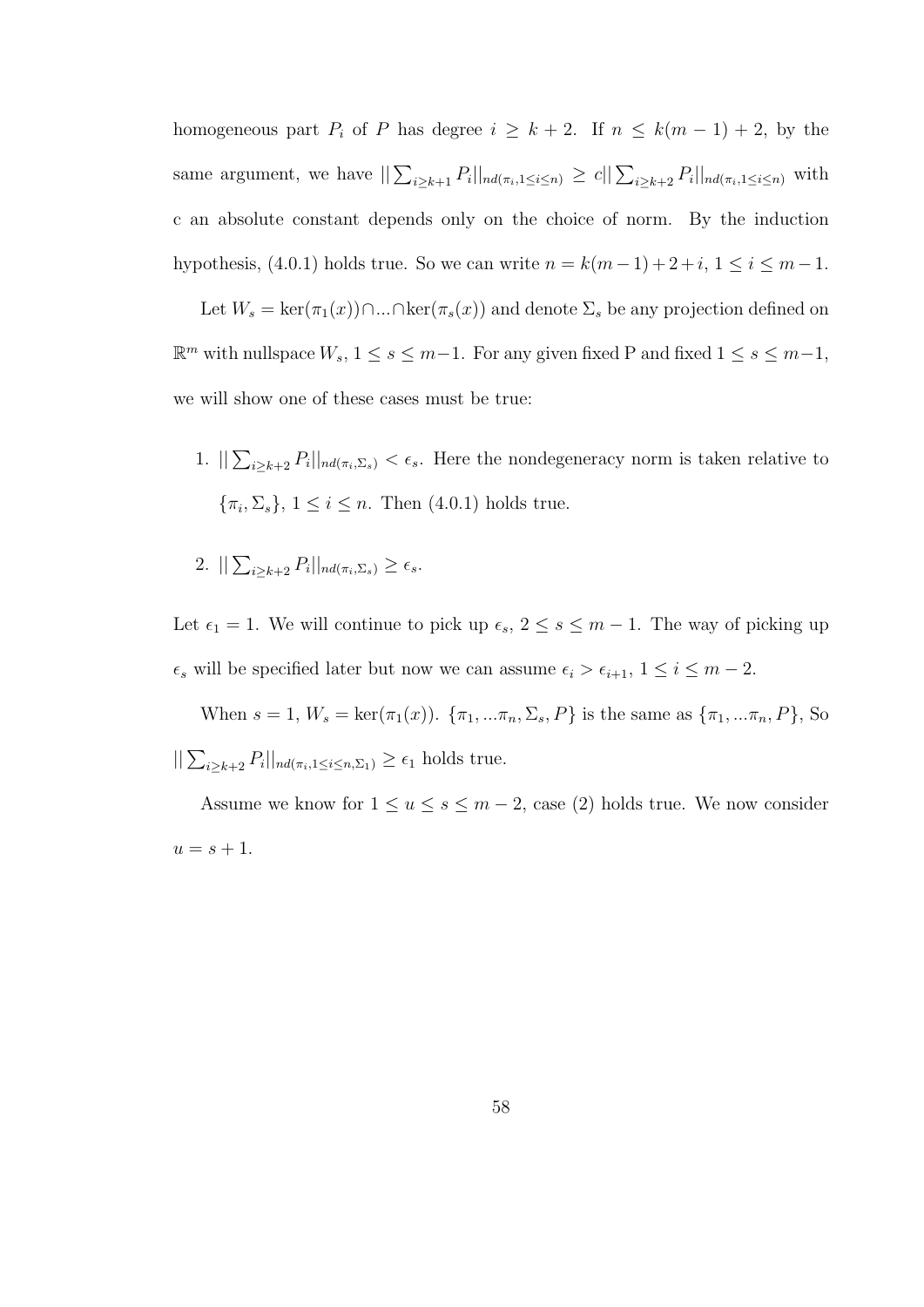#### 4.2 Second step: Phase function has small non-

#### degeneracy norm relative to helper mappings

If  $\sum_{i\geq k+2} P_i||_{nd(\pi_i,\Sigma_{s+1})} < \epsilon_{s+1}$  is the case, that is, the phase function has small nondegeneracy norm relative to helper mappings.

We write  $P = \sum_{i=0}^{d} P_i$ , where  $P_i$  is the homogeneous part of degree i, then we have

$$
P_i = Q_i(\Sigma_{s+1}(x)) + R_i(x) + \sum_{j=1}^n p_{ij}(\pi_j(x)), \qquad (4.2.1)
$$

for  $i \geq k+2$ , with  $||\sum_{i \geq k+2} R_i(x)|| < \epsilon_{s+1}$ .

By the induction hypothesis of s, there exists some  $Q_i$  with  $i \geq k+2$  such that  $Q_i$  is nondegenerate relative to  $\{\pi_1, \ldots, \pi_n, \Sigma_s\}$  since  $\epsilon_s > \epsilon_{s+1}$ . Let  $Q_r$  has the highest degree among those homogeneous part  $Q_i$  that is nondegenerate with respect to  $\{\pi_1, \ldots, \pi_n, \Sigma_s\}$ . Then  $r \geq k+2$ . Without loss of generality, we can also write  $Q_i = Q_i(\Sigma_s(x)) + \sum_{j=1}^n p_{ij}(\pi_j(x))$  for  $i > r$ . Without loss of generality,  $\sum_{j=1}^{n} p_{ij}(\pi_j(x))$  could be assigned to  $f_j$ . To summarize it, we write

$$
P(x) = \sum_{i < k+2} P_i(x) + \sum_{i > r} Q_i(\Sigma_s(x)) + \sum_{k+2 \leq i \leq r} Q_i(\Sigma_{s+1}(x)) + \sum_{k+2 \leq i} R_i(x).
$$

Notice  $\sum_{i\geq k+2} Q_i(\Sigma_{s+1}(x)) + \sum_{i\geq k+2} R_i(x) ||_{nd(\pi_i, 1 \leq i \leq n, \Sigma_s)} \geq \epsilon_s$  and

 $||\sum_{i\geq k+2} R_i(x)|| < \epsilon_{s+1}$ , which implies

$$
\|\sum_{k+2\leq i\leq r} Q_i(\Sigma_{s+1}(x))\|_{nd(\pi_i,1\leq i\leq n,\Sigma_s)} \geq \epsilon_s - \epsilon_{s+1}.\tag{4.2.2}
$$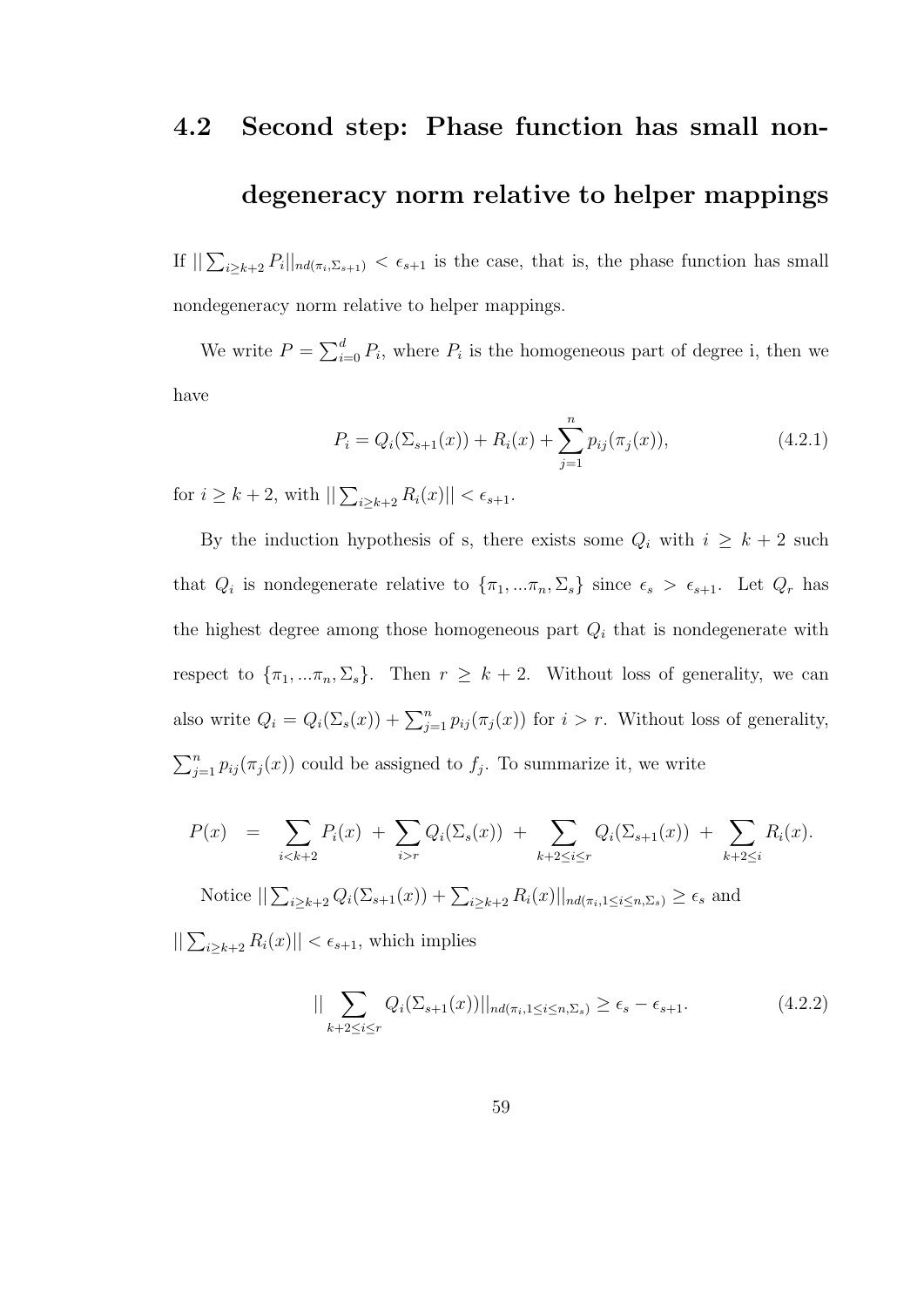By the general position condition, denote I be any subset of  $\{1, 2...n\}$  with cardinality m,  $\dim(\bigcap_{i\in I} \ker(\pi_i)) = 0$ ,  $\dim(\bigcap_{i\in I\setminus k} \ker(\pi_i)) = 1$  for any  $k \in I$ . Without loss of generality, let  $I = \{1, 2...m\}$ . Pick any nonzero vector  $e_k \in \bigcap_{i \in I\setminus k} \ker(\pi_i)$ , since it is one-dimensional, the vector we pick is unique up to a scale. We claim these m vectors are linearly independent. If not, without loss of generality, suppose  $e_1 \in \text{span}\{e_2, ...e_m\}$ . By definition,  $e_i \in \text{ker}(\pi_1(x))$  for any  $i \in \{2, ...m\}$ . So  $span\{e_2,...e_m\} \in \text{ker}(\pi_1(x))$ . Thus  $e_1 \in \text{ker}(\pi_1(x))$ , which implies  $e_1 \in \bigcap_{i \in I} \text{ker}(\pi_i)$ . But  $\bigcap_{i\in I} \ker(\pi_i) = 0$ , contradicting the assumption that  $e_1$  is a nonzero vector. So these m vectors is a basis of  $\mathbb{R}^m$  and we can have the corresponding coordinate. Notice for any fixed k with  $1 \leq k \leq m$ ,  $e_j \in \text{ker}(\pi_k)$  for  $j \neq k$  and  $1 \leq j \leq m$ . Let  $x = (x_1, ... x_m) \in \mathbb{R}^m$ , we have  $\pi_k(x) = \pi_k(0, ..., 0, x_k, 0, ...0) +$  $\pi_k(x_1, ..., x_{k-1}, 0, x_{k+1}...x_m) = \pi_k(0, ..., 0, x_k, 0, ...)$ . To make the notation easier to read, we will write  $\pi_k(x_k)$  as  $\pi_k(0, \ldots, 0, x_k, 0, \ldots)$  for  $1 \leq k \leq m$ . Actually,  $\text{span}_{i\in I\setminus k}\{e_i\} \in \text{ker}(\pi_k)$  and has dimension  $m-1$ . So  $\text{span}_{i\in I\setminus k}\{e_i\} = \text{ker}(\pi_k)$ .  $W_s = \ker(\pi_1(x)) \cap ... \cap \ker(\pi_s(x))$ , so  $\Sigma_s(x) = \Sigma_s(x_1, ... x_s, 0..0)$ . We will also denote  $\Sigma_s(x_1, ... x_s) = \Sigma_s(x_1, ... x_s, 0..0)$ . Then

$$
I_{\lambda} = \int e^{i\lambda P(x)} f_1(\pi_1(x_1)) f_2(\pi_2(x_2)) \dots f_m(\pi_m(x_m)) \dots f_n(\pi_n(x)) \eta(x) dx
$$
  
= 
$$
\int G(x) e^{i\lambda \sum_{i>r} Q_i(\sum_s(x))} f_1(\pi_1(x_1)) \dots f_s(\pi_s(x_s)) f_{s+2}(\pi_{s+2}(x_{s+2})) \dots
$$
  

$$
f_m(\pi_m(x_m)) dx_1 \dots dx_s dx_{s+2} \dots dx_m.
$$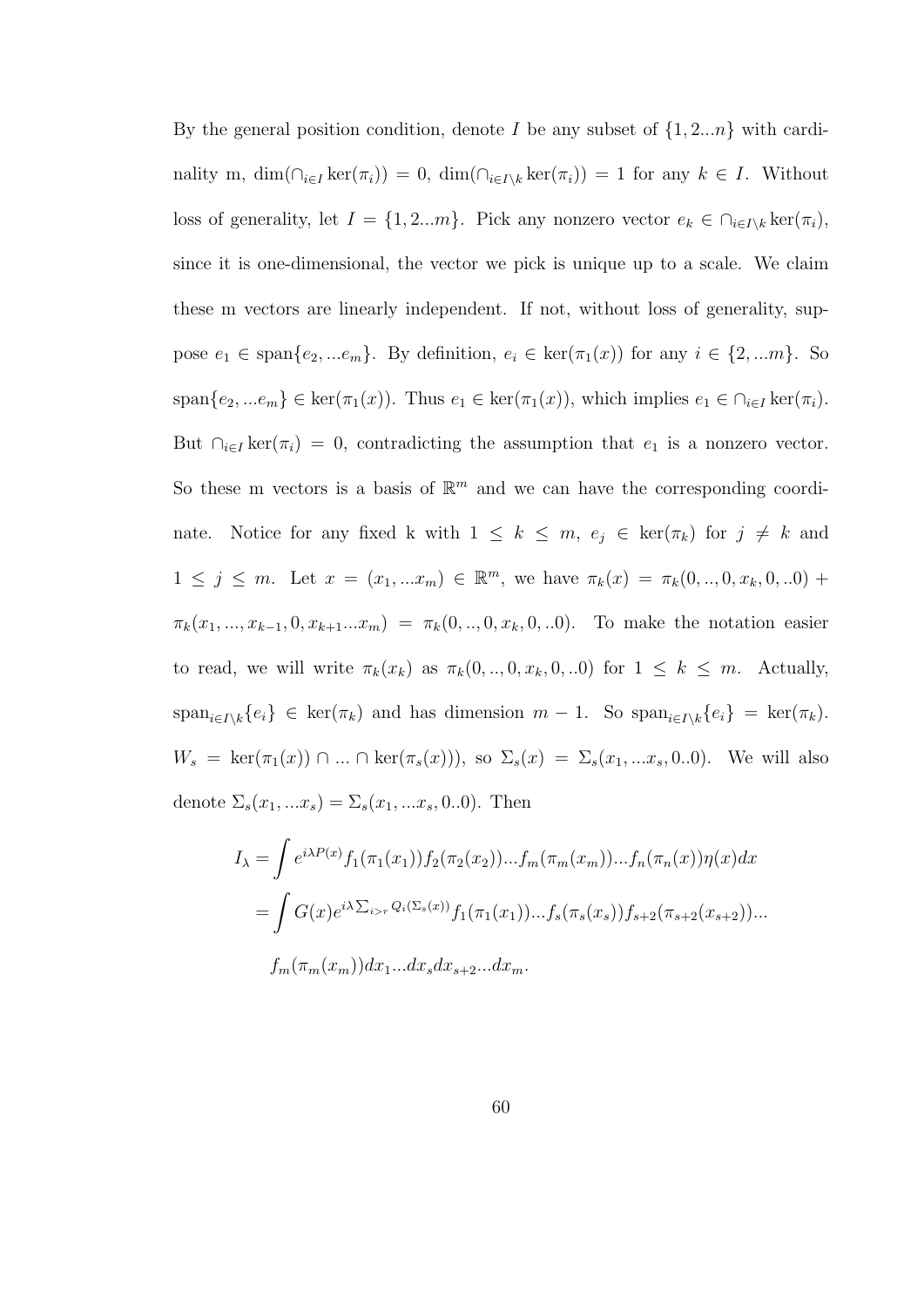Here

$$
G(x_1, ..., x_s, x_{s+2}, ..., x_m)
$$
  
= 
$$
\int e^{i\lambda(\sum_{i < k+2} P_i + \sum_{k+2 \le i < r} Q_i + \sum_{i \ge k+2} R_i)} f_{s+1}(\pi_{s+1}(x_{s+1}))
$$
  

$$
f_m(\pi_m(x_m))...f_n(\pi_n(x))\eta(x)dx_{s+1}.
$$

By Cauchy-Schwartz inequality,

$$
I_{\lambda} \leq (\int |G(x_1, ..., x_s, x_{s+2}, ..., x_m)|^2 dx_1 ... dx_s dx_{s+2} ... dx_m)^{\frac{1}{2}} \prod_{i \neq s+1} ||f_i||_{L_2}.
$$

We want to show for some  $\epsilon > 0$ ,

$$
\int |G(x_1, ..., x_s, x_{s+2}, ..., x_m)|^2 dx_1...dx_s dx_{s+2}...dx_m)^{\frac{1}{2}}
$$
  

$$
\leq C(1+|\lambda|)^{-\epsilon} \prod_{i \in \{s+1, m+1, ..., n\}} ||f_i||_{L^{\infty}}.
$$

We write  $J(x) = \sum_{k+2 \leq i \leq r} Q_i(\sum_{s+1}(x)) + \sum_{k+2 \leq i} R_i(x) + \sum_{i \leq k+1} P_i(x)$ .

$$
\int \left| \int e^{i\lambda J(x)} f_{s+1}(\pi_{s+1}(x_{s+1})) f_{m+1}(\pi_{m+1}(x))...f_n(\pi_n(x)) \eta(x) dx_{s+1} \right|^2
$$
  
\n
$$
dx_1...dx_s dx_{s+2}...dx_m)^{\frac{1}{2}}
$$
  
\n
$$
= (\int \left( \int e^{i\lambda (J(x_1,...x_m)-J(x_1,...x_{s+1}+y_{s+1},...x_m))} F_{s+1}^{y_{s+1}}(\pi_{s+1}(x_{s+1})) \right. \\
$$
  
\n
$$
F_{m+1}^{y_{s+1}}(\pi_{m+1}(x))...F_n^{y_{s+1}}(\pi_n(x)) \eta^{y_{s+1}}(x) dx_1...dx_s dx_{s+1}...dx_m) dy_{s+1}^{\frac{1}{2}}
$$
  
\n
$$
\leq (\int |I_{y_{s+1}}| dy_{s+1})^{\frac{1}{2}}.
$$

Here

$$
F_k^{y_{s+1}}(\pi_k(x)) = f_k(\pi_k(x))\bar{f}_k(\pi_k(x_1,...x_s,x_{s+1}+y_{s+1},x_{s+2},...x_m)
$$

for  $k = s + 1, m + 1, ...n$ .

$$
\eta^{y_{s+1}}(x) = \eta(x)\bar{\eta}(x_1,...x_s,x_{s+1}+y_{s+1},x_{s+2},...x_m).
$$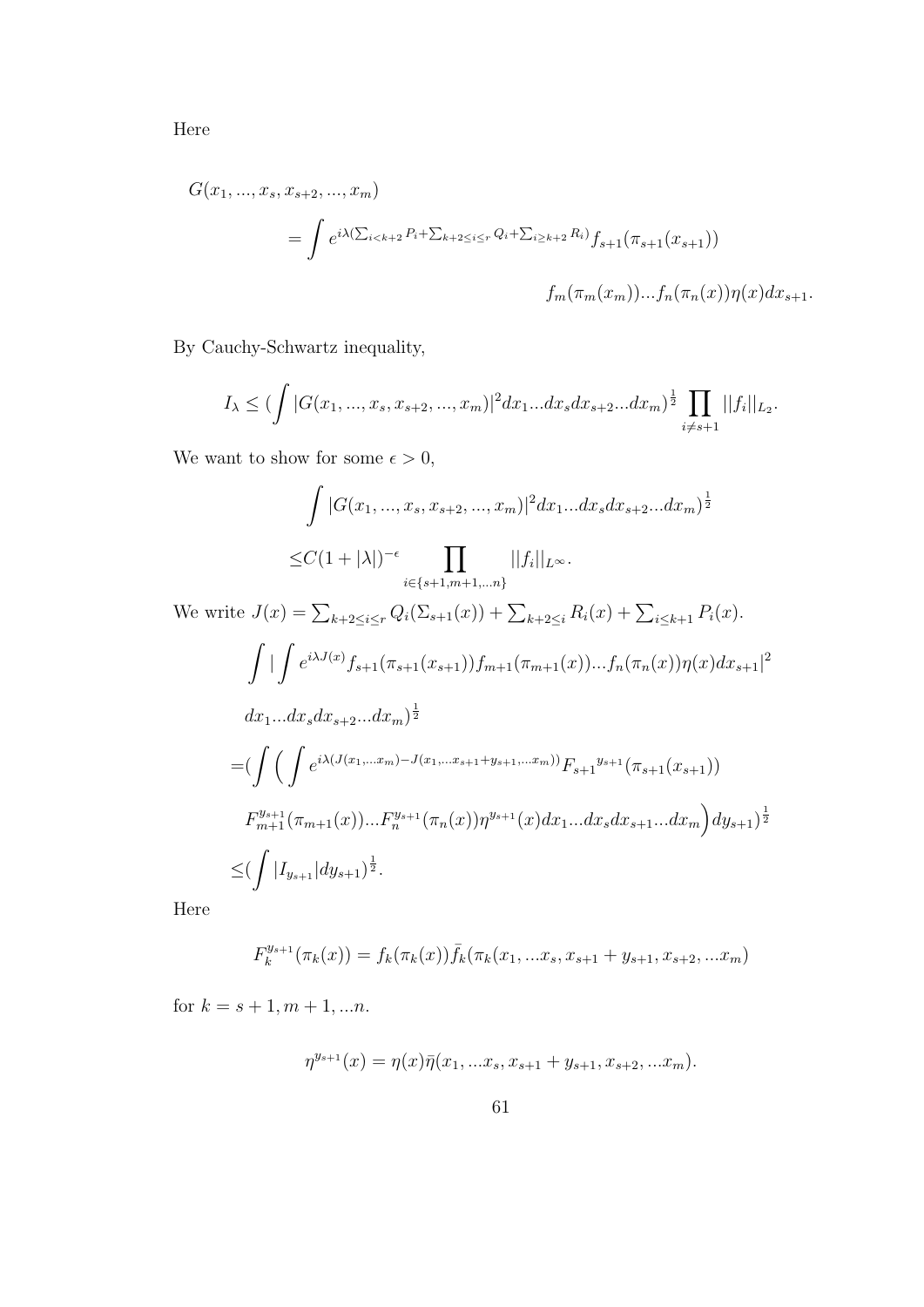$$
I_{y_{s+1}} = \int e^{i\lambda(J(x_1,\dots,x_m)-J(x_1,\dots,x_{s+1}+y_{s+1},\dots,x_m))} F_{s+1}^{y_{s+1}}(\pi_{s+1}(x_{s+1}))
$$

$$
F_{m+1}^{y_{s+1}}(\pi_{m+1}(x))...F_{n}^{y_{s+1}}(\pi_n(x))\eta^{y_{s+1}}(x)dx_1...dx_sdx_{s+1}...dx_m.
$$

The phase function becomes

$$
J(x_1,...x_m) - J(x_1,...x_{s+1} + y_{s+1},...x_m)
$$
  
= 
$$
\sum_{k+2 \leq i \leq r} (Q_i(\Sigma_{s+1}(x)) - Q_i(\Sigma_{s+1}(x_1,...x_{s+1} + y_{s+1},...x_m)))
$$
  
+ 
$$
\sum_{i \geq k+2} (R_i(x) - R_i(x_1,...x_{s+1} + y_{s+1},...x_m))
$$
  
+ 
$$
\sum_{i \leq k+1} (P_i(x) - P_i(x_1,...x_{s+1} + y_{s+1},...x_m)).
$$

Define  $H^{z_{s+1}}(x) = J^{z_{s+1}}_{i \geq k+2}(x) = J_{i \geq k+2}(x_1, ... x_m) - J_{i \geq k+2}(x_1, ... x_{s+1} + z_{s+1}, ... x_m).$ We consider the quotient space of all polynomials of degree  $\leq d-1$  modulo sum of the subspace of all degenerate polynomials relative to  $\{\pi_{s+1}, \pi_{m+1},...\pi_n\}$  and the space of polynomial of degree  $\leq k + 1$ . If this quotient space has an inner product structure and the norm is induced by the inner product structure then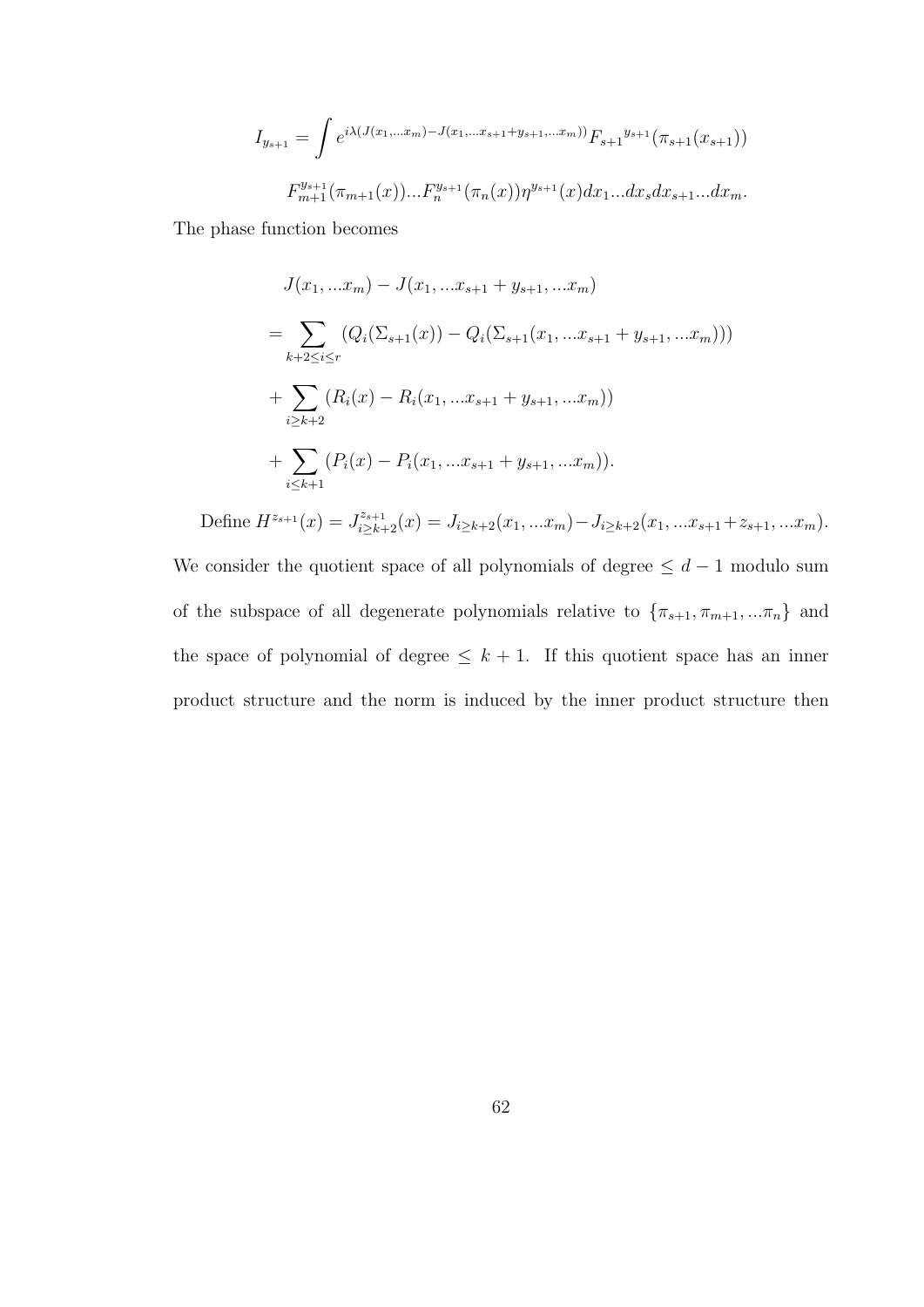$||H_{i\geq k+1}^{z_{s+1}}||_{nd(\pi_{s+1},\pi_{m+1},...\pi_n)}^{2}$  is a polynomial of  $z^{s+1}$  since

$$
||H_{i\ge k+1}^{z_{s+1}}||_{nd(\pi_{s+1},\pi_{m+1},\ldots,\pi_n)}^{2} = || \sum_{j\ge k+1} (J_{i\ge k+2}(x_1,...x_m) - J_{i\ge k+2}(x_1,...x_{s+1} + z_{s+1},...x_m))_j||_{nd(\pi_{s+1},\pi_{m+1},\ldots,\pi_n)}^{2} = || \sum_{j\ge k+1} -z_{s+1}(\frac{\partial J_{i\ge k+2}}{\partial x_{s+1}}(x_1,...x_m))_j + \frac{1}{2} \sum_{j\ge k+1} z_{s+1}^2(\frac{\partial^2 J_{i\ge k+2}}{\partial x_{s+1}})_{j} ... + \frac{(-1)^d}{d!} \sum_{j\ge k+1} z_{s+1}^d(\frac{\partial^d J_{i\ge k+2}}{\partial x_{s+1}})_j||_{nd(\pi_{s+1},\pi_{m+1},\ldots,\pi_n)}^{2} = \sum_{h=1}^d \sum_{t=1}^d \frac{(-1)^{(h+t)}}{h!t!} z_{s+1}^{h+t} \langle \sum_{j\ge k+1} (\frac{\partial^h J_{i\ge k+2}}{\partial x_{s+1}})_{j}, \sum_{j\ge k+1} (\frac{\partial^t J_{i\ge k+2}}{\partial x_{s+1}})_{j} \rangle.
$$

Now we will show for proper  $\epsilon_s$ ,  $||\sum_{i\geq k+1}(\frac{\partial J}{\partial x_s})$  $\frac{\partial J}{\partial x_{s+1}})_i$ ,  $||_{nd(\pi_i,i=s+1,m+1...n)}$  could be greater than a constant  $c > 0$ .

Consider the vector space T consisting of polynomials of the form  $\sum_{i=1}^{n} p_i(\pi_i(x))$ +  $p_0(\Sigma_{s+1}(x))$  whose degree is  $\leq d$ . Let  $L_1$  be the space of polynomials of the form  $\sum_{i=1}^{n} p_i(\pi_i(x)) + p_0(\sum_{s+1}(x))$  whose degree is  $\leq k+1$  and  $L_2$  be the space consisting of polynomials of the form  $\sum_{i=1}^n p_i(\pi_i(x)) + p_0(\sum_{s}(x))$  whose degree is  $\leq d$ . Let L denote the quotient space of T modulo  $L_1 + L_2$ . Then L is a finite dimensional space with a norm  $\sum_{i\geq k+2} P_i ||_{nd(\pi_i,1\leq i\leq n,\Sigma_s)}$  for any polynomial P defined on it.

Let H be the space consisting of all polynomials of degree  $\leq d$  modulo the sum of polynomials of the form  $\sum_{i=m+1}^{n} p_i(\pi_i(x)) + p_{s+1}(\pi_{s+1}(x))$  and polynomials of degree  $\leq k$ . H is also finite dimensional with the norm  $||\sum_{i\geq k+1} P_i||_{nd(\pi_i, 1\leq i\leq n)}$ .

We now define an operator  $h: L \to H$  by  $h(l) = \frac{\partial l}{\partial x_{s+1}}$ . This is well-defined. Since if  $t_1, t_2 \in T$  with  $\tilde{t_1} = \tilde{t_2}$  in L, then  $t_1 - t_2 = \sum_{i=1}^n q_i(\pi_i(x)) + q_0(\sum_{s}(x)) +$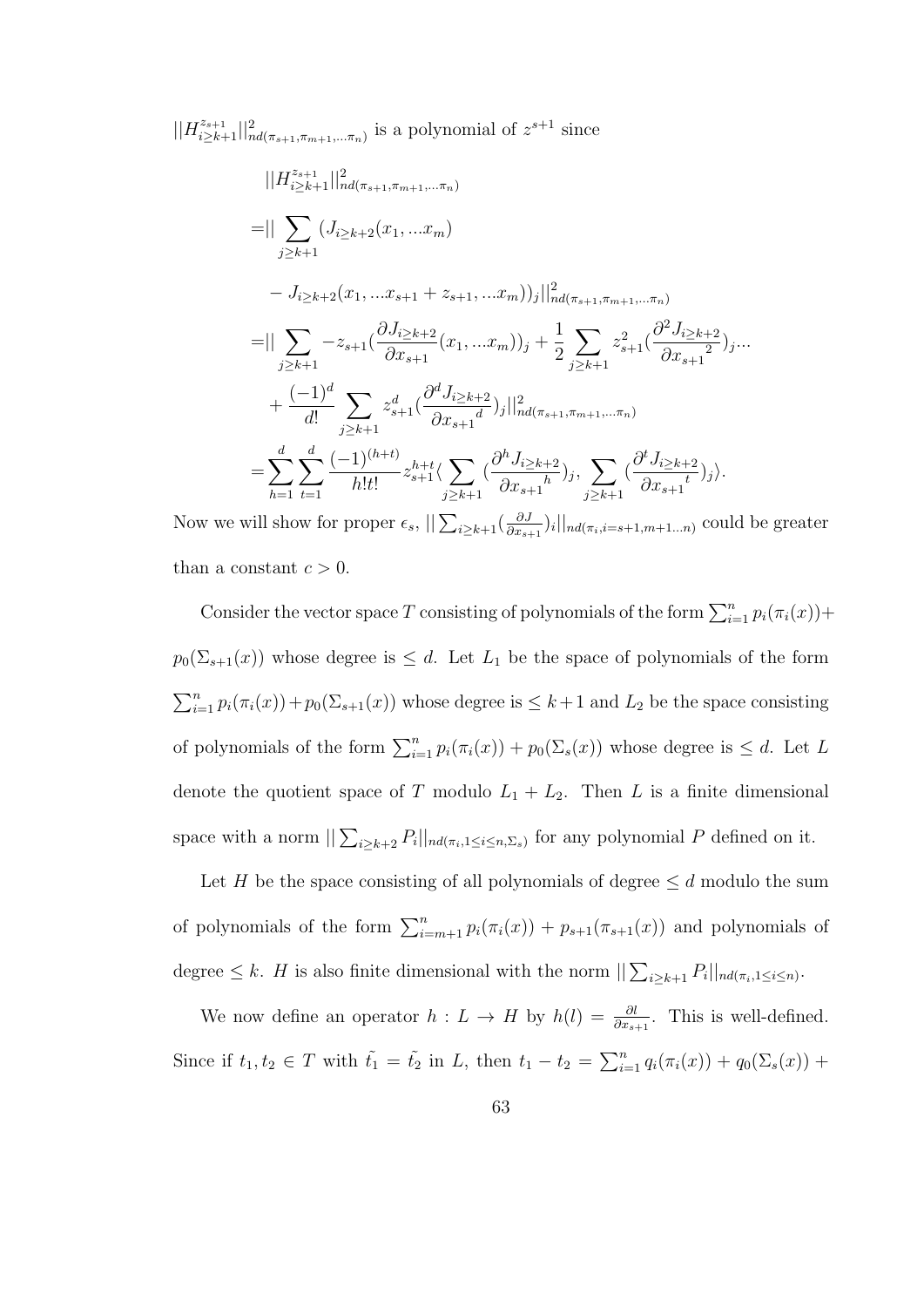$p(\Sigma_{s+1}(x))$  for some polynomials  $p, q_i, 0 \leq i \leq n$  with degree of  $p$  is  $\leq k+1$ . So  $\partial (t_1-t_2)$  $\frac{(t_1-t_2)}{\partial x_{s+1}} = \sum_{i=m+1}^n q'_i(\pi_i(x)) + q'_{s+1}(\pi_i(x)) + \frac{\partial p(\Sigma_{s+1}(x))}{\partial x_{s+1}},$  for some polynomials  $q'_i$ , and the degree of  $\frac{\partial p(\Sigma_{s+1}(x))}{\partial x_{s+1}}$  is  $\leq k$ , which is 0 in the quotient space H. Also, h is linear and continuous. If we define the function  $h_0$  on L by  $h_0(l) = ||h(l)||_H =$  $\sum_{i\geq k+1}(\frac{\partial l}{\partial x_{s}})$  $\frac{\partial l}{\partial x_{s+1}}$ )<sub>i</sub> $||_{nd(\pi_i,i=s+1,m+1...n)}$ . Then  $h_0$  is continuous.

Let A be the compact set  $\{l : c \leq ||\sum_{i \geq k+2} l_i||_{nd(\pi_i, 1 \leq i \leq n, \Sigma_s)} \leq C\}$  on L, where C is an absolute constant  $\geq 2$ , c will be chosen later and  $c \leq 1$ .  $h_0$  is a continuous function on  $L$ , So it attains minimum in  $A$ . What's more, since  $h_0(al) = |a|h_0(l)$  where  $a \in \mathbb{R}$  is a scalar, if  $h_0(l^c) = inf_{l \in A}h_0(l)$ , we must have  $||\sum_{i\geq k+2} l_i^c||_{nd(\pi_i,1\leq i\leq n,\Sigma_s)} = inf_{l\in A}||\sum_{i\geq k+2} l_i||_{nd(\pi_i,1\leq i\leq n,\Sigma_s)} = c.$  If we let  $c =$  $\epsilon_s - \epsilon_{s+1}$ , then for any  $P \in A$ , there exists a constant  $C_1$  independent of P such that  $h_0(P) \geq C_1(\epsilon_s - \epsilon_{s+1})$ . Notice  $||\sum_{k+2 \leq i \leq r} Q_i(\Sigma_{s+1}(x))||_{nd(\pi_i, 1 \leq i \leq n, \Sigma_s)} \geq \epsilon_s - \epsilon_{s+1}$ , so we have  $h_0(\sum_{k+2\leq i\leq r} Q_i(\Sigma_{s+1}(x))) \geq C_1(\epsilon_s - \epsilon_{s+1}).$ 

It is left to show this constant  $C_1$  is nonzero. To make the proof easier to read, we will postpone it to last step.

Consider the space consisting of polynomials of degree  $\leq d$  modulo degenerate polynomials relative to  $\{\pi_i, 1 \leq i \leq n, \Sigma_s\}$ . It is also a finite dimensional space. Notice  $\|\sum_{i\geq k+2} R_i\| \leq \epsilon_{s+1}$ , so

$$
\|\sum_{i\geq k+2} R_i\|_{nd(\pi_i,1\leq i\leq n,\Sigma_s)} \leq \epsilon_{s+1}.
$$

By the same argument, we see  $||\sum_{i\geq k+1}(\frac{\partial R}{\partial x_{s+1}})||$  $\frac{\partial R}{\partial x_{s+1}})_i$ ||<sub>nd( $\pi_i$ , *i*= $s+1,m+1...n$ )  $\leq C_2 \epsilon_{s+1}$  for some</sub> constant  $C_2$  independent of R.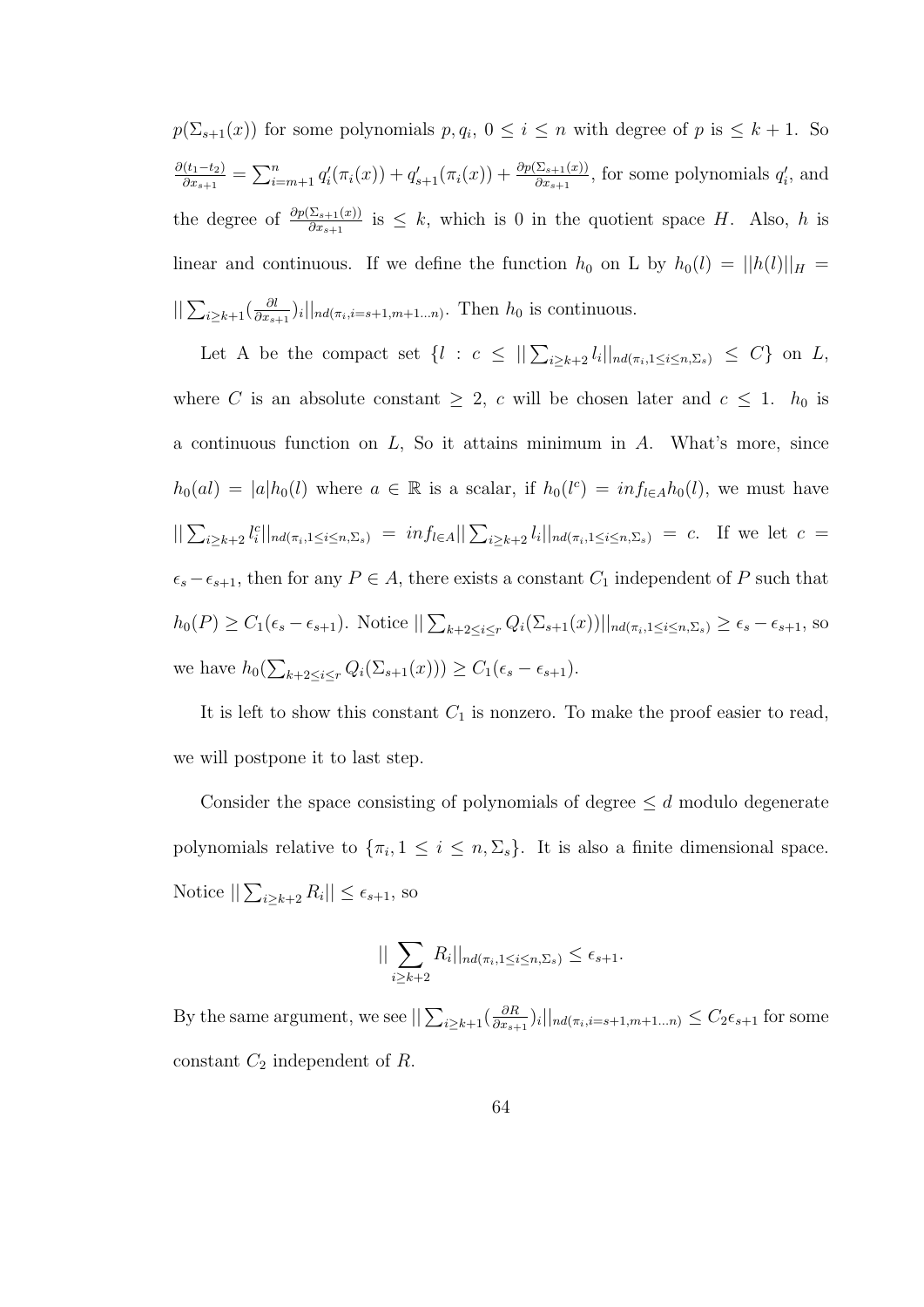So now we can pick  $\epsilon_{s+1}$ ,  $1 \le s \le m-3$ , such that  $C_1(\epsilon_s-\epsilon_{s+1}) \ge 2C_2\epsilon_{s+1}$ . Then  $||\sum_{i\geq k+1}(\frac{\partial J}{\partial x_{s-1}})$  $\frac{\partial J}{\partial x_{s+1}})_i||_{nd(\pi_i,i=s+1,m+1...n)} \geq C_2\epsilon_{s+1} > 0$  relative to  $\{\pi_i, i=s+1,m+1...n\}.$ 

From the above argument, we see  $||H_{i\geq k+1}^{z_{s+1}}||_{nd(\pi_{s+1},\pi_{m+1},\ldots,\pi_n)}^{2}$  is not identically 0 and it is of bounded degree as a polynomial of  $z_{s+1}$ . So there exists  $C, \delta$  such that for any compact set B in  $\mathbb R$  of bounded radius, for any  $\epsilon > 0$ ,

$$
|A| = |\{z_{s+1} \in B : ||H_{i \ge k+1}^{z_{s+1}}||_{nd(\pi_{s+1}, \pi_{m+1}, \dots, \pi_n)}^{2} < \epsilon\}| \le C(J)\epsilon^{\delta(J)}.
$$
 (4.2.3)

Since  $||H_{i\geq k+1}^{z_{s+1}}||_{nd(\pi_{s+1},\pi_{m+1},\ldots,\pi_n)}^{2}$  is a polynomial of bounded degree,  $\delta(J)$  could be a uniform constant independent of J. We now want to prove the constant  $C(J)$  is uniform.

Consider the quotient space  $T_1$  of polynomials of degree bounded by d modulo the sum of degenerate polynomials relative to  $\{\pi_i, 1 \leq i \leq n, \Sigma_s\}$  and polynomials of degree  $\leq k+1$ . The set of polynomials in  $T_1$  such that  $c_1 \geq ||P_{i\geq k+2}||_{nd(\pi_i, 1\leq i\leq n, \Sigma_s)} \geq$  $c_2$  is compact, for any constants  $c_2 \leq c_1$ .

Define a function l on  $T_1$  by  $l(P) = ||P_{i \ge k+2}||_{nd(\pi_i, 1 \le i \le n, \Sigma_{s+1})}$ , then l is a welldefined and continuous function on  $T_1$  since if  $l(P_1) = l(P_2)$  then  $\sum_{i \geq k+2} (P_1 - P_2)_i$  is degenerate relative to  $\{\pi_i, \Sigma_s\}$  which is also 0 under the norm  $||\cdot||_{nd(\pi_i, 1 \le i \le n, \Sigma_{s+1})}$  and  $|||\sum_{j\geq k+2}(P_1)_j||_{nd(\pi_i,1\leq i\leq n,\Sigma_{s+1})}-||\sum_{j\geq k+2}(P_2)_j||_{nd(\pi_i,1\leq i\leq n,\Sigma_{s+1})}|\leq ||\sum_{j\geq k+2}(P_1-P_2)_j||_{nd(\pi_i,1\leq i\leq n,\Sigma_{s+1})}$  $P_2|_j||_{nd(\pi_i, 1 \leq i \leq n, \Sigma_{s+1})} \leq ||\sum_{j \geq k+2}(P_1 - P_2)_j||_{nd(\pi_i, 1 \leq i \leq n, \Sigma_s)}$ . So the set of P in  $T_1$ such that  $l(P) \leq c_3$  is closed for any  $c_3$ . Thus the subset  $A_1$  in  $T_1$  with  $A_1 = \{P :$  $c_2 \leq ||P_{i \geq k+2}||_{nd(\pi_i, 1 \leq i \leq n, \Sigma_s)} \leq c_1, ||P_{i \geq k+2}||_{nd(\pi_i, 1 \leq i \leq n, \Sigma_{s+1})} \leq c_3$  is compact in  $T_1$ . The polynomial  $J$  lies in  $A_1$ . Once we define an inner product structure on the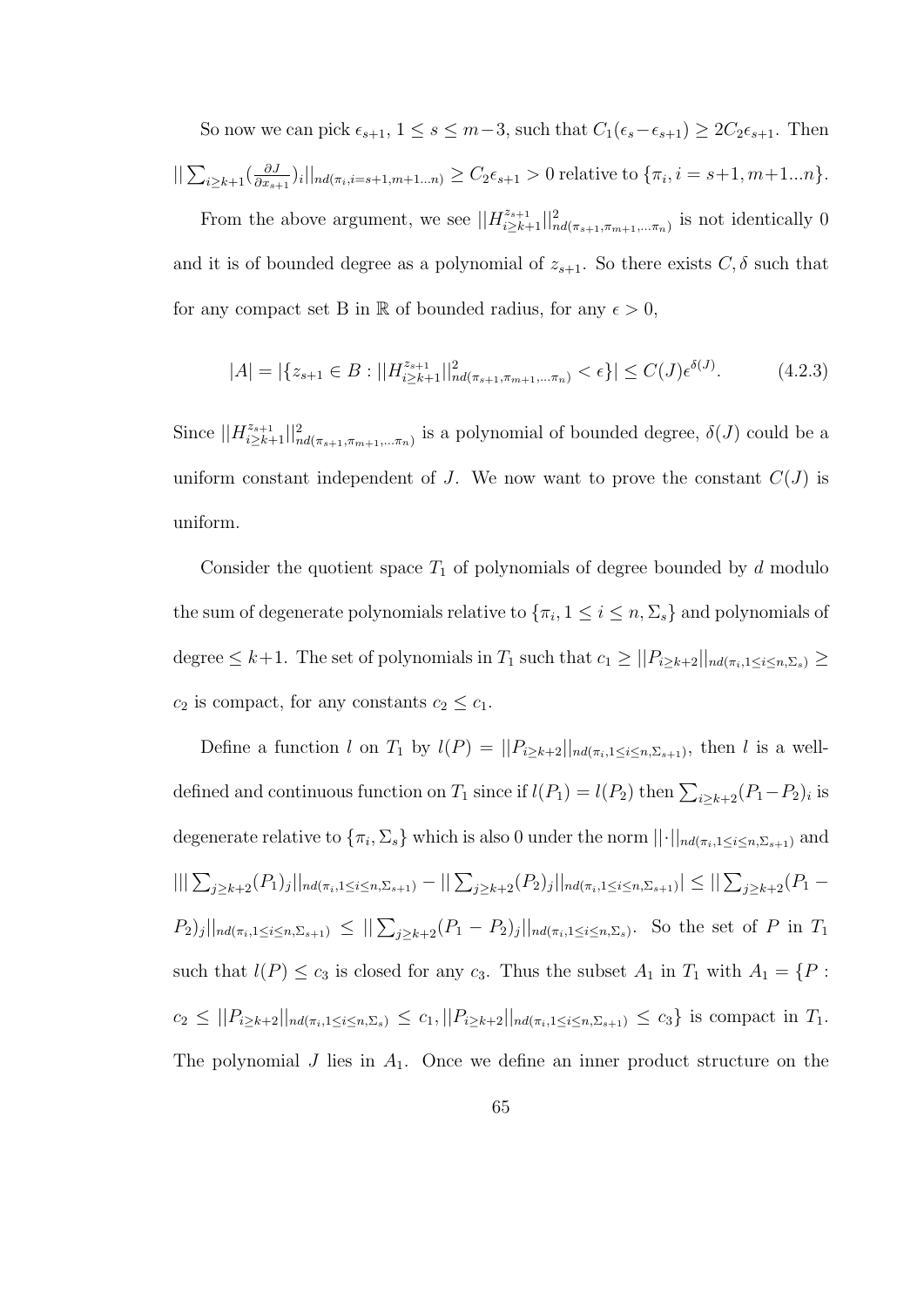space V of polynomials of degree bounded by  $d$ , for any subspace W of it, we can identify  $V/W$  with  $W^{\perp}$ . Thus  $\langle \sum_{j\geq k+1}(\frac{\partial^h J_{i\geq k+2}}{\partial x_{s+1}h}$  $\frac{\partial^h J_{i\geq k+2}}{\partial x_{s+1}{}^h})_j, \sum_{j\geq k+1}(\frac{\partial^t J_{i\geq k+2}}{\partial x_{s+1}{}^t})_j$  $\frac{rJ_{i\geq k+2}}{\partial x_{s+1}}$  ishould vary continuously with respect to J for every  $h, t$ . So the constant  $C(J)$  defined on 2.1.1 is continuous with respect to  $J$ . Thus there is a uniform constant  $C$  such that  $|\{z_{s+1}\in B:||H^{z_{s+1}}_{i\geq k+1}||^2_{nd(\pi_{s+1},\pi_{m+1},\dots,\pi_n)}<\epsilon\}|\leq C\epsilon^{\delta}.$ 

This means for any  $\epsilon > 0$  except for a set of measure  $\leq \epsilon^{\delta}$ , the nondegeneracy norm of  $H^{z_{s+1}}_{i\geq k+1} > \epsilon$  with respect to  $\{\pi_{s+1}, \pi_{m+1},...\pi_n\}$  for nonzero  $z_{s+1}$ . By the induction hypotheses, the number of function is  $n - m + 1 \leq k(m - 1) + 2$ .

$$
|I_{z_{s+1}}(F_{s+1}, F_{m+1}...F_n)| \le C(1+|\lambda\epsilon|)^{-\delta'} ||F_{s+1}^{z_{s+1}}||_{L^{\infty}} \prod_{j=m+1}^{n} ||F_j^{z_{s+1}}||_{L^{\infty}}
$$
  

$$
\le C(1+|\lambda\epsilon|)^{-\delta'} ||f_{s+1}||_{L^{\infty}}^2 \prod_{j=m+1}^{n} ||f_j||_{L^{\infty}}^2,
$$

for some  $\delta' > 0$ . Since  $\eta(x)$  is compactly supported in some bounded set B.  $z_{s+1}$  is also bounded by some compact set  $B_{s+1}$ . If  $\epsilon \sim |\lambda|^{-\tau}$  for some  $\tau < 1$ , this gives

$$
LHS \leq (\int_{A \cap B_{s+1}} |I_{y_{s+1}}| dy_{s+1})^{\frac{1}{2}} + (\int_{A^c \cap B_{s+1}} |I_{y_{s+1}}| dy_{s+1})^{\frac{1}{2}}
$$
  

$$
\leq C(1+|\lambda|)^{-\epsilon'/2} \prod_{i \in \{s+1, m+1, \dots n\}} ||f_i||_{L^{\infty}}
$$

for some  $\epsilon'$ .

### 4.3 Third step: Nonzero lower bound

In this section we will prove  $C_1$  is nonzero. That is, for any nonzero polynomial  $Q$ in L, we want to prove  $\frac{\partial Q}{\partial x_{s+1}}$  is nonzero in H. If we write  $Q = \sum_{k+2 \leq i \leq r} Q_i$ , where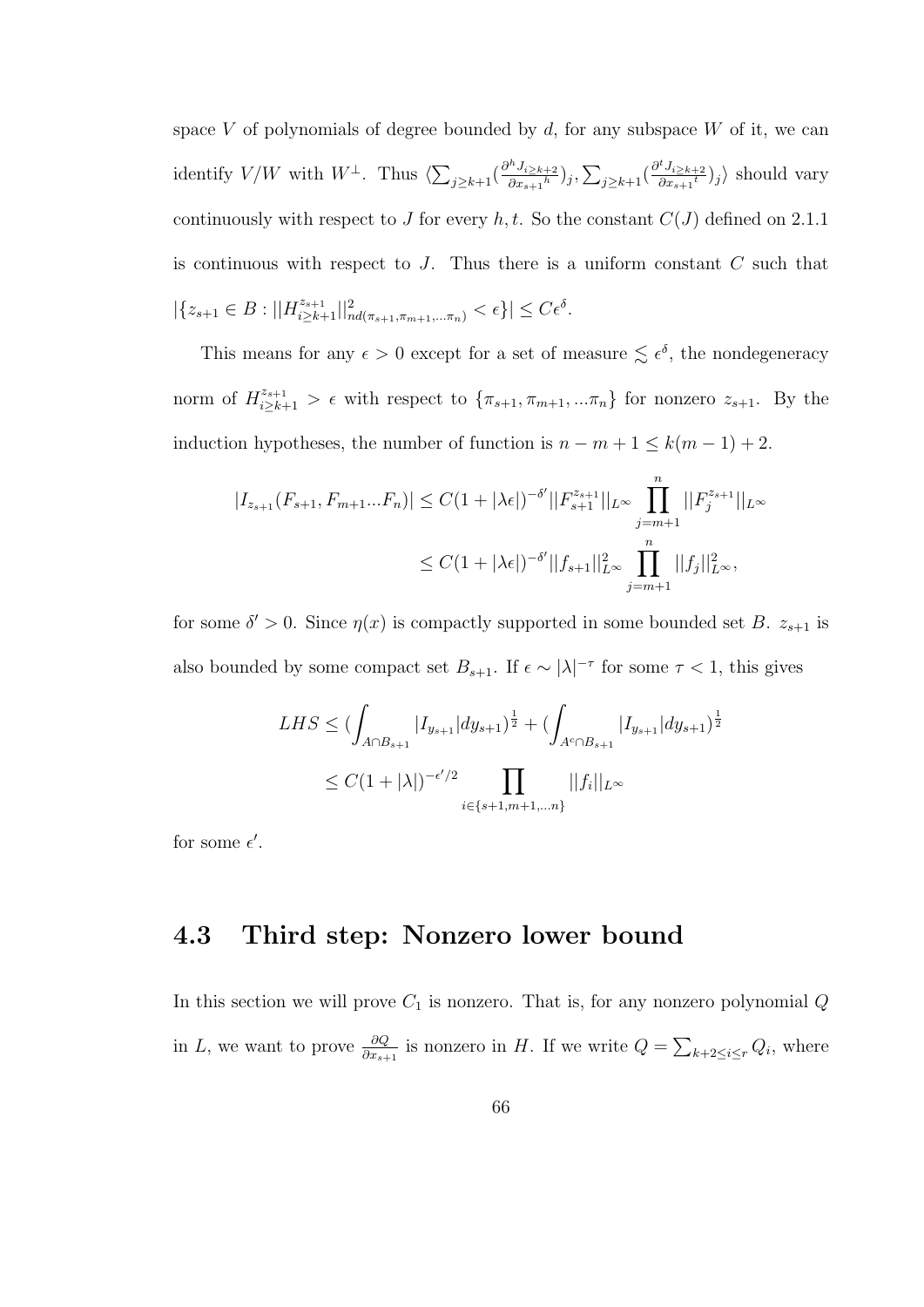$Q_r$  is nonzero in L,  $r \leq d$ , then it suffices to show  $\frac{\partial Q_r}{\partial x_{s+1}}$  is nonzero in H since  $Q_r$  is  $Q's$  highest degree term. Without loss of generality, we write  $Q_r = Q_r(\Sigma_{s+1})$ .

If not,  $\frac{\partial Q_r \circ \Sigma_{s+1}}{\partial x_{s+1}}$  can be written as  $p_{s+1}(\pi_{s+1}(x_{s+1})) + p_{m+1}(\pi_{m+1}(x)) + ... p_n(\pi_n(x))$ for some polynomials  $p_{s+1}, p_{m+1}, \ldots, p_n$ . Given the inner product structure and the coordinate we already choose, for every  $m+1 \leq i \leq n$ , since  $V_i = \ker(\pi_i)$  is of dimension  $m-1$ , we can always find its orthogonal complement  $U_i$  which is spanned by one nonzero vector  $u_i$ . This  $u_i$  is unique up to a scale.  $\pi_i(\mathbb{R}^m) = \pi_i(V_i) + \pi_i(U_i) = \pi_i(U_i)$ . Notice by the general position condition,  $\pi_i(0, \ldots, x_{s+1}, 0, \ldots, 0)$  is not identically zero for  $m + 1 \leq i \leq n$ . Since  $\{(0, ...0, x_{s+1}, 0, ...0)|x_{s+1} \in \mathbb{R}\}\ = \cap_{t \in \{1, 2, ..., s, s+2, ...m\}} \ker(\pi_t)$ and  $\bigcap_{t \in \{1, 2, ..., s, s+2, ..., m, i\}} \ker(\pi_t) = 0$ . This means if we write  $u_i = a_1^i e_1 + ... a_m^i e_m$ , then  $a_{s+1}^i \neq 0$  for  $m+1 \leq i \leq n$ . So there exists some polynomials  $q_{s+1}$ ,  $q_{m+1},...q_n, q$  such that  $Q_r \circ \Sigma_{s+1}(x_1,...x_{s+1}) = q_{s+1}(\pi_{s+1}(x_{s+1})) + q_{m+1}(\pi_{m+1}(x)) +$ ... $q_n(\pi_n(x)) + q(x_1, x_2, ... x_s, x_{s+2}, ... x_m)$ . For  $q_{m+1}, ... q_n$ , there are  $n - m = (k -$ 1) $(m - 1) + i + 1$  many polynomials,  $1 \le i \le m - 1$ . For every fixed  $1 \le j \le$  $k-1, \dim(\bigcap_{j(m-1)+2\leq i\leq j(m-1)+m} \ker(\pi_i)) = 1.$  Notice  $\bigcap_{j(m-1)+2\leq i\leq j(m-1)+m} \ker(\pi_i) =$  $(\text{span}_{j(m-1)+2\leq i\leq j(m-1)+m}(u_i))^{\perp}$ , so  $\text{span}_{j(m-1)+2\leq i\leq j(m-1)+m}(u_i)$  is a  $m-1$  dimensional subspace. So there exists  $l_i$  which is a normal vector to this subspace.

Let  $L_j = l_j \circ \nabla$ . Then  $L_j(u_i) = 0$  for  $j(m-1) + 2 \le i \le j(m-1) + m$ . Thus  $L_j q_{j(m-1)+t}(\pi_{j(m-1)+t}(x)) = L_j q_{j(m-1)+t}(\pi_{j(m-1)+t}(x_{j(m-1)+t})) = 0$  for  $2 \le t \le m$ , here  $x_{j(m-1)+t}$  is the orthogonal projection of x to  $U_{j(m-1)+t}$ . Since  $Q_r = Q_r$  $\Sigma_{s+1}(x_1,...x_{s+1}), q_{s+1} = q_{s+1}(\pi_{s+1}(x_{s+1}))$  and  $1 \le s \le m-2$ , we have  $\frac{\partial}{\partial x_m} Q_r \circ \Sigma_{s+1} =$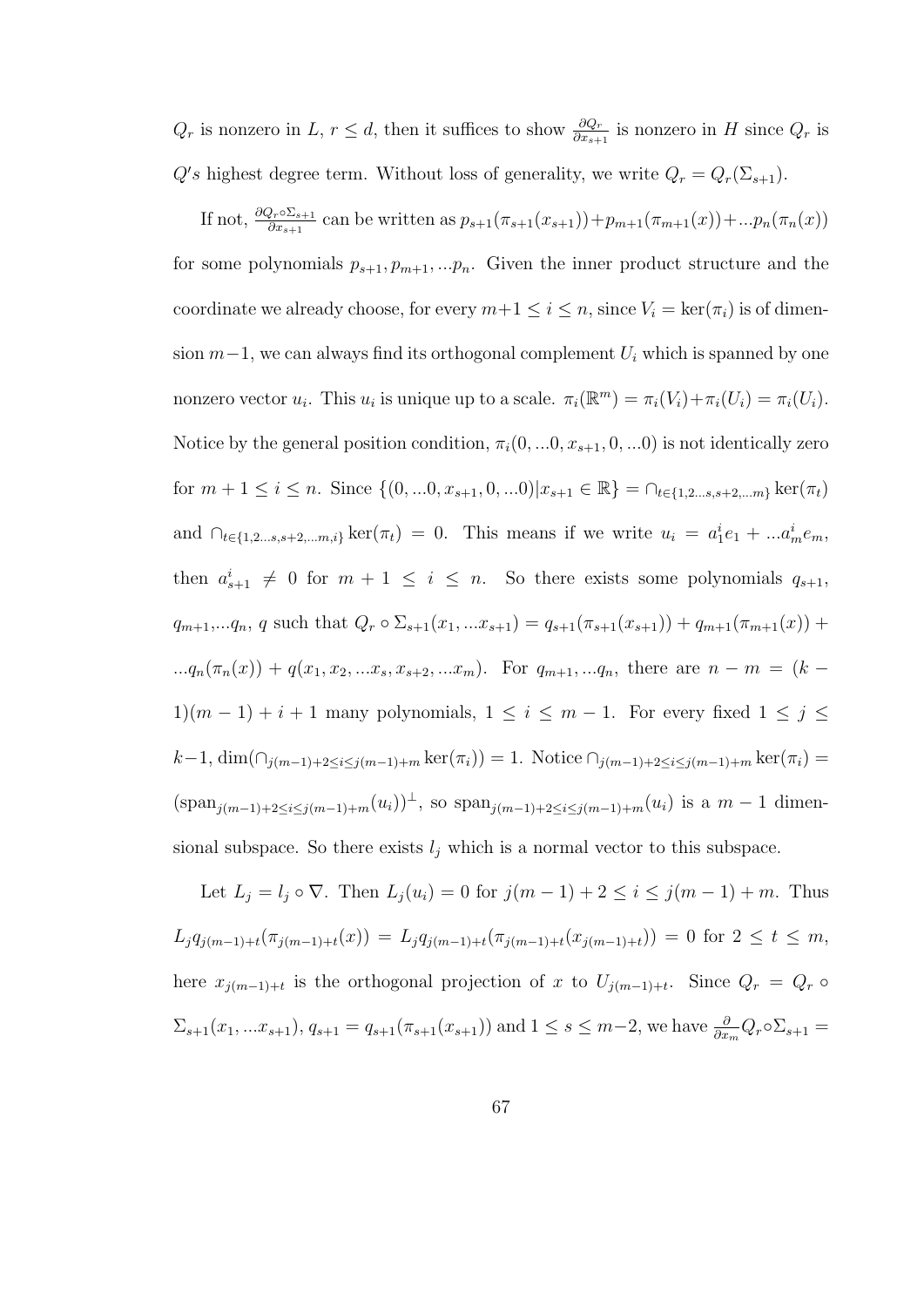$$
0, \frac{\partial}{\partial x_m} q_{s+1}(\pi_{s+1}(x_{s+1})) = 0 \text{ and } \frac{\partial}{\partial x_{s+1}} q(x_1, \dots, x_s, x_{s+2}, \dots, x_n) = 0.
$$

For the rest polynomials, notice  $n = k(m-1) + 2 + i$ ,  $1 \le i \le m-1$ , there are  $n - (k-1)(m-1) - m = 1 + i$  many of them.  $\text{span}_{k(m-1)+2 \leq t \leq k(m-1)+1+i}(u_t)$ has dimension i. We can always find a normal vector  $l_k$  of this subspace but  $l_k$  is not orthogonal to  $u_n$ . Since if  $u_n$  is orthogonal to every normal vector of span<sub>k(m−1)+2≤t≤k(m−1)+1+i</sub>(u<sub>t</sub>), we have  $u_n \in \text{span}_{k(m-1)+2 \le t \le k(m-1)+1+i}(u_t)$ . But this contradicts the general position condition. Similarly, we have  $L_k = l_k \circ \nabla$ .  $L_k q_{k(m-1)+t}(\pi_{k(m-1)+t}(x)) = 0, 2 \le t \le 1 + i \le m$ , but

$$
L_k q_{k(m-1)+i+2}(\pi_{k(m-1)+i+2}(x)) \neq 0
$$

for any  $q_{k(m-1)+i+1}(\pi_{k(m-1)+i+1}(x))$  of degree  $\geq 1$ .

Consider  $L = \frac{\partial}{\partial x}$  $\partial x_m$ ∂  $\frac{\partial}{\partial x_{s+1}} \prod_{j=1}^{k} L_j$ , then  $Lq_n(\pi_n(x))$  must be 0. By the general position condition,  $u_n$  is not orthogonal to any  $l_j$ ,  $1 \leq j \leq k$  or  $e_{s+1}, e_m$ , which means degree of  $q_n$  is  $\leq k+1$ . Same argument shows  $\deg(q_j) \leq k+1$ ,  $m+1 \leq j \leq n$ . Since  $Q_r \circ \Sigma_{s+1}$  is a homogeneous polynomial with degree  $r \geq k+2$ , if we just see the highest degree part, we get

$$
Q_r(\Sigma_{s+1}(x_1,...x_{s+1})) = p_{s+1}(\pi_{s+1}(x_{s+1})) + q(x_1,...x_s,x_{s+2},...x_m),
$$

let  $x_i = 0$  for  $s + 2 \leq i \leq m$ , we see

$$
Q_r(\Sigma_{s+1}(x_1,...x_{s+1})) = p_{s+1}(\pi_{s+1}(x_{s+1})) + q(x_1,...x_s, 0, ...0),
$$

 $q(x_1, ... x_s, 0, ...0)$  is a polynomial defined on  $K_s = \{(x_1, ... x_s, 0...0) | x_i \in \mathbb{R}, 1 \le i \le n \}$ s}.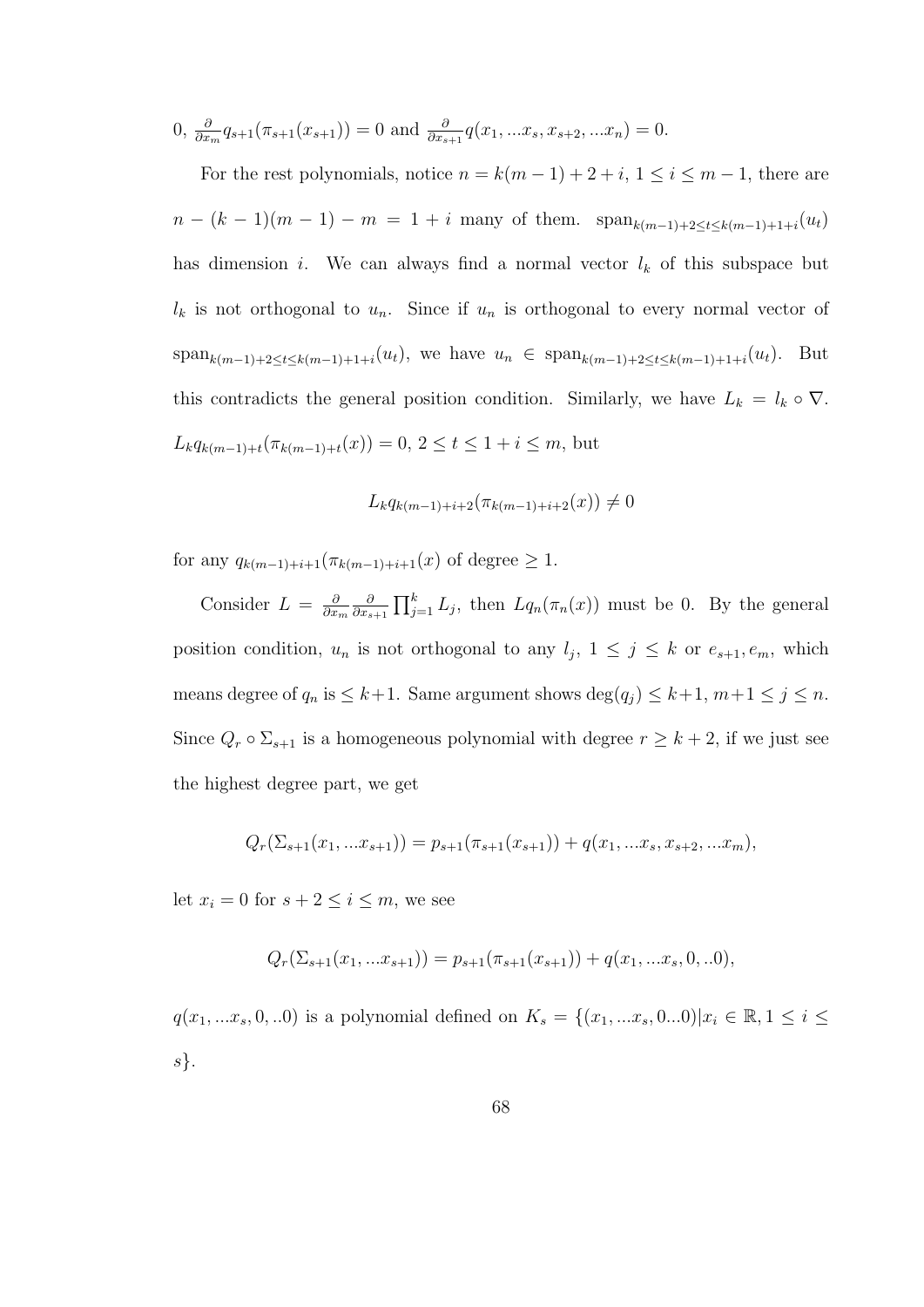If we denote  $\pi'_s$  to be the orthogonal projection from  $\mathbb{R}^m$  to  $K_s$ , then the nullspace of it is  $W_s$ . So there exists a polynomial q' such that  $q'(\Sigma_s(x))$  =  $q(x_1, ... x_s, 0, ...0)$ , which contradicts the assumption that  $Q_r \circ \Sigma_{s+1}$  is nondegenerate relative to  $\{\pi_1, ..., \pi_n, \Sigma_s\}$ . So  $\frac{\partial Q_r}{\partial x_{s+1}}$  must be nondegenerate with respect to  $\{\pi_{s+1}, \pi_{m+1},...\pi_n\}$ . If  $\sum_{i\geq k+2} P_i||_{nd(\pi_i,\Sigma_{s+1})} < \epsilon_{s+1}$ , this gives  $C_1$  is nonzero and finish the proof.

# 4.4 Third step: Phase function has large nondegenerate norm relative to helper mappings

If  $\sum_{i\geq k+2} P_i||_{nd(\pi_i,\Sigma_{s+1})} \geq \epsilon_{s+1}$ , that is, P has relative large nondegenerate norm relative to  $\{\pi_i, \Sigma_{s+1}\}\)$ , we keep repeating the above argument until  $s+1=m-1$ . Now the problem becomes dealing with the following integral

$$
I_{\lambda} = \int e^{i\lambda P(x)} F_1(\Sigma_{m-1}(x)) f_m(\pi_m(x_m)) \dots f_n(\pi_n(x)) \eta(x) dx \qquad (4.4.1)
$$

with  $\sum_{i\geq k+2} P_i ||_{nd(\pi_i, m \leq i \leq n, \Sigma_{m-1})} \geq \epsilon_{m-1}.$ 

Let  $H^{z_m} = P(x_1, ... x_m) - P(x_1, ... x_{m-1}, x_m + z_m)$ . Let r be the highest degree of P such that  $P_r$  is nondegenerate relative to  $\{\pi_i, m \leq i \leq n, \Sigma_{m-1}\}\)$ . As previous, it suffices to show  $\frac{\partial P_r}{\partial x_m}$  is nondegenerate relative to  $\{\pi_i, m \leq i \leq n\}$ . If not,  $\frac{\partial P_r}{\partial x_m}$  $\sum_{i=m}^{n} q_i(\pi_i(x))$  for some polynomials  $q_i, m \leq i \leq n$ . So

$$
P_r(x) = \sum_{i=m}^{n} p_i(\pi_i(x)) + p_0(x_1, ... x_{m-1})
$$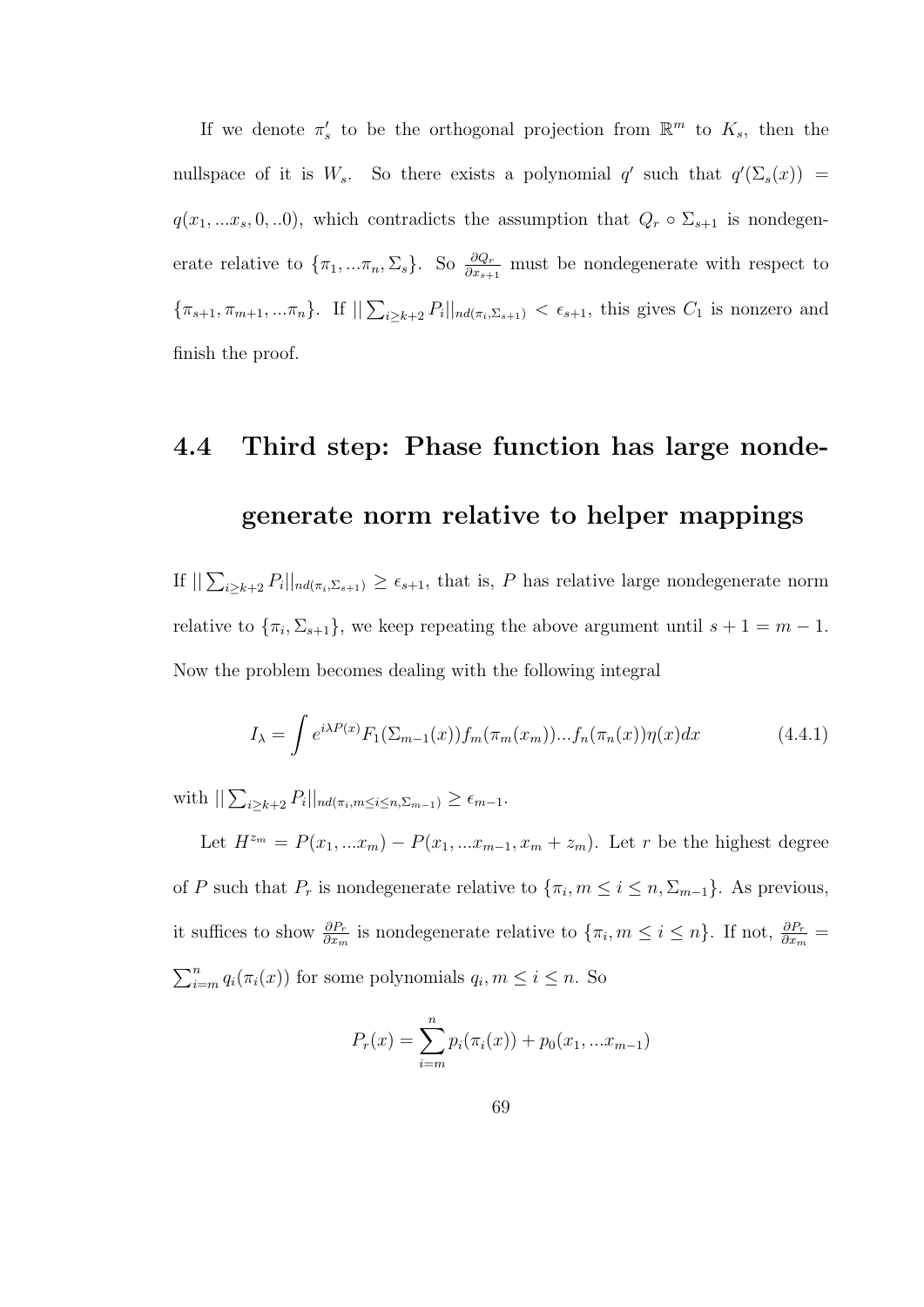for some polynomials  $p_0, p_i, m \leq i \leq n$ , contradicting the assumption that  $P_r$  is nondegenerate relative to  $\{\pi_i, m \leq i \leq n, \Sigma_{m-1}\}$ . By the same argument as above, we know (4.4.1) has power decay property.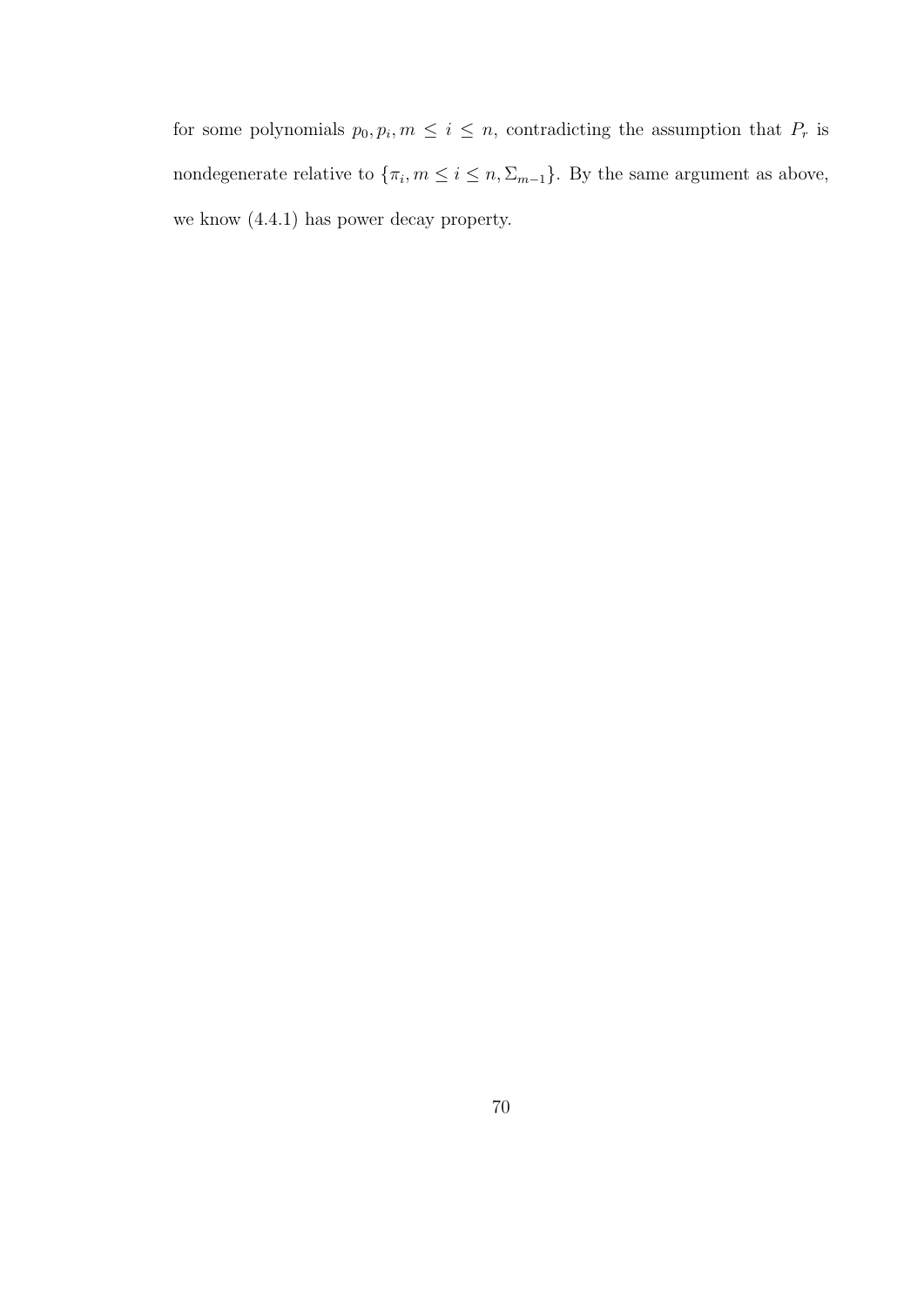## Chapter 5

### Third result: Separation structure

In chapter 2, we introduce the concept of separation structure, that is, there exists subspaces  $T_1, T_2 \subset \mathbb{R}^m$  such that  $\mathbb{R}^m = T_1 \oplus T_2$  and  $\{\pi_i\}_{i=1}^n$  preserves the direct sum decomposition, namely,  $\pi_i(\mathbb{R}^m) = \pi_i(T_1) \oplus \pi_i(T_2)$ . Denote  $m_1 = \dim T_1$ ,  $m_2 =$  $\dim T_2$ .

Under this condition, we say a polynomial  $P(x, y)$  is of bidegree  $(i, j)$  if it has degree i when viewed as a polynomial of  $x$  and has degree j when viewed as a polynomial of y. We can write  $P = \sum_i \sum_j P_{ij}(x_1, ... x_{m_1}, y_1, ... y_{m_2})$ , where every  $P_{ij}$ is of bidegree  $(i, j)$ . we call every  $P_{ij}$  as a homogeneous part of P with bidegree  $(i, j)$ . In this case, we have a similar result as Lemma 2.2.1.

**Lemma 5.0.1.** Assume  $\{\pi_k\}_{k=1}^n$  preserve the direct sum decomposition. A polynomial P is nondegenerate relative to  $\{\pi_k\}_{k=1}^n$  if and only if at least one of its homogeneous part is nondegenerate. That is, a homogeneous polynomial of bidegree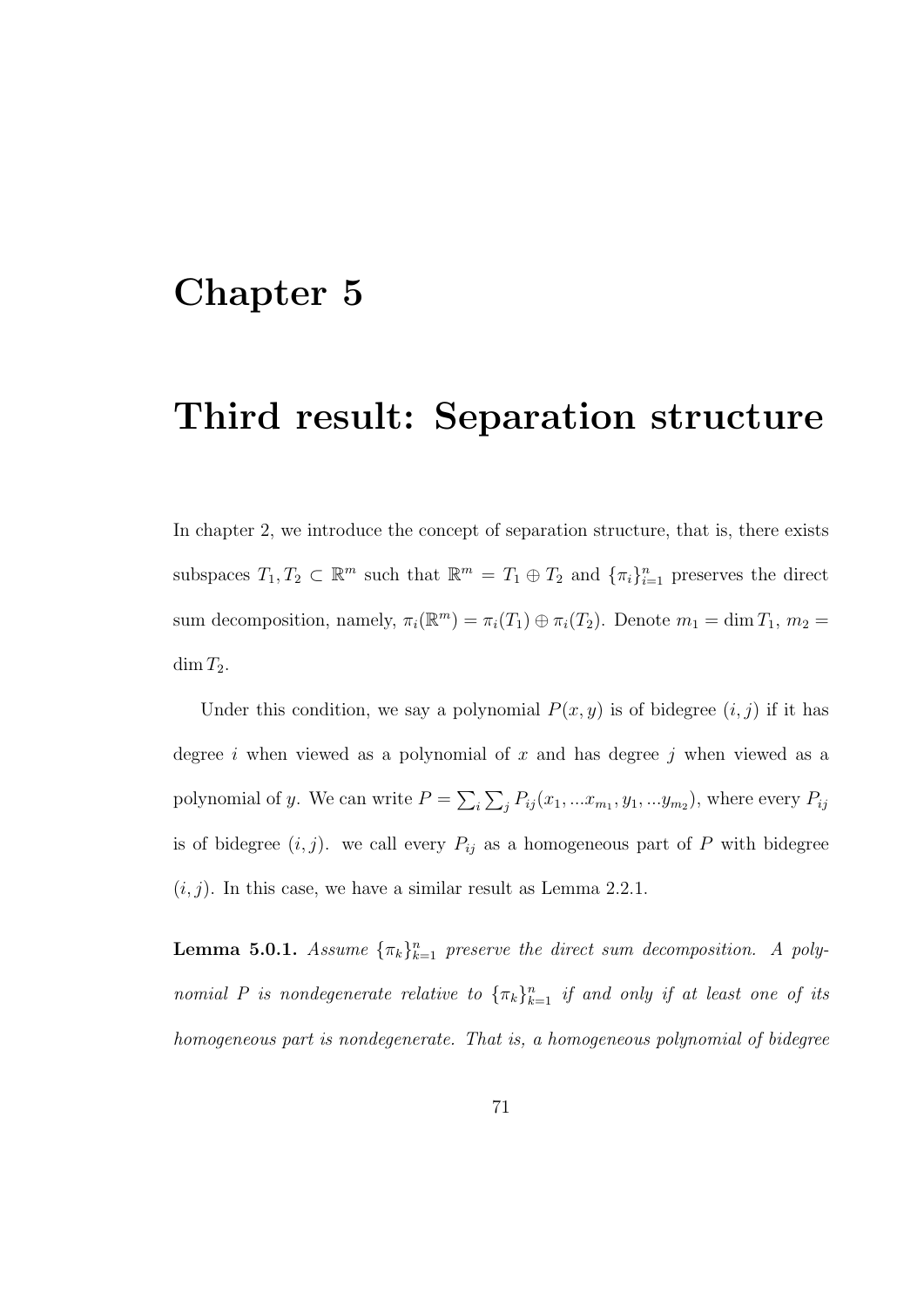(*i,j*) is degenerate if and only if it may be expressed as  $\sum_k p_k \circ \pi_k$  where each  $p_k$  is a homogeneous polynomial of the same bidegree.

*Proof of lemma 5.0.1.* If  $P_{ij} = \sum_k p_{ijk} \circ \pi_k$  for every i, j, then P is obviously degenerate.

If there is a  $(i, j)$  such that  $P_{ij} \neq \sum_k p_{ijk} \circ \pi_k$ , for any polynomial  $p_{ijk}$  defined on  $V_k$ , we want to show P cannot be expressed as a sum of  $P_k \circ \pi_k$ ,  $1 \leq k \leq n$ , for any polynomial  $P_k$ .

Consider the pairing of the vector space consisting of all polynomials of bidegree  $(i, j)$  and the constant coefficient differential operator of bidegree  $(i, j)$ , that is, its symbol is a polynomial of bidegree  $(i, j)$ . This pairing is nondegenerate. Thus the dual space of polynomials of bidegree  $(i, j)$  can be canonically identified with the vector spaces of all such differential operators.

Consider the space consisting of all degenerate polynomials of bidegree  $(i, j)$ . It is a subspace of the space consisting of all polynomials of bidegree  $(i, j)$ . So there exists a constant coefficient differential operator  $L_{ij}$  of bidegree  $(i, j)$  such that  $L_{ij}(p_{ijk}(\pi_k)) = 0$  for all  $1 \leq k \leq n$  and all polynomials  $p_{ijk}$  defined on  $V_k$  with bidegree  $(i, j)$  but  $L_{ij}(P_{ij}) \neq 0$ . Define a linear functional L as  $L(p) = L_{ij}(p)(0)$ for any polynomial p of degree  $\leq d$ . Then  $L(p_k(\pi_k)) = 0, 1 \leq k \leq n$ , for any polynomial  $p_k$ . Since  $L(p_k(\pi_k)) = \sum_{t} \sum_{s} L(p_{tsk}(\pi_k))$  for homogeneous polynomial  $p_{tsk}$  of bidegree  $(t, s)$ . If  $(t, s) \neq (i, j)$ ,  $L_{ij} (p_{tsk}(\pi_k))(0) = 0$  for any polynomial  $p_{tsk}$ . If  $(t, s) = (i, j)$ , by the definition of  $L_{ij}$ ,  $L_{ij}(p_{ijk}(\pi_k))(0) = 0$ . But  $L(P) \neq 0$ , since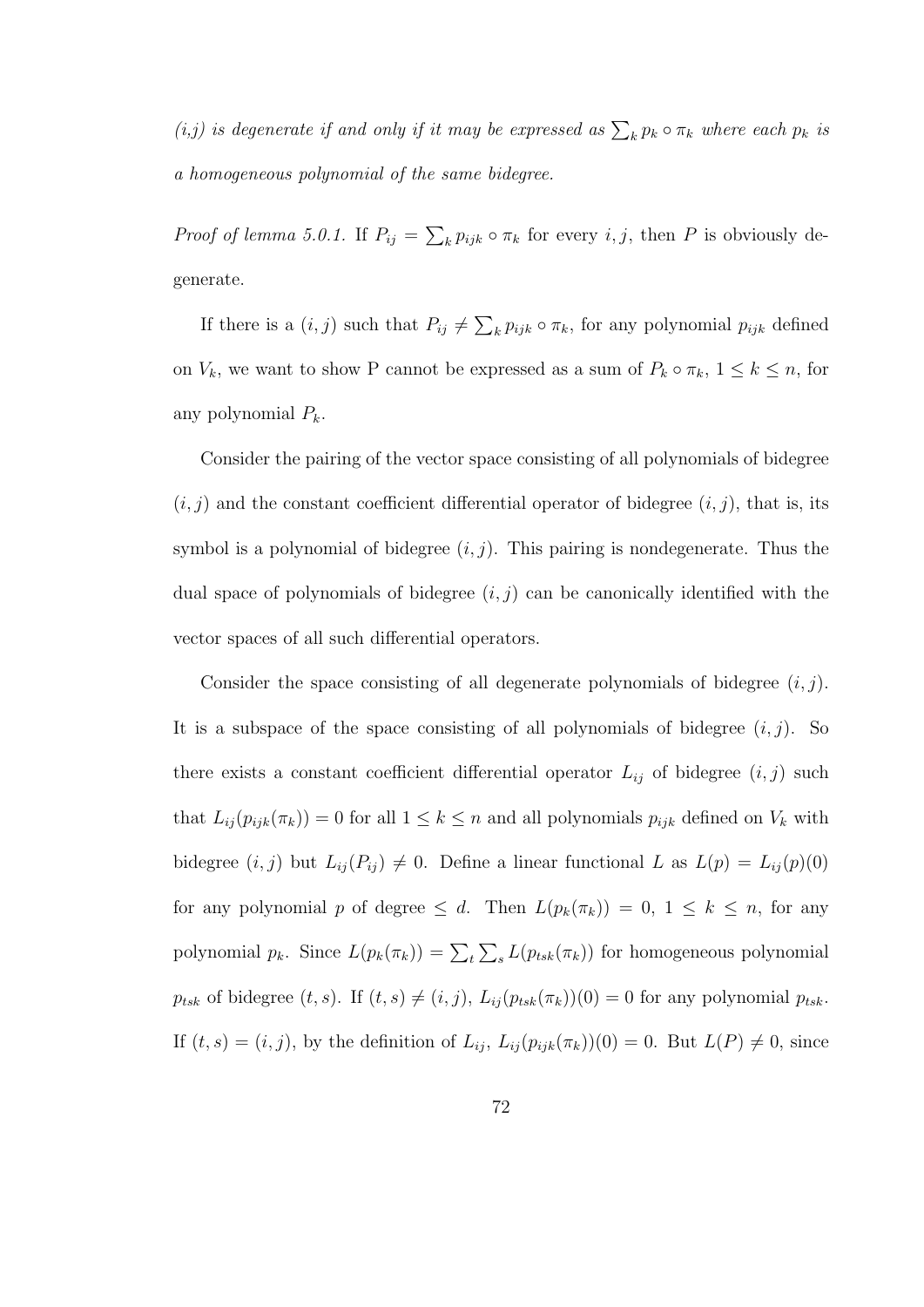$L_{ij}(P_{ij}) \neq 0$ , which means P is nondegenerate relative to  $\{\pi_k\}.$  $\Box$ 

One example of oscillatory integrals that has the separation structure is the following:

$$
\int_{\mathbb{R}^4} e^{i\lambda P(x_1, x_2, y_1, y_2)} f_1(x_1, y_1) f_2(x_2, y_2) f_3(x_1 + x_2, y_1 + y_2) f_4(x_1, y_1 + y_2)
$$
  

$$
f_5(x_2, y_1 + y_2) \eta(x, y) dx dy, \quad (5.0.1)
$$

which can be viewed as a generalization of the example treated in [8]. Indeed, if we see the slice of x and y separately, we can find that these two integrals consist of the same "component" in each slice.

To be more precise, when restricted to  $x$ , we only have three linear mappings  $(x_1, x_2) \rightarrow (x_1), (x_1, x_2) \rightarrow (x_2)$  and  $(x_1, x_2) \rightarrow (x_1 + x_2)$ . When restricted to y, we also only have three linear mappings,  $(y_1, y_2) \rightarrow (y_1), (y_1, y_2) \rightarrow (y_2), (y_1, y_2) \rightarrow$  $(y_1 + y_2)$ . This observation leads to the question that if there is a general approach to deal with the oscillatory integrals consisting of the same components when they are equipped with the separation structure. The following third result in this thesis is trying to answer the above question.

**Theorem 5.0.2.** If  $\{\pi_i, P\}$  satisfies the conditions below:

- 1. There exists  $T_1, T_2$  such that  $\mathbb{R}^m = T_1 \oplus T_2$  and  $\{\pi_i\}$  preserve the direct sum decomposition.
- 2. { $\ker(\pi_i) \cap T_1$ } satisfies the transverse splitting condition in  $T_1$ .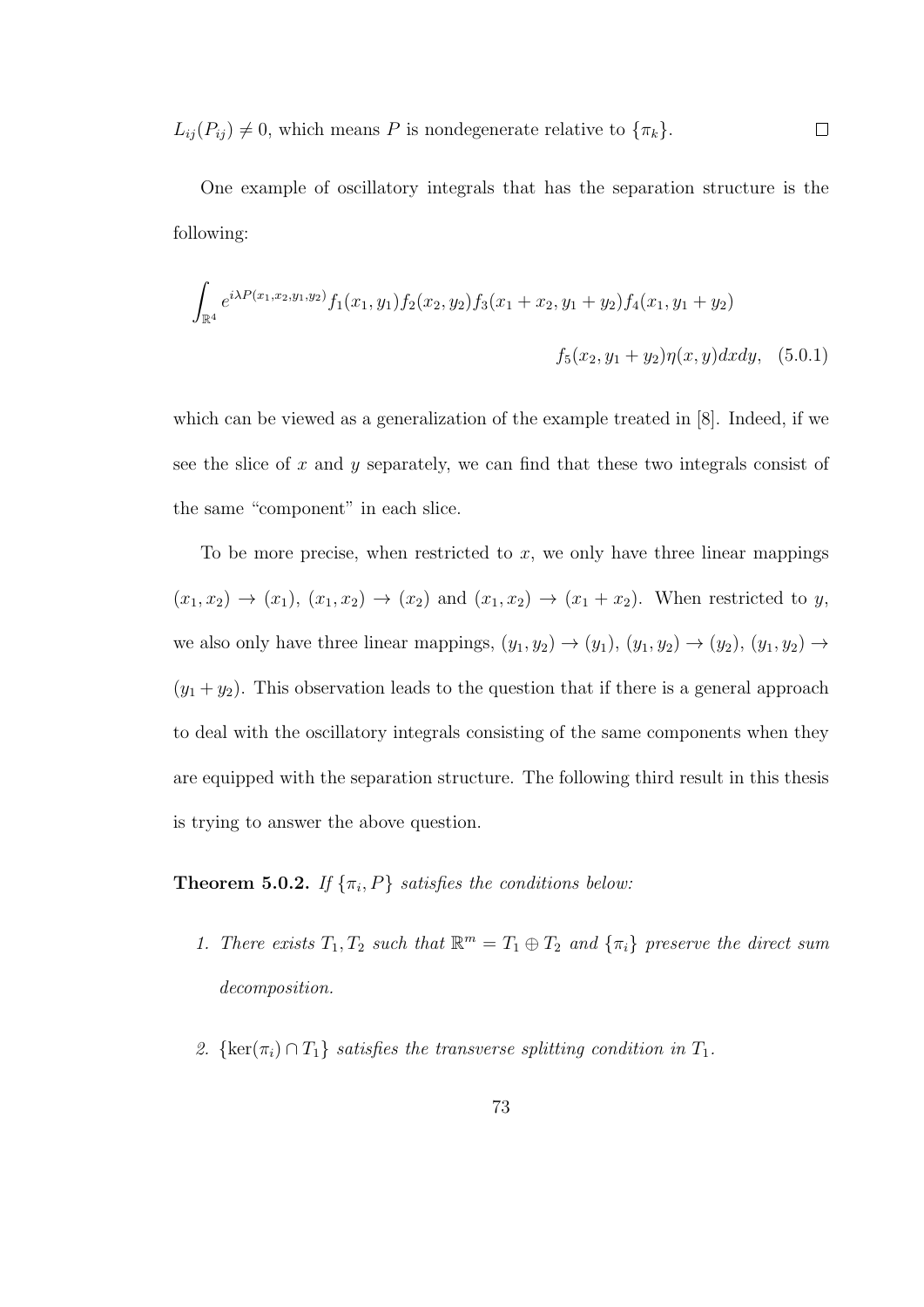- 3. { $\ker(\pi_i) \cap T_2$ } has uniform power decay property in  $T_2$ .
- 4. P is nondegenerate relative to  $\{\pi_i\}$  with some nondegeneracy bidegree  $(k_1, k_2)$ ,  $k_1 \geq 2$ .
- Then  $\{\pi_i, P\}$  has power decay property.

Remark: in (5.0.1), if we define  $T_1 = \{(x, 0)\}, T_2 = \{(0, y)\},$  then  $\{\ker(\pi_i) \cap$  $T_1$ } is  $\{(x_1, 0, 0), (0, x_2, 0), (x_1, -x_1, 0)\}$  and  $\{\ker(\pi_i) \cap T_2\}$  is  $\{(0, y_1, 0), (0, 0, y_2),$  $(0, y_1, -y_1)$ . Actually one can check they both satisfy the transverse splitting condition thus have the uniform power decay property, see 3.6.2. We just need to require P has nondegeneracy bidegree  $(i, j)$  where either i or j is greater than 1. If we already  $P$  is nondegenerate, this requirement actually only excludes the case that  $i = j = 1$ .

### 5.1 Proof of Theorem 5.0.2

Let  $\{e_1, ... e_{m_1}\}\$  be a basis of  $T_1$  and  $\{E_1, ... E_{m_2}\}\$  be a basis of  $T_2$ . Any point  $z \in \mathbb{R}^m$ can be represented by  $(x_1, ... x_{m_1}, y_1, ... y_{m_2})$  where x denotes the coefficient of e and y denotes the coefficient of E. Since we have a basis of  $\mathbb{R}^m$ , we then have a corresponding coordinate. And  $\pi_i(x, y) = \pi_i(x, 0) \oplus \pi_i(0, y)$ .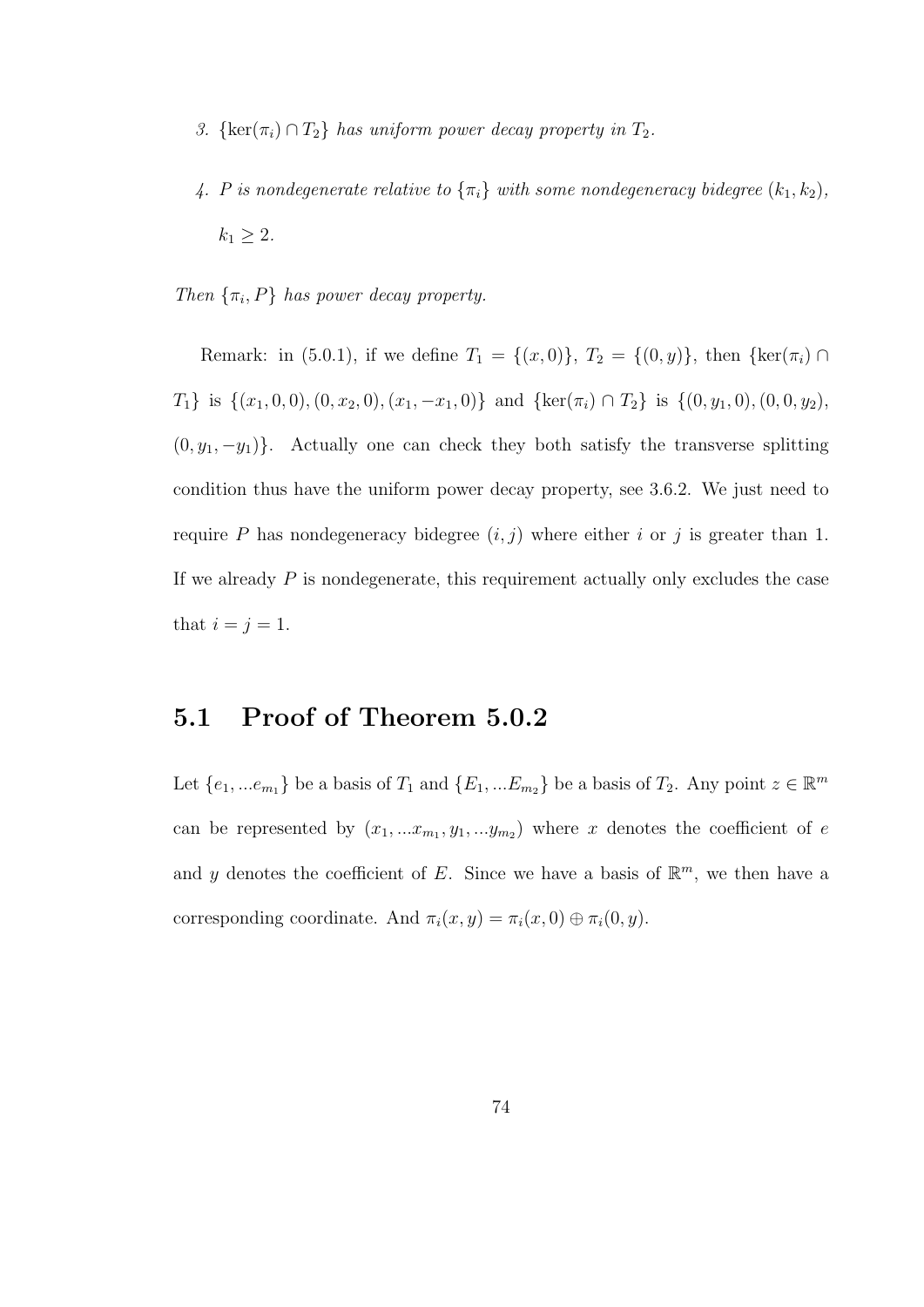Without loss of generality, we can reset the index as

$$
I_{\lambda} = \int e^{i\lambda P(x,y)} f_{11}(\pi_{11}(x,y))...f_{1k_1}(\pi_{1k_1}(x,y))...
$$

$$
f_{t1}(\pi_{t1}(x,y))...f_{tk_t}(\pi_{tk_t}(x,y))\eta(x,y)dxdy \quad (5.1.1)
$$

with  $\sum_{j=1}^t k_j = n, 1 \leq t$ . Here ker  $\pi_{ij} \cap T_1$  are identical for  $1 \leq j \leq k_i$ .

Denote  $A_i = \ker \pi_{ij} \cap T_1$ . Let  $\Sigma_i$  be any linear map with nullspace  $A_i \oplus \{0\}$ . There are two cases.

- (a) P is nondegenerate relative to  $\{\pi_{ij}, \Sigma_s\}, 1 \leq i, s \leq t, 1 \leq j \leq k_i$ .
- (b) P is degenerate relative to  $\{\pi_{ij}, \Sigma_s\}, 1 \leq i, s \leq t, 1 \leq j \leq k_i$ .

#### 5.1.1 First step: Reduction to lower dimensions

For case (a), notice  $\ker(\Sigma_i) \subset \ker(\pi_{ij})$ . Denote

$$
F_i(\Sigma_i(x,y)) = \prod_{j=1}^{k_i} f_{ij}(\pi_{ij}(x,y))
$$

for  $1 \leq i \leq t$ . We just need to show  $\{\Sigma_s, P\}$  has power decay property, that is,

$$
|\int e^{i\lambda P(x,y)} F_1(\Sigma_1(x,y))...F_t(\Sigma_t(x,y))\eta(x,y)dxdy| \leq C|\lambda|^{-\epsilon}\prod_{j=1}^t ||F_j||_{L^\infty}
$$
 (5.1.2)

holds for all  $F_j \in L^{\infty}(\Sigma_j(\mathbb{R}^m))$ . Since

$$
\prod_{j=1}^t ||F_j||_{L^{\infty}} \leq C \prod_{i=1}^t \prod_{j=1}^{k_i} ||f_{ij}||_{L^{\infty}}
$$

for some constant C only depends on the support of  $\eta$ , if we can show (5.1.2) holds, then we have  $I_{\lambda}$  has the power decay property.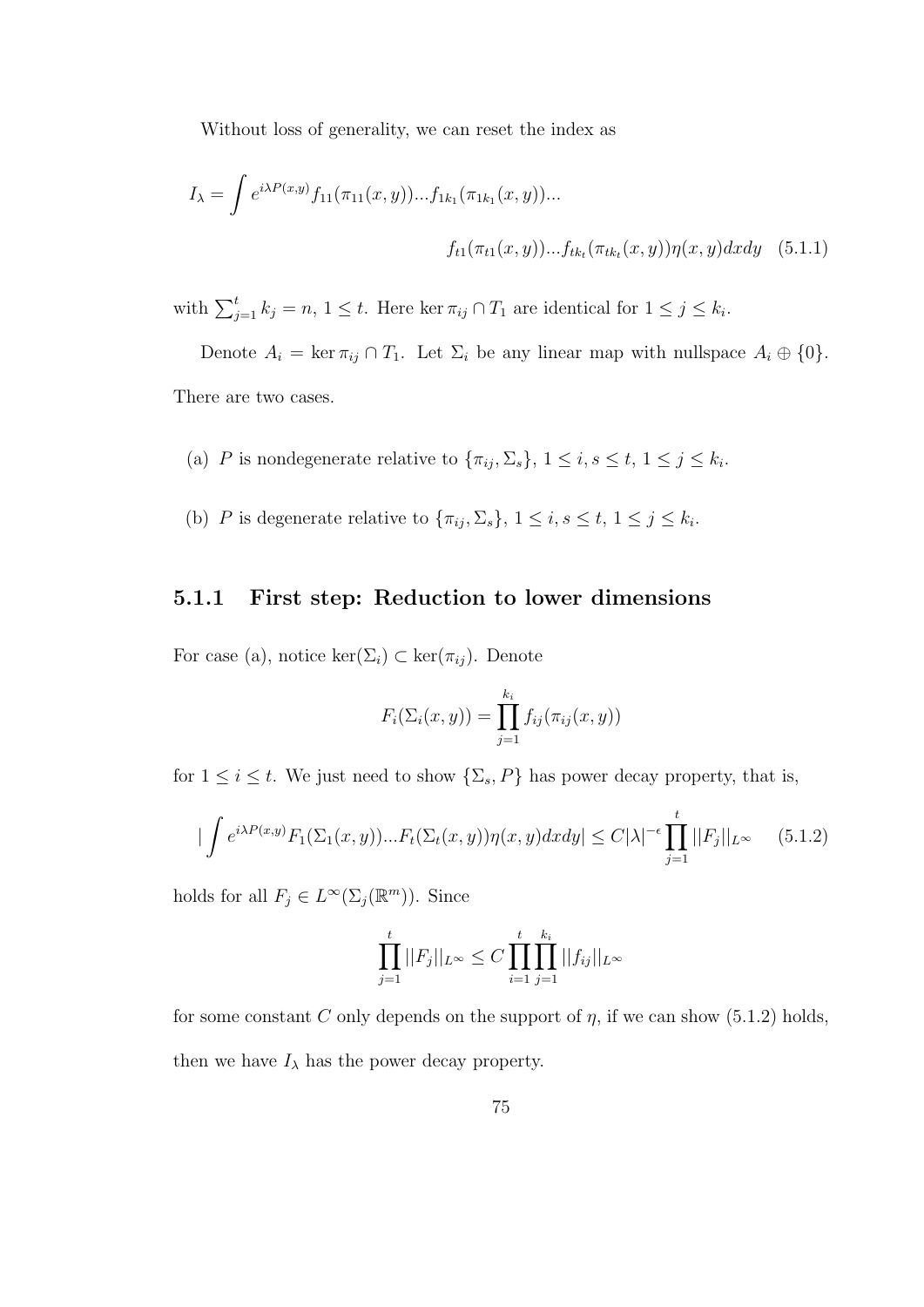Notice ker( $\Sigma_i$ ) ∩  $T_2 = \{0\}$ , 1 ≤ i ≤ t, by lemma 2.4.2, it suffices to show  $\{\ker(\Sigma_i) \cap T_1\}$  has uniform power decay property in  $T_1$ . By the definition of  $\Sigma_i$ ,  $\ker(\Sigma_i) \cap T_1 = \ker(\pi_{ij}) \cap T_1$ ,  $1 \leq j \leq k_i$ . By corollary 3.6.2 and condition (2), we know  $\{\ker(\Sigma_i) \cap T_1\}$  has uniform power decay property in  $T_1$ , thus (5.1.1) holds.

#### 5.1.2 Second step: Transverse splitting case

For case (b), since  $\ker(\Sigma_i) \subset \ker(\pi_{ij}), 1 \leq i \leq t, 1 \leq j \leq k_i$ , without loss of generality, we can write  $P = P_1(\Sigma_1(x, y)) + ... P_t(\Sigma_t(x, y))$ , where  $P_i$ ,  $0 \le i \le t$  are polynomials.

At least one of  $P_i \circ \Sigma_i$  is nondegenerate relative to  $\{\pi_{ij}\}, 1 \leq j \leq k_i$  with some nondegeneracy bidegree  $(k_1, k_2)$ ,  $k_1 \geq 2$ . Otherwise P will be degenerate to  $\{\pi_{ij}\},$ or with only nondegeneracy bidegree  $(k_1, k_2)$ ,  $k_1 \leq 1$ . Without loss of generality, we can assume  $P_1 \circ \Sigma_1$  is nondegenerate relative to  $\{\pi_{1j}\}, 1 \le j \le k_1$ , with some nondegeneracy bidegree  $(k_1, k_2)$ ,  $k_1 \geq 2$ . Notice  $\eta$  is compactly supported, so any slice of the support set is also compact. We can pick  $\eta_i(\Sigma_i(x, y))$  to be the bump function which equals 1 on the slice of the support of  $\eta$  and vanishes outside of a neighborhood of that slice. Then  $\eta(x, y)$  can be written as  $\prod_{i=1}^{t} \eta_i(\Sigma_i(x, y))\eta(x, y)$ , where  $\eta_i(\Sigma_i(x, y))$  is a smooth function with compact support whose  $L^{\infty}$  norm is bounded by an absolute constant. The integral (5.1.1) becomes

$$
\int \tilde{F}_1(\Sigma_1(x, y))...\tilde{F}_t(\Sigma_t(x, y))\eta(x, y)dxdy
$$
\n
$$
= \int (\int \tilde{F}_1^y(\Sigma_1(x, 0))...\tilde{F}_t^y(\Sigma_t(x, 0))\eta^y(x)dx)dy,
$$
\n(5.1.3)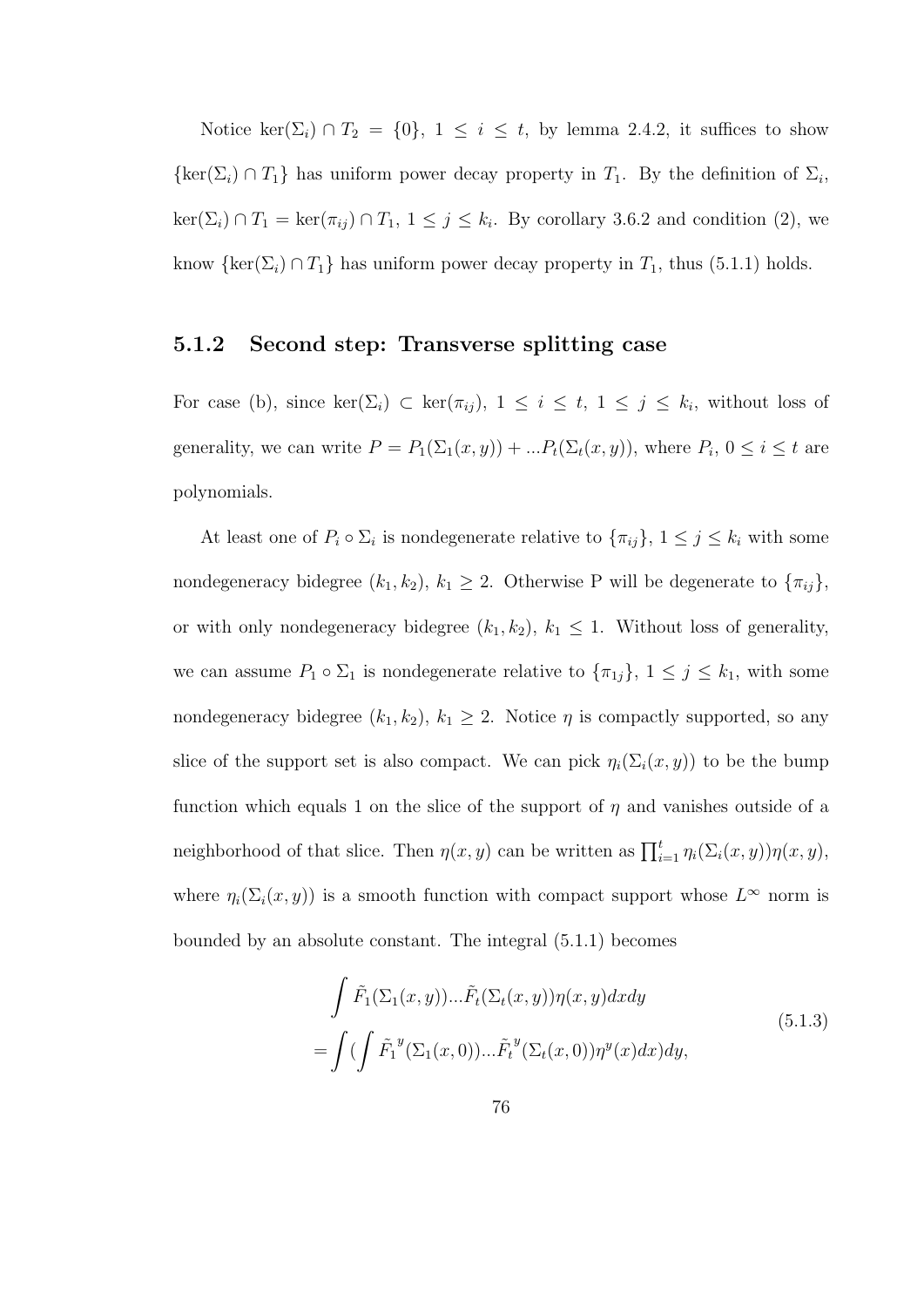where

$$
\tilde{F}_i^y(\Sigma_i(x,0)) = \tilde{F}_i(\Sigma_i(x,y)) = e^{i P_i(\Sigma_i(x,y))} \prod_{j=1}^{k_i} f_{ij}(\pi_{ij}(x,y)) \eta_i(\Sigma_i(x,y))
$$

for  $1 \leq i \leq t$ .

By condition (2),  $\{\ker(\Sigma_i) \cap T_1\}$  has the transverse splitting condition in  $T_1$ . That is, if we denote  $I = \{1, 2, ...t\}$  and  $\dim(\ker(\Sigma_a) \cap T_1) = \min_{i \in I} \dim(\ker(\Sigma_i) \cap T_1),$ then there is a partition  $I_1$ ,  $I_2$  of  $I \setminus \{a\}$  such that

$$
(m_1 - \dim(V_a)) + \sum_{j \in I_1} (m_1 - \dim(V_j)) \le m_1,
$$
  

$$
(m_1 - \dim(V_a)) + \sum_{j \in I_2} (m_1 - \dim(V_j)) \le m_1.
$$

Here  $V_j = \ker(\Sigma_j) \cap T_1$ .

If  $a \neq 1$ , we can assume  $1 \in I_1$ . Since  $\dim(\ker(\Sigma_a) \cap T_1) = \min_{i \in I} \dim(\ker(\Sigma_i) \cap T_1)$  $T_1$ ), if  $I'_1 = \{a\} \cup I_1 \setminus \{1\}$ , then  $I'_1, I_2$  is a partition of  $I \setminus \{1\}$  such that

$$
(m_1 - \dim(V_1)) + \sum_{j \in I'_1} (m_1 - \dim(V_j)) \le m_1,
$$
  

$$
(m_1 - \dim(V_1)) + \sum_{j \in I_2} (m_1 - \dim(V_j)) \le m_1
$$

still holds. Without loss of generality, we denote  $I'_1 = \{2, \ldots s\}, I_2 = \{s+1, \ldots t\}.$ 

Let  $U_1 = \ker \Sigma_2 \cap ... \cap \ker \Sigma_s$  and  $U_2 = \ker \Sigma_{s+1} \cap ... \cap \ker \Sigma_t$ . Let  $l_1$  be any linear map defined on  $\mathbb{R}^{m_1}$  with nullspace  $U_1$  and  $l_2$  be any linear map in  $\mathbb{R}^{m_1}$  with nullspace  $U_2$ . Let  $G_1(l_1(x, y)) = \prod_{i=2}^s \tilde{F}_i(\Sigma_i(x, y)), G_2(l_2(x, y)) = \prod_{i=s+1}^t \tilde{F}_i(\Sigma_i(x, y)).$ 

Using the same argument as in lemma 3.6.2, denote  $\tilde{F}_1$  $^{y}(\Sigma_{1}(x,0)) = \tilde{F}_{1}(\Sigma_{1}(x,y)),$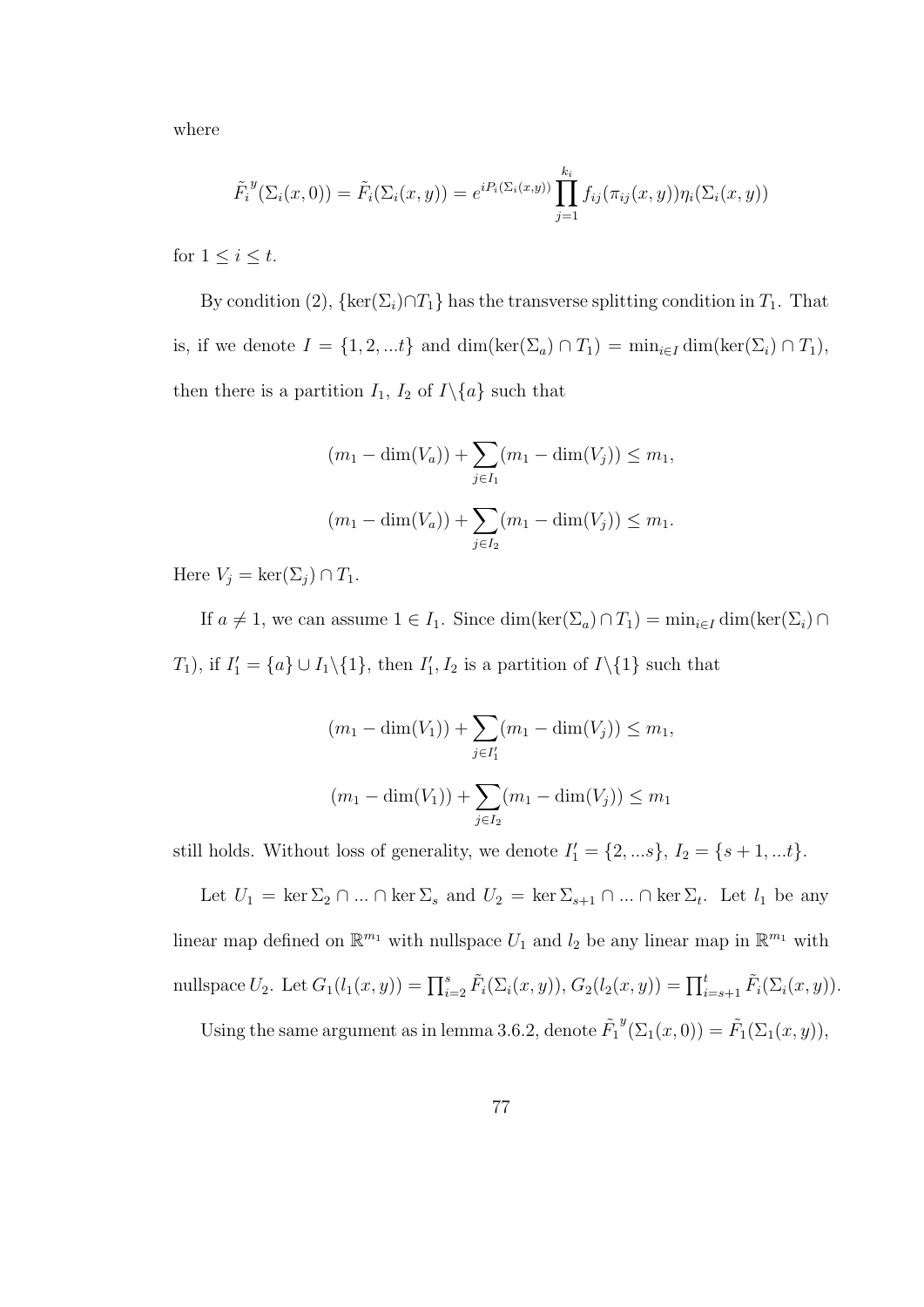$$
G_1^y(l_1(x,0)) = G_1(l_1(x,y)), G_2^y(l_2(x,0)) = G_2(l_2(x,y)). \text{ Then we have}
$$
  
(5.1.3) = 
$$
\int (\int \tilde{F}_1^y(\Sigma_1(x,0))G_1^y(l_1(x,0))G_2^y(l_2(x,0))\eta^y(x)dx)dy
$$

$$
\leq C \int ||\tilde{F}_1^y||_{L^{\infty}} ||\tilde{G}_1^y||_{L^2} ||\tilde{G}_2^y||_{L^2}dy
$$
(5.1.4)

for some constant C only depends on  $\eta$ . We should notice that since  $\eta$  is compactly supported, we can always assume  $G_i$  is compactly supported for for  $i = 1, 2$ . For any fixed y,

$$
\begin{aligned} ||\hat{G}_1^y||_{L^2} &= ||G_1^y||_{L^2} \\ &= \int |G_1(l(x,y))|^2 dx \\ &\leq & C \prod_{i=2}^s ||\tilde{F}_i(\Sigma_i(x,y))||_{L^\infty} \leq & C \prod_{i=2}^s \prod_{j=1}^{k_i} ||f_{ij}||_{L^\infty} .\end{aligned}
$$

Apply the same argument to  $G_2$ , we have

$$
(5.1.4) \le C \int ||\hat{\tilde{F}}_1^y||_{L^\infty} dy \cdot \prod_{i=2}^t \prod_{j=1}^{k_i} ||f_{ij}||_{L^\infty}.
$$

In the next section, we will show  $\int ||\hat{F}_1^{\hat{y}}||$  $\|\tilde{f}_1^y\|_{L^\infty}dy \ \le\ c|\lambda|^{-\delta}\prod_{j=1}^{k_1}||f_{1j}||_{L^\infty}\ \ \text{for\ some}$  $\delta > 0$ .

#### 5.1.3 Third step: Phase function with a special form

For any  $\epsilon > 0$ , by the definition of  $L^{\infty}$ , we can pick a  $\theta(\lambda, y, \epsilon)$  such that

$$
\int ||\hat{F}_1^y||_{L^\infty} dy \le \int \left| \int e^{iP_1(\Sigma_1(x,y))} \prod_{j=1}^{k_1} f_{1j}(\pi_{1j}(x,y)) e^{i\Sigma_1(x,0) \cdot \theta(\lambda,y,\epsilon)} \right|
$$

$$
\eta_1(\Sigma_1(x,y)) d\Sigma_1(x,0) | dy + C\epsilon. \quad (5.1.5)
$$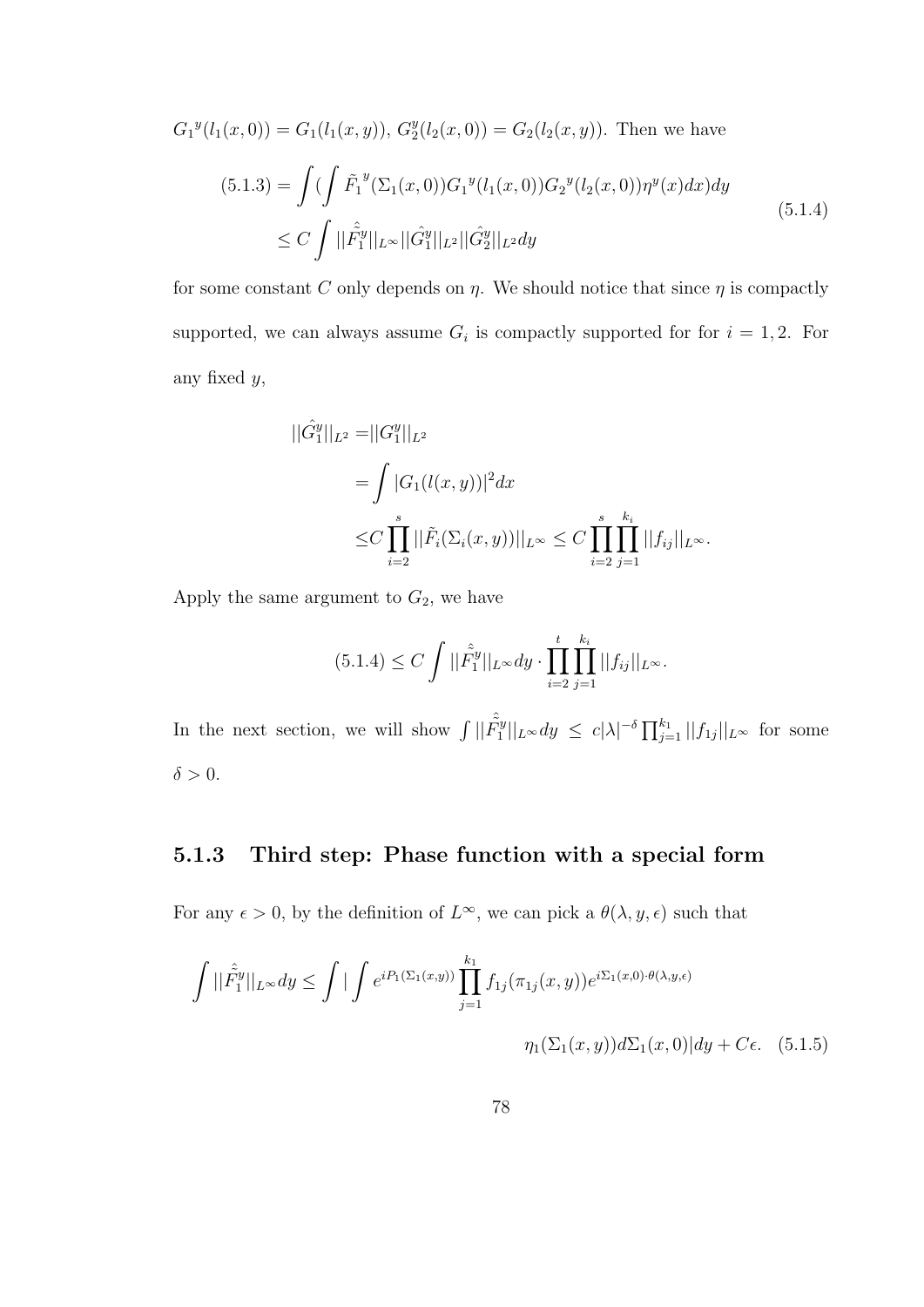Notice the oscillatory integral on the right hand side has a phase function with a special form. Though we do not have any information of  $\theta$ , when fixed y, the phase function is still a polynomial of  $x$ .

Denote  $m_1 - \dim(\ker(\Sigma_1) \cap T_1) = s$ . Without loss of generality, we can assume  $\ker(\Sigma_1) \cap T_1 = \{(0, ...0, x_{s+1}, ... x_{m_1}, 0..0) | x_i \in \mathbb{R}, s+1 \le i \le m_1\}.$  Since  $\ker(\Sigma_1) \cap$  $T_1 = \ker \pi_{1j} \cap T_1$  for  $1 \leq j \leq k_1$ , up to a linear transformation, we can identify  $\Sigma_1(x, y)$  with the projection  $(x_1, ... x_{m_1}, y) \to (x_1, ... x_s, y), \pi_{1j}(x, 0) = (x_1, ... x_s, 0)$ for  $1 \leq j \leq k_1$ . So we deal with

$$
(5.1.5) = \int \left| \int e^{i\lambda P_1(x_1,...x_s,y)} f_{11}(\pi_{11}(x,y))...f_{1k_1}(\pi_{1k_1}(x,y)) \eta_1(x,y) \right|
$$
  

$$
e^{i \sum_{1 \le j \le s} x_j \cdot \theta_j(\lambda,y,\epsilon)} dx_1...dx_s| dy
$$
  

$$
= \int e^{i\lambda P_1(x_1,...x_s,y)} f_{11}(\pi_{11}(x,y))...f_{1k_1}(\pi_{1k_1}(x,y)) \eta_1(x,y)
$$
  

$$
e^{i \sum_{1 \le j \le s} x_j \cdot \theta_j(\lambda,y,\epsilon)} g(y) dx_1...dx_s dy. \quad (5.1.6)
$$

Here  $||g||_{L^{\infty}} = 1$ . Since  $\eta_1$  is compactly supported, we can assume g is compactly supported. Denote  $P_{1,k_1k_2}$  as the homogeneous part of  $P_1$  with bidegree  $(k_1, k_2)$ . Notice  $e^{i\lambda \sum_{k_2} \sum_{k_1 \leq 1} P_{1,k_1k_2}(x,y)}$  can be decomposed into  $e^{i \sum_{j=1}^s x_j \cdot \theta_j(\lambda,y,\epsilon)} g(y)$ . So without loss of generality, we can assume  $P_1 = \sum_{k_2} \sum_{k_1 \geq 2} P_{1,k_1k_2}$ .

We now consider the case where  $s \geq 2$ . If  $s = 1$ , one can jump to the fourth step. Let  $L_r$  be the projection from  $(x_r, ...x_s, y)$  to  $(x_{r+1}, ...x_s, y), 1 \leq r \leq s-1$ . Every time we'll check if  $P_1$  is nondegenerate relative to  $\{L_r, \pi_{1j}\}, 1 \le j \le k_1$ . We'll show  $r = 1$  as an example. There are two cases: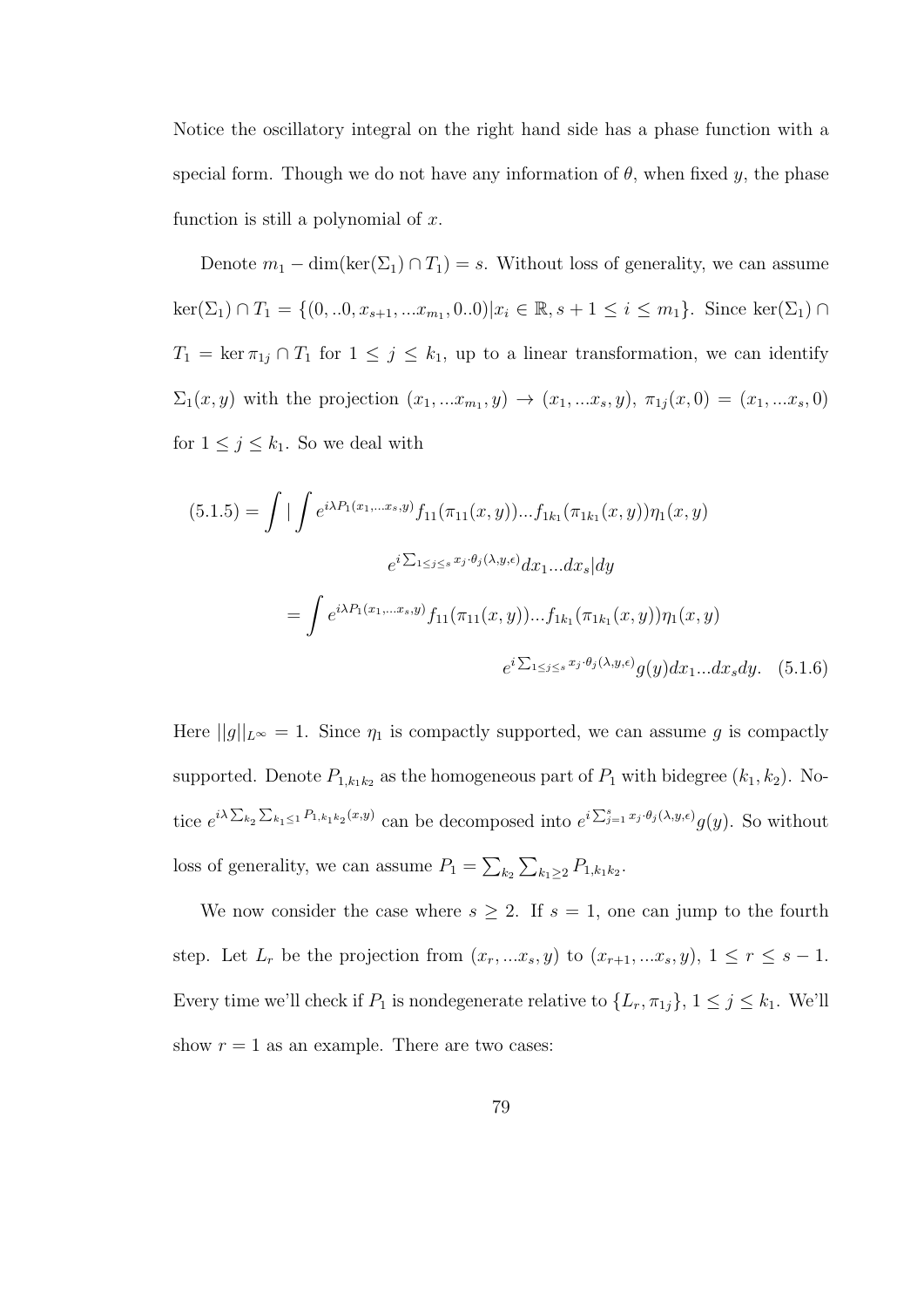- (I)  $\sum_{k_2} \sum_{k_1 \geq 2} P_1(x_1, \ldots, x_s, y)$  is nondegenerate with respect to  ${L_1, \pi_{1j}}, 1 \leq j \leq k_1.$
- (II)  $\sum_{k_2} \sum_{k_1 \geq 2} P_1(x_1, ... x_s, y)$  is degenerate with respect to  $\{L_1, \pi_{1j}\}, 1 \leq j \leq k_1$ .

For case  $(I)$ , we just need to show

$$
|I_{\lambda}| = \left| \int e^{i\lambda P_1(x_1, \dots, x_s, y)} f_{11}(\pi_{11}(x, y)) \dots f_{1k_1}(\pi_{1k_1}(x, y)) \eta_1(x, y) e^{ix_1 \cdot \theta_1(\lambda, y, \epsilon)} \right|
$$
  

$$
G(x_2, \dots, x_s, y) dx_1 \dots dx_s dy \right|
$$
  

$$
\leq C |\lambda|^{-\epsilon} \prod_{i=1}^{k_1} ||f_{1i}||_{L^{\infty}} ||G||_{L^{\infty}}
$$

holds true for any function  $f_{1i}$ , G such that  $||f_{1j}||_{L^{\infty}} \leq 1$  and  $||G||_{L^{\infty}} \leq 1$ . Notice

$$
|I_{\lambda}| \leq \left(\int \left| \int e^{i\lambda P_1(x_1,\ldots,x_s,y)} f_{11}(\pi_{11}(x,y)) \ldots f_{1k_1}(\pi_{1k_1}(x,y)) \eta_1(x,y) \right| \right. \\
\left. e^{ix_1 \cdot \theta_1(\lambda,y,\epsilon)} dx_1 \right|^2 dx_2 \ldots dx_s dy^{\frac{1}{2}} \cdot ||G||_{L^2}.
$$

We just need to deal with the following

$$
\int \left| \int e^{i\lambda P_1(x_1,...x_s,y)} f_{11}(\pi_{11}(x,y))...f_{1k_1}(\pi_{1k_1}(x,y)) \eta_1(x,y) \right|
$$
  

$$
e^{ix_1 \cdot \theta_1(\lambda,y,\epsilon)} dx_1 |^2 dx_2...dx_s dy
$$
  

$$
= \int \left( \int e^{i\lambda P_1^z(x,y)} \prod_{j=1}^{k_1} f_{1j}^z(\pi_{1j}(x,y)) \eta_1^z(x,y) r^z(y) dx dy \right) dz.
$$

where  $P_1^z(x, y) = P_1(x, y) - P_1(x_1 + z, x_2, ... x_s, y),$ 

 $f_{1j}^{z}(\pi_{1j}(x,y)) = f_{1j}(\pi_{1j}(x,y))\overline{f}_{1j}(\pi_{1j}(x_{1}+z,x_{2},...x_{s},y)),$  for  $1 \leq j \leq k_{1}, \eta_{1}^{z}(x,y) =$  $\eta_1(x, y)\bar{\eta}_1(x_1 + z, x_2, ... x_s, y), r^z(y) = e^{-i\lambda z \cdot \theta_1(\lambda, y, \epsilon)}.$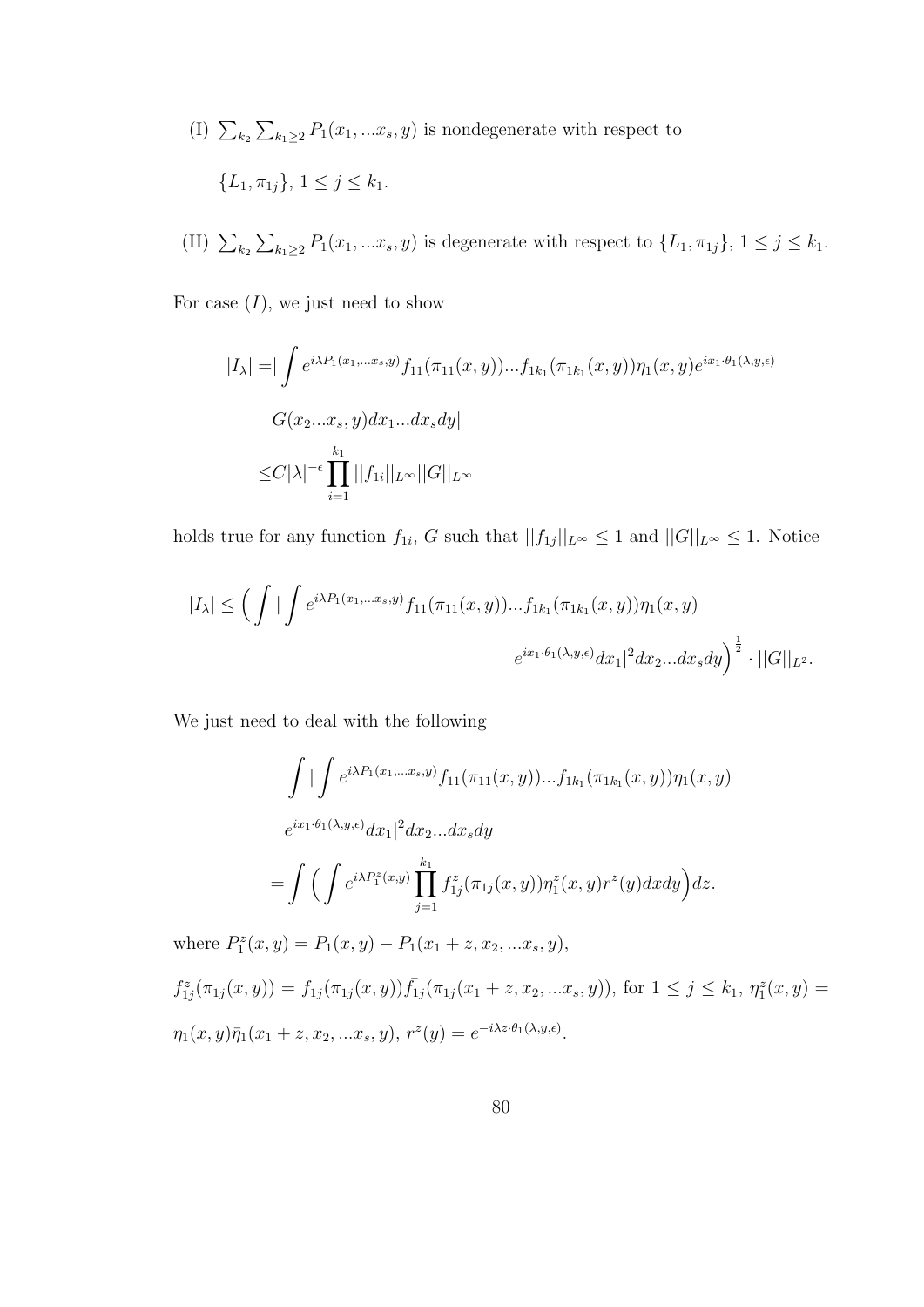We will use the notation  $\Lambda_2$  as the projection from  $\mathbb{R}^{s+m_2} \to \mathbb{R}^{m_2}$  :  $(x_1, ... x_s, y) \to$ (y). We want to show  $||P_1^z(x,y)||_{nd(\pi_{1j},\Lambda_2,1\leq j\leq k_1)} \geq C|\lambda|^{-\rho'}$  as a function of z except for a set of measure  $C|\lambda|^{-\rho''}$ . By the same argument as in theorem 2.3.1 and the assumption that P is nondegenerate relative to  $\{x_2, \ldots x_s, y\}$ , it suffices to show  $\partial P_1(x,y)$  $\frac{\gamma_1(x,y)}{\partial x_1}$  is nondegenerate relative to  $\{\pi_{1j}, \Lambda_2\}, 1 \le j \le k_1$ . To prove this, assume it is degenerate, then there exists polynomials  $q_i$ ,  $0 \le i \le k_1$  such that  $\frac{\partial P_1(x,y)}{\partial x_1} = q_0(y) +$  $\sum_{i=1}^{k_1} q_i(\pi_{1i}(x, y))$ . Then  $P_1(x, y) = Q_0(x_2...x_s, y) + x_1 \cdot q_0(y) + \sum_{i=1}^{k_1} Q_i(\pi_{1i}(x, y)),$ for some polynomials  $Q_i$ ,  $0 \leq i \leq k_1$ , which contradicts the assumption that  $P_1$  is nondegenerate relative to  ${\lbrace \pi_{1j}, L_1 \rbrace}$ ,  $1 \leq j \leq k_1$  with some nondegneracy bidegree  $(k_1, k_2), k_1 \geq 2.$ 

So now it suffices to show  $\{\pi_{1j}, \Lambda_2\}$ ,  $1 \leq j \leq k_1$  has uniform power decay. For fixed  $z$ , there are two cases.

1. 
$$
r^z(y)
$$
 splits into  $e^{iR(y)} \prod_{j=1}^{k_1} \pi_{1j}(0, y)$  given  $|\lambda|^{-\sigma}$ .

2.  $r^z(y)$  does not split into  $e^{iR(y)} \prod_{j=1}^{k_1} \pi_{1j}(0, y)$  given  $|\lambda|^{-\sigma}$ .

For case 1, since  $ker(\pi_{1j}) \subset ker(\pi_{1j} \circ \Lambda_2)$ , any polynomial defined on  $\pi_{1j} \circ \Lambda_2(\mathbb{R}^m)$ can be "absorbed" into some polynomial defined on  $\pi_{1j}(\mathbb{R}^m)$ . By the definition of nondegeneracy norm, we have

$$
||P_1^z(x,y) - R(y)||_{nd(\pi_{1j},1 \le j \le k_1)} \ge ||P_1^z(x,y)||_{nd(\Lambda_2,\pi_{1j},1 \le j \le k_1)}.
$$

Thus the problem is reduced to show  $\{\pi_{1j}\}_{j=1}^{k_1}$  has uniform power decay, which is given by condition 3.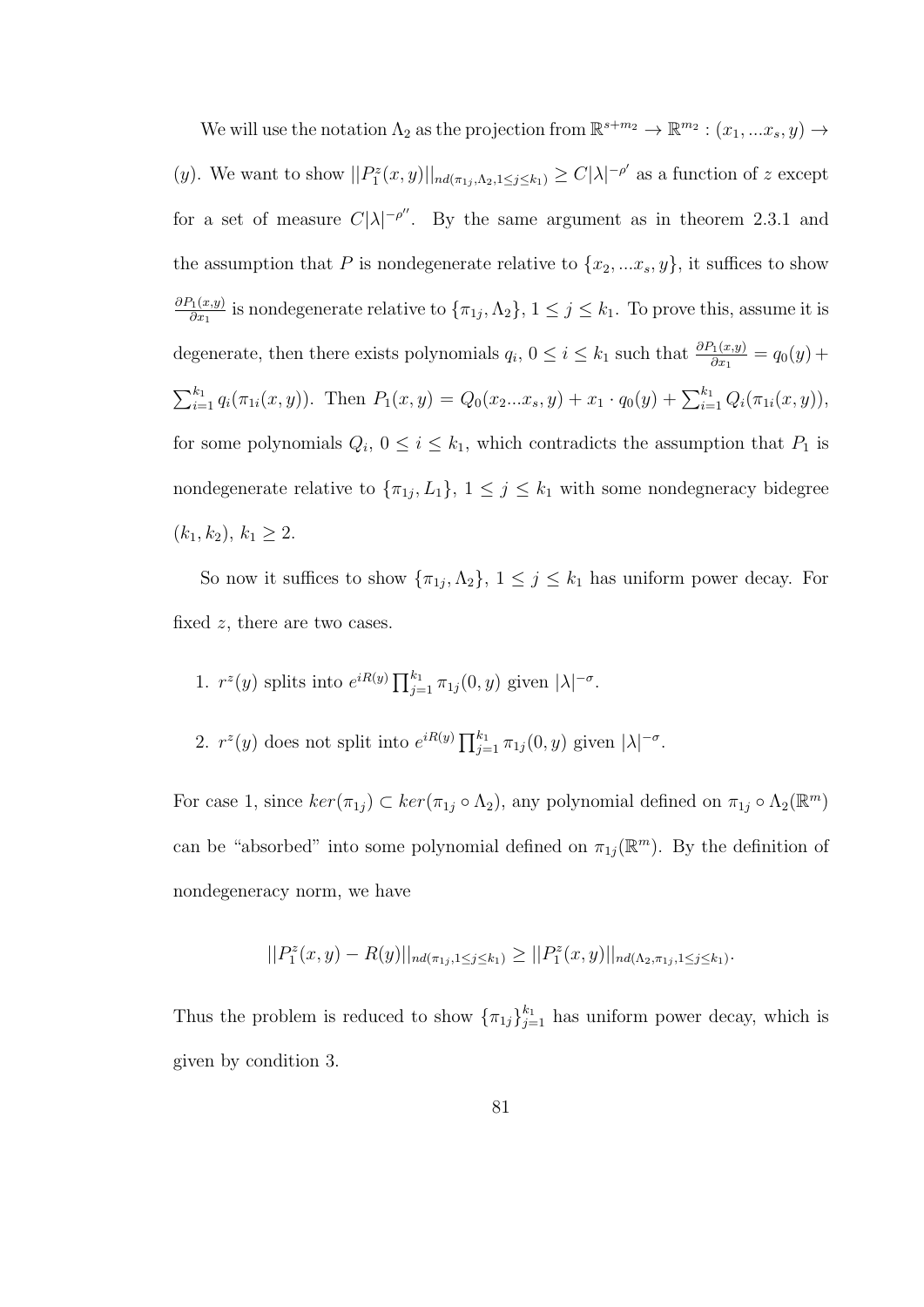If it is case 2, we have

$$
\begin{split}\n&\int e^{i\lambda P_1^z(x,y)} \prod_{j=1}^{k_1} f_{1j}^z(\pi_{1j}(x,y)) \eta_1^z(x,y) r^z(y) dx dy \\
&\leq \int \left| \int e^{i\lambda P_1^{x,z}(y)} \prod_{j=1}^{k_1} f_{1j}^{x,z}(\pi_{1j}(0,y)) \eta_1^{x,z}(y) r^z(y) dy \right| dx \\
&\leq C |\lambda|^{-\sigma} \prod_{i=1}^{k_1} ||f_{1i}||_{L^{\infty}}.\n\end{split}
$$

The last inequality is proved by the assumption that  $r^2(y)$  does not split into  $e^{iR(y)} \prod_{j=1}^{k_1} \pi_{1j}(0, y)$  given  $|\lambda|^{-\sigma}$ .

So whether  $r^z(y)$  splits,  $\{\pi_{1j}, \Lambda_2\}$ ,  $1 \leq j \leq k_1$  always has uniform power decay property.

#### 5.1.4 Fourth step: Reduction to the codimension one case

We now consider case  $(II)$ , that is,  $\sum_{k_2} \sum_{k_1 \geq 2} P_1(x_1, \ldots, x_s, y)$  is degenerate with respect to  $\{L_1, \pi_{1j}\}, 1 \le j \le k_1$ . Without loss of generality, we can assume

$$
\sum_{k_2} \sum_{k_1 \ge 2} P_1(x_1, \dots, x_s, y) = \sum_{k_2} \sum_{k_1 \ge 2} P_1(x_2, \dots, x_s, y)
$$
  
(5.1.6) = 
$$
\int \left( \int e^{i\lambda \sum_{k_2} \sum_{k_1 \ge 2} P_1(x_2, \dots, x_s, y)} \prod_{i=1}^{k_1} f_{1i}^{x_1}((x_2, \dots, x_s, 0) + \pi_{1i}(0, y)) \right)
$$

$$
\eta_1^{x_1}(x_2, \dots, x_s, y) e^{i \sum_{2 \le j \le s} x_j \cdot \theta_j(\lambda, y, \epsilon)} g^{x_1}(y) dx_2 \dots dx_s dy \Big) dx_1,
$$

where  $f_{1i}^{x_1}(x_2,...x_s,y) = f_{1i}(\pi_{1i}(x,0) + \pi_{1i}(0,y)) = f_{1i}((x_1,...x_s,0) + \pi_{1i}(0,y)), 1 \leq$  $i \leq k_1, g^{x_1}(y) = g(y)e^{ix_1 \cdot \theta_1(\lambda, y, \epsilon)}, \eta_1^{x_1}(x_2...x_s, y) = \eta_1(x, y).$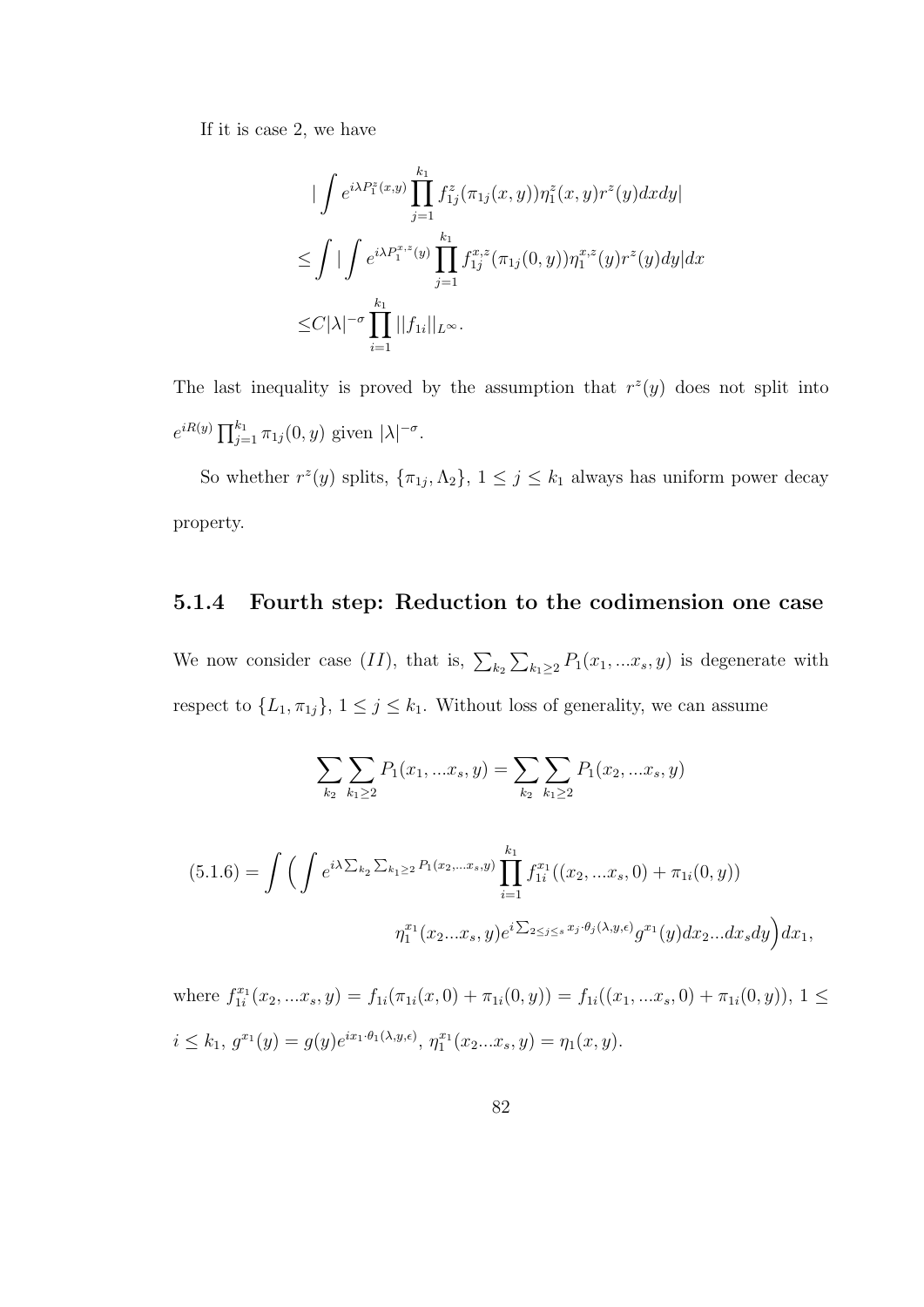We will prove  $\sum_{k_2} \sum_{k_1 \geq 2} P_{1,k_1k_2}(x_2,...x_s, y)$  must be nondegenerate relative to  ${L_1 \circ \pi_{1j}}, 1 \leq j \leq k_1$ , with some nondegeneracy bidegree  $(k_1, k_2)$ ,  $k_1 \geq 2$ . Since

$$
\ker(L_1 \circ \pi_{1j}) \cap T_1 = \{ (x_1, 0.0, x_{s+1}, \dots, x_{m_1}, 0.0) | x_i \in \mathbb{R}, s+1 \le i \le m_1 \},
$$
  

$$
\ker(\pi_{1j}) \cap T_2 = \ker(L_1 \circ \pi_{1j}) \cap T_2,
$$

we have  $\ker(\pi_{1j}) \subset \ker(L_1 \circ \pi_{1j})$ , so any polynomial in  $L_1 \circ \pi_{1j}$  can also be viewed as a polynomial in  $\pi_{1j}$ . So if  $\sum_{k_2} \sum_{k_1 \geq 2} P_{1,k_1k_2}(x_2,...x_s, y)$  is degenerate relative to  ${L_1 \circ \pi_{1j}}, 1 \leq j \leq k_1$ , then  $P_1$  must be degenerate relative to  ${\pi_{1j}}$ ,  $1 \leq j \leq k_1$  or nondegenerate relative to  $\{\pi_{1j}\}$  but with nondedegeneracy bidegree  $(k_1, k_2)$ ,  $k_1 \leq$ 1, contradicting the assumption of  $P_1$ . So  $\sum_{k_2} \sum_{k_1 \geq 2} P_{1,k_1k_2}(x_2,...x_s,y)$  must be nondegenerate relative to  $\{L_1 \circ \pi_{1j}\}, 1 \leq j \leq k_1$ , with some nondegeneracy bidegree  $(k_1, k_2), k_1 \geq 2.$ 

If we can show the following

$$
|I_{\lambda}| = \left| \int e^{i\lambda \sum_{k_2} \sum_{k_1 \ge 2} P_{1,k_1k_2}(x_2...x_s,y)} \prod_{i=1}^{k_1} f_{1i}^{x_1}((0, x_2, ... x_s, 0) + \pi_{1i}(0, y)) \right|
$$
  

$$
\eta_1^{x_1}(x_2...x_s, y) e^{i \sum_{2 \le j \le s} x_j \cdot \theta_j(\lambda, y, \epsilon)} g^{x_1}(y) dx_2...dx_s dy|
$$
  

$$
\le C|\lambda|^{-\delta'} \prod_{i=1}^{k_1} ||f_{1i}^{x_1}||_{L^{\infty}} ||g^{x_1}||_{L^{\infty}}
$$

holds for some uniform  $\delta' > 0$  for any fixed  $x_1$  with the constant independent of  $x_1$ , then (5.1.6) has power decay property.

Keep repeating the above argument, that is, checking the following conditions for every  $1 \le r \le s - 1$ . Here  $L_r : (x_r, ... x_s, y) \to (x_{r+1}, ... x_s, y)$ .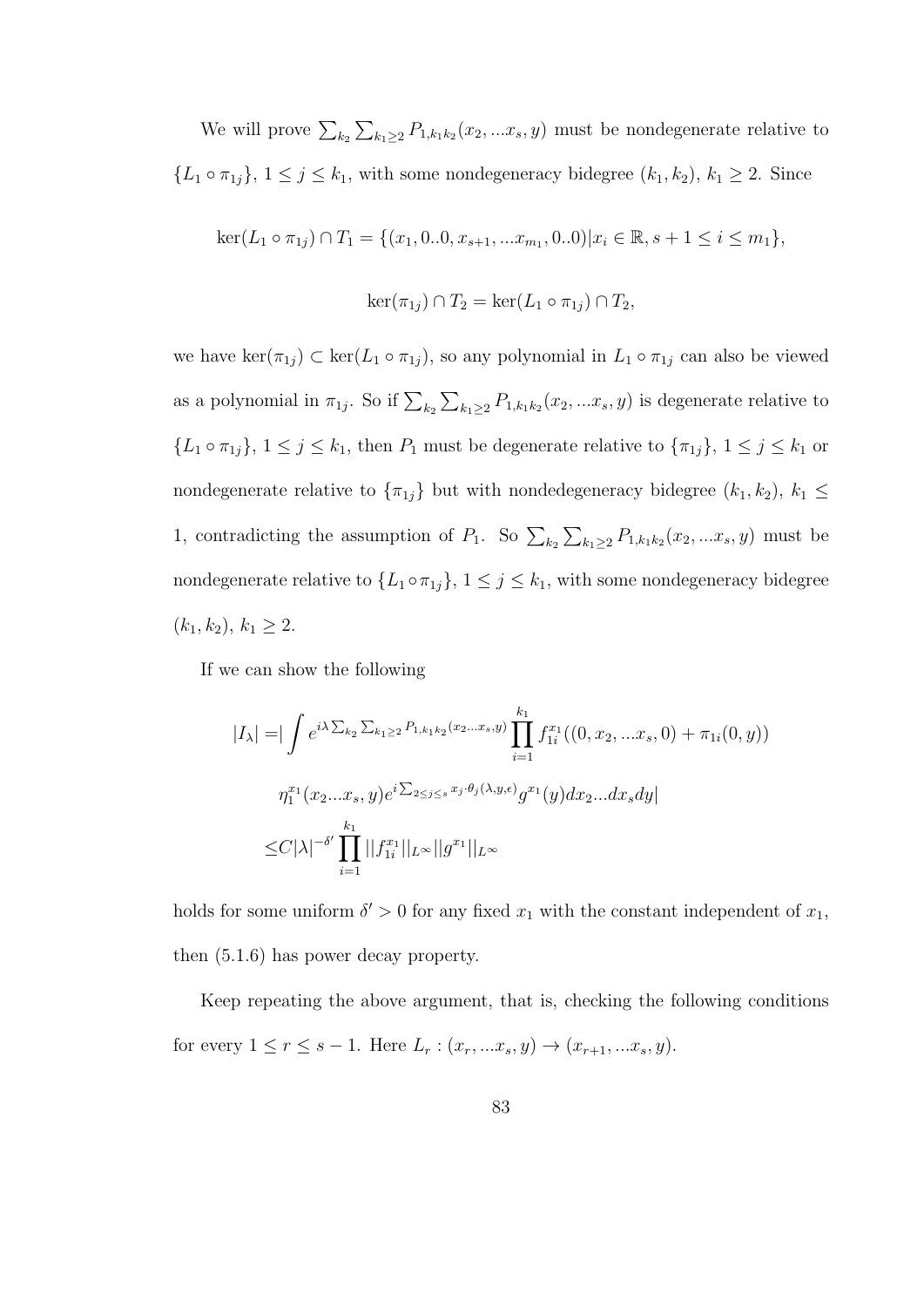- (I)  $\sum_{k_2} \sum_{k_1 \geq 2} P_1(x_r, \ldots, x_s, y)$  is nondegenerate with respect to  ${L_r, \pi_{1i}}, 1 \leq j \leq k_1.$
- (II)  $\sum_{k_2} \sum_{k_1 \geq 2} P_1(x_r, \ldots, x_s, y)$  is degenerate with respect to  $\{L_r, \pi_{1j}\}, 1 \leq j \leq k_1$ .

If it is case  $(I)$ , we repeat the argument in the second and third step. If it is case (II), the problem is reduced to checking if  $\{L_r \circ \pi_{ij}\}\)$  has uniform power decay property in the ambient space  $\mathbb{R}^{s-r+m_2}$ .

We end up with showing

$$
\begin{split}\n&\left|\int \int e^{i\lambda \sum_{k_2} \sum_{k_1 \ge 2} P_{1,k_1k_2}(x_s,y)} \prod_{i=1}^{k_1} f_{1i}^{\tilde{x}}((0,...0,x_s,0) + \pi_{1i}(0,y))\n\right. \\
&\left.\eta_1^{\tilde{x}}(x_s,y)e^{ix_s \cdot \theta_s(\lambda,y,\epsilon)} g^{\tilde{x}}(y)dx_s dy\right| \\
&\le C|\lambda|^{-\delta} \prod_{i=1}^{k_1} ||f_{1i}||_{L^{\infty}} \cdot ||g^{\tilde{x}}||_{L^{\infty}}\n\end{split}
$$
\n
$$
(5.1.7)
$$

Here  $\tilde{x} = (x_1, ... x_{s-1}), \eta_1^{\tilde{x}} = \eta_1(x_1, ... x_{s-1}, x_s, y),$ 

$$
f_{1i}^{\tilde{x}} = f_{1i}(\pi_{1i}(x_1, ... x_{s-1}, x_s, y)),
$$
  

$$
g^{\tilde{x}}(y) = g(y)e^{i\sum_{j=1}^{s-1} x_j \cdot \theta_j(\lambda, y, \epsilon)}
$$

with fixed  $x_1, ... x_{s-1}$ .

If we denote

$$
h^{\tilde{x}}(y) = \int e^{i\lambda P_1(x_s, y)} \prod_{i=1}^{k_1} f_{1i}^{\tilde{x}}((0, ...0, x_s, 0) + \pi_{1i}(0, y)) e^{x_s \cdot \theta_s} \eta_1^s(x, y) dx_s,
$$

by the same argument, we have

$$
(5.1.7) \le C \int \left( \int e^{i\lambda P_1^z(x_s, y)} \prod_{j=1}^{k_1} f_{1j}^{\tilde{x},z}(\pi_{1j}(x_s, y)) \eta_1^{\tilde{x},z}(x_s, y) r^z(y) dx_s dy \right) dz,
$$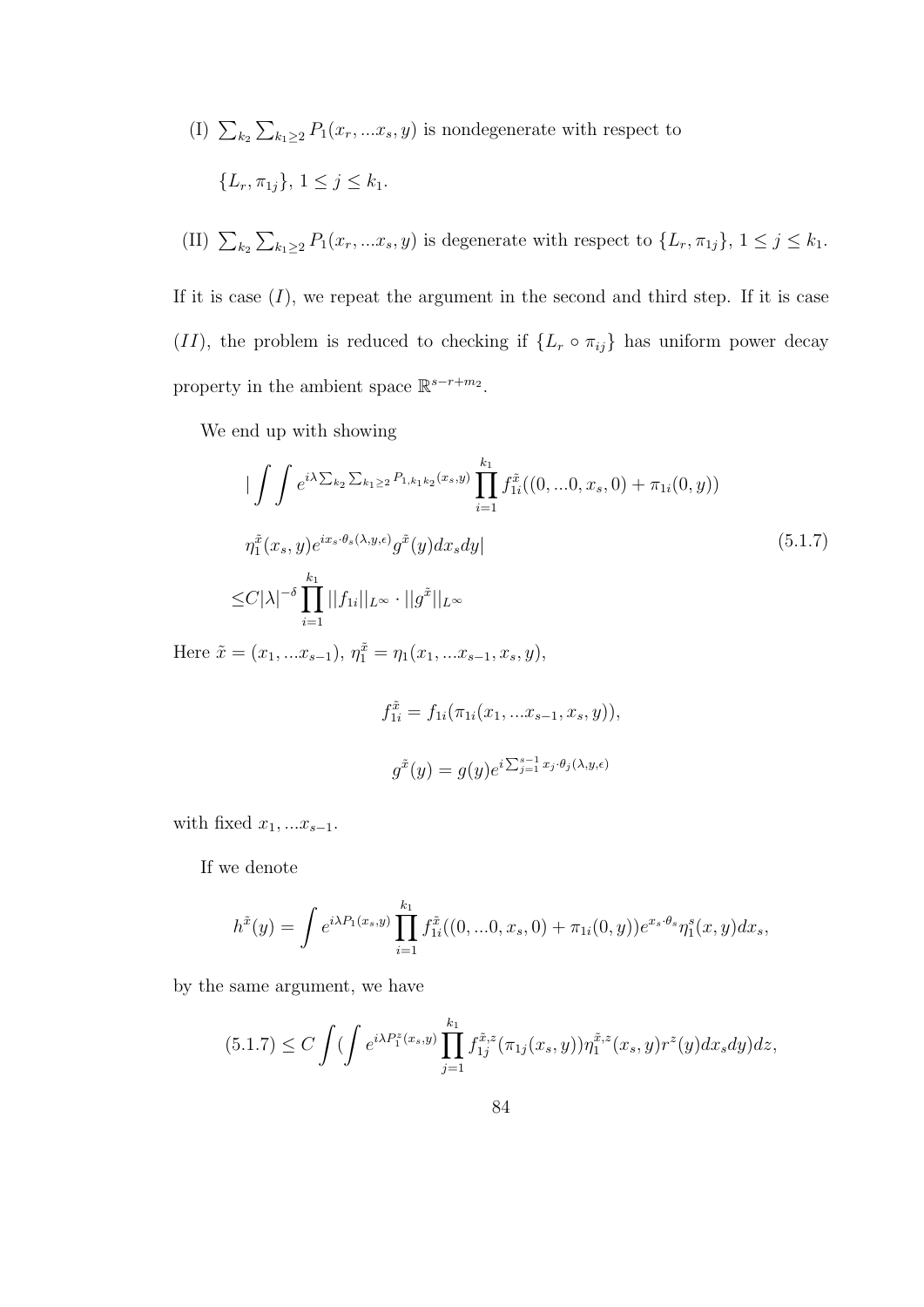where  $P_1^z(x_s, y) = P_1(x_s, y) - P_1(x_s + z, y),$ 

$$
f_{1j}^{\tilde{x},z}(\pi_{1j}(x_s,y)) = f_{1j}^{\tilde{x}}(\pi_{1j}(x_s,y)) \cdot \bar{f}_{1j}^{\tilde{x}}(\pi_{1j}(x_s+z,y)),
$$

for  $1 \le j \le k_1, \, \eta_1^{\tilde{x},z}$  $I_1^{\tilde{x},z}(x_s,y) = \eta_1^{\tilde{x}}(x_s,y)\overline{\eta}_1^{\tilde{x}}(x_s+z,y), r^z(y) = e^{-i\lambda z \cdot \theta_s(\lambda,y,\epsilon)}.$ 

Notice now the ambient space is  $\mathbb{R}^{m_2+1} = \{(x_s, y)|x_s \in \mathbb{R}, y \in \mathbb{R}^{m_2}\}\.$  We will still use the notation  $\Lambda_2$  as the projection from  $\mathbb{R}^{m_2+1} \to \mathbb{R}^{m_2} : (x_s, y) \to (y)$ . By the same argument, to prove  $P_1^z$  has nondegeneracy norm greater than or equal to  $|\lambda|^{\delta'}$  for some  $\delta' > 0$ , except some possible subset of z with small measure, we only need to show  $\frac{\partial P_1(x_s,y)}{\partial x_s}$  is nondegenerate relative to  $\{\pi_{1j},\Lambda_2\}, 1 \leq j \leq k_1$ . If it is degenerate, we can check  $P_1$  is nondegenerate relative to  $\{\pi_{1j}\}, 1 \le j \le k_1$  with only nondegneracy bidegree  $(k_1, k_2)$ ,  $k_1 \leq 1$ .

Now it is only left to show  $\{\Lambda_2, L_{s-1} \circ \pi_{1j}\}$  has the uniform power decay property. Notice the range space of  $\Lambda_2$  is a codimension 1 subspace of the ambient space. By lemma 2.3.1 and 2.4.2, { $\ker(\pi_{1j}) \cap T_2$ } has uniform power decay property can imply

$$
\int \int e^{i\lambda P_1^z(x_s, y)} \prod_{j=1}^{k_1} f_{1j}^{\tilde{x},z}(\pi_{1j}(x_s, y)) \eta_1^{\tilde{x},z}(x_s, y) r^z(y) dx_s dy
$$

has uniform power decay for every fixed  $z$ , which is proved by condition  $(3)$ .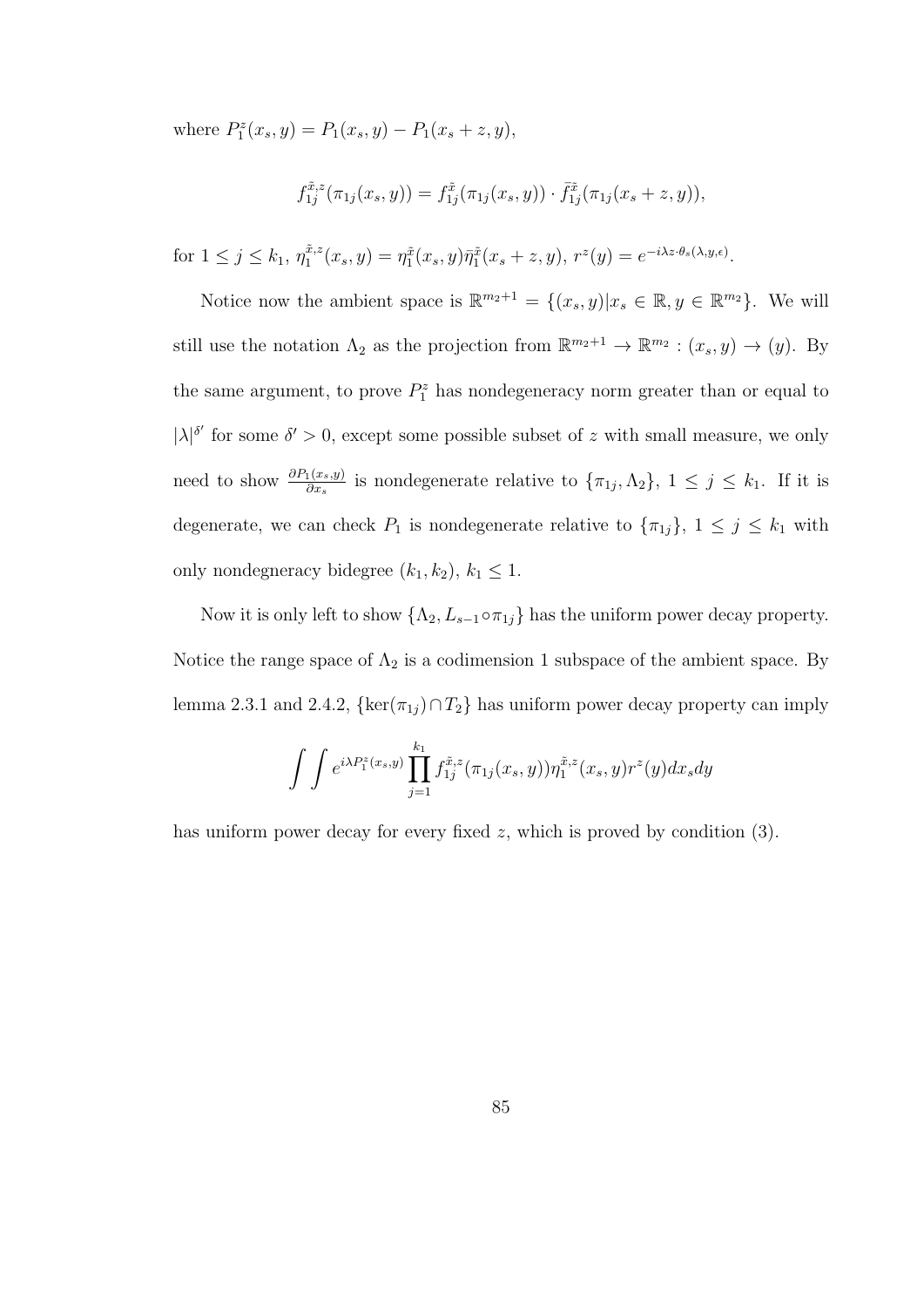# Bibliography

- [1] J. Bennett, T. Carbery and T. Tao, On the multilinear restriction and Kakeya conjectures, Acta. Math. 196(2006), pp.261-302.
- [2] J. Bourgain and L. Guth, Bounds on oscillatory integral operators based on multilinear estimates, Geom. Funct. Anal. 21(2011), no.6, pp.1239-1295.
- [3] A. Carbery, M. Christ, and J. Wright, Multidimensional van der Corput and sublevel set estimates, J. Amer. Math. Soc. 12(1999), pp.981-1051.
- [4] L. Carleson and P. Sjölin, *Oscillatory integrals and a multiplier problem for the* disc, Studia. Math. 44(1972), pp.287-299.
- [5] M. Christ, Multilinear Oscillatory Integrals Via Reduction of Dimension, preprint.
- [6] M. Christ, Bounds for multilinear sublevel sets via Szemeredi's theorem, preprint.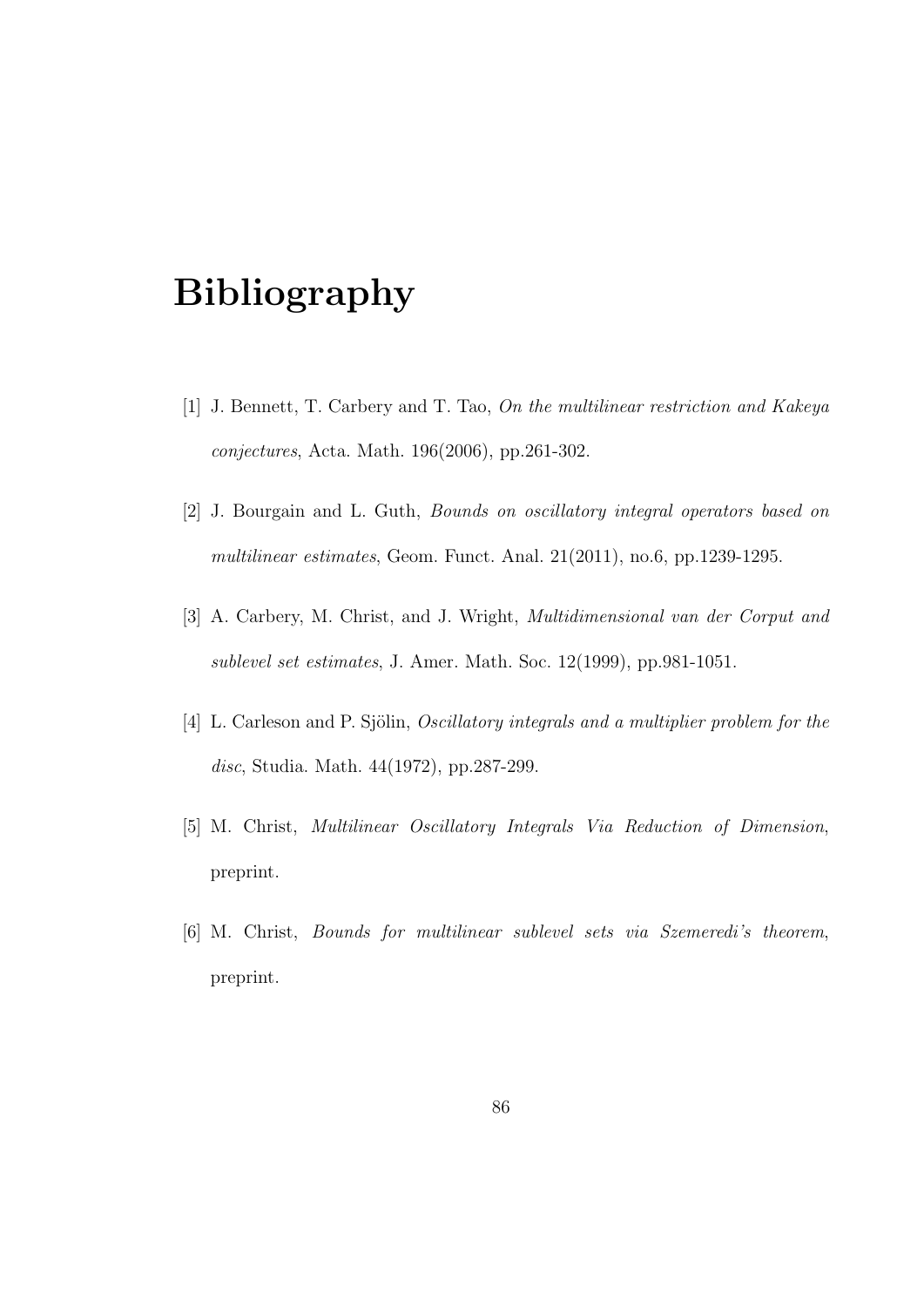- [7] M. Christ, X. Li, C. Thiele, and T. Tao, On multilinear oscillatory integrals, nonsingular and singular, Duke Math. J. 130(2005), no.2, 321-351.
- [8] M. Christ and D. Oliveira do Silva, On Trilinear Oscillatory Integrals, Rev. Mat. Iberoam.30(2014), no.2, 667-684.
- [9] L. Evans, Partial Differential Equations, American Mathematical Society(1998). ISBN 3-540-76124-1.
- [10] W.T. Gowers, A new proof of Szemeredi's theorem for arithmetic progressions of length four, Geome. Funct. Anal. 8(1998), pp.529-551.
- [11] M. Greenblatt, Simply nondegenerate multilinear oscillatory integral operators with smooth phase, Math. Res. Lett. 15.4(2008), pp.653-660.
- [12] L. Hörmander, *Oscillatory integrals and multipliers on FLP*, Ark. Mat. 11(1973), 1-11.
- [13] X. Li, Bilinear Hilbert transforms along curves, I: the monomial case, Anal. PDE 6(2013), no.1, pp.197-220.
- [14] D.H. Phong, E.M. Stein, Operator versions of the van der Corput lemma and Fourier integral operators, Math. Res. Lett. 1(1994), pp.27-33.
- [15] D.H. Phong and E.M. Stein, The Newton polyhedron and oscillatory integral operators, Acta. Math. 179.1(1997), pp.105-152.